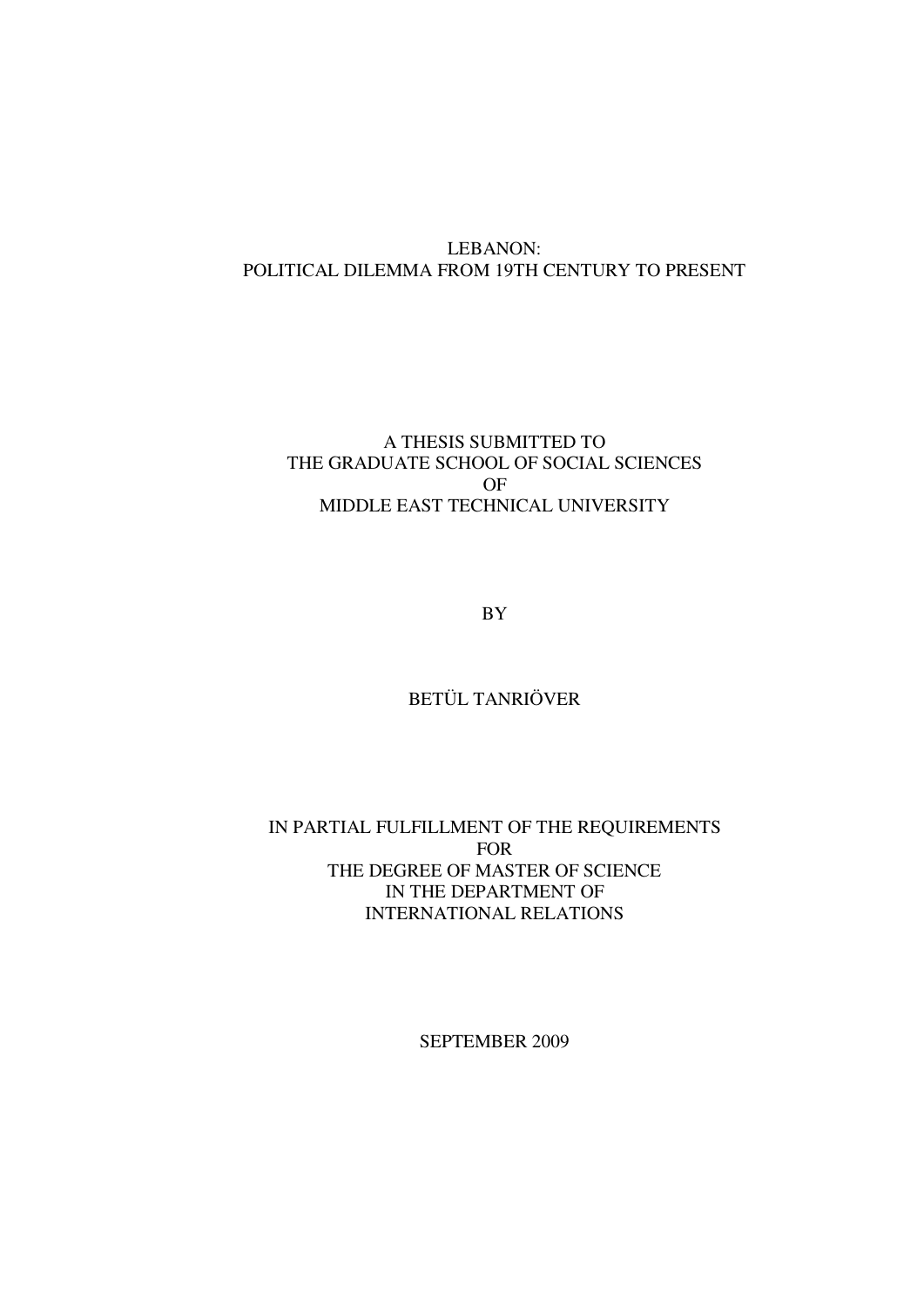Approval of the Graduate School of Social Sciences

Prof. Dr. Sencer Ayata Director

I certify that this thesis satisfies all the requirements as a thesis for the degree of Master of Science.

> Prof. Dr. Meliha Altunışık Head of Department

This is to certify that we have read this thesis and that in our opinion it is fully adequate, in scope and quality, as a thesis for the degree of Master of Science.

> Prof.Dr. Meliha Altunışık Supervisor

# **Examining Committee Members**

| Assoc. Prof. Dr. Recep Boztemur | (METU, HIS) |  |
|---------------------------------|-------------|--|
| Prof. Dr. Meliha Altunisik      | (METU, IR)  |  |
| Assoc. Prof. Dr. Özlem Tür      | (METU, IR)  |  |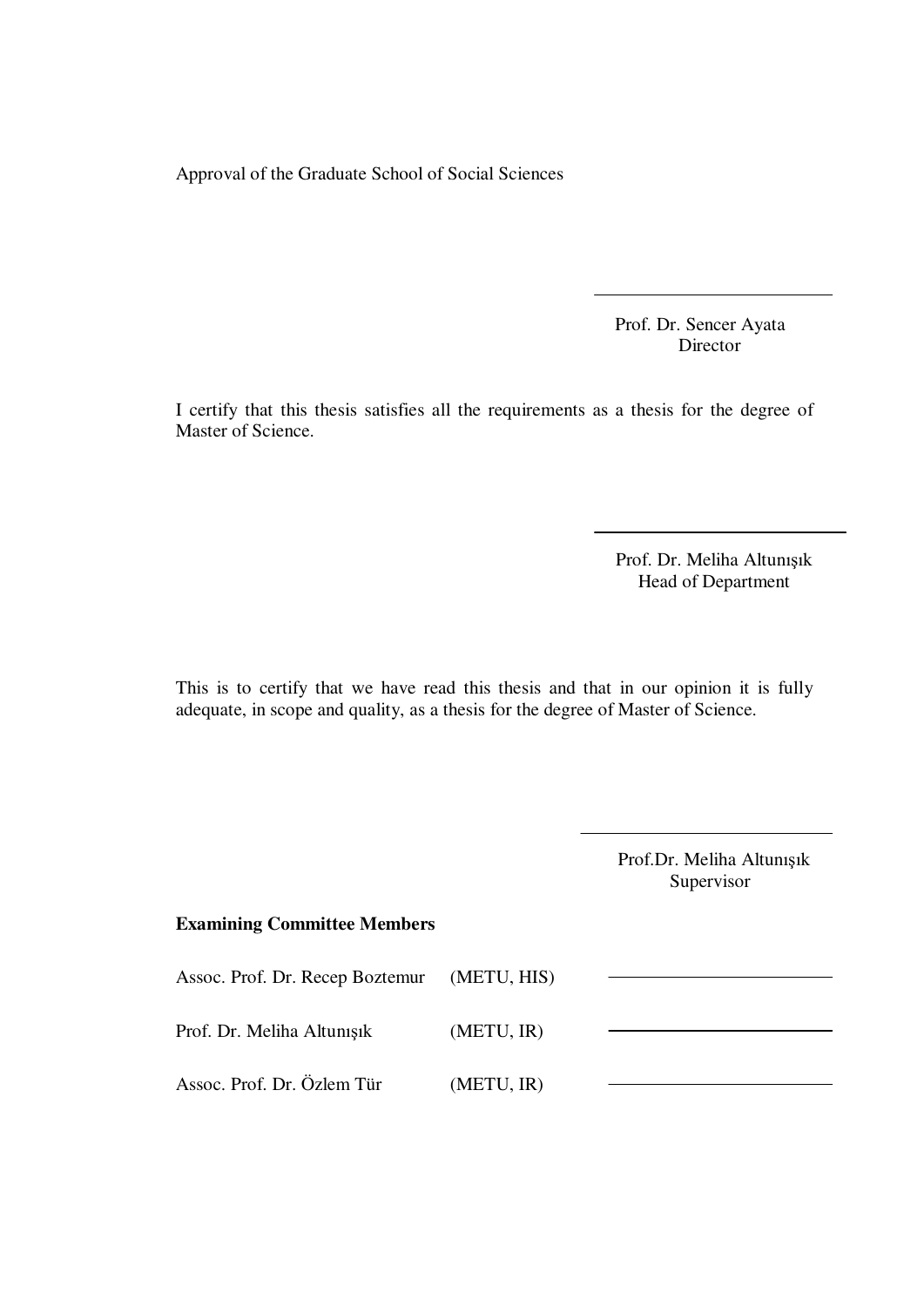**I hereby declare that all information in this document has been obtained and presented in accordance with academic rules and ethical conduct. I also declare that, as required by these rules and conduct, I have fully cited and referenced all material and results that are not original to this work.** 

Name, Last name: Betül Tanrıöver

Signature :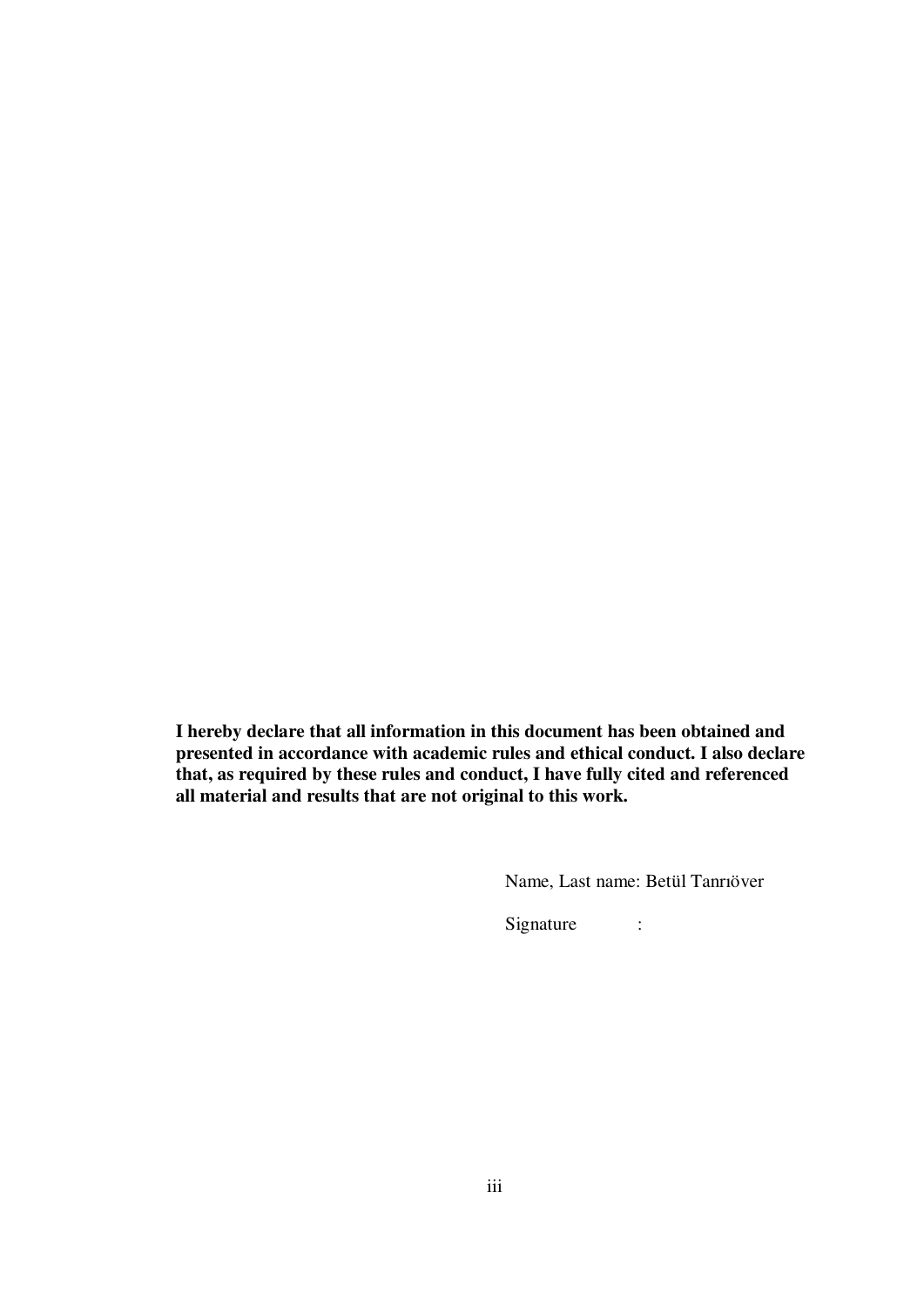### **ABSTRACT**

### LEBANON: POLITICAL DILEMMA FROM 19TH CENTURY TO PRESENT

Tanrıöver, Betül MSc., Department of International Relations Supervisor: Prof. Dr. Meliha Altunışık

#### September 2009, 125 pages

This thesis analyzes the process of civil wars and political crisis in Lebanon in a historical context, covering the period starting from the civil war of 1860 until the Doha Agreement in 2008. This thesis defines confessional system as a type of democracy implemented in multi-religious societies, which did not change along two centuries in Lebanon. This study aims to establish a different approach on questions such as how far confessionalism can contribute to internal strives and political crisis in Lebanon. The thesis claims that the confessional system that was posed as a solution after civil war periods is the main resource of intercommunal conflicts and this system is open to the manipulation of the foreign actors for their own interests. This thesis also claims that if the national citizenship is applied instead of confessional system, and if Lebanese people unify in terms of national identity, civil wars, political crisis, and foreign intervention could be prevented.

Keywords: Lebanon, confessionalism, power-sharing, and foreign intervention.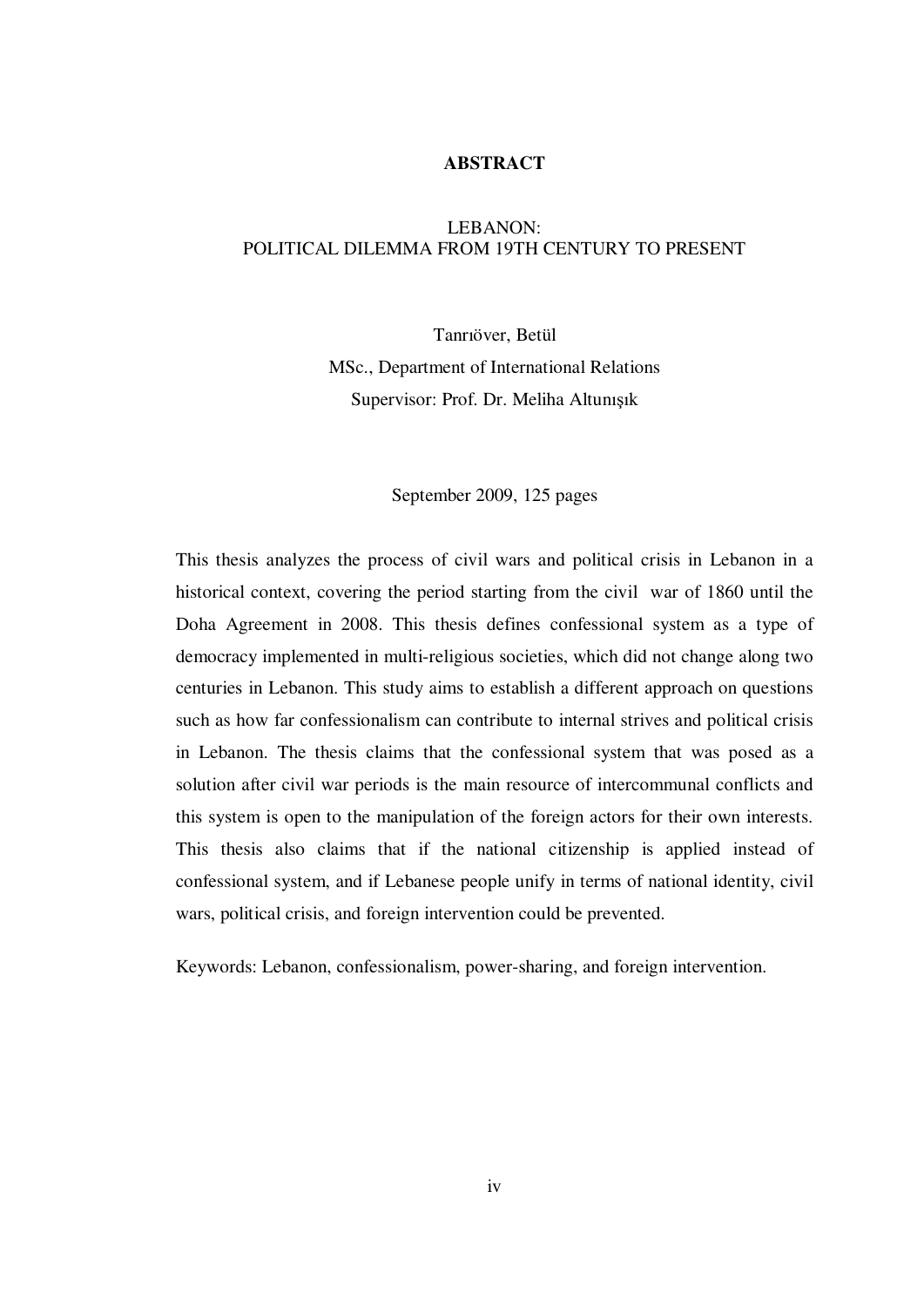## **ÖZ**

### LÜBNAN: 19. YÜZYILDAN GÜNÜMÜZE UZANAN SİYASİ CIKMAZ

Tanrıöver, Betül Yüksek Lisans, Uluslararası İlişkiler Bölümü Tez Yöneticisi: Prof. Dr. Meliha Altunışık

#### Eylül 2009, 125 sayfa

Bu çalışma, Lübnan'daki iç savaş ve siyasi kriz süreçlerini tarihsel bir çerçeve içinde 1860 iç savaşından 2008 Doha Antlaşması'na kadar olan dönemi kapsayacak şekilde incelemiştir. Bu tez *confessionalism* kavramını, Lübnan'da iki yüzyıl boyunca değişmeyen ve çok dinli toplumlarda uygulanan bir demokrasi çeşidi olarak tanımlamıştır. Bu çalışma, *confessionalism* sisteminin Lübnan'daki iç mücadelelere ve politik krizlere ne kadar katkıda bulunduğunu farklı bir yaklaşımla açıklamayı hedeflemiştir. Tez iç savaş dönemlerinin ardından bir çözüm olarak sunulan *confessional* sistemin, Lübnan'daki toplumlararası mücadelenin temel kaynağını oluşturduğunu ve bu sistemin kendi çıkarlarına ulaşmak isteyen yabancı aktörlerin manipülasyonuna açık olduğunu savunmaktadır. Ayrıca bu tez *confessional* sistem yerine ulusal vatandaşlık sistemi uygulanması ve Lübnan halkının ulusal kimlik çerçevesinde bütünleşmesi durumunda, iç savaşların, siyasi krizlerin ve dış güç müdahalesinin engellenebileceğini iddia etmektedir.

Anahtar Kelimeler: Lübnan, *confessionalism,* iktidar paylaşımı ve dış müdahale.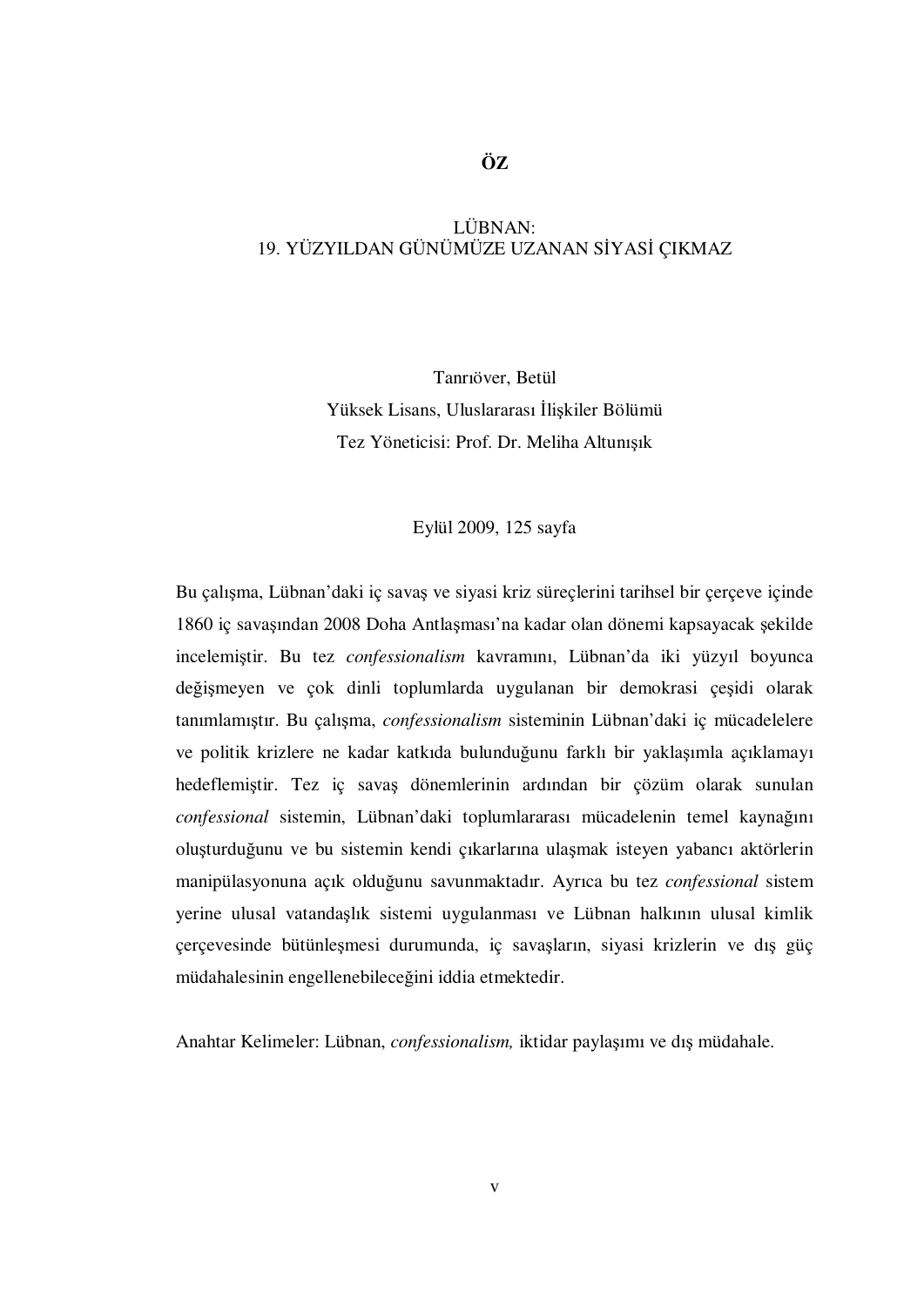**To My Sky**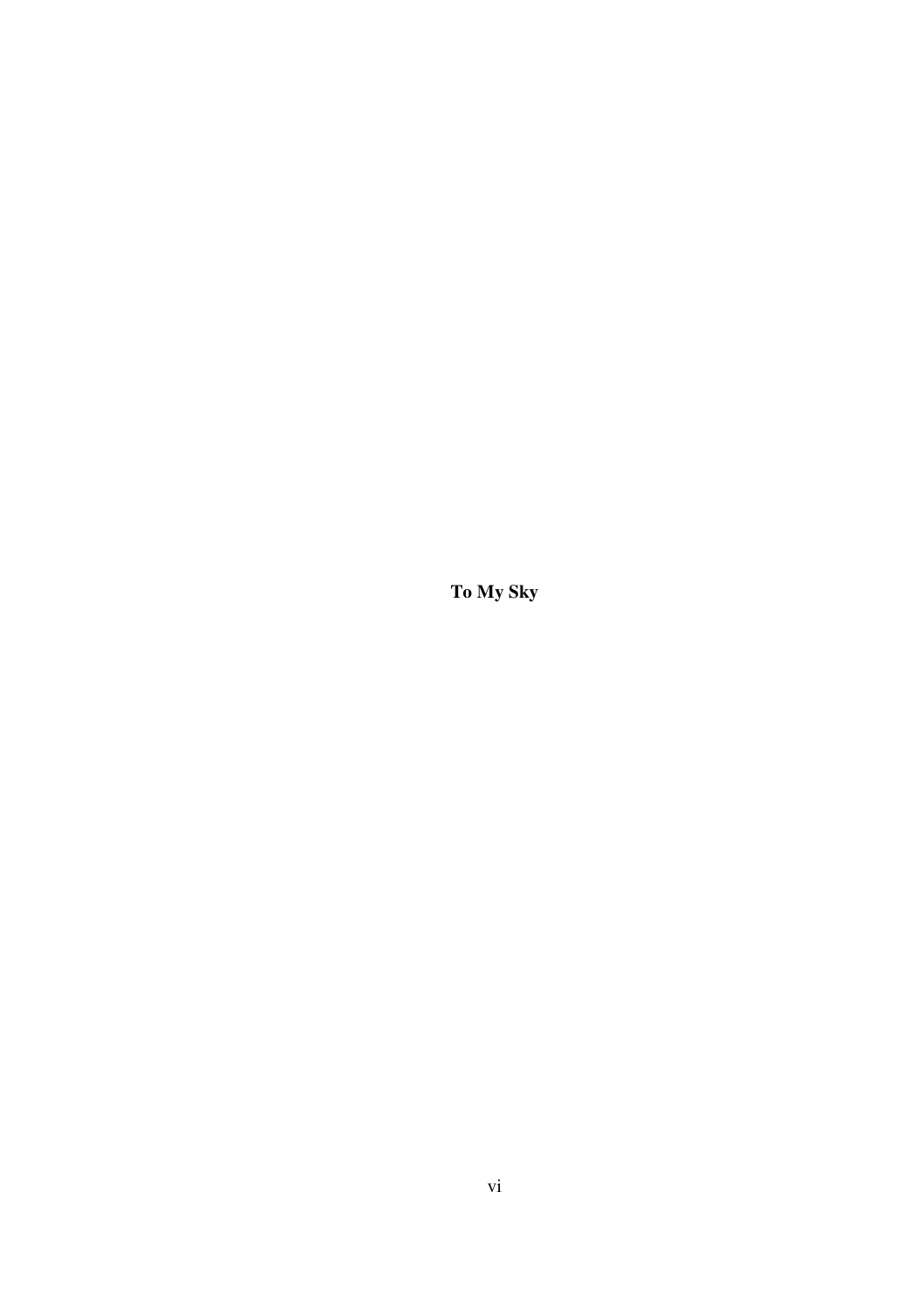### **ACKNOWLEDGEMENTS**

First of all I would like to express my deepest gratitude to my supervisor Prof. Dr. Meliha Altunışık for her guidance, advice, criticism, encouragements and insight throughout the research.

I would also like to thank Assoc. Prof. Dr. Recep Boztemur for his suggestions and encouragement during my academic career. His guidance made great contributions for me decide in which direction I will continue my academic career.

I feel indebted to my committee member Assoc. Prof. Dr. Özlem Tür for her advice and criticism, without her enlightening suggestions; I would not be able to finish my thesis.

Finally, I owe the greatest gratitude to my husband who encourages me when I feel depressed about completion of the thesis. I would like to thank my big family who support my decisions along whole my life. Without their patience and support, I would not be able to conclude this study. Their contribution is the greatest in the appearance of this thesis.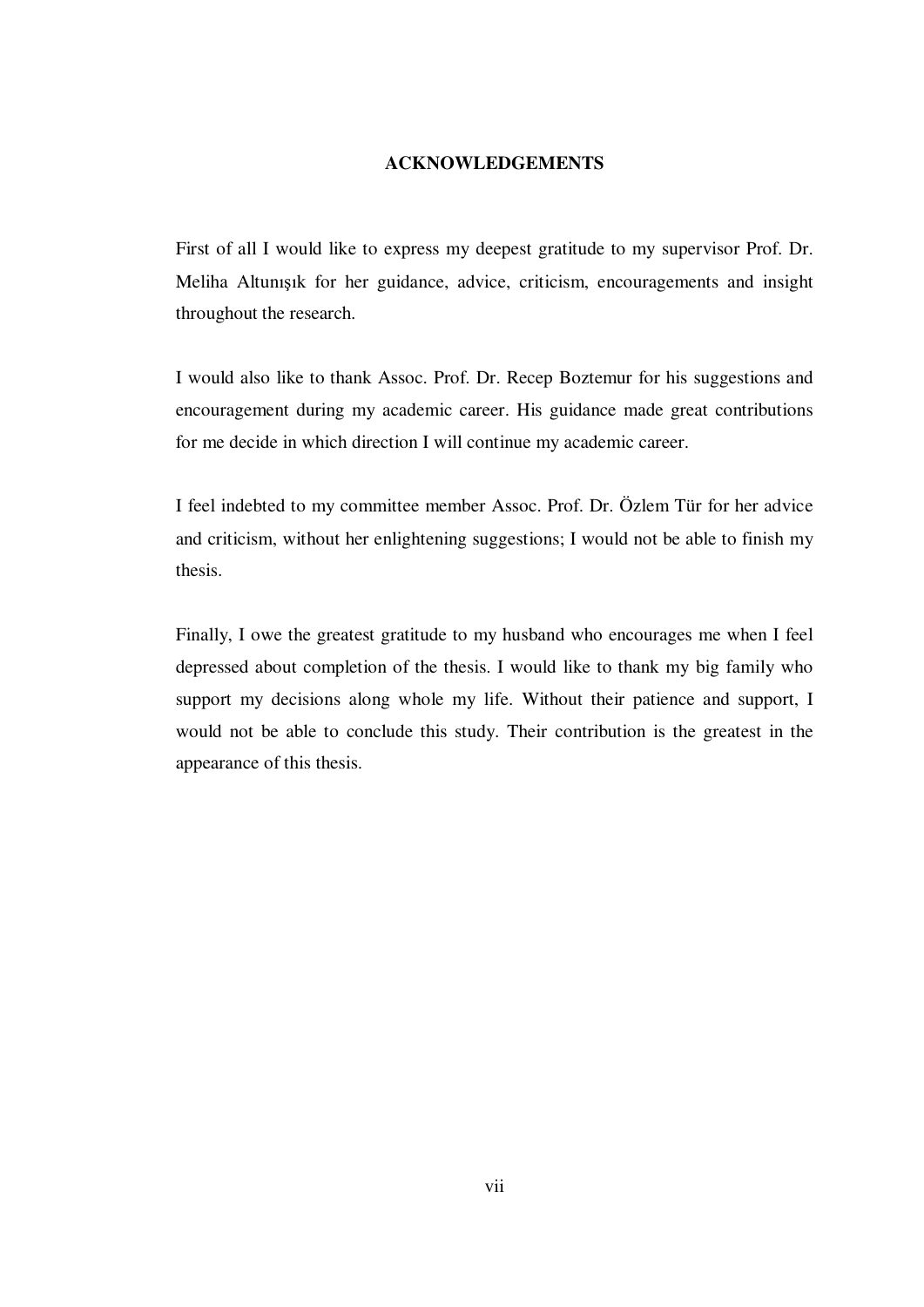# **TABLE OF CONTENTS**

|                                                    | vii  |
|----------------------------------------------------|------|
|                                                    | viii |
| <b>CHAPTERS</b>                                    |      |
|                                                    |      |
| 2. RISE OF TENSIONS IN LEBANON UNDER OTTOMAN       |      |
|                                                    |      |
|                                                    |      |
|                                                    |      |
|                                                    |      |
| 3. UNDER THE FRENCH MANDATE: THE STRENGHTENING     |      |
|                                                    |      |
| 3.1 The 1926 Constitution and the Legitimacy of    |      |
|                                                    |      |
|                                                    |      |
|                                                    |      |
| 3.4 French Mandate and Its Reflections on Lebanon  |      |
| 4. COHESION AND DISSOLUTION: NATIONAL PACT AND     |      |
|                                                    |      |
|                                                    |      |
|                                                    |      |
| 5. CONFLICT AND RESOLUTION: THE 1975 WAR AND THE   |      |
|                                                    |      |
|                                                    |      |
|                                                    |      |
| 5.1.2 The Effect of Regional Struggle in Civil War |      |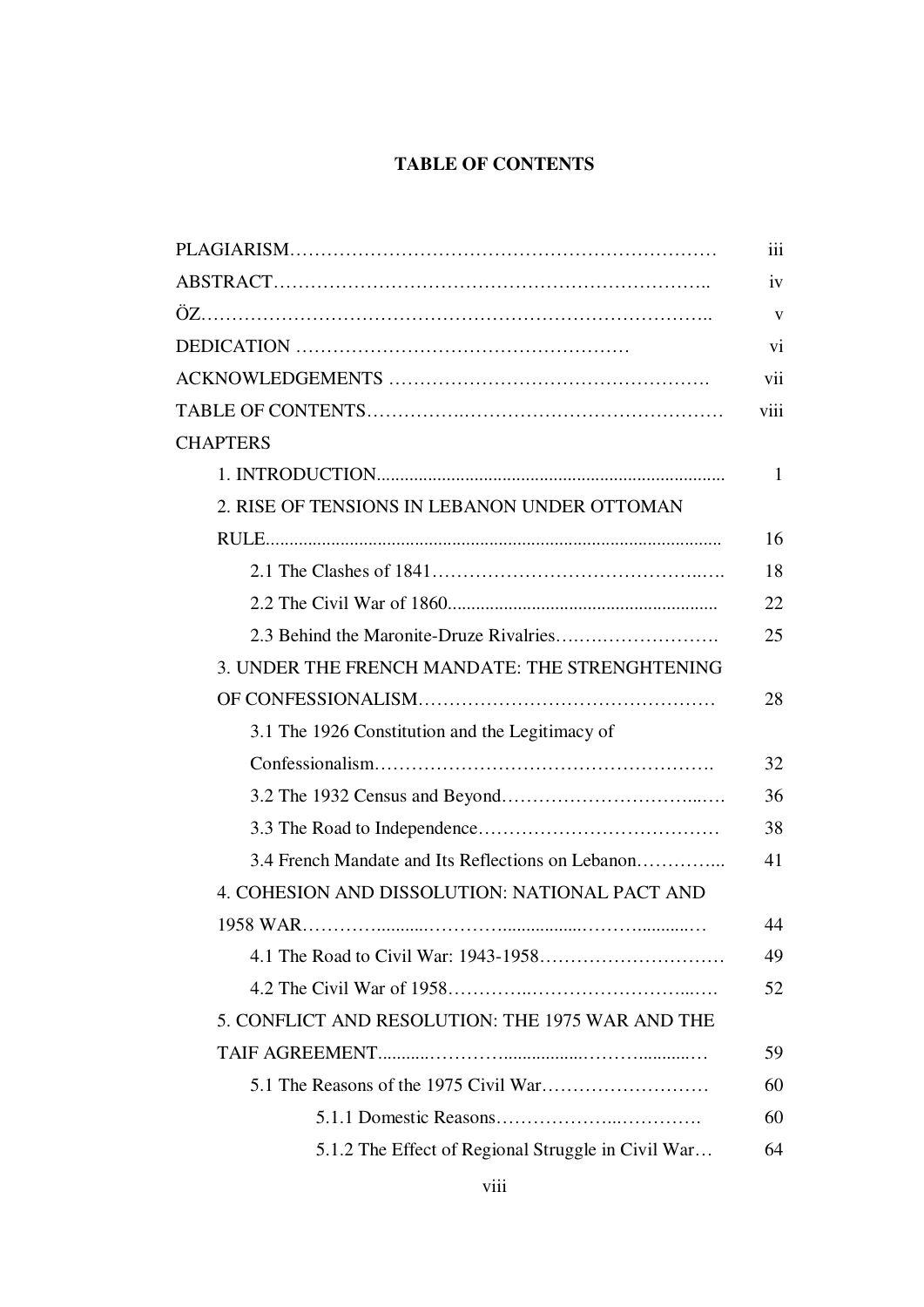| 5.2 Lebanese Civil War and Foreign Intervention       |     |  |
|-------------------------------------------------------|-----|--|
| 5.3 Conflict Resolution Efforts During The Civil War  |     |  |
|                                                       | 74  |  |
|                                                       | 75  |  |
|                                                       | 75  |  |
|                                                       | 76  |  |
|                                                       |     |  |
|                                                       |     |  |
| 6. POST-TAIF SYSTEM AND POLITICAL STALEMATE           |     |  |
|                                                       |     |  |
| 6.2 Syrian Influence over Lebanon in Post-Taif Period |     |  |
|                                                       |     |  |
|                                                       |     |  |
| 6.5. Post-Taif Era: The Failure of Reconciliation     | 103 |  |
|                                                       |     |  |
| <b>REFERENCES</b>                                     | 116 |  |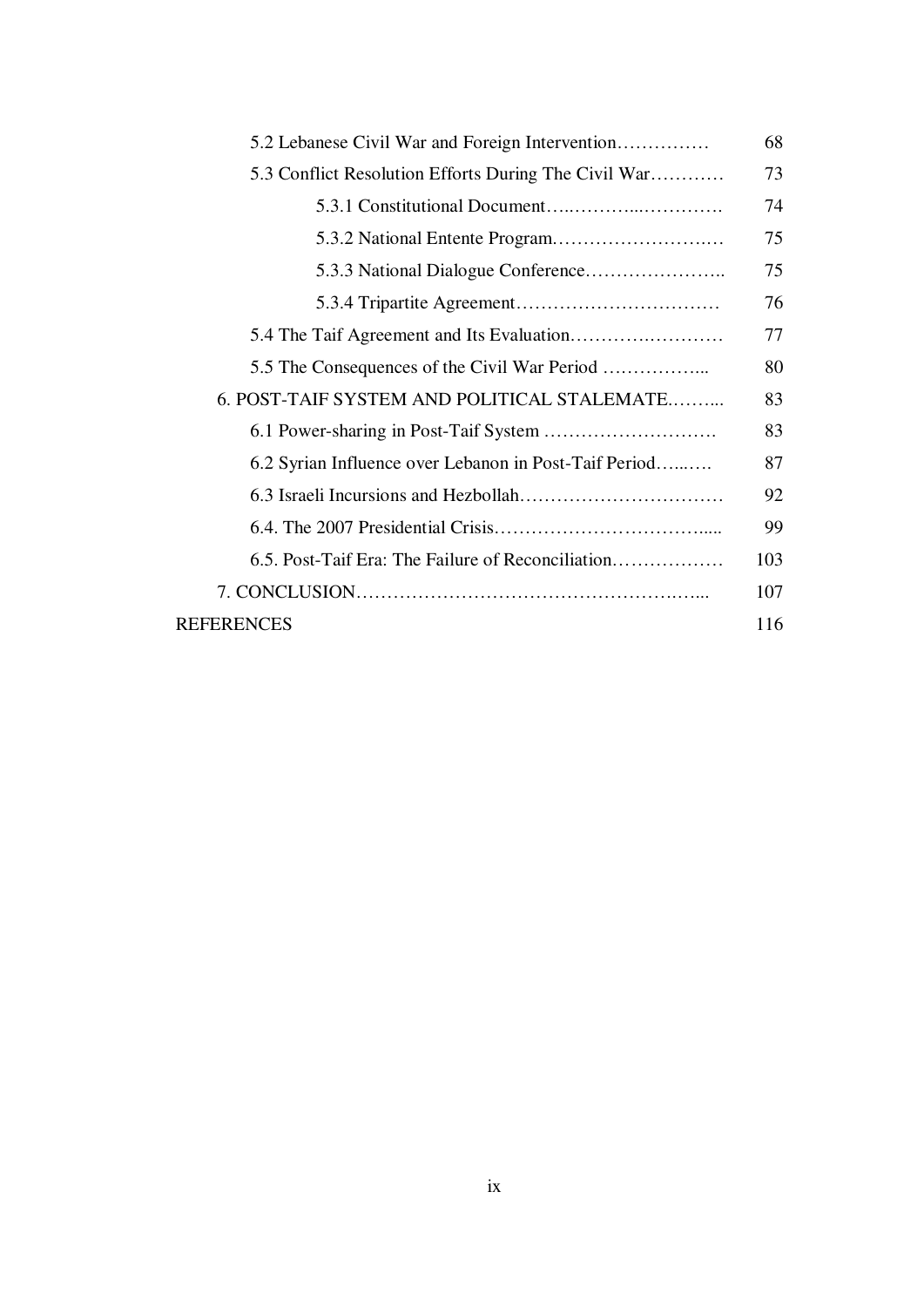#### **1. INTRODUCTION**

Lebanon is unique among its neighbors in the Middle East for employing a confessional system of government. The Lebanese confessional system allocates political power to different communities based on their proportion to the Lebanese population. This system has existed in Lebanon since the Ottoman times and continued through the French mandate period. Lebanon is made up of 17 different religious, legally organized and ethnic communities. The confessional form of government has sought to bring stability to a fragmented political landscape that is rife with sectarian tension. The Lebanese system is based on the idea that the only way to ensure that peace and stability in a deeply divided society and still ensure that everyone has a voice is through a power sharing model.

The model used in this case is Arend Lijphart's consociationalism theory. According to Lijphart's theory, the establishment of democratic government in divided societies requires two elements: power sharing and group autonomy. Power sharing is the participation of representatives of all significant communal groups in political decision making, particularly at executive level. Group autonomy means that these groups have the authority to run their own affairs, especially in the areas of education and culture. These are the primary features of a kind of democratic system that is referred as power-sharing democracy or "consociational" democracy.<sup>1</sup>

In this model, various groups have to rule together by consensus without the exclusion of any other group. Lijphart argues that consensus democracy is the only viable option for a culturally diverse country, and imposes that a majoritarian democracy could be dangerous. For consociationalism, Lijphart stresses on elite cooperation which means that peace should be achieved by having the elites of the various factions cooperate in the political system. This cooperation is accomplished

<sup>1</sup> Arend Lijphart, "Constitutional Design for Divided Societies", *Journal of Democracy*, Vol. 15, No. 2, 2004, p. 97.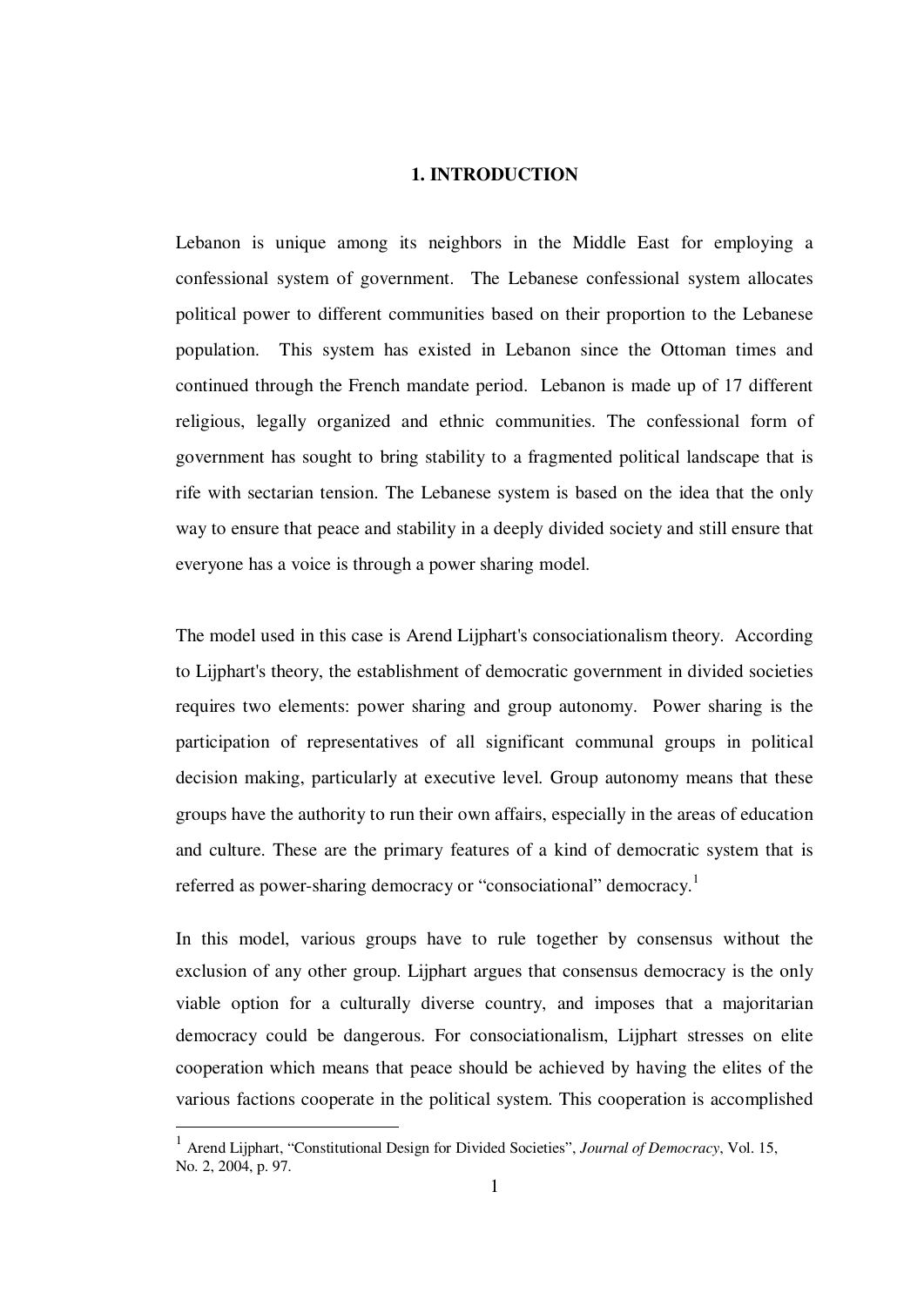by incorporating mechanism such as a veto system, in which all factions would have the right to use in order to guarantee that the law, which was not supported by all factions, would not be passed. In theory, this mechanism should eliminate the influence of the extremists without cooperating.<sup>2</sup>

Lijphart also suggests separation of ethnic/religious groups, which will lead to viable peace. What he suggests is a federal solution, where each group gets their own territory and a certain degree of autonomy, although still held together by a central state. $3$  In Lebanon's case, Lijphart would probably argue that letting the groups remain separated would be the best way to prevent any further conflict in the future.

Consociationalism is a confessionalistic approach, which means that candidates must declare his or her allegiance before the election. In Lebanon's case, it is religious allegiance. The number of seats for each faction in Parliament has been predetermined according to the faction's size for this reason. This system is devised to guarantee that seats are distributed amongst factions according to their proportional size. That all factions get their 'fair share' of the seats is an important principle of consociationalism.<sup>4</sup> After the long civil war period between 1975 and 1990, the Taif Agreement settled the rules of consociational democracy in Lebanon. The number of seats has been equally split between Christians and Muslims, so that each gets half of the seats.

Lijphart criticizes his own theory on two bases: consociational democracy is not fully democratic, and consociational democracy is not sufficient to realize efficient and stable government.<sup>5</sup> Also Berghe regarded consociational democracy as a conservative democracy model that benefits mostly the ruling elites.<sup>6</sup>

<sup>&</sup>lt;sup>2</sup> Arend Lijphart, "Democracy in Plural Societies", New York: Vail Ballou Press, 1977, pp.41-53.

<sup>3</sup> Ibid, p. 88.

<sup>4</sup> Arend Lijphart, "Constitutional Design for Divided Societies", p. 100.

<sup>5</sup> Ibid, p. 47.

<sup>6</sup> P.L. van den Berghe, "Multicultural Democracy: Can It Work", *Nations&Nationalism*, October 2002 Supplement, Vol. 8, Issue 4, pp. 437.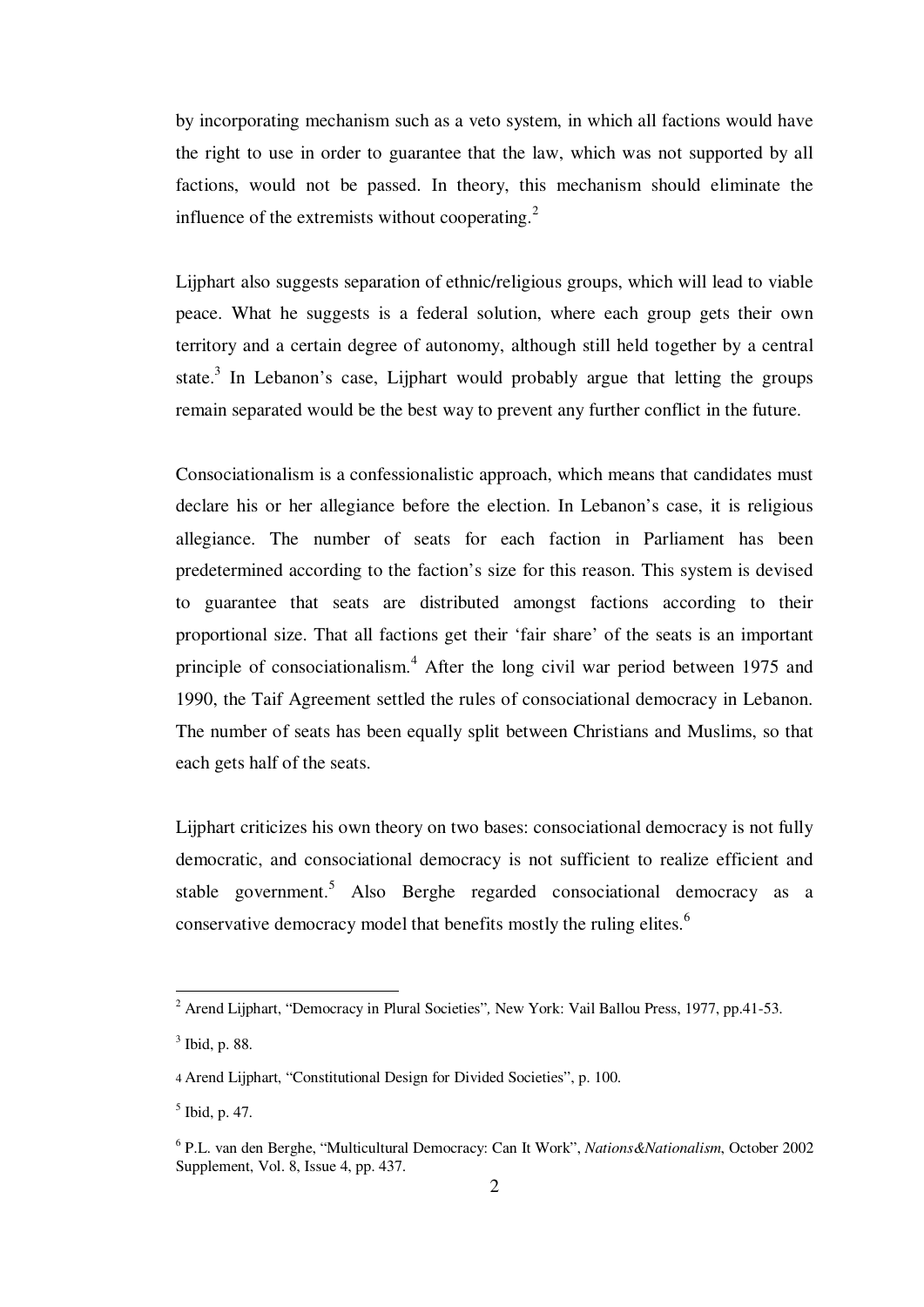Horowitz has been critical of Lijphart's theory for several reasons. Firstly, he argues that the heterogeneous countries in Europe can not be compared with deeply divided African and Asian countries. It is difficult to adapt a Western type of consociational democracy because of the intense hostility to other groups' members. Secondly, he underlines that grand coalition should be centerpiece of accommodative agreements; however it would perpetuate conflict and deepen intragroup difference and competition. Lastly, more than creating compromise or moderating attitudes, the proportional representation strengthens differences.<sup>7</sup>

Hudson argues that consociational democracy might exacerbate the inter-communal conflict rather than ameliorate it. According to him, instead of eliminating the confessionalist differences, political arrangements prepared the Lebanon's collapse. He underlines that the socioeconomic problems are ignored to avoid civil strife. In that respect, demands of the citizens change and reform result in protests and in some cases violence.<sup>8</sup>

Huntington charges that consociational democracy is not democratic. He emphasizes that consociational theory attaches great importance to elites and elite decisionmaking, and this does not comply with normative democratic theory. Instead, the consociational democracy has been referred to consociational oligarchy or elite conspiracy.<sup>9</sup>

Confessionalism, on the one hand, has been advocated as the most participatory and democratic forms of governance in a divided society like Lebanon. On the other hand, however, this system of governance has been criticized to incorporate the elements such as a limited conception of the role of the state; the allocation of legislative functions to the non-state institutions; and the dominance of politics by a

 $<sup>7</sup>$  Donald L. Horowitz, "Ethnic Groups in Conflict", Berkeley, Los Angeles, London: University of</sup> California Press, 1985, p. 572.

<sup>8</sup> Michael C. Hudson, "The Lebanese Crisis: The Limits of Consociational Democracy", *Journal of Palestine Studies*, Vol. 5, No. 3/4, Spring - Summer, 1976, p. 111.

<sup>9</sup> Samuel P. Huntington, "Reform and Stability in a Modernizing, Multi-Ethnic Society," *Politikon: South African Journal of Political Studies*, Vol. 8, 1981, p. 14.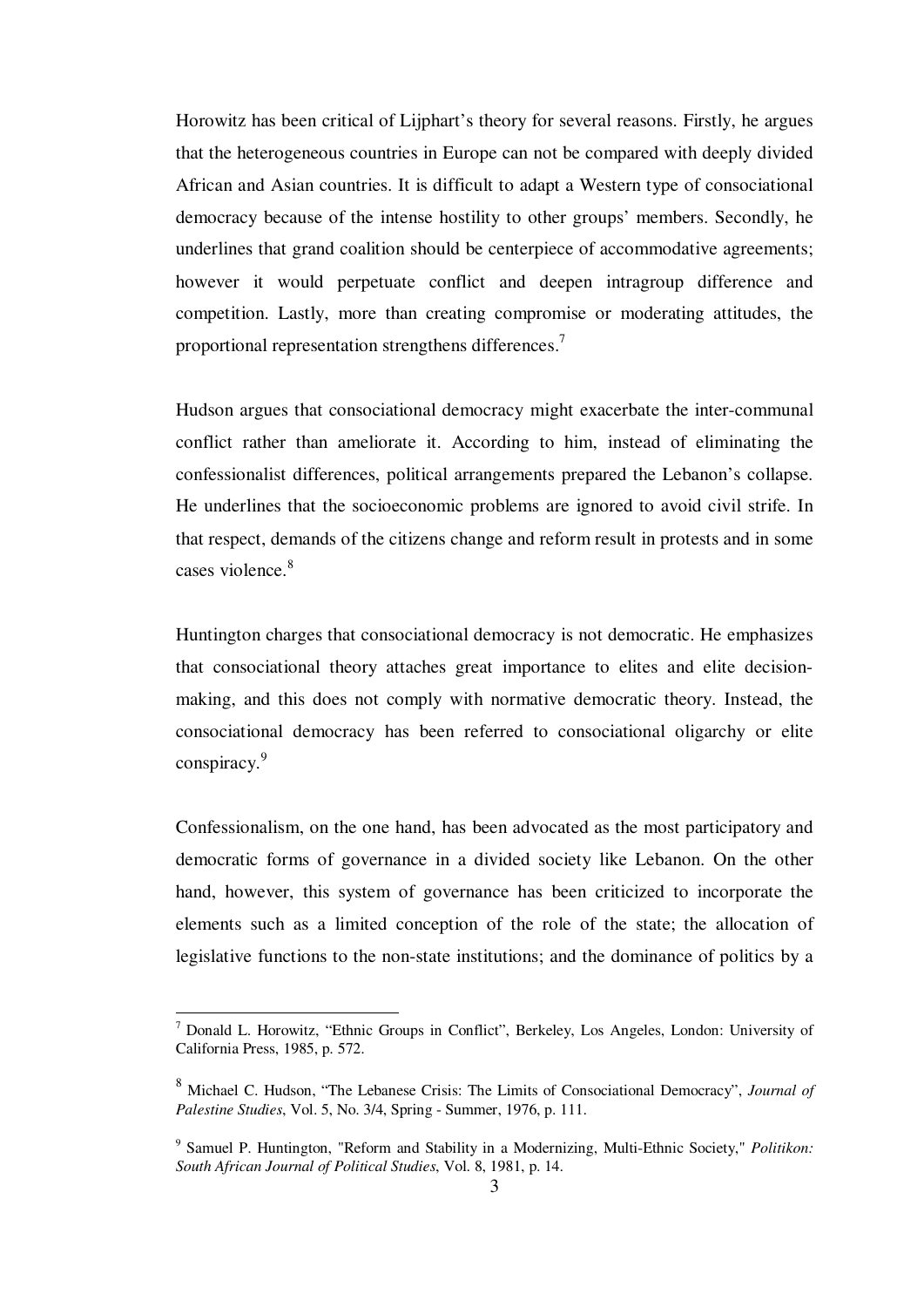certain community. Under these circumstances the political wilderness can be seen as the reality of Lebanon which figures out in civil wars and political conflicts.

In this thesis, I will try to analyze whether confessionalism can be held at all responsible for the civil wars that rage in 1860, 1958, 1975, and for the presidential crisis in 2007. I will also discuss whether being a citizen of Lebanon instead of being a member of ethnicity can solve the problems of communitarian politics in Lebanon. In my thesis, I will focus on two main arguments and I will analyze the cases in the light of these arguments. My first argument is that after every civil strife, confessionalism has been presented as the most proper solution to the sectarian divisions; in fact, the confessional system was the main source of crisis in Lebanon. Second one, parallel to that, is that confessional system facilitated the intervention of foreign actors in Lebanese politics and thus further complicated its political struggles.

The Lebanese case has implications for other countries in the region. After the US invasion of Iraq, the Lebanonization of Iraq began to be discussed. Harris emphasizes "Lebanonization" concept and discusses its different uses. In French, it is defined as "process of fragmentation of a state, as a result of confrontation between diverse communities". The term here tends to replace "balkanisation". This term became popular at the end of 1980s, when Lebanon was experiencing civil war violence and political disintegration. The West's perspective regarding the nationalist, ethnic, and sectarian outbreaks in the country was shaped by interpretation of the long-running crisis. When the combination of internal struggles and external pressures made Lebanon a war arena, the country possessed all the necessary features to create a generic terminology.<sup>10</sup>

In Iraqi case, it is questioned that whether identity-based politics create democratic system or polarize the groups in multiethnic/religious states. In the early stages of the US-led occupation of Iraq, the Coalition Provisional Authority (CPA) applied a Lebanese-style method of ensuring direct representation in positions of political

<sup>&</sup>lt;sup>10</sup> William W. Harris, "The New Face of Lebanon: History's Revenge", Princeton, N.J.: Markus Wiener Publishers, 2006, pp. 1-2.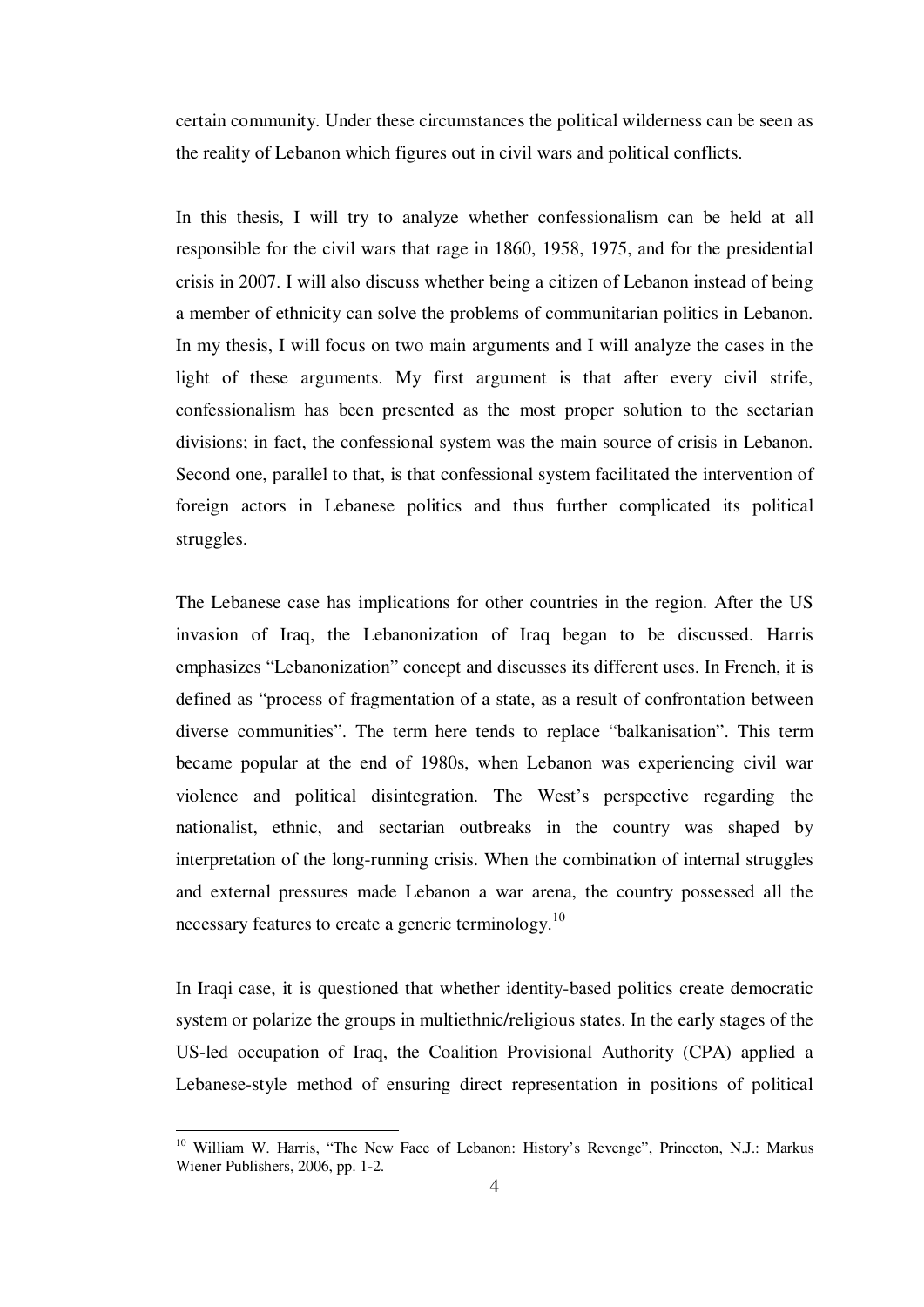power for Iraq's ethnic and religious groups. In the interim government headed by Iyad Allawi, ministers were selected according to the same strict religious**-**ethnic calculus. $11$ 

The idea of guaranteeing such direct representation for ethnic and religious groups might be applicable. In practice, however, this type of system tends to freeze existing power distributions in place, to decrease the weight of majority opinion and to hinder the development of an overarching national identity. Although Ta'if changed the equation slightly, Lebanese Christians are still guaranteed more political positions than any other group even though they are no longer a majority. By contrast, Lebanese Shiites, who probably constitute a larger percentage of the population than all the Christians, are allocated only 22 percent of the seats in parliament. A new census could produce a more proportional allocation of positions, but political systems which tie power directly to the size of a group's population turn censuses into sources of potentially violent competition.<sup>12</sup> This was the reality of consociational democracy and this reality showed itself in Lebanon. If that system turned into a federal one, the Lijphart's theory could then be confirmed. On the contrary, the system itself became the source of violent civil turmoil. In that context, in this thesis I tried to underline that how consociational democracy can be a source of conflict instead of a solution and to put forth the weaknesses of this system which would not be suitable for other multiethnic and multireligious states like Iraq.

Historical continuity is essential in understanding the confessional system and analyzing the effects of foreign powers in Lebanon. Therefore, a study on a political system requires an analysis of Ottoman background and the colonial legacy of Lebanon. The changing nature of colonialism brought about new actors in world politics and this outcome affected the politics of Lebanon. As a multiethnic and a multi-religious state, Lebanon could not transform itself into a national-state. Ethnic and religious identities were determinant factors which gave rise to civil wars and political stalemates.

<sup>11</sup> Vickie Langohr, "Experiments in Multi-Ethnic and Multi-Religious Democracy", *Middle East Report*, No. 237, Winter 2005, p. 5.

 $12$  Ibid, p. 6.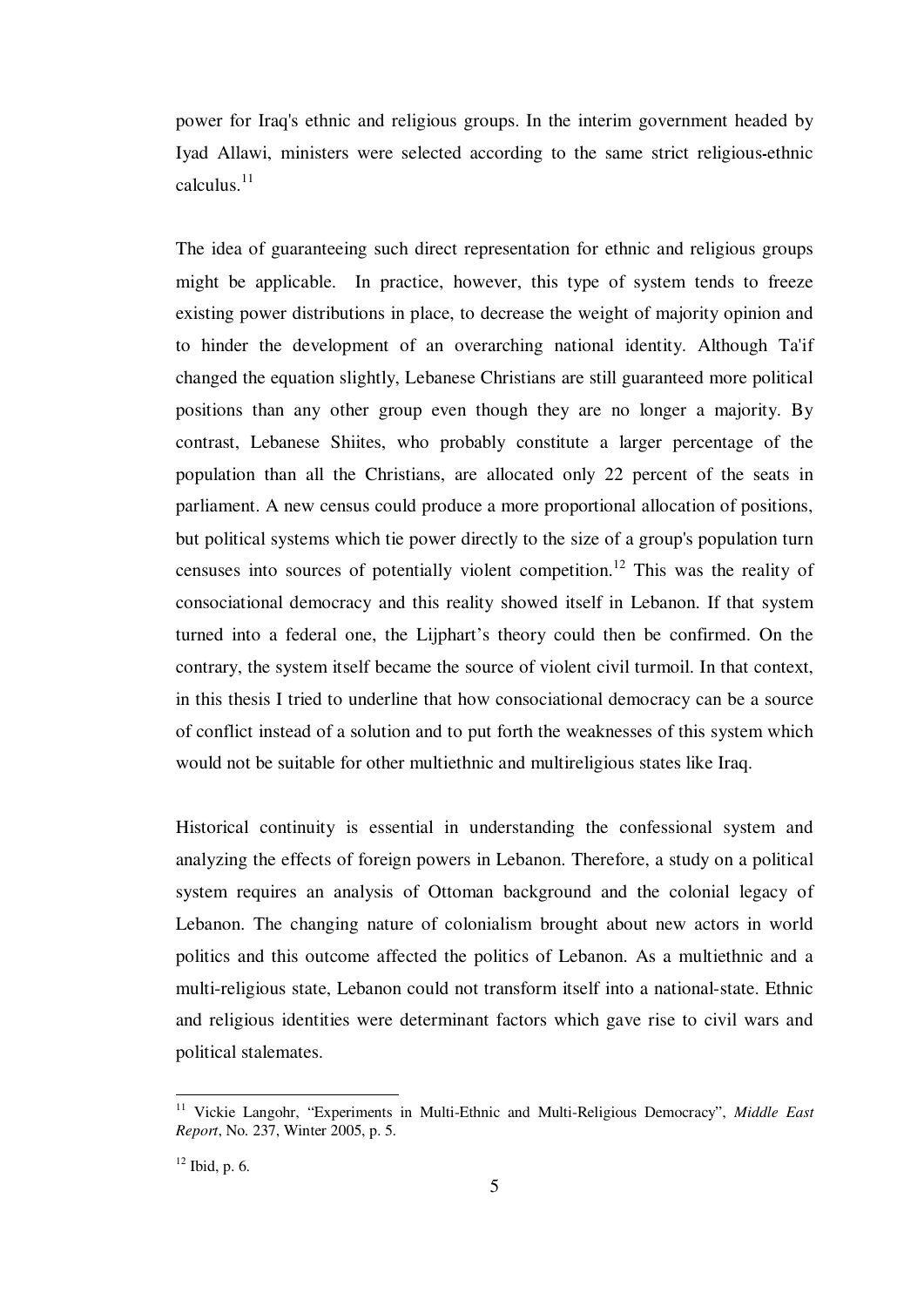Ottoman background and the French colonialism in the country embodied today's Lebanon and its dilemmas. The traditional *millet* system was transformed into a modern state as a result of foreign support and its reflection on the political and social background. The *millet* system dominated the administrative structure of multi-ethnic and multi-religious Ottoman Empire from  $15<sup>th</sup>$  to  $20<sup>th</sup>$  century. It was a socio-cultural framework based firstly on religion rather than on ethnicity. This generally reflected linguistic difference, and later laid the ground for the late 19<sup>th</sup> and  $20<sup>th</sup>$  century nationalism movements in the Balkans and the Middle East.<sup>13</sup>

The *millet* system was used also in Mount Lebanon under Ottoman Empire. For each religious community, Maronite, Greek Catholic, Greek Orthodox, Armenian Catholic, Jewish and likewise, there was a council of clergy who worked together in guiding civil matters as education, marriage and divorce.

The contest between Europeans, who sought to save Christian subjects, and Ottomans, who were urgently reforming the empire, singled out religion in Mount Lebanon. The empire announced reforms for moving towards political and civic equality between the Muslim and non-Muslim populations. The problem that confronted Ottoman authorities, European officials, and local elites was how to transform religious communities into political communities while preserving social order.

Ottoman reformist decrees of 1839 and 1856 aimed at changing the political nature of Muslim and non-Muslim subjects and maintaining some measure of order and control. Those regulations, also, guaranteed equal political representation and taxation of various religious communities. When the Great Powers began to use those reforms to their advantage and laid a claim on non-Muslims, those reforms became a dangerous tool used all over the Ottoman land. Its reflection on Mount Lebanon was the French protection of Maronites and the British protection of Druze. This protectionism started a long term rivalry in that multi-religious society and

<sup>13</sup> Kemal H. Karpat, "Studies on Ottoman Social and Political History: Selected Articles and Essays"*,* Leiden: Brill, 2002, p. 612.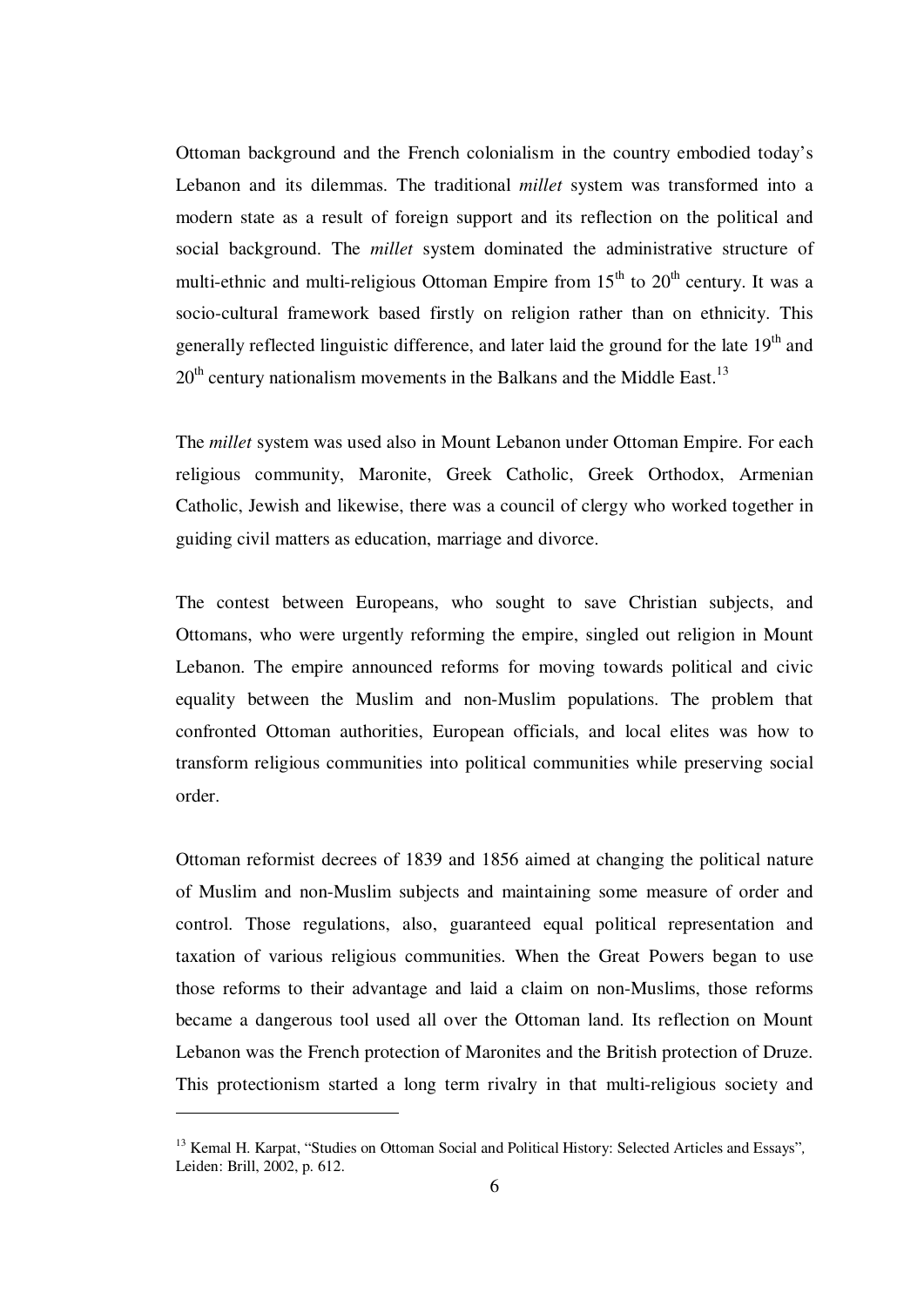transformed the political sphere in terms of ethno-religious identities. After the civil wars in 1842 and 1860, confessional solutions were applied in order to stop intercommunal strives. However, those solutions strengthened the foreign hand in internal politics of Lebanon and demonstrated the first signs of foreign intervention which has been faced throughout the country's history.

The second important period in the Lebanese history was the French mandate period. This period demonstrated the French "civilizing mission" in Lebanon and the nature of the colonial state-making process. The 1926 Constitution and 1932 census were important parameters of Lebanon's political life, showing its confessional characteristic.

After the dismemberment of Ottoman Empire, the victorious Supreme Allied Council entrusted France with a mandate over present-day Syria and Lebanon on 28 April 1920, and on 1 September 1920, the French High Commissioner proclaimed the creation of Greater Lebanon. Establishing Lebanese Representative Council in March 1922, the French indicated their belief that only sectarian representation could prevent the sectarian strife and bring about inter-group cooperation. On the contrary, the council's design, based on confessional representation in proportion to the size of each community, reinforced sectarianism and increased the power of sectarian leaders. $14$ 

France ended the six-year transition period by establishing Lebanon's constitutional power-sharing regime. The 1926 Constitution transformed Greater Lebanon into the Republic of Lebanon and placed confessional politics throughout all levels of governance. In terms of sectarian balance, Article 95 guaranteed that "the sects shall be equitably represented in public employment and in the composition of the Ministry", though Article 12 stated that "every Lebanese shall have the right to hold public office, no preference being "made except on the basis of merit and competence", while Article 27 stated that "a member of the parliament shall

<sup>&</sup>lt;sup>14</sup> A.H.Hourani, "Syria and Lebanon: A Political Essay", London: Oxford University Press, 1946, p. 181.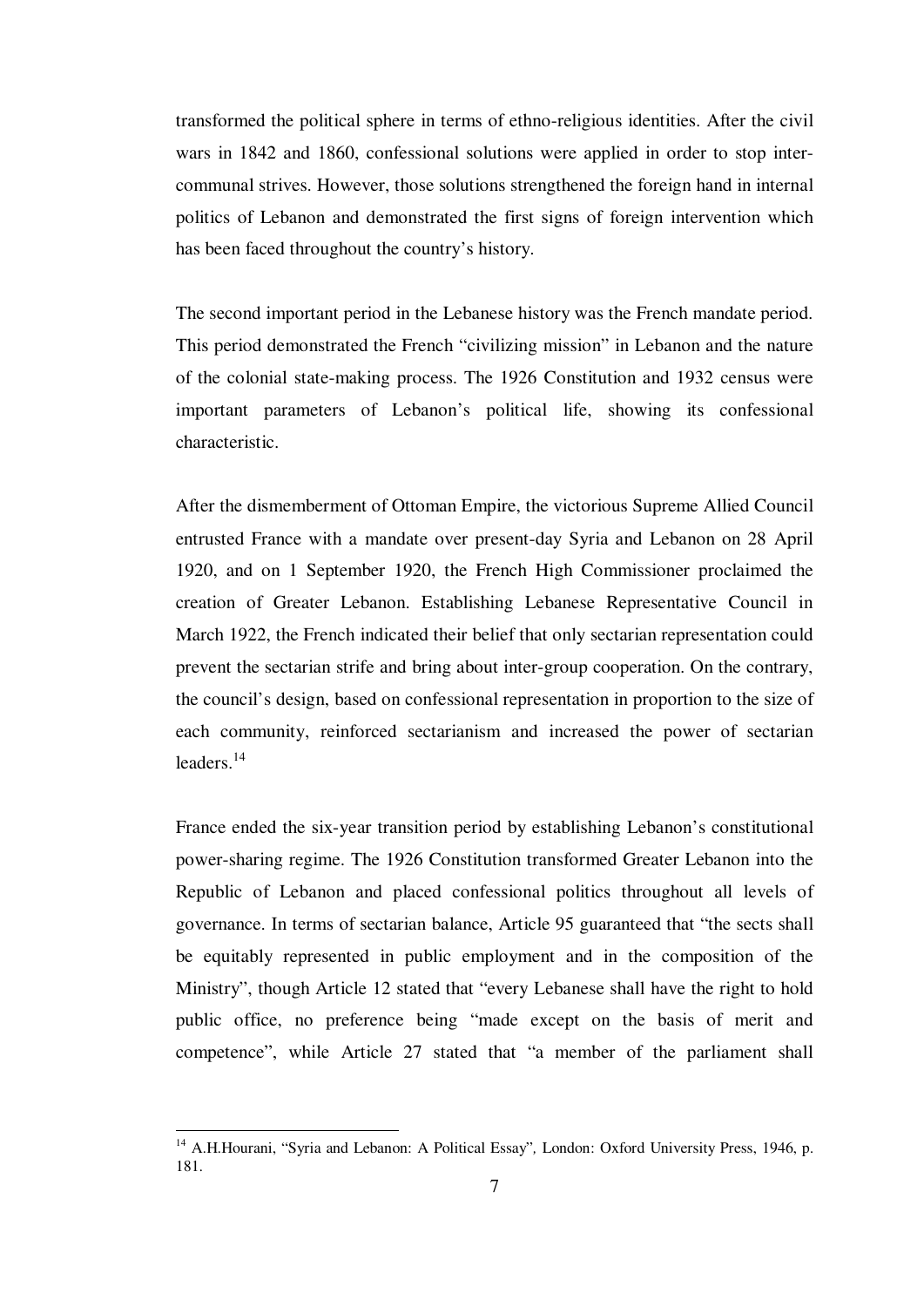represent the whole nation."<sup>15</sup> The balance of power which emerged after 1926 among the president, the government and the parliament was a clear illustration of Maronite success in exploiting sectarianism to dominate new political institutions.

The 1932 census strengthened Maronites' position in Lebanese politics. The distribution of political and administrative functions was formalized as a consequence of the 1932 census taken by the French to determine actual proportionality of groups in Lebanon. According to the census, it was determined that the Maronites were the largest ethnic group, the Sunnis were the second largest one and the Shiites, the third. The principal division was made between Christians and Muslims, and that distribution was determined to be 6 to 5 ratio of Christians to Muslims. All political and administrative seats in the state were determined by this 6 to 5 ratio. $16$ 

The problem with the census originated from its uniqueness. The census has not been repeated for seventy seven years. It is obvious that at that time the number of Muslims exceeded the number of Christians. The Christians became more and more intransigent about making a census because they were alarmed by the thought of becoming a minority and losing their privileges. The Muslims, who considered that Christians would never respond favorably to their demands for justice, were marginalized. Polarization reached its highest level and resulted in civil war in 1975.

Lebanon's history following the independence period was marked by political instability and turmoil. After independence, divisions between religious sects became deeper. In order to decline these divisions, the unwritten National Pact of 1943 was devised. However, it could not obstruct the 1958 Civil War and the transformation of social and power relations in Lebanese society became more radical.

The National Pact of 1943, which aimed at constituting internal peace following the independence, became the sign of confessional system in Lebanese politics. As an

<sup>15</sup> "The Lebanese Constitution", *Arab Law Quarterly*, Vol.12, No. 2, 1997, pp. 224-261.

<sup>16</sup> John P. Entelis, "Ethnic and Religious Diversity in Lebanon", *Society*, March/April 1985, pp. 48- 49.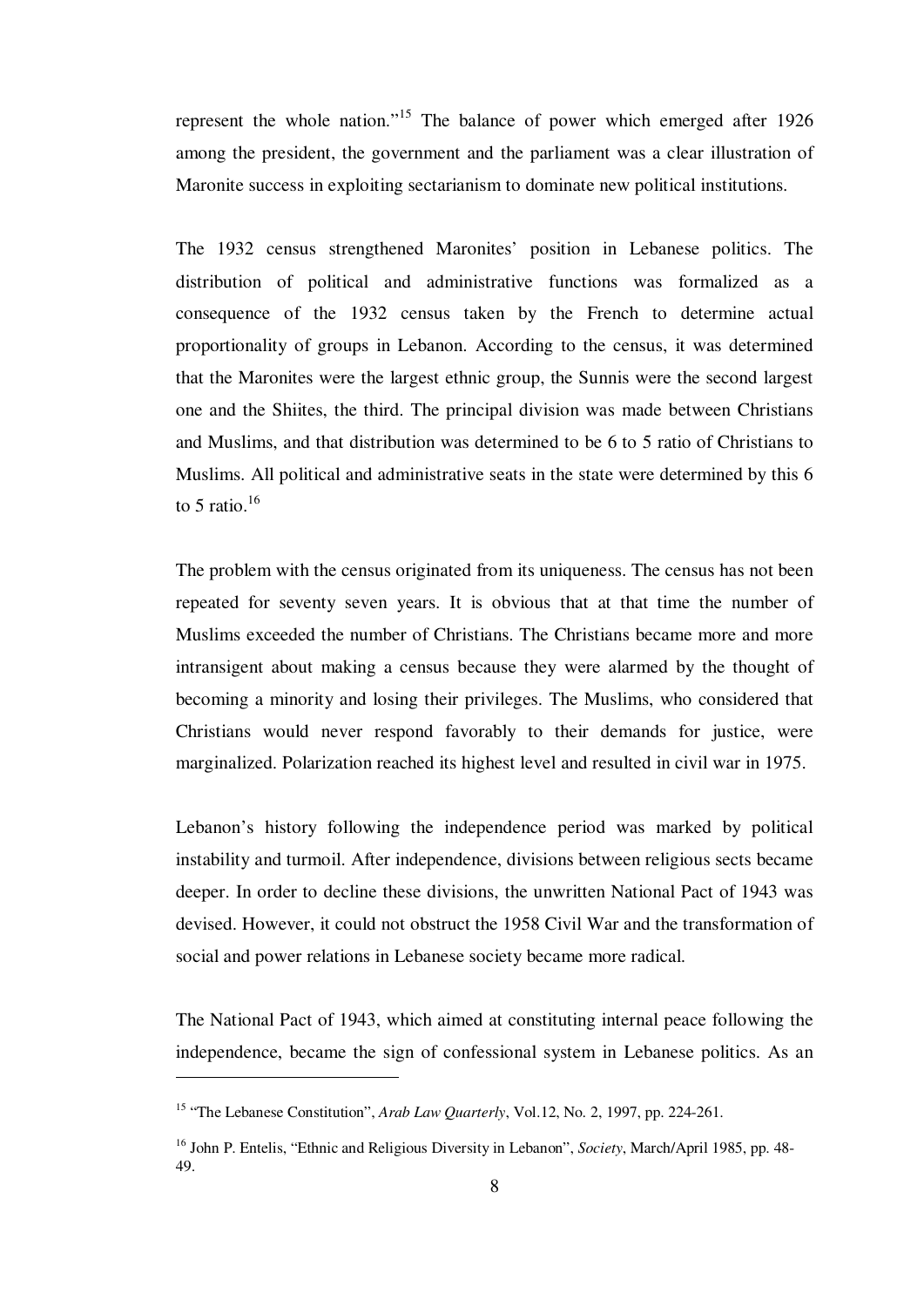unwritten agreement between two leading religious groups' leaders, the Pact institutionalized the distribution of power among Christians, Sunnis, and Shiites. Also, it underlined the country's Arab identity without disclaiming its cultural and spiritual ties with the West. Indeed, the authors of the National Pact hoped that consociationalism was a temporary solution and looked forward to a permanent arrangement based on a more united Lebanese identity.

There has been a great deal of open and frank discussion about the Pact since 1958, with all groups in Lebanon, at one time or another, accusing others of departing from it. Those elements that supported government in 1958 felt that the groups in revolt were violating the Pact while the rebels insisted that they were only objecting to the government's departure from it.<sup>17</sup> When President Camille Chamoun sought to be elected for a second-term, the Pact's inability to influence political structure came up.

The external world was another reason for debating the Pact. The policy of positive neutrality that was constituted by the National Pact and extreme hostility toward certain Western powers followed by the U.A.R. which was united around Nasser's Arab nationalism was at variance with Lebanon's policy, particularly in the immediate post-Suez period, when Lebanon adhered to the Eisenhower Doctrine. This naturally antagonized those Lebanese sympathetic to the policy and objectives of the U.A.R. particularly among the Sunni Muslims.

There was also increasing dissatisfaction with the "immobilism" of Lebanese governments and increased demands from the government to take more effective leadership in economic and social problems. This attitude was widespread and shared by members of all religious communities. As a result, Chamoun's desire to reign for a second term, the ineffective neutral foreign policy which compressed Lebanon between the West and Arab nationalism, and dissatisfaction of Lebanese people with the governments' indifferent attitude toward internal problems caused the War of

<sup>17</sup> Ralph E. Crow, "Religious Sectarianism in the Lebanese Political System", *The Journal of Politics*, Vol. 24, No. 3, August 1962, pp. 515-516.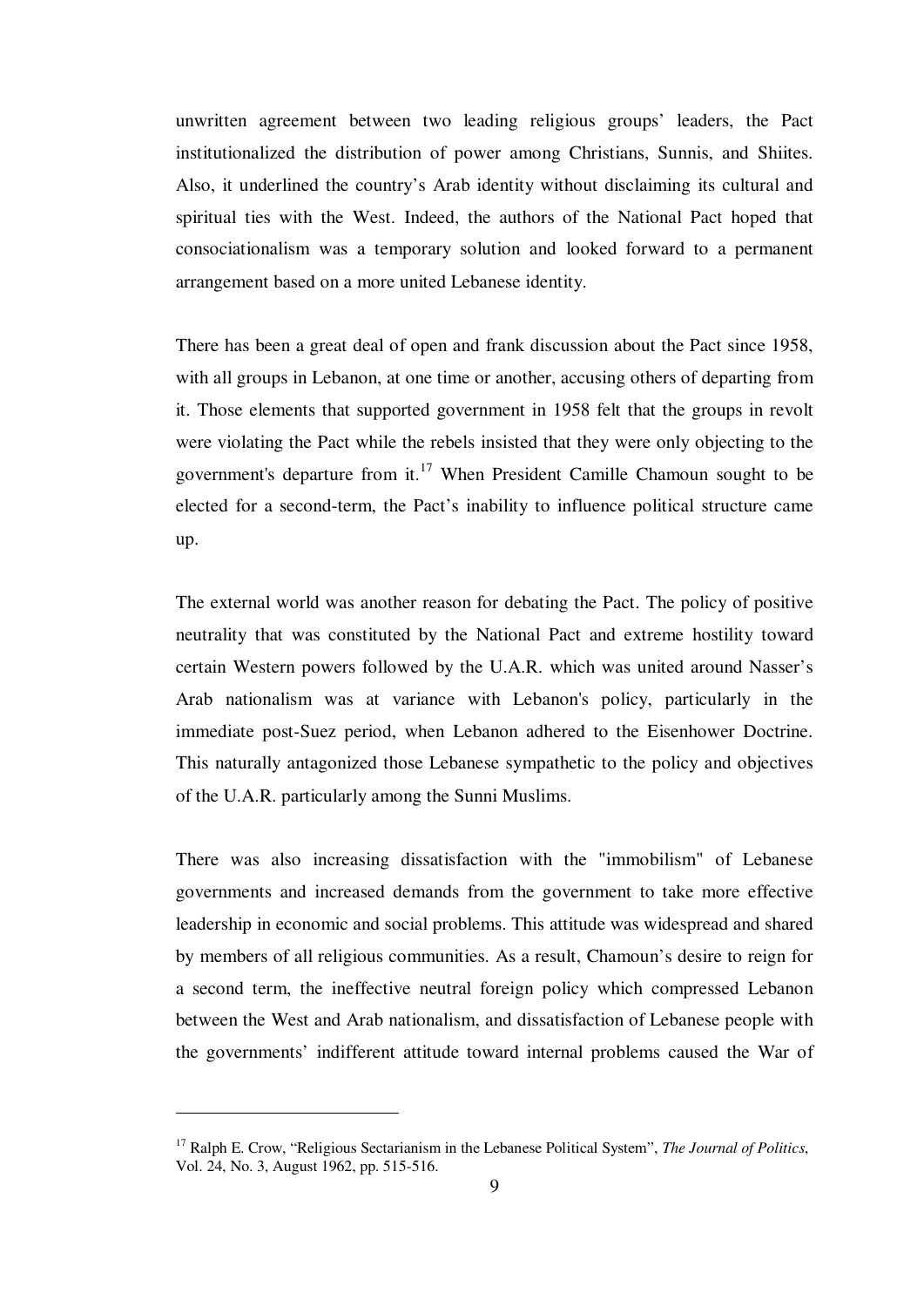1958 to be inevitable. This was the first serious threat to confessional system institutionalized by National Pact in all aspects of Lebanese political life.

The dissatisfaction with consociational democracy and foreign intervention led another civil war in 1975. This war which had continued for fifteen years became the arena of many actors including various Lebanese militias, Palestinian groups, and the Syrian and Israeli governments, all of which were in de facto control over certain territories in the country. There were many external and internal reasons for the outbreak of the Civil War. One of the internal reasons was Lebanese leaders' commitment to advance their own interests rather than build a common Lebanese polity. Secondly, the balance of power was challenged by the Maronites although they were not populous enough to form a majority. For them, it was needless to compromise or cooperate with Muslim demands for consociational adjustments. Thirdly, demands for greater social justice were inevitable but the government chose to ignore them. The combined pressures of confessional and regional imbalances, unemployment and inflation constituted a massive problem on the Lebanese system of governance. Lastly, large segments of population no longer supported consociational democracy as a system of governance because this system did not respond to the social needs of the population. Instead of this system, Syrian nationalism, Arab nationalism, secularism and socialism, or Maronite nationalism were chosen as alternatives by different Lebanese sects. This led to the intervention of various outside forces who desired to use Lebanon's problems for their own purposes.<sup>18</sup>

The Arab-Israeli dispute and the armed Palestinian presence was the major external load on the Lebanese system, greatly polarizing Lebanese domestic politics. In addition to drawing the Lebanese completely into the Arab-Israeli conflict, the Palestinians got support from Muslims, reinforcing Maronite fears that the Palestinian presence would upset the political balance. With the Lebanese government politically powerless to use coercive measures about Palestinian refugees and armed militia, the Maronites reacted aggressively by arming

<sup>&</sup>lt;sup>18</sup> Joseph G. Jabbra&Nancy W. Jabbra, "Consociational Democracy in Lebanon: A Flawed System of Governance", In *Governance and Developing Countries*, ed: Jamil E. Jireisat, Leiden: Brill, 2002, pp. 77-80.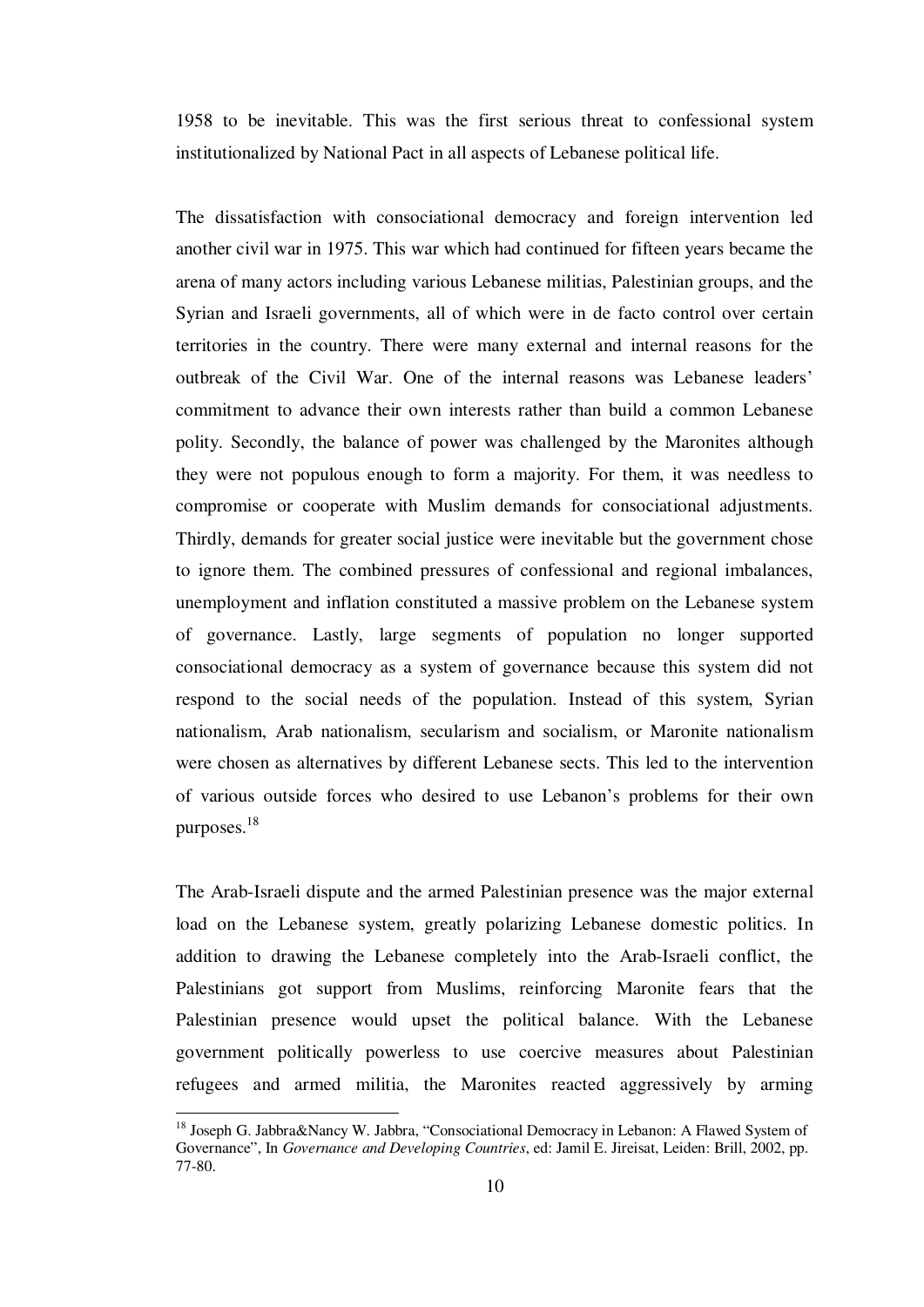themselves, and in 1975, began a military conflict with the Palestinians that ignited the war. $^{19}$ 

The Israeli attacks from southern border of Lebanon did not only create border disputes, but also mobilized Shiite resistance which resulted in foundation of Hezbollah, the Shiite militia. This organization would become the main political actor in the post-civil war period. As another foreign power, Syrian military and intelligence presence in Lebanon transformed into Syrian suzerainty and this country affected all aspects of Lebanese political life after the civil war. As other postwar regulations, the Taif Agreement, which ended the 15-year-old Civil War, could not solve the inner problems of Lebanon and of confessional democracy. Taif was not applied as a consociational remedy to unite Lebanese society but rather used as a tool to divide and rule Lebanon while providing Syria with political cover. It was applied in accordance with a uniquely Syrian agenda and thus, consolidated Lebanese sectarian divisions and institutional weakness.

Between 1990 and 2007, the settlement, which the Taif built up, was tried to be applied all around the country. While Lebanon faced with both internal and external threats, the Syrian military presence, Israeli occupation of southern Lebanon, the assassination of the Prime Minister Rafiq Hariri, and the presidential crisis of 2007 gave way to further tensions.

Syria cemented its authority on Lebanon through its selective disarmament of militias, its manipulation of electoral laws, and its veto over political developments in Lebanon. This undermined the power-sharing principle. Instead of a pact between Lebanese communities, Taif had become a tool to pursue Syrian interests in Lebanon.

The Syrian intervention in Lebanon became more controversial and it was disputed locally and internationally. Within Lebanon, four major events gave rise to stronger anti-Syrian sentiment: the Israeli unilateral withdrawal in 2000 from south Lebanon;

<sup>&</sup>lt;sup>19</sup> Walid Khalidi, "Conflict and Violence in Lebanon: Confrontation in the Middle East", Cambridge: Harvard University Press, 1983, p. 101.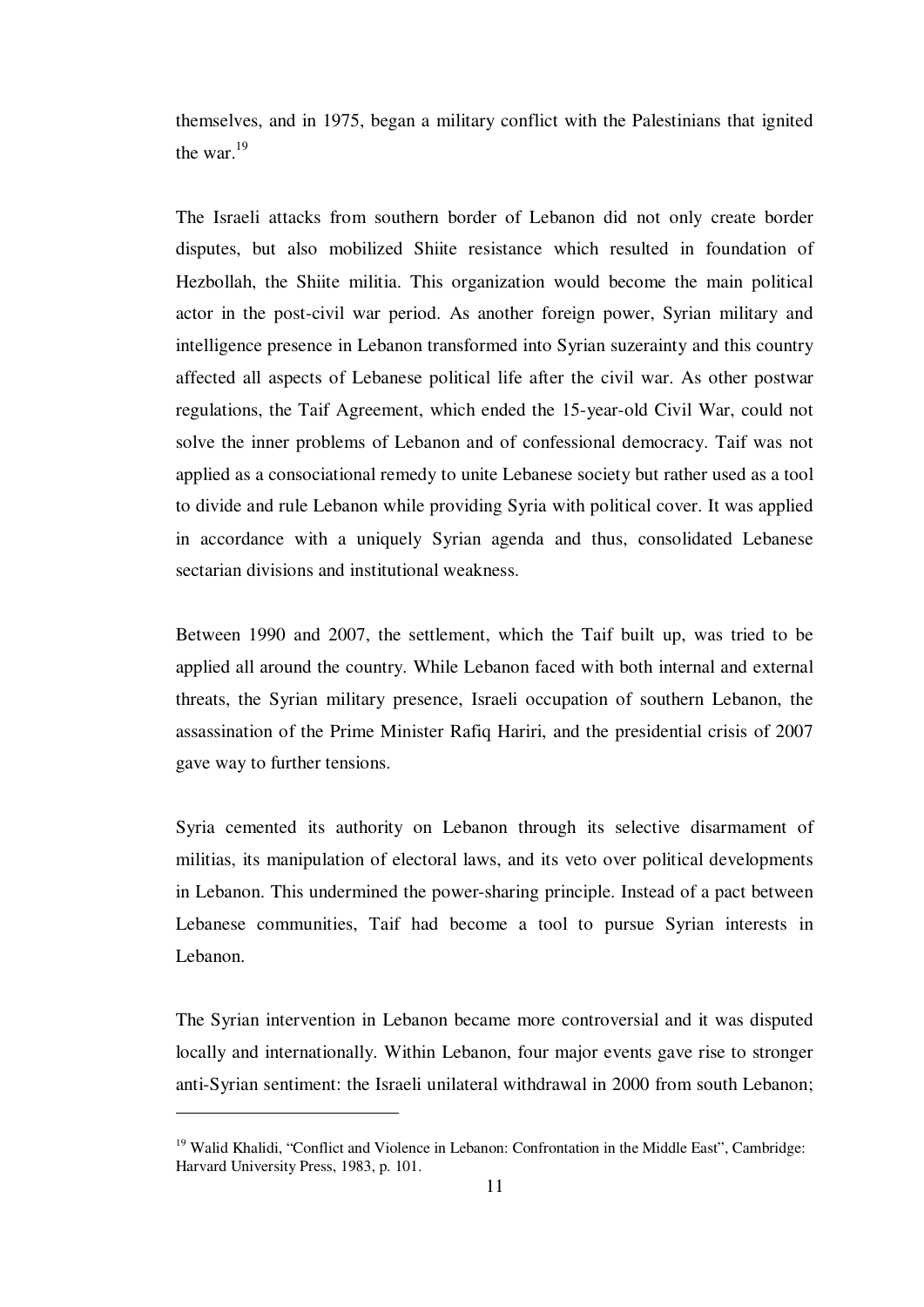the adoption of UNSC Resolution 1559; the three-year term extension for Lebanese President Lahoud; and the assassination of ex-Prime Minister Rafik Hariri. Hariri's assassination started patriotic Lebanese demonstrations under the March 14th Movement which demanded the immediate withdrawal of Syrian forces from Lebanon. On 26 April 2005, Syrian military troops fully withdrew from Lebanon under the pressure of international community, in accordance with UNSC Resolution 1559.

Popular demonstrations followed the assassination of Hariri, the largest anti-Syrian gathering took place on 14 March 2005 and became a symbol of the emergence of a majority coalition. In May 2005, shortly after the Syrian pullout, the anti-Syrian 14 March coalition swept the majority of seats in the first free and emotionally charged parliamentary elections of post-Syriana Lebanon. Another important consequence of the assassination was the explosion of emotion and will-power among most Lebanese. The demonstrations brought out a third of the entire population of the country. The population regenerated as a potent force in political life and this was a warning to political class for taking into account their demands.<sup>20</sup>

The War in July 2006 interrupted the National Dialogue Process that begun after Rafiq Hariri's assassination and Syrian withdrawal. Although it withdrew in 2000, Israel had security concerns in southern Lebanon. The leading factor of that war was Israel's goal to destruct Hezbollah. By limiting the social life of Lebanese people and making Hezbollah responsible for casualties, Israel tried to end the support for Shiite organization. Adversely, the support for Hezbollah did not shrink at all and the organization became more popular.

In 2007, Lebanon faced a new crisis. The presidential election created a political dilemma for the country because of the uncompromising attitude of the parts in the Parliament. Lebanon made a turn from a new civil war, when the parties compromised on Michel Suleiman, the former chief of general staff. The Lebanese

<sup>&</sup>lt;sup>20</sup> Paul Salem, "Lebanon At the Crossroads: Rebuilding an Arab Democracy", Saban Center Middle East Memo, May 2005, http://internationalrelations.house.gov/archives/109/sal072805A.pdf, [last accessed on 29 May 2009].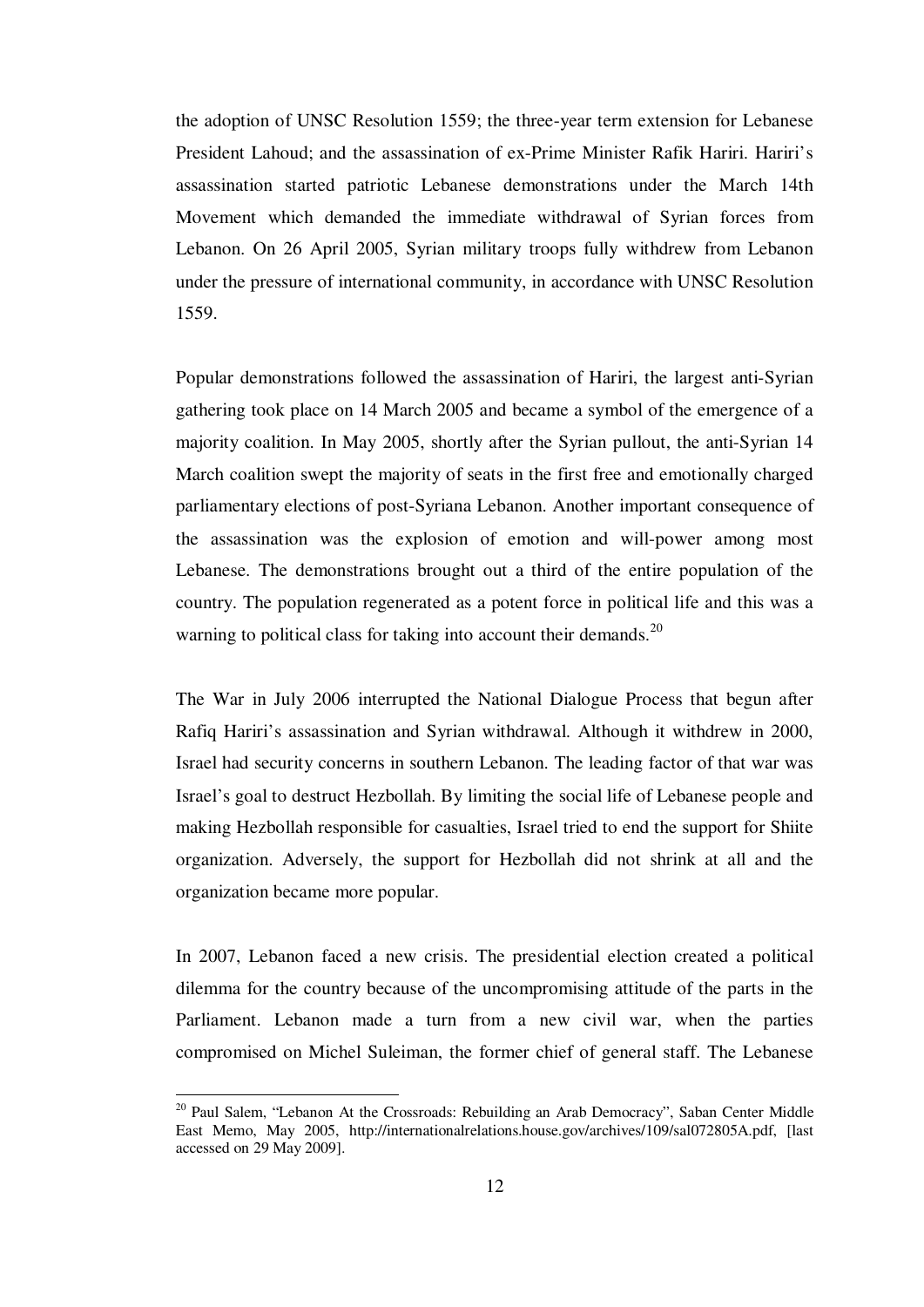confessional politics proved that the presidential elections will not be the last stalemate as long as ethnic groups seek to dominate on one another.

In this thesis, I will cover the significant events of 1860, 1958, 1975 Civil War and 2007 Presidential Crisis, and formulate my arguments on the basis of four assumptions. First, historical background of Lebanon is at the basis of understanding the confessional system which is unique for this country. Second, the colonial period drew up the institutions of this system and nation-building process but independence did not create a unity among different groups in Lebanon. The colonial legacy made contributions to nation-building process on one hand, on the other, it prevented the society from solving the inner problems on its own. Third, as civil wars and postwar regulations proved foreign powers that intervened in conflicts deepened the sectarian diversity. Fourth, the confessional system did not work well because, rather than cooperating with them, all religious sects claimed equal rights. In that context, I argue that there is one solution to that sectarian conflict: being Lebanese on the basis of non-sectarian nationalism. Instead of being a Maronite, Druze or Shiite Muslim, building up a Lebanese national identity can only bring a "long term peace" to Lebanon.

In the following chapter, I will present the Ottoman period of Lebanon. In this part of my thesis, I will focus on the civil clashes in the country. Initially, the Ottoman reforms in 19th century and its reflections on the country's politics will be examined.

Chapter three covers the period starting from the beginning of the mandate in 1920 to the independence in 1943. The level of success of French mandate to create a modern state is the primary concern of this section. Here, there will be special emphasis on the first constitution of Lebanon and 1932 census.

Chapter four provides an analytical overview of the events from the independence to the Civil War in 1975. The National Pact of 1943, the outbreak of the insurrection in 1958 will be discussed. This chapter claims that the new state focused on reconstruction of the boundaries between various groups but could not be successful.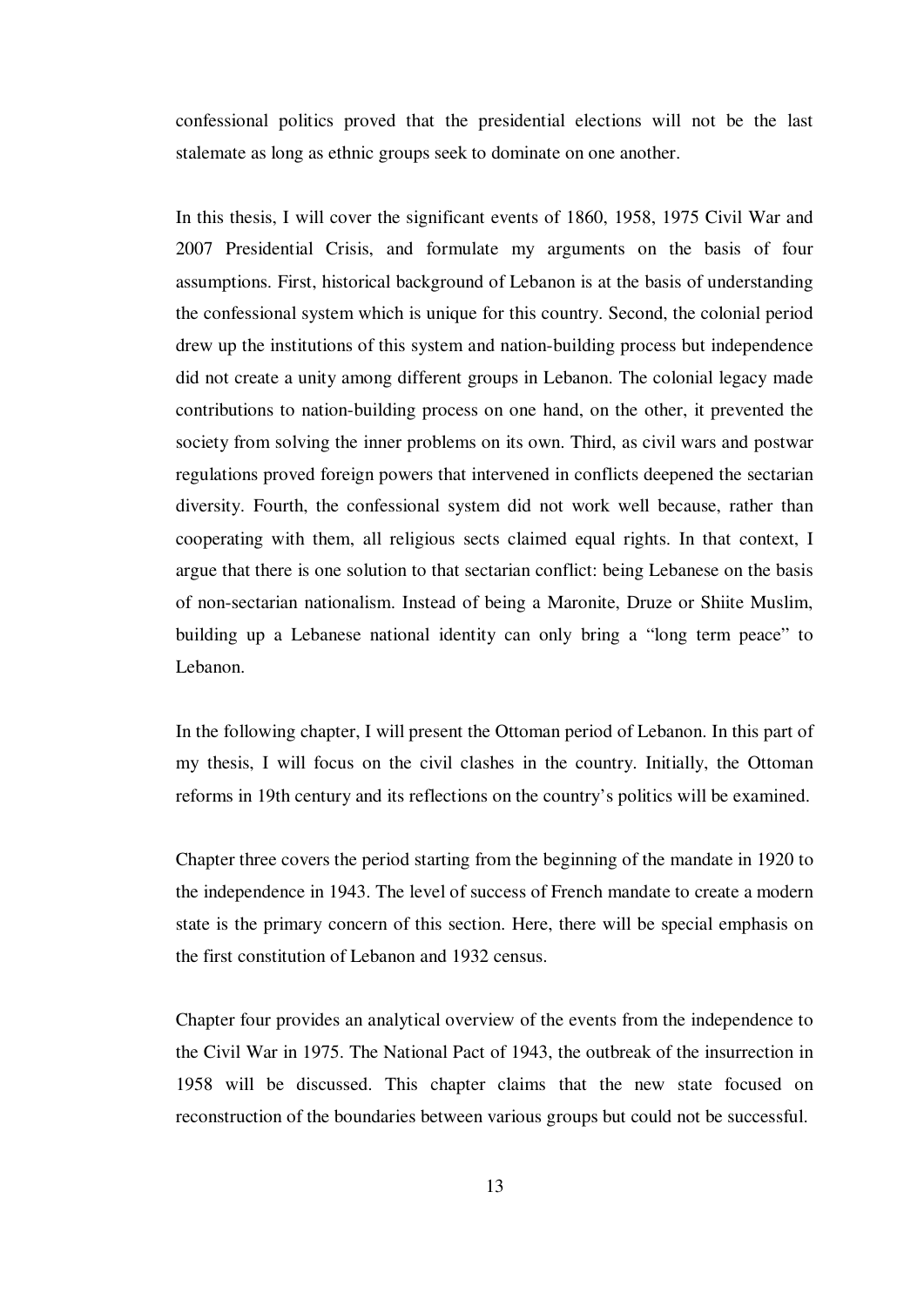Chapter five will cover the civil war period between 1975 and 1990. The effects of domestic, regional and international actors in Lebanon are the primary concerns of the chapter to understand the rivalry between sects.

Chapter six will focus on the era after Taif Agreement and the beginning of postwar reconstruction. The chapter also analyzes the period between 1990 and 2008, and covers the Syrian presence from 1990 to 2005, the assassination of Prime Minister Rafiq Hariri in 2005, the War in July 2006 with Israel, and presidential crisis in 2007. Lebanon's presidential crisis was a sectarian struggle for power between Sunni and Shiite Muslims, and that struggle intersected with a regional battle for influence between Iran and Syria on the one side, and so-called moderate Arab states, the United States, and Europe on the other. The chapter claims that foreign intervention and internal turmoil can bring new civil wars to Lebanon unless a different political system is applied.

Finally, in conclusion, the nature of Lebanese identity and the uniqueness of the Lebanese political structure are revised. The thesis argues that contrary to confessional system, Lebanon can constitute a system which is based on national identity as opposed to ethno-religious identity. Consociational governments are governed by a power-sharing formula devised by elites who speak for and represent their communities and are able to reach compromises amongst themselves. Thus, a consociational state seeks to unite its citizens as members of the state without asking them to renounce their ethnic, or in the case of Lebanon, sectarian loyalties. Instead of promoting a monolithic national identity, the consociational state rests upon distinct ethno sectarian 'pillars', a confederation of protected identity groups. One important source of weakness in the consociational system is that its success depends on cooperation among all communities.

This problem can be overcome if the national citizenship is applied instead of confessional system. The representation of sects will not be the problem; representation of the Lebanese nation will be the result of national citizenship. It could be achieved through participation to national, social and economic developments. The state should provide everyone in every region with the same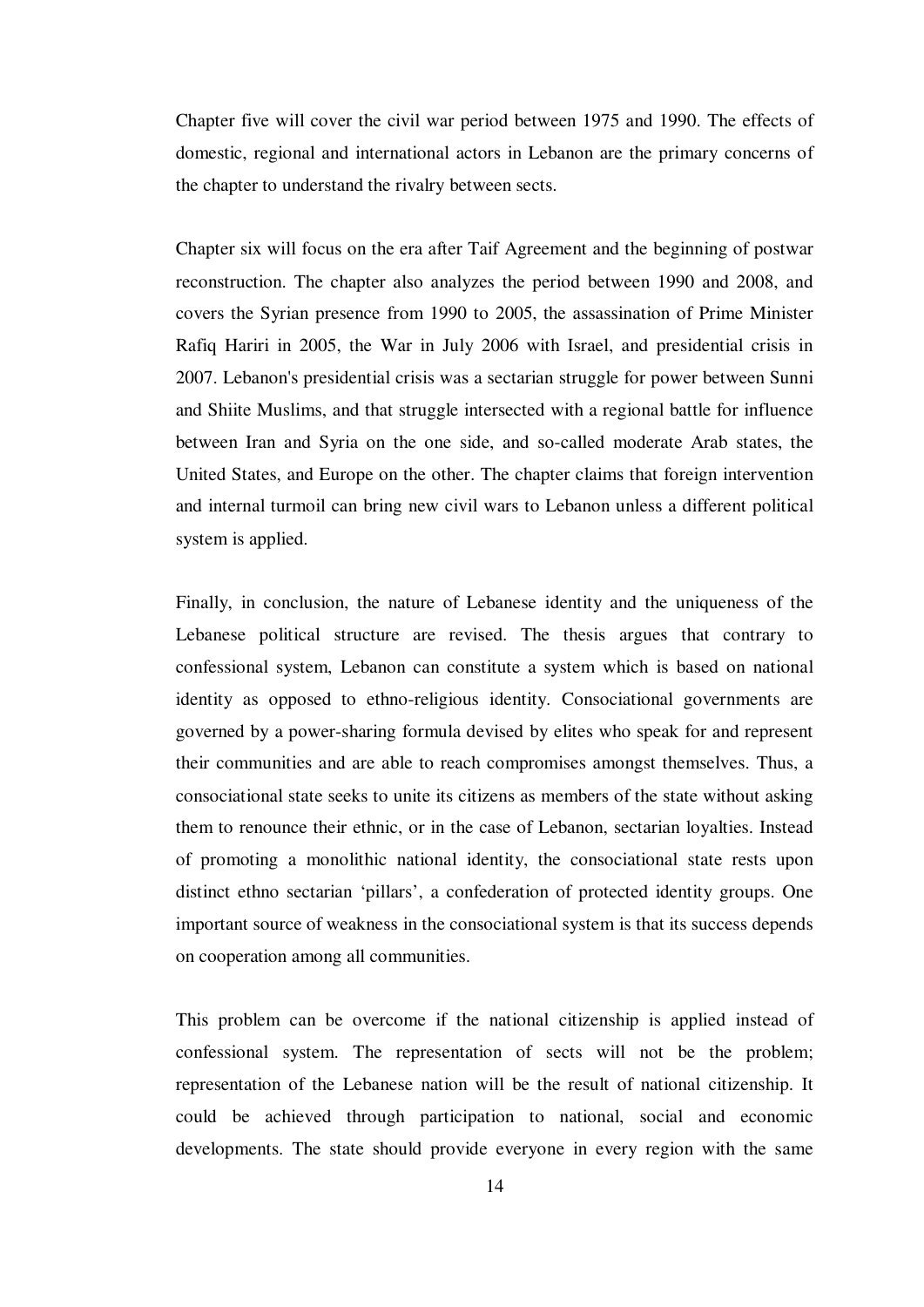opportunities and conditions for economic and social development. In that way, political and social cohesiveness could be created with the feeling of national identity.

What is more, unlike any other country in the world, Lebanon was an act of power struggle and balance between foreign actors. As a solution, there would not be power gap which requires foreign power intervention if Lebanese people could unify in terms of national identity.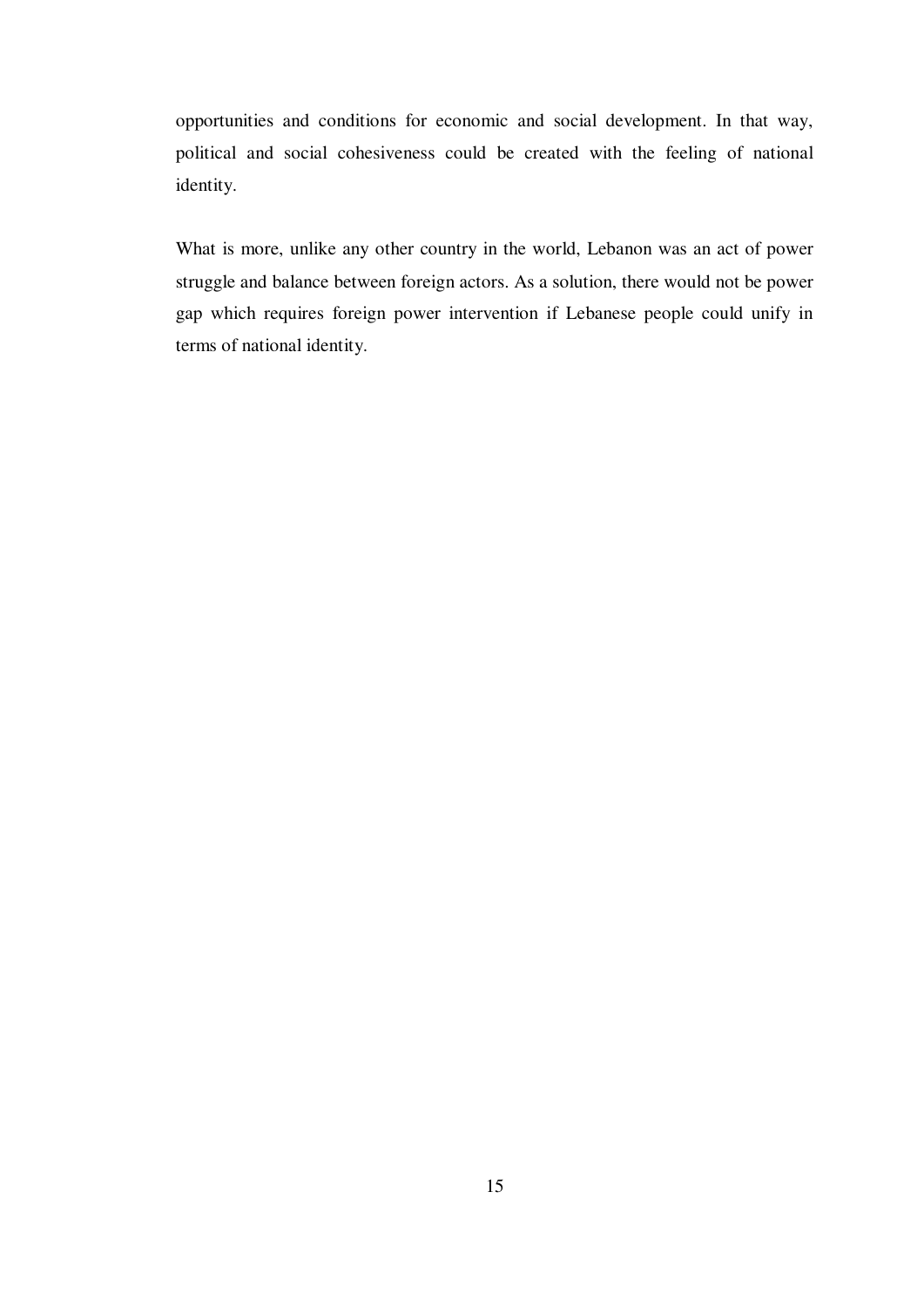#### **2. RISE OF TENSION IN LEBANON UNDER OTTOMAN RULE**

In the mid-nineteenth century, key developments, which would have repercussions for the future of Lebanon occurred. One of them was the increasing interest and involvement of foreign powers in the country. But this intervention had some distinct features that originated from Ottoman Tanzimat period and Lebanese social system.

The set of regulations and governmental practices shaping the relation of the Ottoman Empire's ruling the Muslim class with its non-Muslim subjects is commonly referred to as the *millet* system. The millets were quasi-autonomous units which performed administrative functions in legislative, judicial, fiscal, religious and charitable affairs. After the establishment of *millet* rule in 1516, the Ottoman Sultan Selim granted authority to the Druze lord Fakhr al-Din I al-Mani. For 180 years, the Manis ruled over a large part of Lebanon and they exacted taxes, acted independently in all internal affairs, and transmitted their offices to their descendants. Fakhr al-Din II clearly established a precedent for Lebanese self-determination through his policies of acquiring new territory, seeking independence from the Ottoman Empire, and strengthening religious tolerance by allowing all confessions freedom of religion. When Shihabis replaced the Manis, the Druze Shihabi Emirate became officially Christian. Shihabis maintained a friendly policy toward Europeans. In this period, Maronites became closer to France. Shihabi rule ended in the emirate of Bashir al-Shihabi II and the end of his rule signified the transformation of Lebanese politics from tribal to religious one. $^{21}$ 

In the nineteenth century, the Ottoman Empire was in a period of transformation which affected its international, political, and social relations. Restoration policies, named as Tanzimat, aimed at consolidating equality and liberty among the subjects. In that context, the religious equality of all the subjects was decreed and in Lebanon it was not an easy task to perform. Druze and Maronite tribes were not able to live under equal conditions due to Lebanon's demographic ambiguity.

<sup>&</sup>lt;sup>21</sup> Hafeez Malik, "Overview: Lebanon as an Experiment in Multicultural Interdependence", In *Lebanon's Second Republic: Prospects for the Twenty-first Century*, ed. Kail C.Ellis, Florida: University Press of Florida, 2002, pp. 16-17.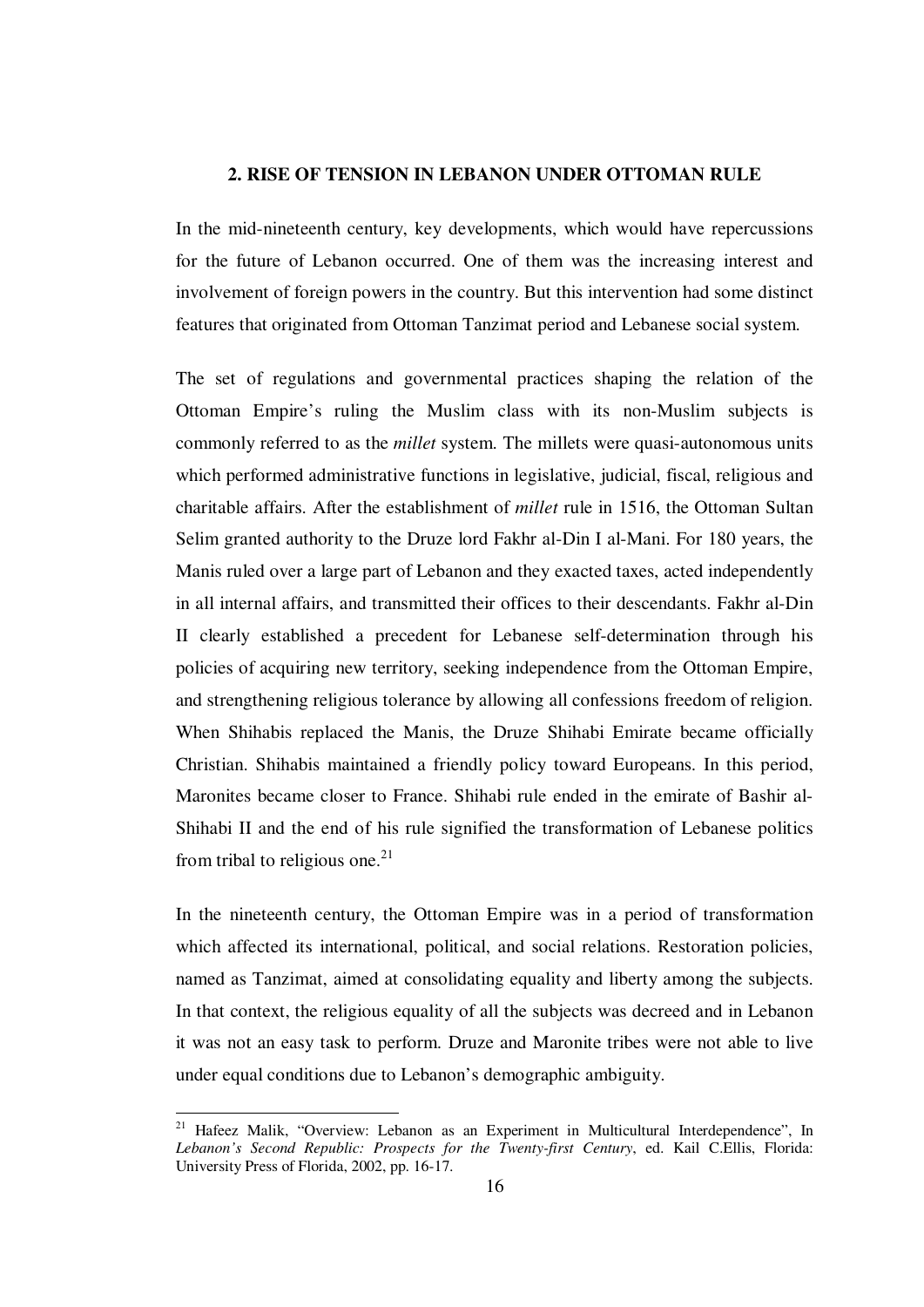It was impossible to apply "equality" to the religious communities which were under the control of local elites. The transformation period of the Ottoman Empire became an opportunity for those local elites to strengthen their own legitimacy. Achieving this task was possible in two ways: realigning with foreign powers and reaffirming their loyalty to the Empire. Also, foreign powers needed those local elites to intervene in to the Ottoman internal affairs. To that end, France was working close with the Maronite Church; while Britain committed to Druzes for security and liberty they needed against Maronites.<sup>22</sup>

On one hand, Ottoman Tanzimat reforms affirmed the equality of all Ottoman subjects and on the other hand, they gave chance to non-Muslim subjects to reorganize their communities. The Maronite church became very powerful by benefiting from reforms and strengthened its position in Lebanon. It embodied sectarian patriotism and asked for European interference and protection. As both French and British powers intervened in the policies of Ottoman reform, its position became more important as the largest landowner in the Mountain. It was unable to challenge with the Ottoman policies on its own and it was against the Mountain's other community, Druzes. Under those circumstances, the only suitable ally was France, who offered protection to Christian communities in Lebanon.<sup>23</sup>

The Druze community chose Britain as its protector. Britain promised Druzes their free enjoyment of their own institutions for the people and properties, in return Druze notables made promises to deliver their country to the protection of Britain.<sup>24</sup> In fact, Britain was wedged between the support of the Druzes in response to French hegemony over Maronites and the concern for the rights of Christians. But there was no chance for Britain to gain patronage of the Maronites because of the strong ties of the French civilizing mission with Maronite notables.

<sup>&</sup>lt;sup>22</sup> Ussama Makdisi, "The Culture of Sectarianism: Community, History, and Violence in Nineteenth-Century Ottoman Lebanon", California: University of California Press, 2000, p.61.

<sup>23</sup> Youssef M. Choueiri, "Ottoman Lebanon and Lebanese Patriotism"*,* In *Lebanon: A History of Conflict and Consensus*, ed: Nadim Shehadi and Dana Haffar Mills, London: I. B. Tauris, 1992, pp. 69-72

<sup>24</sup> Ussama Makdisi, "The Culture of Sectarianism"*,* p.61.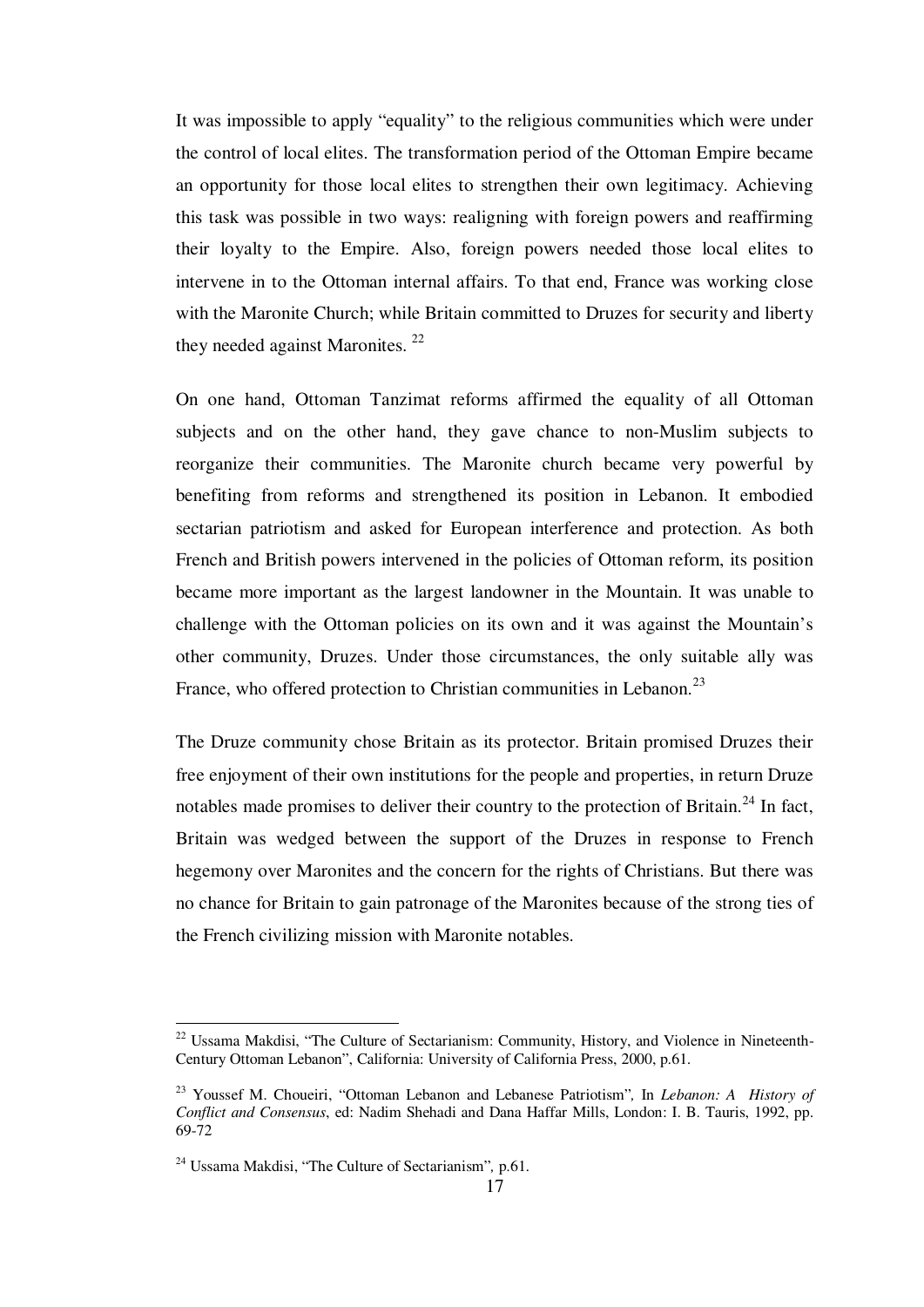At this stage, the Ottomans played a different role to restore the governance and security in Lebanon. The Ottoman *millet* system may have granted autonomy to religious groups in religious and certain judicial affairs, but only in the context of Ottoman rule. Moreover, the *millet* system was not interested in a liberal, open form of rule within autonomous *millets*. In accordance with the European intervention to the sectarian divergence, Ottoman Empire recognized the importance of the centralization. Lebanese sects became an obstacle for modernizing Ottoman identity but the Empire did not have confidence as it had overwhelming problems of its own. Under these circumstances, it was Great Powers, not the Ottoman Empire, who supplied goods and materials for the restoration and represented the Ottoman modernization on its own territory.<sup>25</sup>

#### **2.1 The Clashes of 1841**

The Tanzimat reforms, initiated by the Ottoman Sultan in 1839, were designed to procure British and Austrian military assistance against his Egyptian rivals. Ottoman rulers took decisive actions against the political threat of Ibrahim Pasha, who was the son of Ottoman viceroy of Egypt Mehmet Ali under the late Ottoman rule, occuping areas of Greater Syria (Palestine, Lebanon and Syria) between 1832 and 1840.

These reforms contributed to the fundamental paradigm shift of political interaction in Greater Syria. The imperial decree promised administrative reforms that abolished tax farming, standardized conscription, and eliminated corruption to "all Ottoman subjects, regardless of their religion."<sup>26</sup> The British, then, led a campaign with Austrian, Ottoman, and Syrian support that ended Egyptian rule in 1840.

The victorious Ottoman and British governments also approached the aftermath of Egyptian occupation with various perspectives. The former sought to restore the High Porte's sovereignty in Greater Syria in a "secular project of imperial renewal." The British who "read Mount Lebanon in religious tribal terms" viewed it "as a sectarian project of local restoration."<sup>27</sup>

<sup>25</sup> Ibid*,* p. 59.

<sup>&</sup>lt;sup>26</sup> William L. Cleveland, "A History of the Modern Middle East", Colorado: Westview Press, 2000, p.83.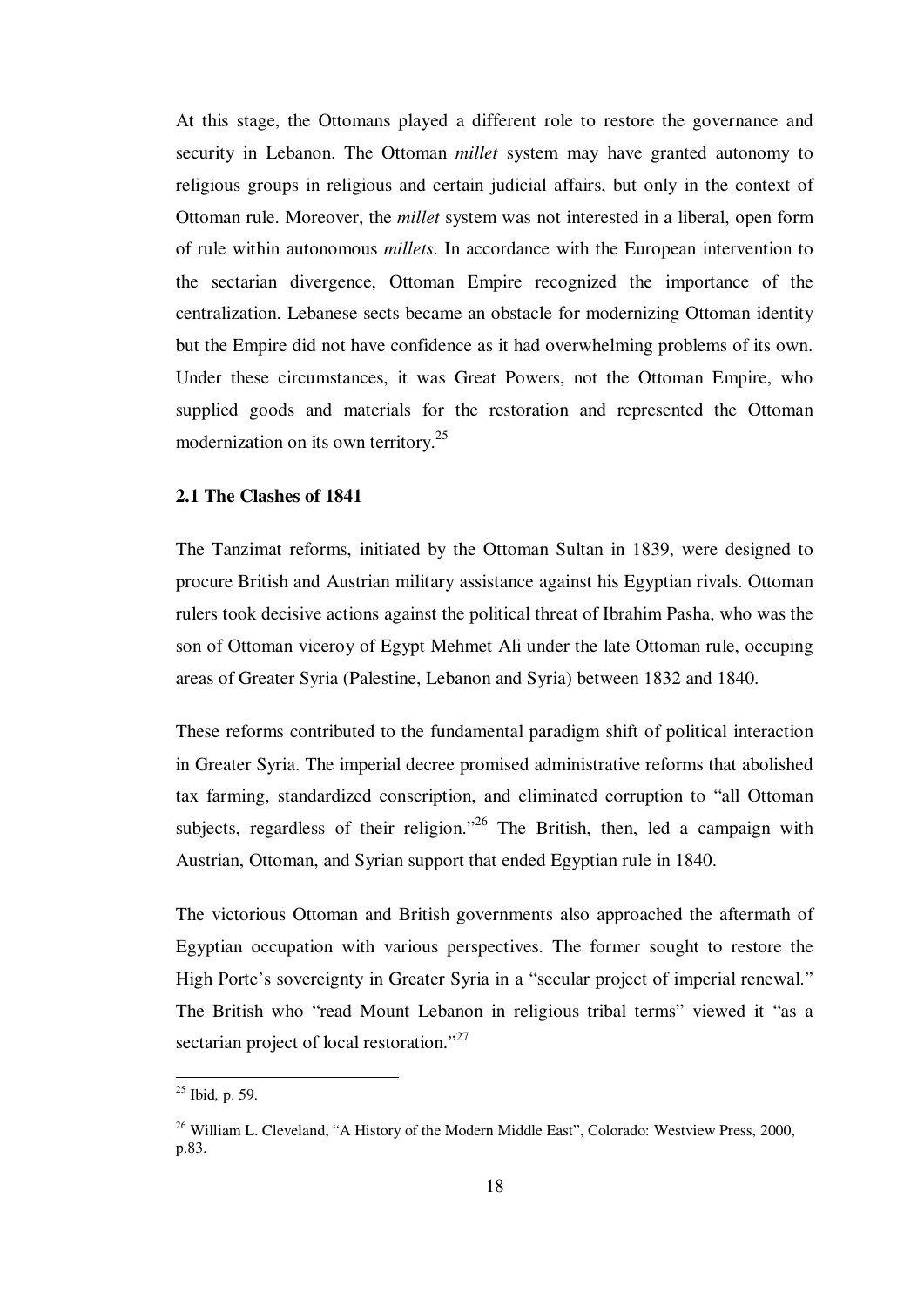In an effort to restore the old *muqata'ji* system, which was a form of tax farming where a district or individual agreed to pay the state a fixed sum in return for fiscal autonomy and limited state intervention, the Ottomans assigned Bashir II's cousin, Bashir Qasim, as Emir of Mount Lebanon. The departure of Bashir II from Lebanon signified the end of an era. He misjudged the true balance of power and allied with Ibrahim Pasha, and as a result, he was formally stripped of his authority by the Sublime Porte and was exiled. The appointment of his successor, Bashir Qasim, marked the beginning of the transformation of Lebanon's history. A council of 12 members drawn from the notables of six main sects was to be established for the purpose of overseeing the assessment and collection of the imperial revenues.<sup>28</sup>

However, the constitution of the council could not go beyond a positive gesture. The Druze tax-farmers, who had fled their districts or were exiled as a result of their opposition to the policies of Bashir II, continued their agitation for the restoration of their traditional privileges, lands and authority over their largely Maronite tenants. Meanwhile, the Maronite church launched a campaign to reinstate the former amir as the chief tax-farmer for the entire Mountain. The role of its patriarch in strengthening the unity of Maronite community had a great importance as the old order began to crumble. Both communities contributed to the complexity of the situation by articulating their grievances and demands against the Ottoman reforms. Moreover, these developments led to a strife in the main mixed areas of central Lebanon. With the demographic rise of the Maronites, these grievances turned into an alarming tone of urgency.<sup>29</sup>

One of the significant events in Lebanese history that refers to sectarian diversity occurred in 1841. The Druze notables rebelled against the Bashir, the Amir of Mount Lebanon, and Christian society of Dayr al-Qamar. This struggle was about the land and the control of taxation. The Druze notables, who returned from exile, wanted their former properties that had been promised to them by the Ottoman and British

<sup>27</sup> Ussama Makdisi, "The Culture of Sectarianism"*,* p.60.

<sup>28</sup> Youssef M. Choueiri, "Ottoman Lebanon and Lebanese Patriotism"*,* p. 65.

 $29$  Ibid, pp. 65-66.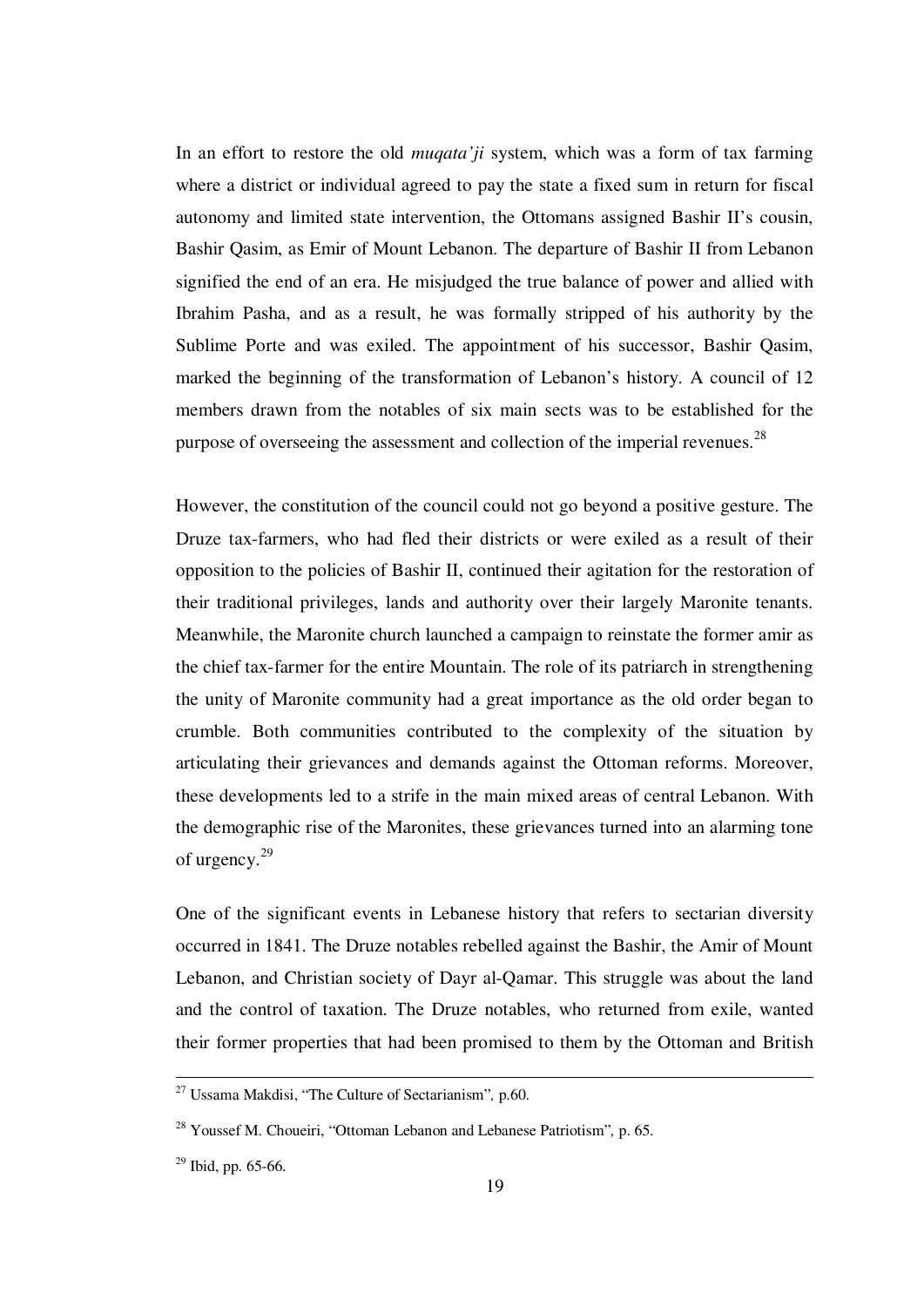administrators. Maronite notables of Dayr al-Qamar rejected the hegemony of Druze notables and the sectarian clashes began. Besides the taxation and land claims, Druzes also insisted on imposing their rights on Christian subjects. They tried to change the old regime which had bounded them to Maronite Church. The Church held the British and the Ottomans responsible for bringing the Druze back and turned to France for help. The Druze appealed to the British for protection of their rights against the Maronites.<sup>30</sup>

On the one hand, it was obvious that all diplomatic representatives of the sectarian parts, particularly British and French, agreed not to let the Ottoman government solve the problem on its own. Hence, their existence emphasized the sectarian dimension and contributed to solidify the sectarian lines. On the other hand, religious identities were of great importance for political representation in a multi-religious society. This factor caused the expansion of the crisis to other regions of Lebanon.

Behind these sectarian clashes, it is possible to find out the lack of contact between local elites. Maronite Church did not try to meet with the Druze elites, however Druze sheikhs urged the Christian elites to make solidarity and provide a stable social order. $31$  But in contrast to the old regime, new restoration politics underlined the open-ended struggle for the definition of community and control of the land in Lebanon.

Following the violence of 1841, a joint European-Ottoman initiative was set in order to settle the situation. In 1842, the French, British, Russian, Austrian, and Prussian ambassadors met with the Ottoman Foreign Minister and decided on a partition of Mount Lebanon along religious lines. They divided the Mountain into two districts, one in the north under a Maronite district governor and the other in the south under a Druze district governor. They also agreed on the Beirut-Zahla road to be the boundary between two districts. But that partition did not solve the problems because

<sup>30</sup> Engin Akarlı, "The Long Peace: Ottoman Lebanon", 1861-1920*,* Berkeley: University of California Press, 1993, p. 28.

<sup>31</sup> Ussama Makdisi, "The Culture of Sectarianism"*,* p. 66.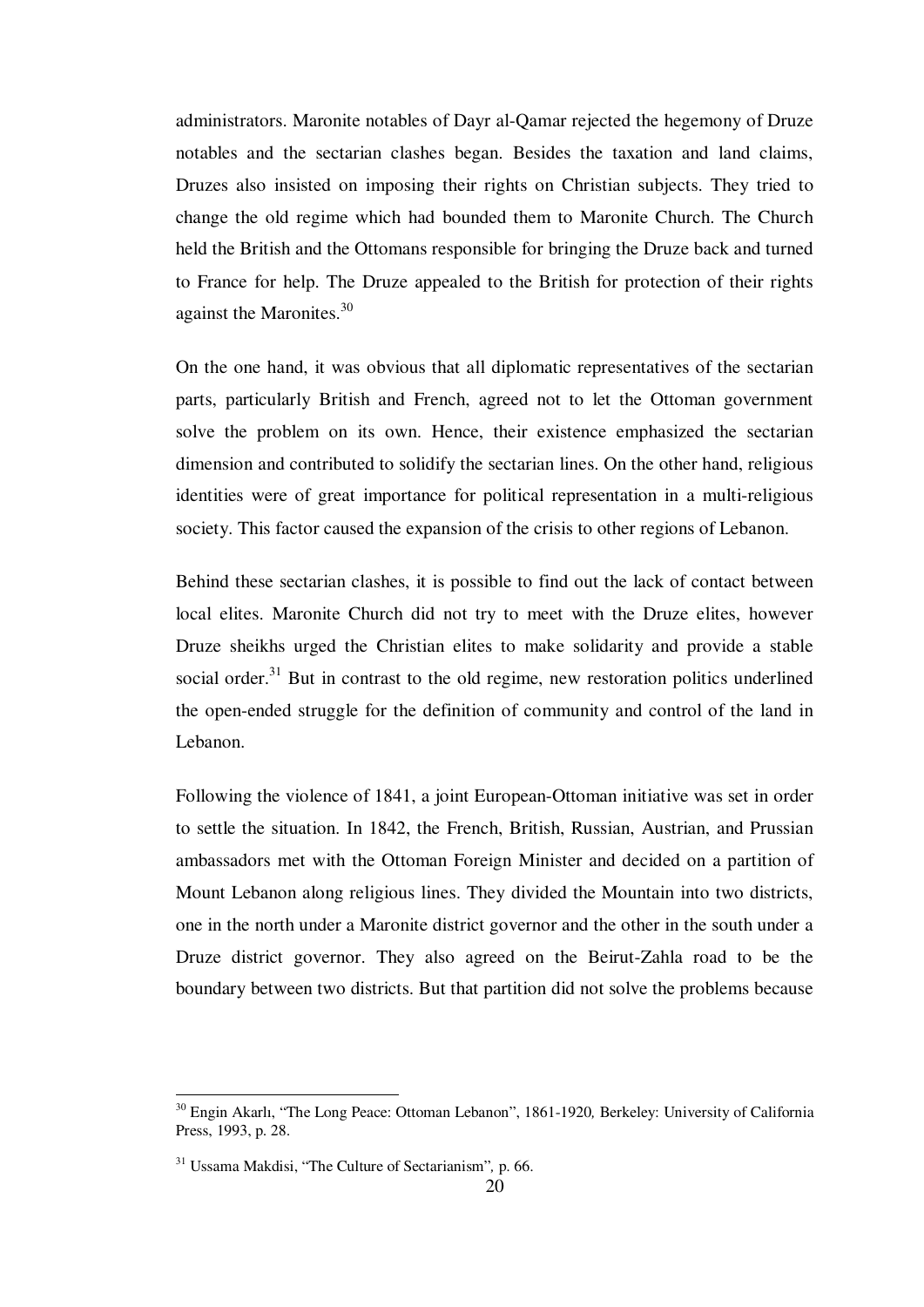in Druze district, Christians formed the majority of the population and consequently, Maronite Church claimed to rule over all of Mount Lebanon.<sup>32</sup>

Partition was not a local decision; it was imposed by foreign powers. The coexistence became a problem in a society which was divided along religious lines. The partition assumed that there were two factions as Druzes and Maronites and also legitimated sectarianism by defining Mount Lebanon in religious means.

The problems within the partition were on the agenda of Ottomans and Şekib Efendi, the new foreign minister, was ordered to solve those problems. His regulation, known as Réglement of Şekib Efendi, was based on the rivalry between two factions. According to him, Christians of the mixed district would never accept Druze hegemony and in fact, there was no solution except transferring a short population to that district. He also formed for each district an administrative council which included a judge and an adviser for each sect. Each council consisted of six judges and six advisors. The judges were responsible for settling the disputes brought before them by the governor and the advisors were responsible for assisting the governors about taxation.<sup>33</sup>

The Réglement of Şekib Efendi brought both contributions and contradictions to the politics of Lebanon. Firstly, it pointed out the institutionalization of confessionalism by forming the Lebanese administrative councils. This foundation was used in the *mutasarrifiyya* regime and also affected today's constitution of Lebanon.<sup>34</sup> Secondly it provided the political leadership with the procedures of a bureaucratic government. Thirdly, it brought confessional representation as a constitutional principle into Lebanese public life.

The Réglement posed many contradictions, too. Şekib Efendi described the notables as compatriots in a common land but his regulations reinforced the idea of

<sup>32</sup> Leila Tarazi Fawaz, "Civil Conflict in Lebanon and Damascus in 1860"*,* Berkeley: University of California Press, 1994, pp. 27-28.

<sup>33</sup> Engin Akarlı, "The Long Peace: Ottoman Lebanon", p. 29.

<sup>34</sup> Joseph Abou Nobra, "L'Evoulution du Système Politique Libanais Dans Le Contexte Des Conflits Régionaux et Locaux (1840-1864)"*,* In *Lebanon: A History of Conflict and Consensus*, ed: Nadim Shehadi and Dana Haffar Mills, London: I. B. Tauris, 1992, pp. 43-44.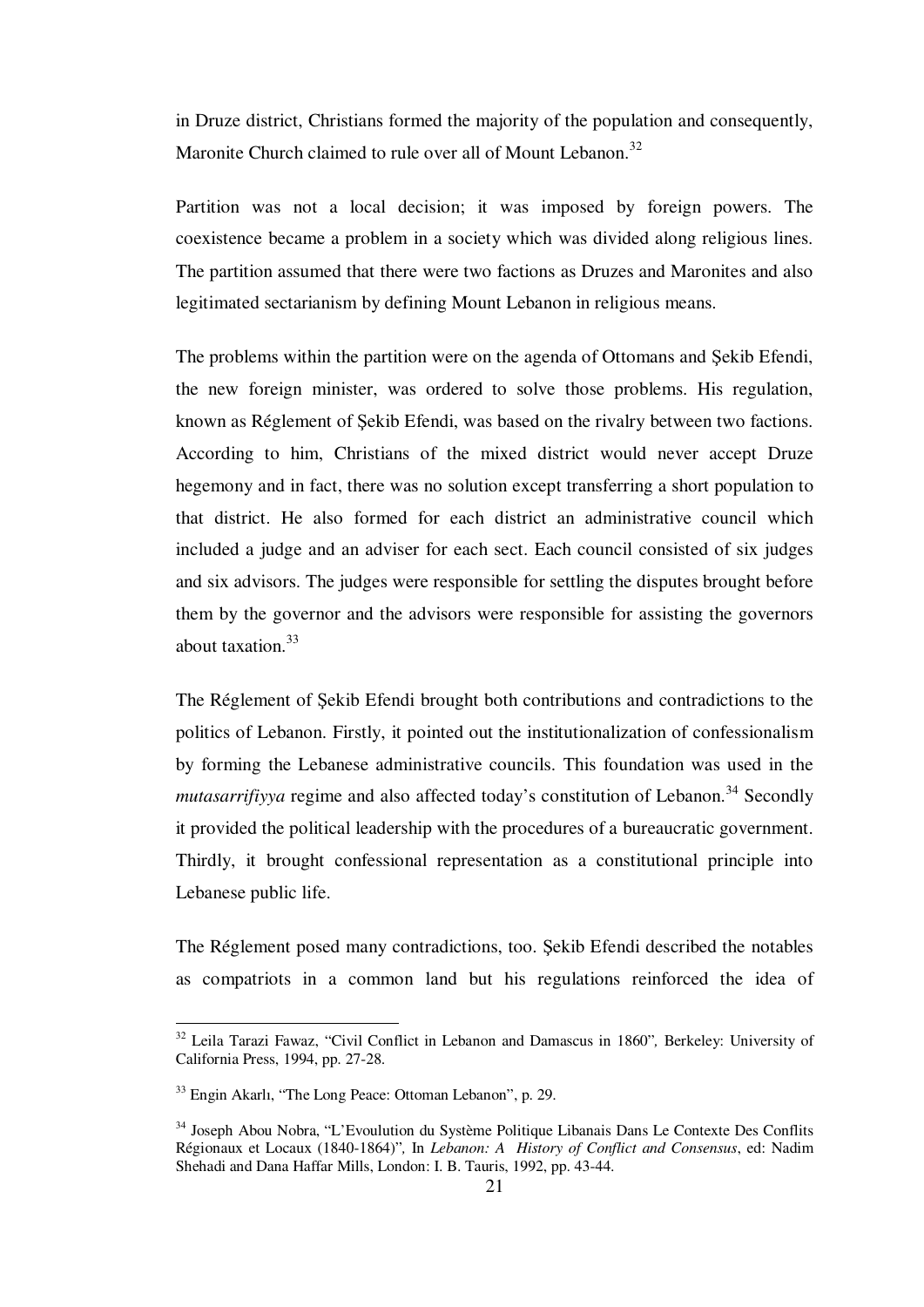sectarianism by creating parallel governments. He gave a chance to notables to represent themselves but he insisted that the governors should come from local elites and work for preserving the social order. In that context, district governors could not exert much authority over the local elites and over the Maronite church.

The Réglement of Şekib Efendi was a response to problems of Ottoman centralization and growing sectarian tensions in Lebanon. Ottoman Empire found confessionalism as the solution for religious clashes. When council was formed under the Réglement, it went beyond sectarian mentality and there, the government did not pose a mediator between two groups; but it granted the clemency on the basis of absolute power.<sup>35</sup>

Power sharing regime survived with the support of external protectors. But feudal families throughout Lebanon saw the Réglement as a direct threat to their status and traditional privileges and did their best to resist its application.<sup>36</sup> Under those new circumstances, the outbreak of sectarian hostilities was inevitable.

### **2.2 The Civil War of 1860**

1

The system that Réglement formed failed to keep order when the peasants of Kasrawan, overburdened by heavy taxes, rebelled against the feudal practices that prevailed in Mount Lebanon. In 1858 Tanyus Shahin, a Maronite peasant leader, demanded that the feudal class abolish its privileges. When this demand was refused, the poor peasants revolted against the shaykhs of Mount Lebanon, pillaging the shaykhs' land and burning their homes.<sup>37</sup>

In the spring of 1860, the sectarian confrontations began between Maronites and Druzes. Maronites, who lived in the north, could not help their coreligionists in the south, but Druzes managed to break all resistance that they faced. When the Druzes

<sup>35</sup> Maurus Reinkowski, "Beyond the Mountain Refuge: Searching for a Wider Perspective On Ottoman Policy In Mount Lebanon"*,* In *From The Syrian Land To The States Of Syria And Lebanon*, ed: Thomas Philipp, Würzburg: Ergon, 2004, pp.232-233.

<sup>36</sup> Samir Khalaf, "Civil and Uncivil Violence in Lebanon"*,* New York: Columbia University Press, 2002, pp.276-277.

<sup>37</sup> Leila Tarazi Fawaz, "Civil Conflict in Lebanon and Damascus"*,* pp.44-50.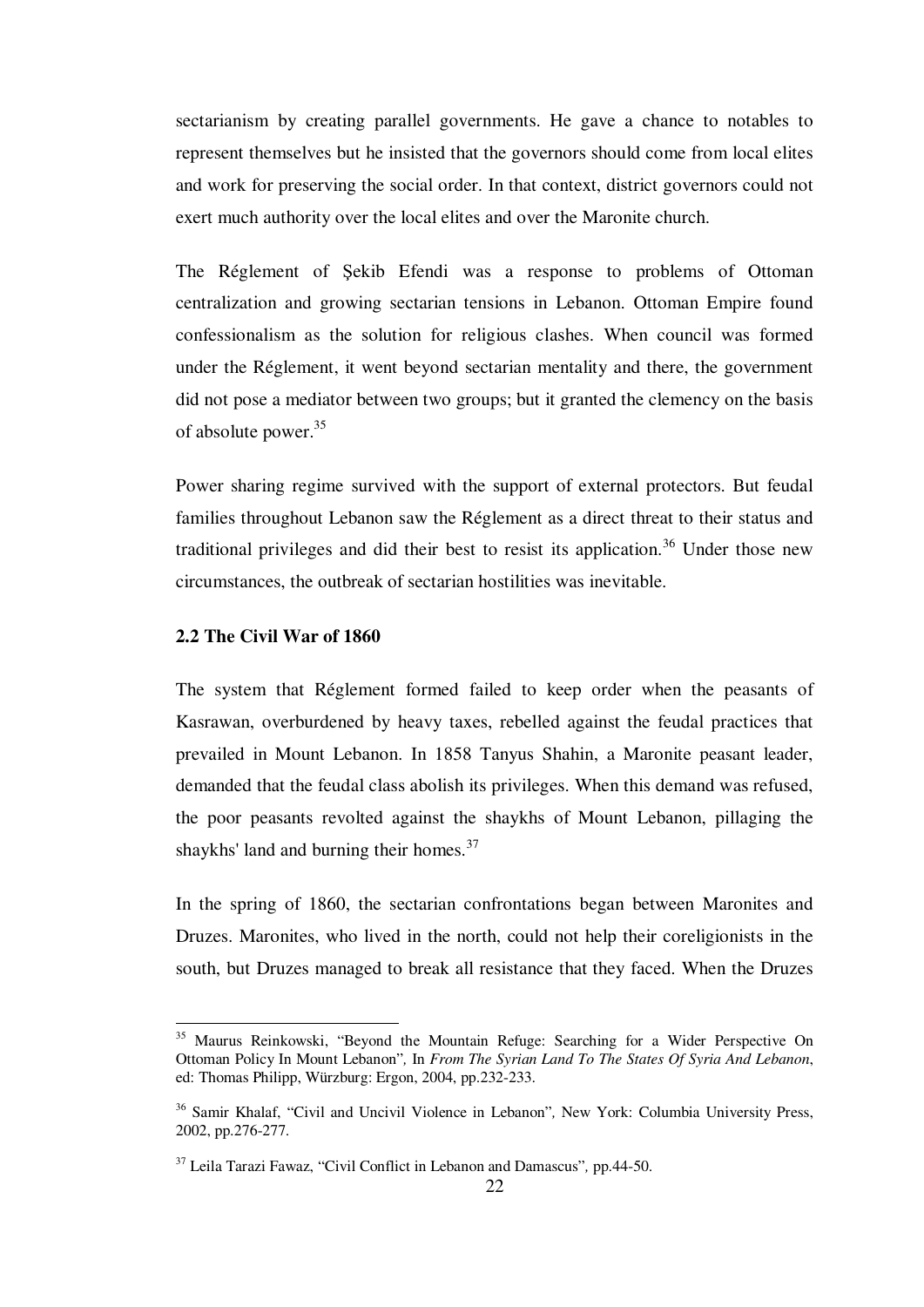ended the conflict, there were about 15000 Christians dead and tens of thousands of them were homeless.

The civil war that broke in Lebanon was a bad experience for the Ottoman government because its centralization policy failed again. Under these circumstances, the government sent Fuad Pasha, the Ottoman Foreign Minister, to Beirut with special powers. He gave the acute punishment to the Ottoman officials and officers for having failed to prevent attacks. Also, Druze leaders were imprisoned or fled the Mountain to avoid punishment. France sent a large military force consisting of six thousand soldiers, to protect the Maronites and Christians. The Maronite Church was the only significant institution and the true victor of the confrontations was the Church.<sup>38</sup>

The events in Mount Lebanon gave Great Powers a chance to intervene and particularly France played an important role in saving the Maronites. The French military presence complicated the search for a new solution for Mount Lebanon's administrative problems. It also brought suspicions of other powers and compromised Ottoman sovereignty.

In October 1860, the representatives of Great Britain, France, Austria, Russia and Prussia establish a committee and met with Fuad Pasha in Lebanon to discuss the situation in Lebanon. They were concerned with their own interests and they could only agree that Lebanon must be taken as a unit and its problems could be solved if it was recognized under that unity. They recommend a new administrative and judicial system for Lebanon that would prevent the recurrence of such events.<sup>39</sup>

By May 1861, the committee had finally agreed on a draft statue for Lebanon. The *Réglement Organique*, which was signed on 9 June 1881, organized Lebanon as a special Ottoman governorate. It was called as *mutasarrifiyya* and the head of the *mutasarrifiyya* would be a Christian and he would be directly responsible to the Sublime Porte. The *Réglement* also formed an administrative council in which the six major communities had two seats and that council was responsible for helping the

<sup>38</sup> Engin Akarlı, "The Long Peace: Ottoman Lebanon", pp. 30-31.

<sup>39</sup> Ussama Makdisi, "The Culture of Sectarianism", pp. 85-86.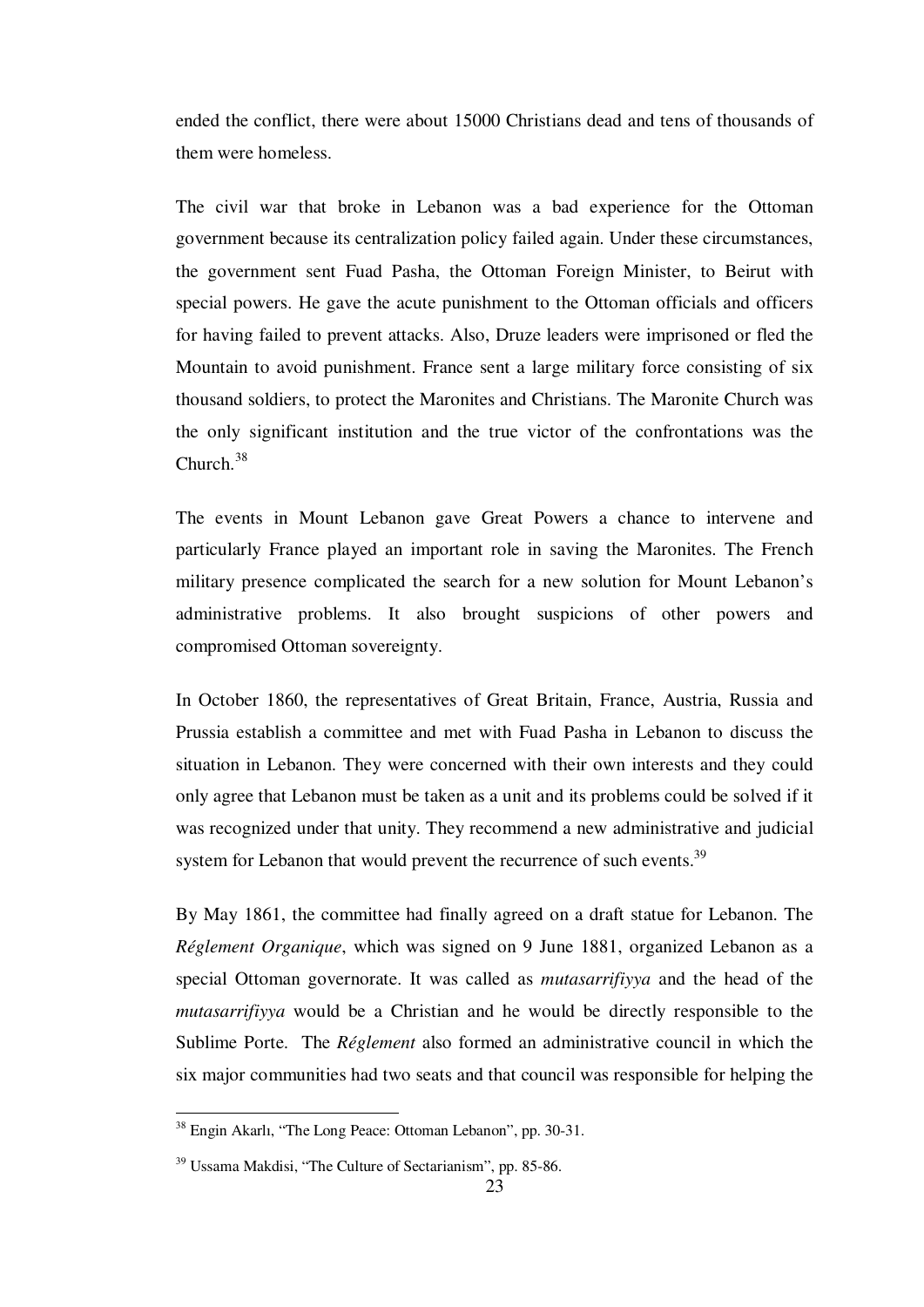governor. After the agreement with the notables, all members of the council were chosen by the leaders of the communities and appointed by the government. Mount Lebanon was divided into six districts and ruled by a local major chosen by the member of the dominant religious community.

In 1864, the disagreement between Maronites and Ottoman governor brought a revision in *Réglement*. The administrative council was then established by four Maronites, three Druzes, two Greek Orthodox, one Greek Catholic, one Sunni Muslim, and one Shi'a Muslim. France insisted on equal representation to give the Maronites a guaranteed opportunity by increasing their seats in the council. <sup>40</sup>

The *Réglement Organique* brought the system of representation on a proportional and confessional basis. It met European wishes and perceptions; recalled the old Ottoman traditions of autonomous rule; and replaced the policy of ethnic division with a more efficient system of control and rule.<sup>41</sup> Here, it can be said that the Ottoman millet system was expanded and the founding of confessional institutions impressed Europeans. The pressure of the European powers led Ottoman Empire to covet ethnic groups in the form of *millet* and the conception of ethnic groups turned into confessional ones.

In fact, the Réglement reinforced the provisions of Şekib Efendi's Réglement and it reflected the distribution of seats within the administrative council. None of the sects were placed in a position of dominance over another. In that form, it favored sectarian representation instead of an equal one. As a consequence, the Réglement confirmed the sectarian foundation of society. Ottoman reformism encouraged the development of basic institutions for organized political partition. It was also helpful to develop and consolidate Lebanese political identity.<sup>42</sup>

With the 1864 revision, confessionalism became firmly rooted into Lebanon's political life. The communal peace came to Lebanon after a long time and until 1920

<sup>&</sup>lt;sup>40</sup> Marie-Joelle Zahar, "Power Sharing Regime in Lebanon: Foreign Protectors, Domestic Peace, and Democratic Failure"*,* In *Sustainable Peace: Power and Democracy After Civil Wars*, ed. Philip G. Roeder and Donald S. Rothchild, New York: Columbia University Press, 2005, pp. 222-223.

<sup>41</sup> Maurus Reinkowski, "Beyond the Mountain Refuge"*,* pp.235-236

<sup>42</sup> Samir Khalaf, "Civil and Uncivil Violence in Lebanon"*,* pp. 277-282.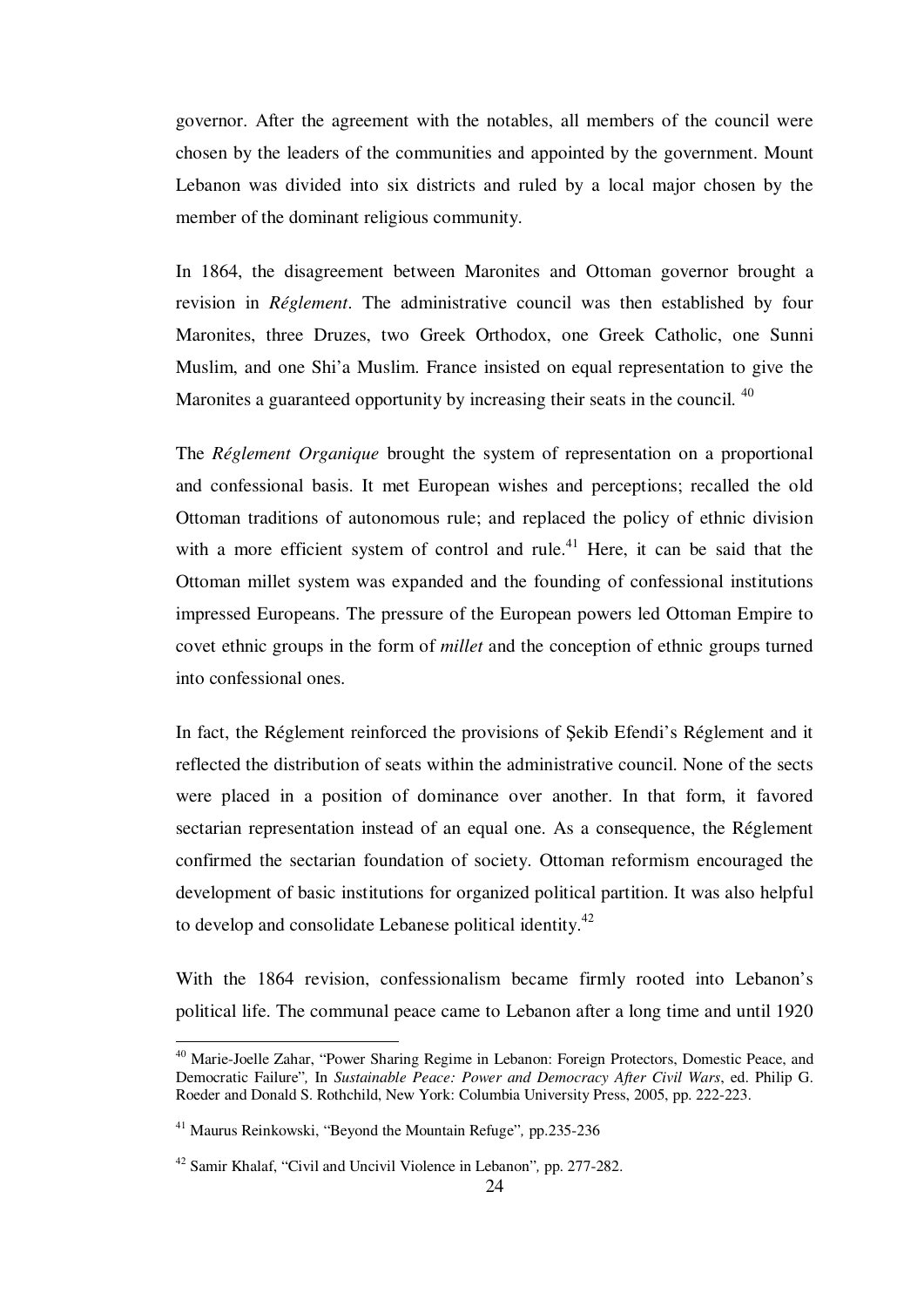there had not been violence between religious sects of Mount Lebanon. This period passed with local tensions between local notables who looked for increased autonomy and the Sublime Porte who attempted to control over the Ottoman land. The Maronite community in the north continued to call for the communal consciousness which was awakened earlier in that century.

#### **2.3 Behind the Maronite Druze Rivalries**

The outbreak of the 1841 Conflict and the Civil War of 1860 were the outcomes of power struggle between the Maronites and Druzes. It was not only between different sects but it was also a struggle among European powers and the Ottoman Empire. On the one hand, there was a reformist government who sought to see its subjects equal before the law and who utilized the *millet* system to continue that equality. These events were sectarian tensions arising from the nineteenth century Ottoman reforms known as Tanzimat. It conferred equality to all Ottoman subjects irrespective of their religion. On the other hand, the expansion of European hegemony over the East Mediterranean and the sectarian nature of the violence in each case made it inevitable to consider events in terms of religious tensions.

For the expansionist European powers of the second half of the nineteenth century, religion was the best excuse for intervention in strategic Ottoman domains. For local minority communities, sectarian conflict signified to attract European assistance. Centuries of communal cooperation in Ottoman autonomy was overlooked and claims of sectarian conflict privileged both sides.

The 1860 events in Lebanon created an intense international discussion and at that time, the massacre of Christians prompted intervention by the European powers and the Ottoman government alike. The Europeans did not limit their intervention to the dispatch of a security force as France did after 1860 events, but played an active role in drafting constitutional arrangements for Mount Lebanon's government. In fact, the result of those events was sectarianism and it was a reflection of nineteenth century European colonialism imposed on local societies towards specific political ends. Local minority groups, like Druze and Maronites were the beneficiaries of European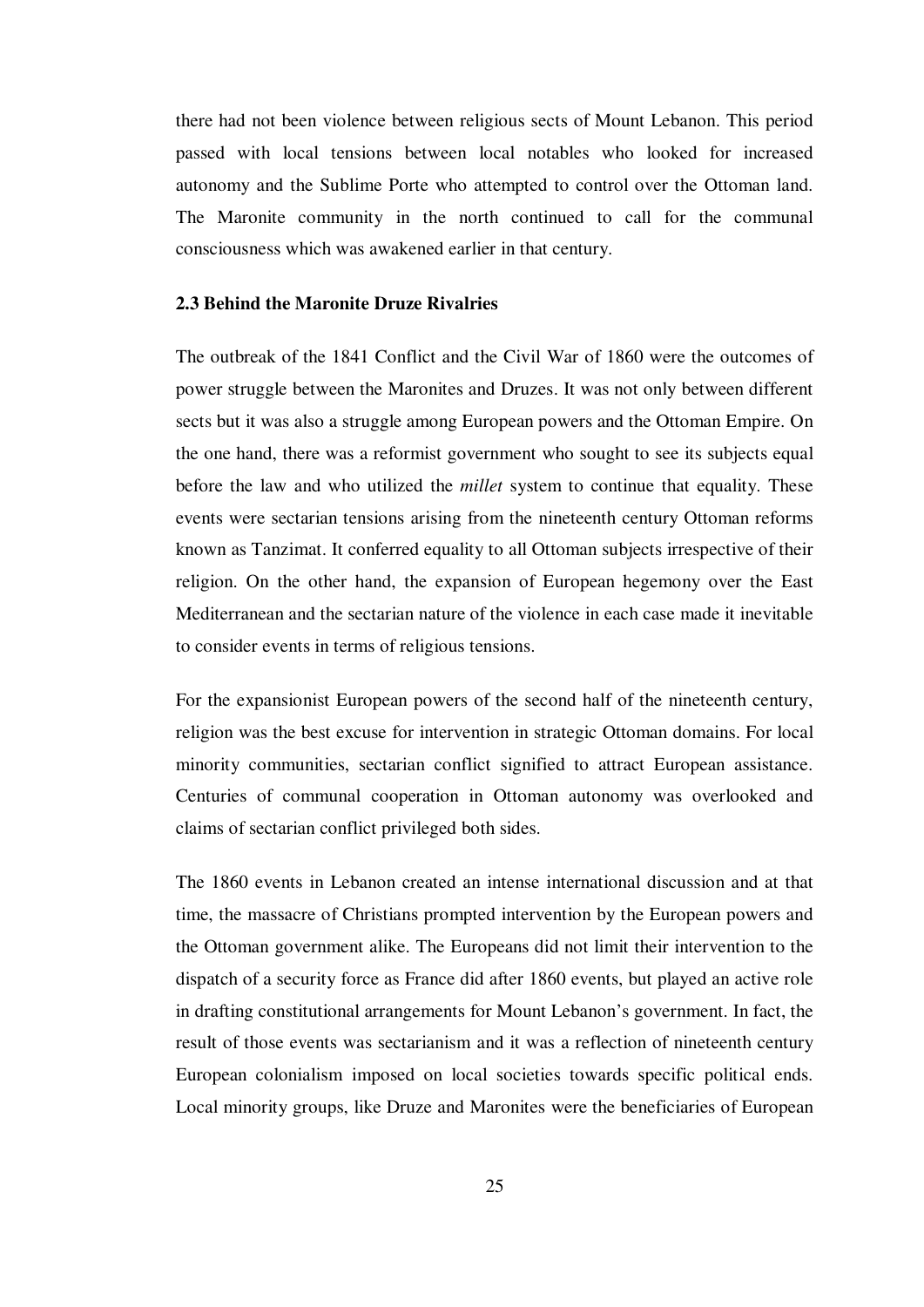Powers' protection. They were natural collaborators in colonial project of casting communal relations in sectarian terms.

Sectarianism proved a political legacy as an organizing principle of government as well as a future source of civil strife. First sign of that political legacy was Şekib Efendi's Réglement. Following the War of 1842, as a result of tensions and the violence had taken place within the region, the solution was a new political system that created two districts and appointed Maronite and Druze governors. This regulation limited the independence of local leaders and new feudal rights. It also destroyed hegemony of local elites as it let the representation of local notables in local councils.

Under these circumstances, the transformation of socioeconomic structure in Lebanon was negatively influenced. It created big diversification between Maronites and Druze notables. On one hand, Druzes paid attention to the ownership of the land and on the other hand, the Maronites attempted to have properties in Druze land. That situation caused the armament of Druze notables.

France used this period to constitute its own authority in the region by evaluating the interests of Maronite community. Britain sought to support Druze interests as a response to French intervention.

The Civil War of 1860 brought a new order to Lebanon. Ottoman government, who tried to block European intervention, sent Fuad Pasha to the region and aimed at alleviating the European public opinion. Collaborating with foreign powers, a new rule was formed in Lebanon.

The critical point of change in the region was the social impact of both Ottoman and French administrative and legislative reforms. The French and Ottomans both played critical roles in the allocation of Maronite identity; they became the dominant social group, and regarded themselves as deserving political rights which reflected this dominance in opposition to other religious groups. The French intervention in Lebanon issue in 1850s and 1860s created religious and ethnic lines among groups such as the Maronites and Druze, who saw them as politically supported in forming a religiously defined identity.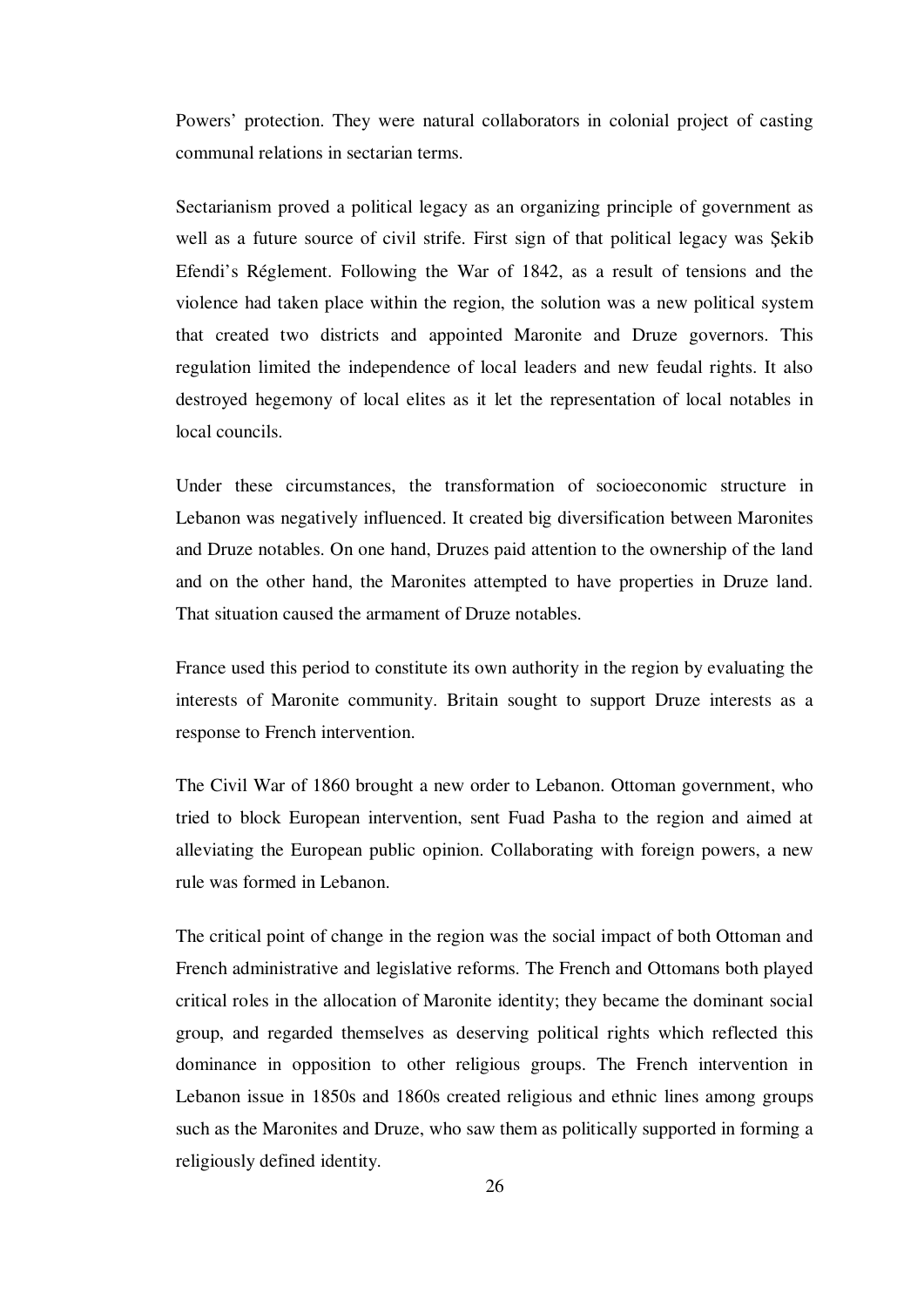The Maronites had the conscious of a religious distinction separating them from Druzes, Muslims and especially from other Christian communities. According to them, they were the "protected community" of the French imperial power and they perceived necessity of separation in the political and social sphere under Ottoman rule.

Despite this separation, conditions on the ground were different and also pluralistic when one considered the situation in the nineteenth century. After the 1840 confrontations, Ottoman rulers tried to separate the Druze and Maronites into administrative regions. But there was largely Christian population under the Druze unit and most of them were Maronites. But for practical reasons, people tended to find common ground with others in their particular social and economic history.

Behind the sectarian conflict, there was European intervention which chose to privilege Maronites in trade and in cultural and educational cooperation. Under these circumstances, Ottoman Muslims were angry with their Christian counterparts who were the beneficiaries of European powers. This sentiment demonstrated that the Ottoman Muslims felt deceived by the Christian notables to the Ottoman land. They did not see Christians in the Ottoman Empire as heirs of any such European identity. However, the Maronites perceived themselves as Europeans as long as they took the French education. It was too strong for non-Catholic and Druze communities of Lebanon to accept attacking their Maronite rivals in 1840s and 1860s.

Consequently, the first signs of sectarian diversity in Lebanon were the outcome of foreign intervention and Ottoman decentralization. However, Druze and Maronite communities were as responsible as their protectors to spark civil tensions. Instead of collaborating with each other, they chose to seek foreign support to impose their own authority on the other sect. This tendency repeated itself in Lebanese history and the religious clashes became the inevitable result in every case.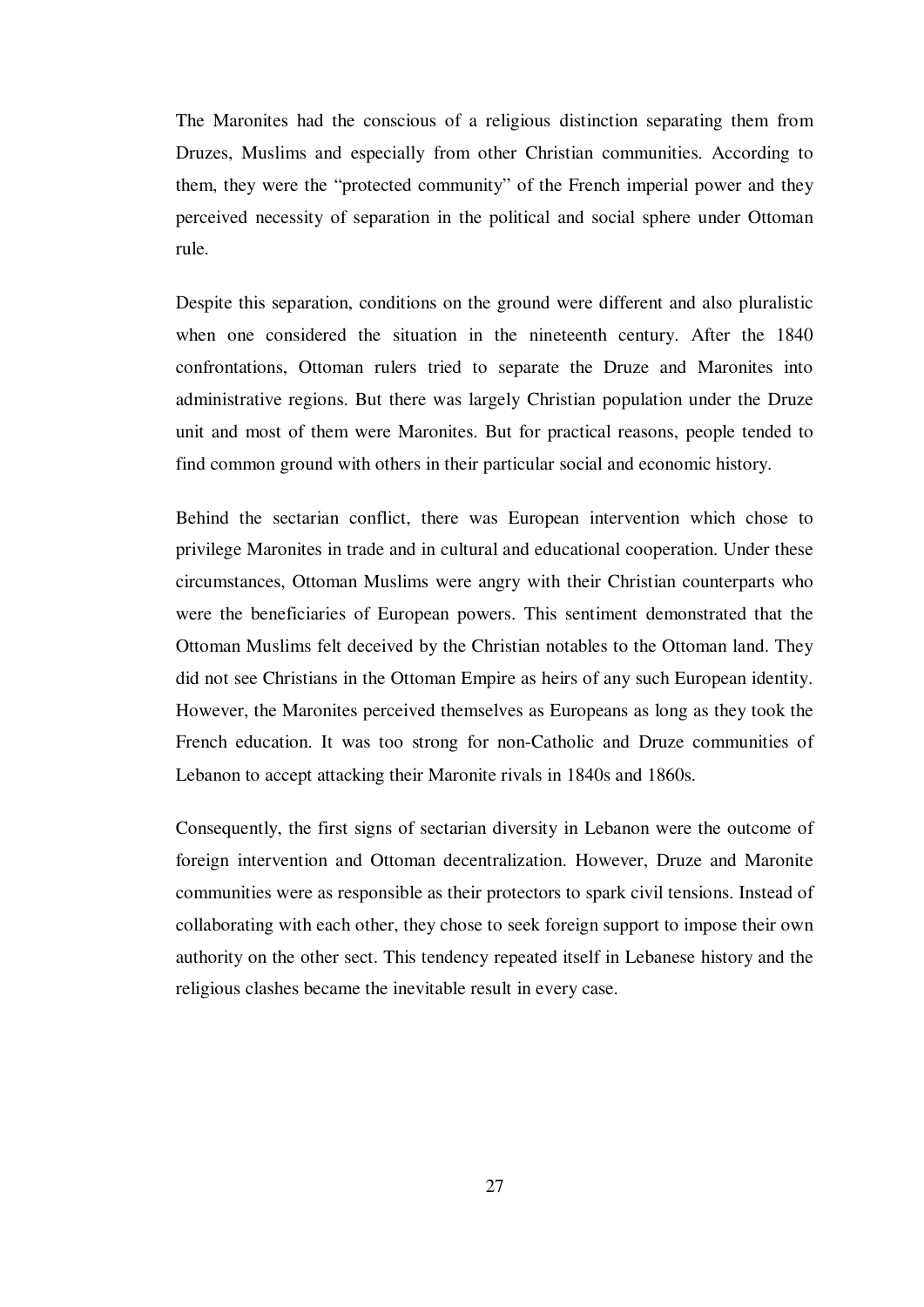# **3. UNDER THE FRENCH MANDATE: THE STRENGHTENING OF CONFESSIONALISM**

The end of the nineteenth century was also the end of the integrity of Ottoman Empire. The disintegration of Ottoman Empire was presented as a solution to the Eastern Question which signified the question of how the Great Powers would share Ottoman territories. As the dissolution of the Ottoman Empire was believed to be inevitable, the European powers became parts of power struggle to safeguard their military, strategic and commercial interests in the Ottoman domains.

During the years leading up to the First World War, the Ottoman Empire, a long standing trade partner of the British, was beginning to pull itself away and move towards beginning a relationship with Germany. It was an alarming situation for Britain and France. Particularly, the British Empire had become dependant on the strategic advantage of being able to move quickly between the Western and Eastern hemispheres since the opening of the Suez Canal in 1867. In order to save her ventures, Britain needed to gather support from outside of Ottoman Empire.

Beginning in July 1915, Sheriff Hussein of Mecca made contact with Britain's High Commissioner in Egypt. Between the High Commissioner of Egypt and Sheriff of Mecca, there was a special agreement. In return for the promise of an Arab revolt, Britain would recognize and support the independence of Arabs in all the reigns, and give assistance to form suitable governments on these various territories.<sup>43</sup> In addition to the independent Arab state, Britain agreed to provide Hussein with funds and weapons for his revolt against the Ottoman Empire.

The most complex question was the partition of Arab provinces of the Ottoman Empire. France could not protect its Middle Eastern interests and regarded Britain's growing military involvement in the region as an alarming issue. To resolve that problem, representatives of two countries drew up a secret treaty in May 1916 in

<sup>43</sup> "The Hussein-McMahon Letters (October 24, 1915)", http://www.lib.byu.edu/ ~rdh/wwi/1916/ mcmahon.html, [last accessed on 8 June 2009].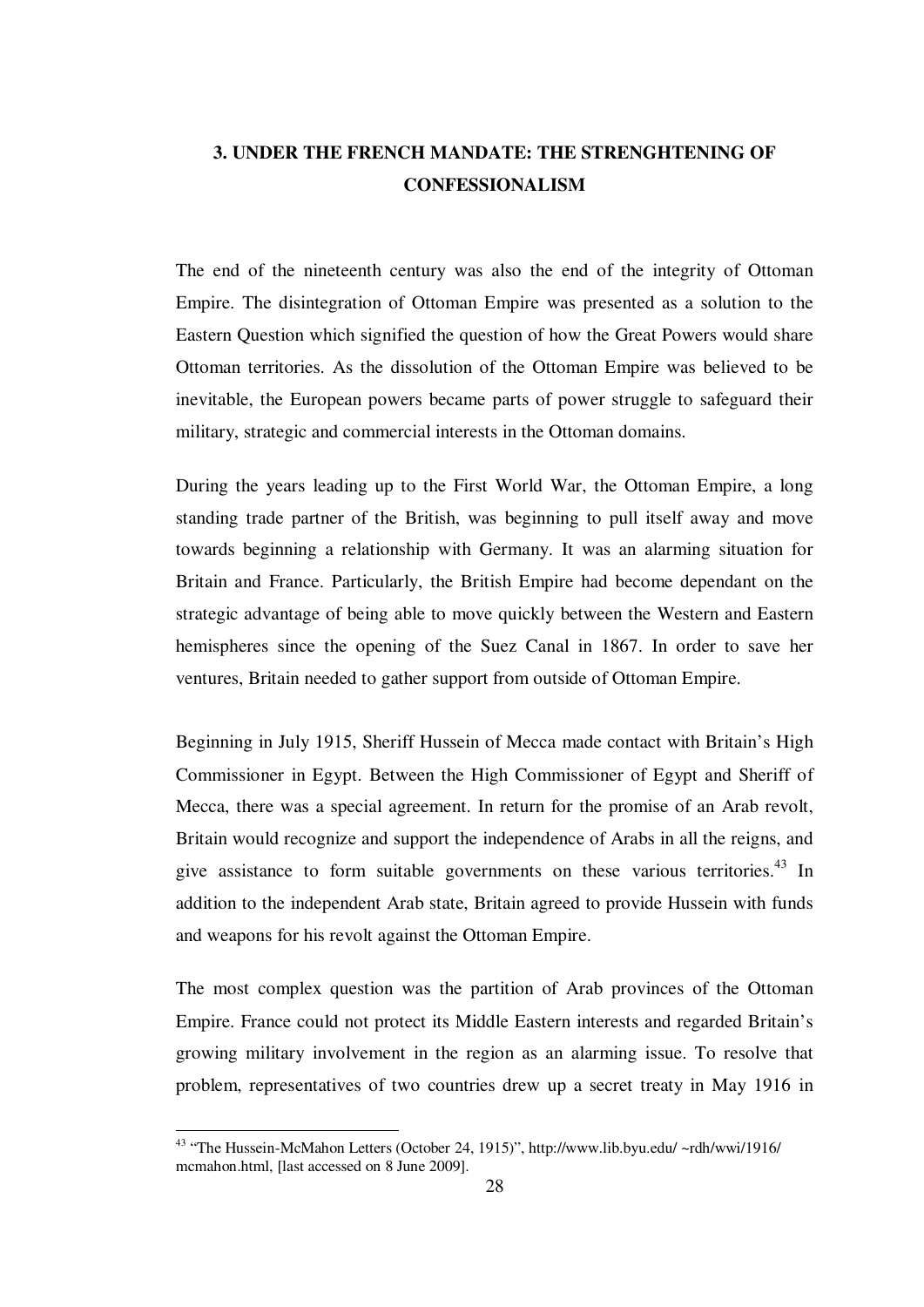which they shared most of the Arab lands. This treaty contravened parts of the promise that Britain had given to Sheriff Hussein. Known as the Sykes-Picot agreement, the Treaty gave direct control of a large zone along the Syrian coast, historical Arab territories to France and the special status of Lebanon was recognized by both of the Great Powers. The British position in Iraq was guaranteed and Britain gained direct control over Iraq. Under the treaty, Palestine was to be placed under international administration. This agreement abandoned the McMahon-Hussein Agreement which gave all the regions lying within the frontiers proposed by the Sheriff of Mecca.<sup>44</sup>

At the end of the war, Lebanese political entity found itself in the midst of power struggle between the French and the Anglo-Arab government in Damascus. Immediately after the victory, the British permitted Amir Faisal, the son of Hussein, to become military governor of Damascus. When French general Henri Gouraud troops replaced the British forces in 1919, they had no authority for overwhelming Faisal's national government. The nationalists declared independence and proclaimed Faisal as the King of Syria. With the help of San Remo Conference's decision to give Syria and Lebanon to French mandate, General Gouraud's forces drove Faisal from Damascus and, French rule was constituted entirely in Syria and Lebanon.<sup>45</sup>

Eventually, the Maronites shaped the scope of new Lebanese political entity. They chose the French mandate and demanded Greater Lebanon which involved the territories of Mount Lebanon and the portions of Muslim dominated regions. This demand was also presented in Paris Peace Conference of 1919. In a report, Maronites underlined that Lebanese as a national community was defined as a self-sovereign political community. In that context, Maronite Patriarch was demanding the same structure that existed during the *mutasarrifiyya* regime where the foreign intervention was defined and limited in order to prevent direct control of the Lebanese political structure. 46

1

<sup>&</sup>lt;sup>44</sup> William L. Cleveland, "A History of the Modern Middle East", pp.155-160.

<sup>45</sup> Ibid, p. 162-163.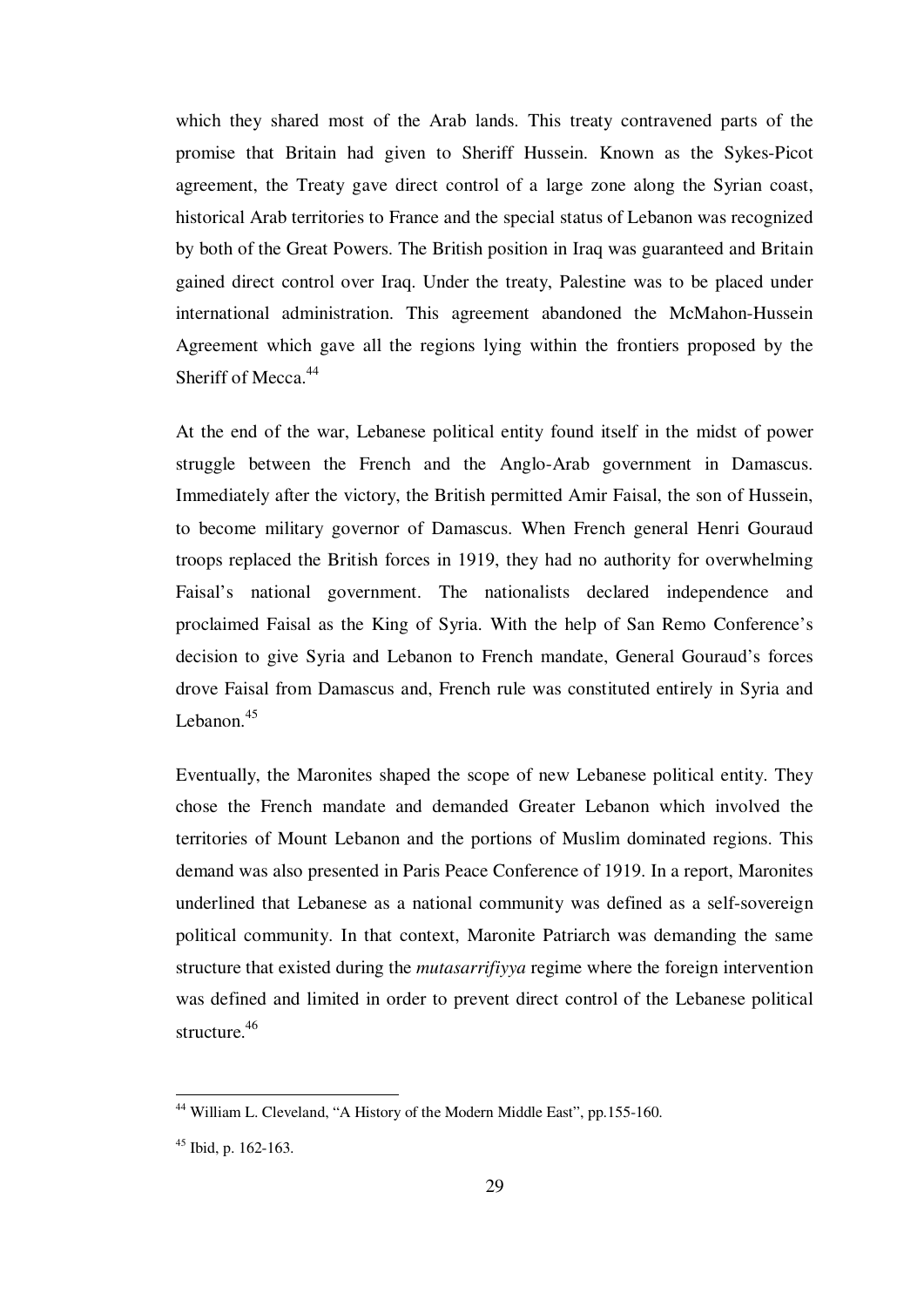Terms of an Ottoman partition were finally agreed upon at the San Remo Conference in April 1920. The decisions reached at the San Remo Conference gave Arab provinces to Britain and France. The former provinces were divided into entities called "mandates". On September 1, 1920, the First French High Commissioner, General Henri Gourad proclaimed the creation of Greater Lebanon (Grand Liban), which would include the territory of Mount Lebanon, the towns of Beirut, Tripoli, Sur (Tyre), and Saida (Sidon), the regions of Ba'albak and the Biqa, and the districts of Rashayya and Hasbayya. The expansion of the territory also changed demographic scene of the country. From 80 percent of the population of the Mount Lebanon province, the Maronites fell to bare 51 percent majority in the new polity.<sup>47</sup> Also the Druze lost their position as the dominant Muslim sect and the Sunnis took their place.

Only Maronites and Greek Catholics supported the creation of Greater Lebanon, other sects were uncertain about their position in the new system. A big majority of the Muslims saw themselves as a part of Syria and opposed to both the French mandate and the enforced unification with the Mountain. The only group who achieved its goal was the Maronites who were under the protection of France. Their power would enlarge as long as they favored their protector and used their knowledge of confessional politics.

The establishment of Greater Lebanon had some special features for France. Firstly, a foreign power formed a state fully divided and a single nation could not survive in that respect. Secondly, there was a strong religious factor which tied Maronites to French. French saw their Catholic right as an opportunity to protect Maronites from the threat of Islam and establish a society which was dominantly Christian. Thirdly, controlling Syria without direct access to the sea was meaningless for France. France was determined to match British power in the eastern Mediterranean and it was possible with Lebanon dominated by loyal Christians who provided a base for French military and naval forces.

<sup>46</sup> Meier Zamir, "The Formation of Modern Lebanon"*,* London: Cornell University Press, 1988, pp. 281-282.

<sup>47</sup> Marie-Joelle Zahar, "Power Sharing Regime in Lebanon"*,* s.224.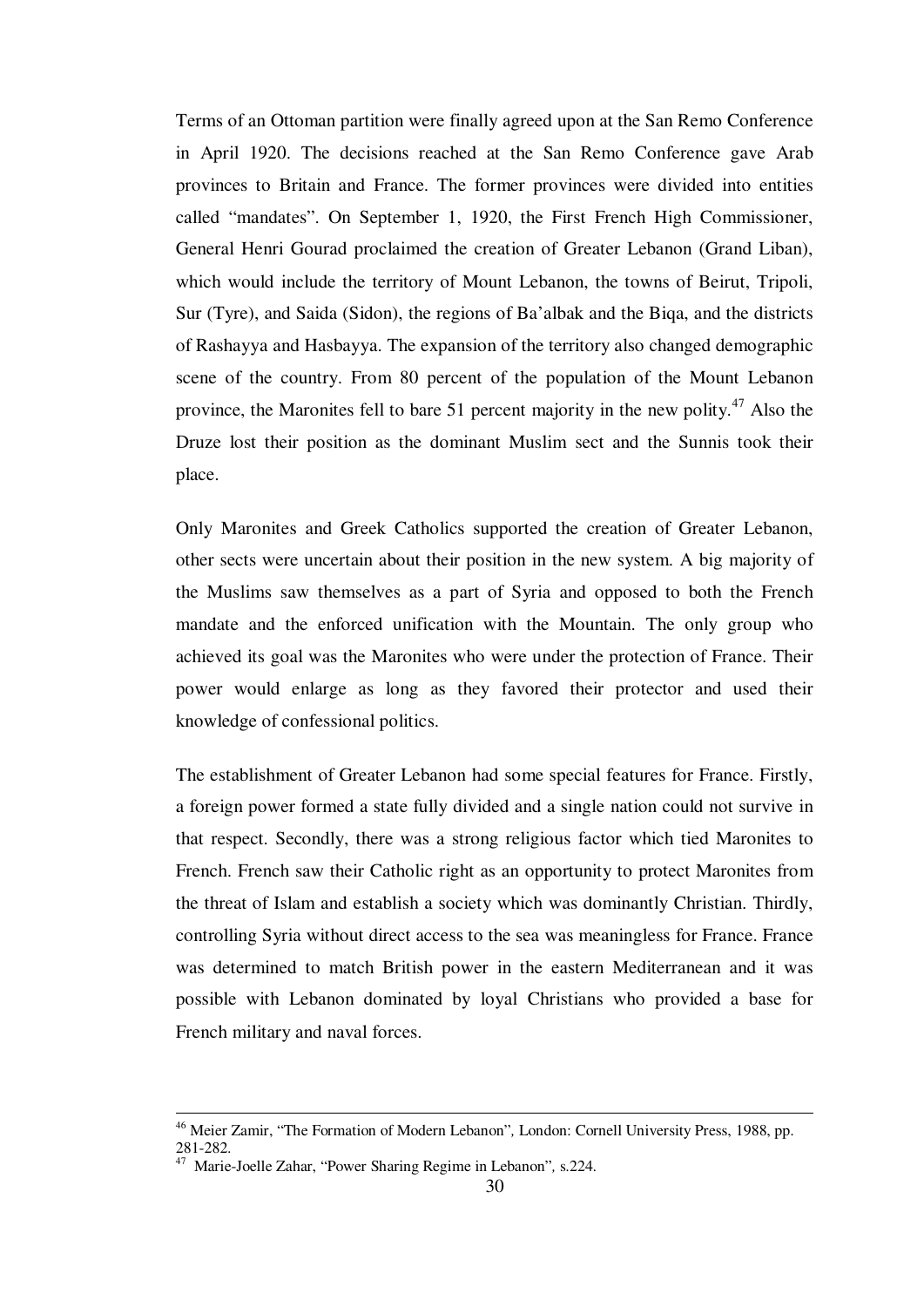The social structure of the new state posed an important question: Would it become a nation or not? All the people of Lebanon were Arabs and spoke Arabic despite its complex sectarian feature. Also in the Mountain, there was the experience of a multisectarian regulation with the collaboration between Maronites and Druzes. The earlier experience in a small territory could be extended to the new Greater Lebanon. Yet the Mountain was different from the rest of Lebanon. The political experience of the Mountain with its elective Council was unique among other regions. Also, the social structure of the Mountain was composed by independent farmers, a few landowning notables and the Maronite church as the largest land-owner. By contrast, in most Sunni and Shia areas, there were many land-owning notables and tenant farmers. The new areas were close to Syria and most of the religious sects were concentrated in particular areas to hold their distinct position. In that respect, there was no common identity and no instinct to become a nation in the new state.<sup>48</sup>

Between 1920 and 1926, the political situation in Greater Lebanon was unstable. In 1921, French mandate power conducted a census to quantify the sectarian and tribal differences between the communities. Christians accepted this census, and combined with the privileged position of the Church, the new state structure was determined as sectarian in nature.<sup>49</sup>

Until 1922, four French governors administered Lebanon and a 17-member consultative council assisted the governors. Council members continued the tradition of the Administrative council as defending their local interests. In March 1922, the French High Commissioner sought to establish a more effective representative foundation and established the institution of a Lebanese Representative Council. The council would consist of 30 deputies elected by general male suffrage for a period of four years. It was based on confessional representation of each community as determined by the census of  $1921$ .<sup>50</sup> It was believed that sectarian representation could prevent a sectarian strife and bring collaboration among different sects. The

<sup>48</sup> D.K. Fieldhouse, "Western Imperialism in the Middle East: 1914-1958"*,* New York: Oxford University Press, 2006, pp.312-313.

<sup>&</sup>lt;sup>49</sup> Elizabeth Thompson, "Colonial Citizens: Republican Rights, Paternal Privilege, and Gender in French Syria and Lebanon"*,* New York: Columbia University Pres, 2000, p.44.

<sup>50</sup> Meier Zamir, "The Formation of Modern Lebanon"*,* pp. 142.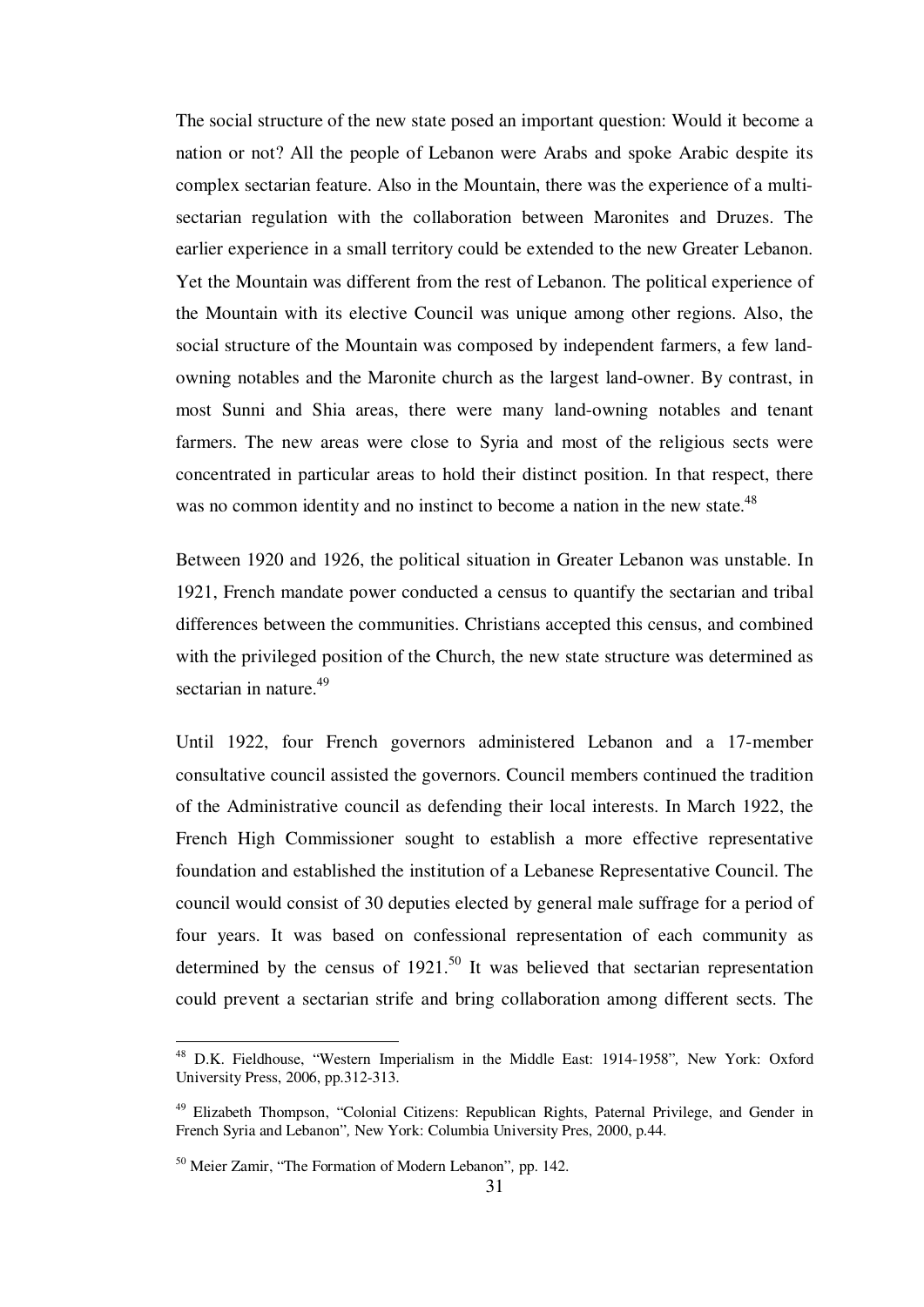Representative Council was an advisory body and the right of the final say in all matters belonged to High Commissioner and the governor. They could reject any decision of the Council, and they had the authority to dissolve the Council.

In addition to these features, the majority of the Council was compromised of Maronite Christians. The election of the members based on proportional size of each community constituting the Lebanese society but the boycott of Muslim communities of the 1921 census caused the recognition of Christians as the dominating minority. Maronites sought to secure Lebanon's position in terms of political autonomy and the census acted as a marker of political dominance of one group on other.<sup>51</sup>

#### **3.1. The Constitution of 1926 and the Legitimacy of Confessionalism**

The French mandate ended the six-year transition period by establishing Lebanon's second power regime. In 1926, the French colonial rule demanded the Representative Council to prepare a draft constitution. Early in 1926, the Representative Council prepared 210 questionnaires and sent them to notables, civil leaders, and religious patriarchs. According to the results of the poll in May 1926, Lebanon was proclaimed as a constitutional republic. The new constitution built up Lebanon as "an independent and indivisible state" whose official languages were Arabic and French. The new political system emerged around a senate, a chamber of deputies and a president.<sup>52</sup> Both houses had widespread powers as the election of the president, voting confidence in the government, and approval of the yearly budget on paper. The two houses elected the president who was charged for a three-year term with the possibility of renewal.

There is a specific controversy in the constitution which gave equal civil rights to all Lebanese on one hand and which guaranteed sectarian representation on the other. This controversy was underlined in Article 7 and Article 95. In Article 7, "all the Lebanese were accepted equal under the law" and it is guaranteed that "they enjoy equal civil and political rights and are equally subjected to the public charges and duties, without distinction." This article reminded the Ottoman constitution which

<sup>&</sup>lt;sup>51</sup> D.K. Fieldhouse, "Western Imperialism in the Middle East", p. 314.

<sup>52</sup> "The Lebanese Constitution", *Arab Law Quarterly*, Vol.12, No. 2, 1997, pp. 224-261.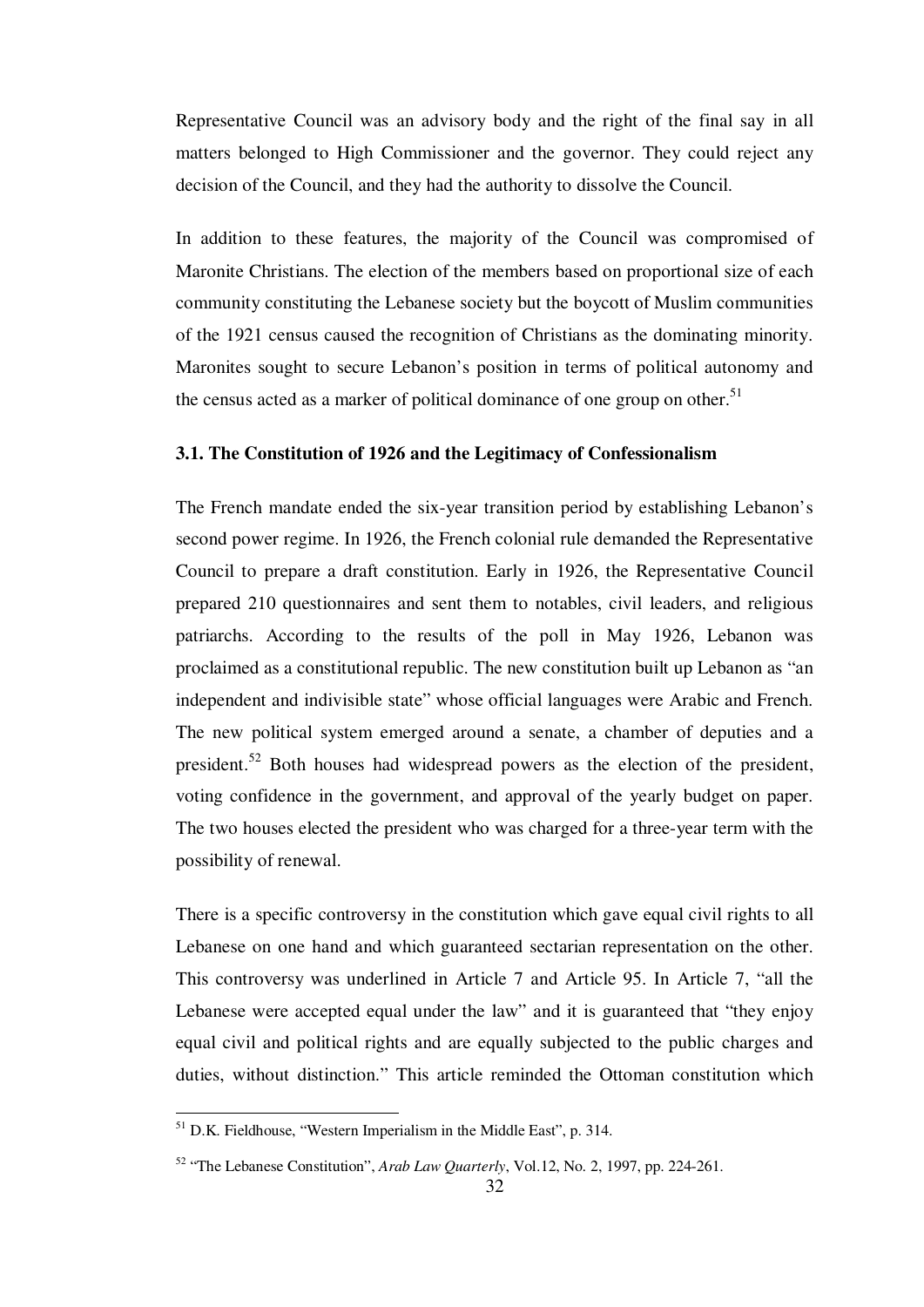declared equality among all members of the Ottoman Empire.<sup>53</sup> Article 95, however, contradicts Article 7. The article read as follows: "As a provisional measure and according to Article 1 of the Charter of the Mandate and for the sake of justice and amity, the sects shall be equitably represented in the public employment and in the composition of the Ministry, provided such measures will not harm the general welfare of the state.' As Article 7 demonstrated the legal boundaries for a nationstate referring to the rights and responsibilities of individuals, Article 95 underlined the reality of the confessional nature of Lebanese society. The provisional feature of this article was intended to develop the sense of individual citizenship. Introducing individual citizenship has been the most difficult aim under the circumstances of Lebanese politics, because it has reinforced the access to state power through confessional representation rather than individual access to its representation.

In addition, Article 12 stated that "every Lebanese shall have the right to hold public office, no preference being made except on the basis of merit and competence." But the Maronites who claimed a right to maintain their hold on the Presidency and the Sunnis who claimed the Premiership poses another controversy for the sake of "justice and amity". The regulation was whether access to any governmental post was connected to the rights and responsibilities of individual citizens whatever their confessional position (Articles 7 and 12) was or whether the government should adapt an exact confessional proportional representation connected with the certain census figures.(Article 95) While the Sunni and the Maronite communities sought maintaining the status quo which strengthened their hold on power, Shiites, Druze and Greek Orthodox were prepared to discuss these options.<sup>54</sup>

Another important feature of Article 95 was that it stated the confessional share of power's being a transitional measure. Confessionalism was not an established system in Lebanon. This was clear in Article 22 of the Constitution which called for the creation of a second chamber, senate, consisting of all religious groups. However,

<sup>53</sup> David D. Grafton, "The Christians of Lebanon: Political Rights in Islamic Law"*,* London: Tauris Academic Studies, 2003, pp. 100-101.

<sup>54</sup> Meier Zamir, "Lebanon's Quest: The Road to Statehood 1926-1939"*,* London: I.B.Tauris, 1997, p. 30.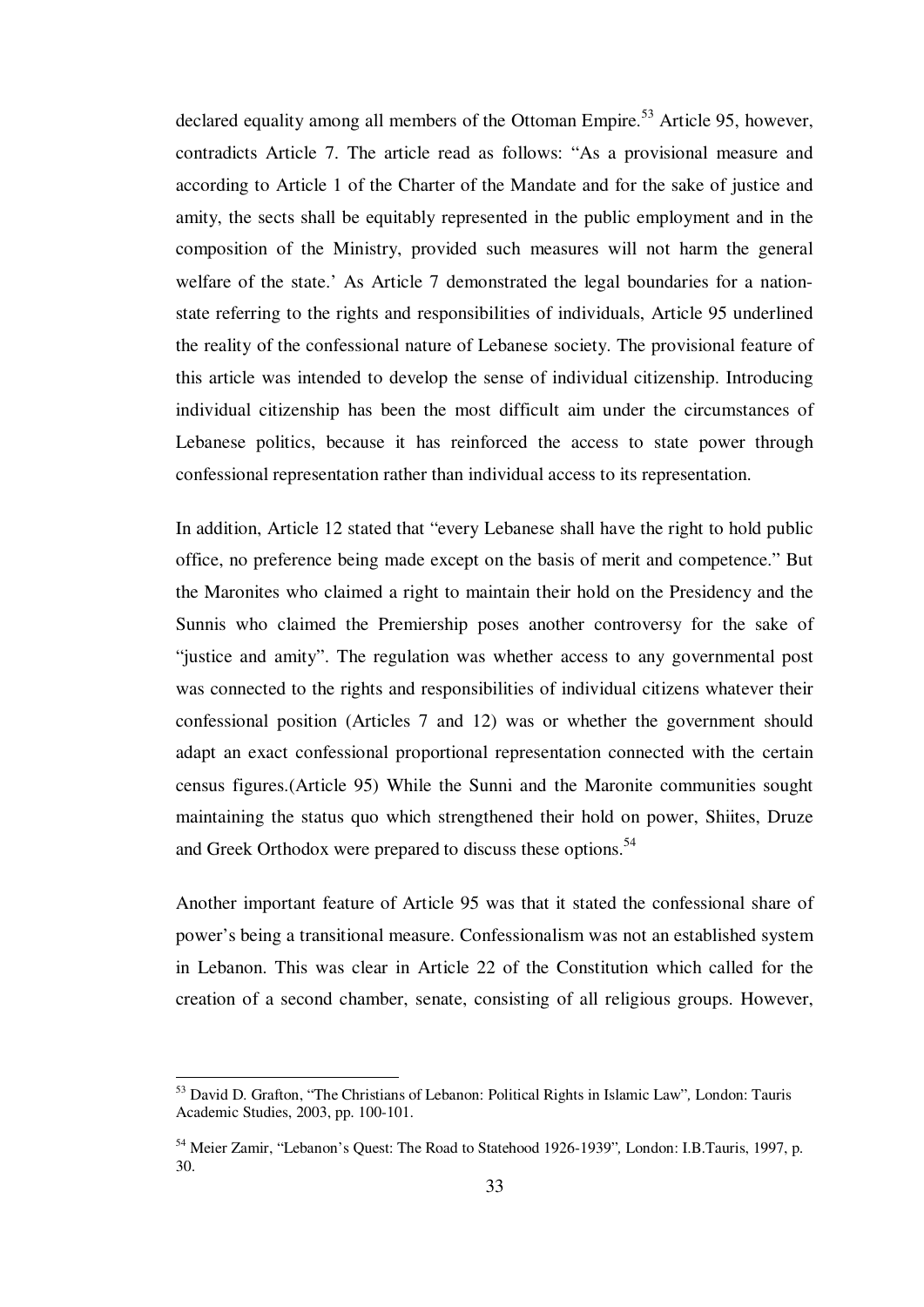this senate was going to be created first when the Chamber of Deputies was created on a non-confessional basis.

The confessional feature of Lebanese system was also underlined in Article 24. Article 24 referred to the electoral laws and it was in 1926 electoral laws that the proportional, confessional, and geographical share of seats in parliament was first introduced.

While the Lebanese were granted basic rights and freedoms like individual liberty, education, freedom of speech and equality before law, these rights were all limited with the Mandatory law in each Article. Additionally, French was transferring sovereignty to people while appointing the High Commissioner to control every measure taken by the parliament and the authority to suspend the constitution itself.

The new parliamentary system or adoption of the confessional representation in the Constitution of 1926 did not serve to the interest of Lebanese communities. When the constitution was made, it attempted to make a set of rules that could satisfy all communities of the country. Power-sharing strengthened a small group of Christian families in Beirut and the Mountain, Shiite and Sunni landowners and Sunni notables in the coastal towns. The reality was that the Muslim and Christian communities each struggled for their nation. While Muslims wanted to be a part of Arab nation, the Christians wanted Lebanon to have a pure Christian identity. Under these circumstances, the determinant factor was the French mandate that supported the Christian movements.<sup>55</sup>

The constitutional system sought to be defending a free society of namely equal citizens, but it constituted the clientelist system which depends on the sectarian communities. Notables and their families had no power under communal representation but the elites continued to fill the parliament. The system's inability to address the social and economic inequalities was dangerous and maybe the main reason for the beginning of the civil war.

<sup>55</sup> Hana Ziadeh, "Sectarianism and Intercommunal Nation Building in Lebanon"*,* London: Hurst, 2006, p.95.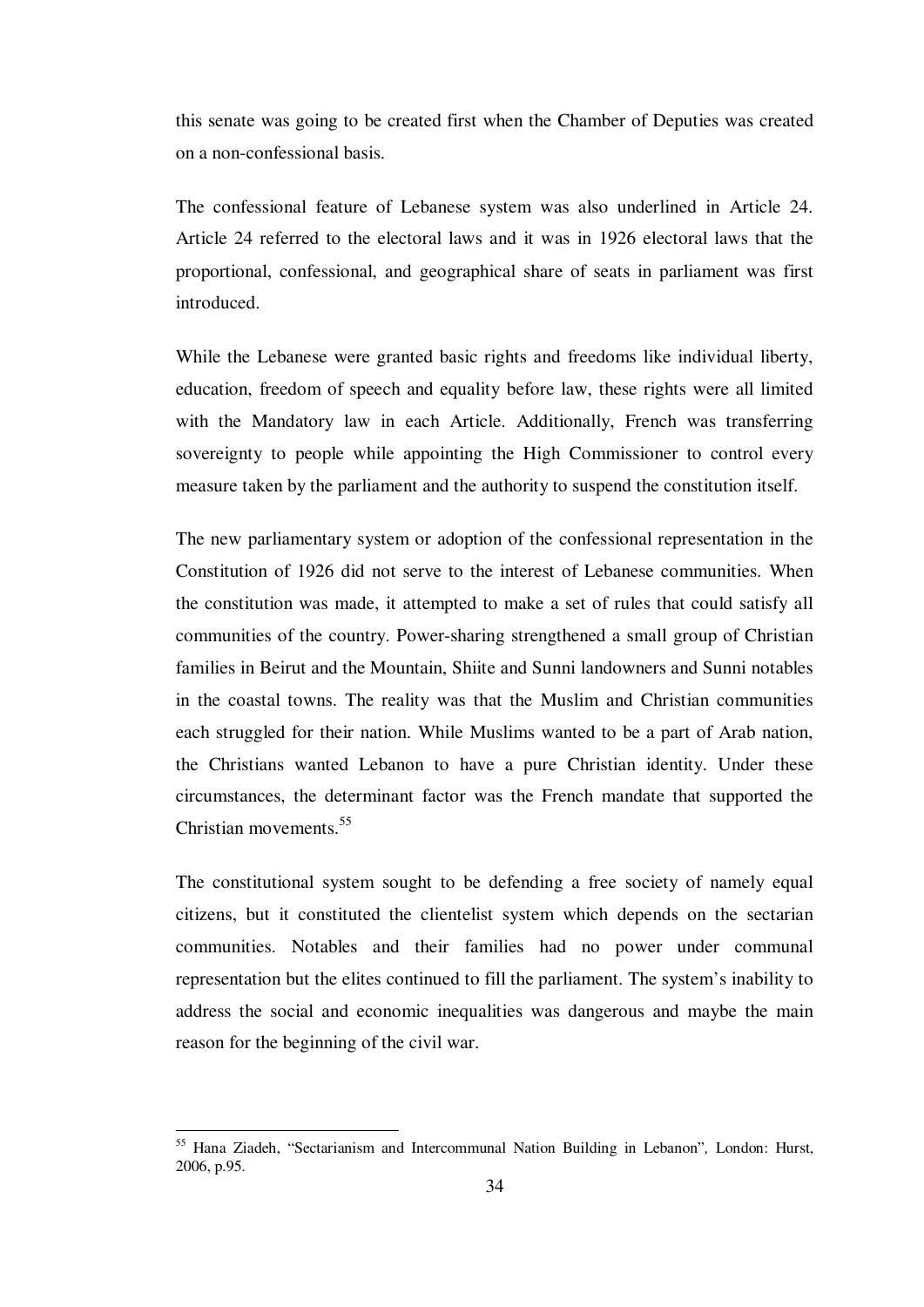The identity of the country which it would take towards the outside world was the main problem for different sectarian groups. Being Christian, Muslim or Arab also had the influence on the distribution of seats and posts in the parliament and other institutions. The Maronites were satisfied when influence was given, but the Shiites seemed to be removed to the periphery with little influence. Being a part of a consensus democracy was not ordinary for many groups and they did not know how to handle it.

The constitution created two legacies in Lebanon politics for the future. First, it altered the balance of power among the president, government and the parliament which shifted towards president with French support. Parliament became a forum for discussion rather than a legislative authority. The government became unstable and the prime minister was bound to the president. The Maronite presidents enjoyed significant power which would have risks for the delicate inter-communal balance which Lebanon's stability depended on. The second legacy was the transformation of political feudalism in the political system. The political elites, who sought access to state institution and disguised that ambition under serving community interests, can be held responsible for the growing tension of sectarian politics that would bring the collapse of the confessional system.<sup>56</sup>

The constitution was modified in October 1927 and 52 out of 102original articles were amended. Article 24 of the revised constitution provided that parliament compromise both elected and appointed deputies, and that the number of appointed deputies is equal to half the number of those elected, that is 30 elected and 15 appointed. The new parliament lost its cohesion, power and prestige while rivalry between elected and appointed deputies remained source of political instability. The privilege for electing the new president enabled them to retain considerable influence over presidency and this became clear after the 1929 parliamentary elections.

The amended constitution was a symbol of Lebanon's independence and sovereignty. However, it had a dangerous precedent: whenever an immediate political need occurred, it would be modified. In that sense, instead of forming a shape for Lebanese politics, the constitution demonstrated negative characteristics of the

<sup>56</sup> Marie-Joelle Zahar, "Power Sharing Regime in Lebanon", pp. 225-226.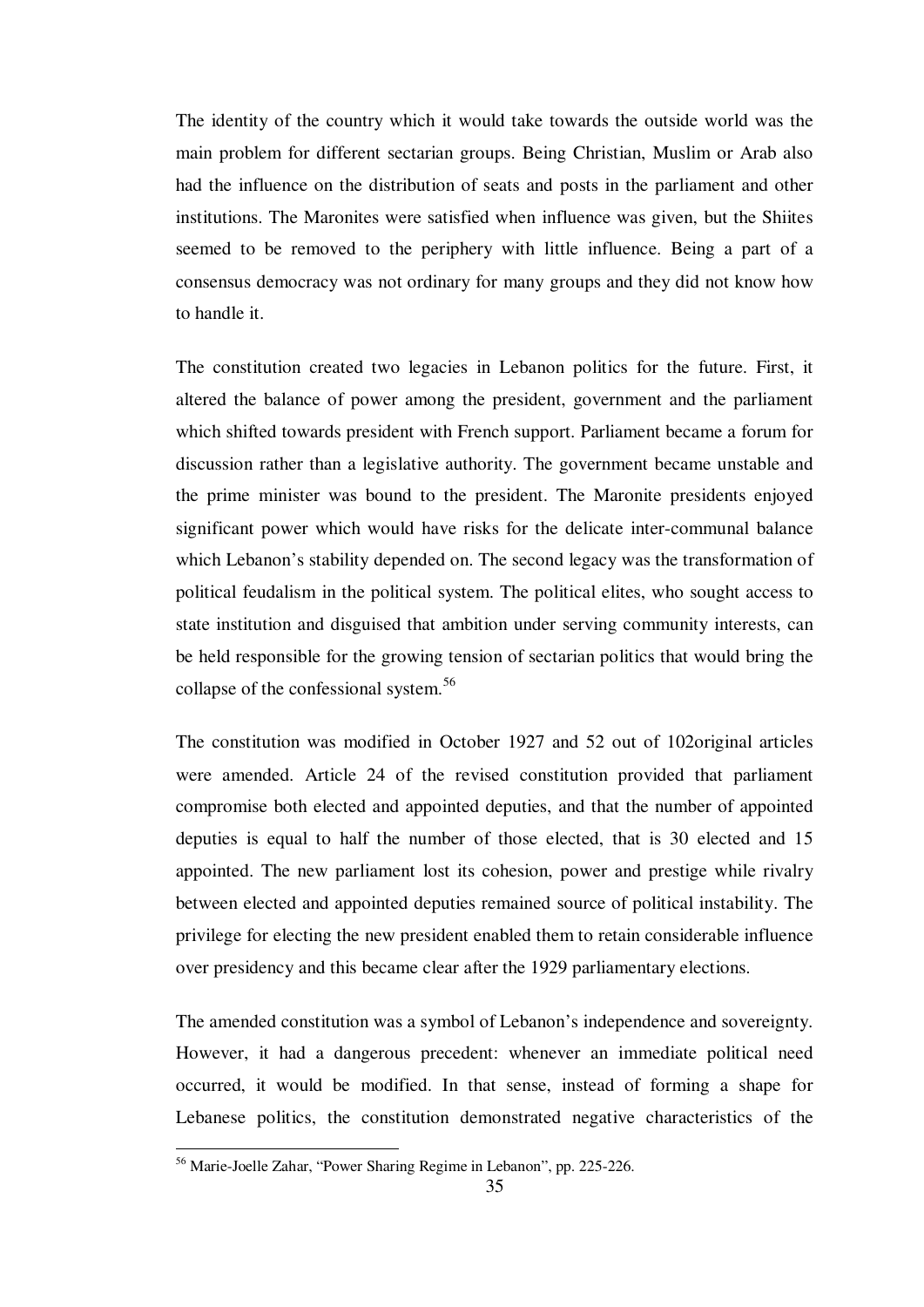politics. The responsibility of the new system belonged to French mandate which aimed at adjusting Lebanon to a modern system. French mandate overlooked Lebanese politicians who lacked the experience of carrying out a Western parliamentary system successfully. Some modifications were necessary to create an affective Lebanese administration but they also serve for continuity of the French control over Lebanese politics.<sup>57</sup>

Consequently, the constitution established a consensus system within the sectarian and polarized society. On one hand, it was the reflection of Lebanon's sovereignty and independence and on the other, it was an indication of Maronite and French mandate domination. While it seemed as a solution to sectarian diversity and challenges, it guaranteed interests and dominance of some groups within the state and brought the feudal concept into modern politics. As a result, it posed a big dilemma for the future of Lebanon's politics: a Western based political system as a sign of equality and universal suffrage regardless of religion or sect; and sectarianism which became the reality in Lebanon's political and social culture.

# **3.2. The 1932 Census and Beyond**

<u>.</u>

Under the French mandate Lebanon witnessed its unique population census in 1932. It was found that among the six major religious groups or sects in Lebanon, the Christian Maronites were the largest, followed by the Sunni Muslims,and then the Shiite Muslims. According to that census, Maronites compromised 28.8 percent of the population, Sunnis 22.4 percent and Shiites 19.6 percent. Census results formed the statistical basis for the confessional system that distributed public positions among the major religious groups in respect of their populations. As the largest sect, Maronites gained the most powerful position of President of the Republic. Sunnis were allocated the premiership as the second most important political position and Shiites were offered the position of Speaker of Parliament. In the parliament, seats of representatives were allocated to Christians and Muslims in the ratio of 6 Christians

 $57$  D.K. Fieldhouse, "Western Imperialism in the Middle East", p. 318-319.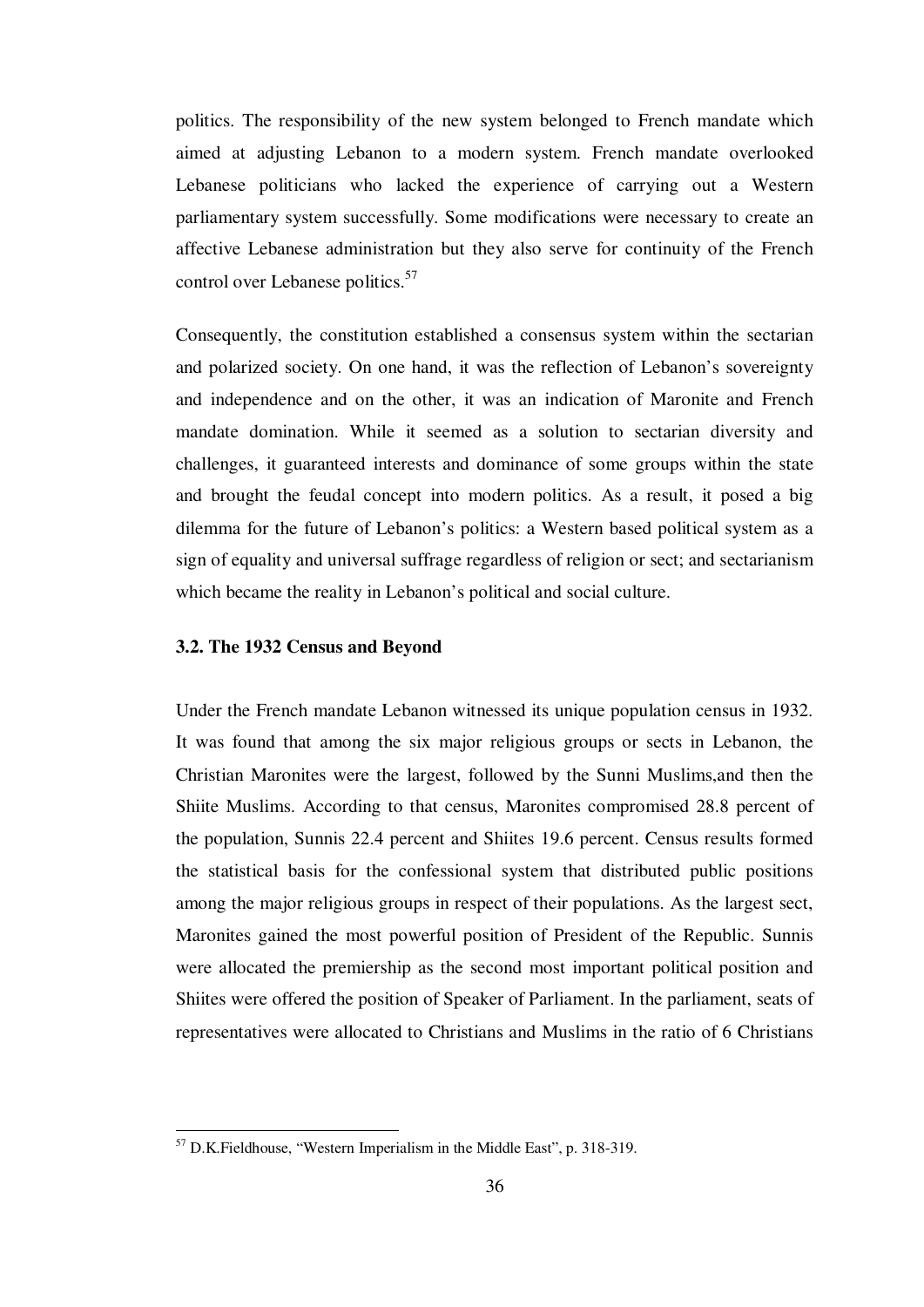to every 5 Muslims. Government positions were also distributed according to the 6:5 ratio.<sup>58</sup>

The 1932 census was a useful indicator in showing the numerical balance between the Muslims and Christians. The political leaders of the religious communities accomplished Article 95 of the constitution according to the results of 1932 census. For four decades, this ratio constituted the political formula for the distribution of political and administrative positions among the religious sects. Article 95 and the 1932 census introduced a proportional basis into Lebanese politics and this basis that was meant to be the core for cooperation among Lebanese elites became a severe source of stress for the political system.<sup>59</sup>

Furthermore, the 1932 census was also important for transforming the political conditions shaped by the 1921 census, which was opposed by the Muslims and led Christians to get the control of nation-building process. The 1932 census also played a fundamental role in the state-building process in two ways: it was the basis for the personal registration of the population in Lebanon as well as Lebanese emigrants, and it formed one of the milestones of Lebanese citizenship legislation. In fact the Muslims insisted on excluding the number of immigrants from the census results and the political authority of the Christians was put in danger. The immigrants that were not included in the census results became a problem throughout 1930s because without the immigrants the Maronites suddenly became a minority within a sectarian state as Maronite Church scared.<sup>60</sup>

The creation of Greater Lebanon in 1920 satisfied the national aspirations of the Maronite community. However, the extended borders resulted in the inclusion of a large Muslim population. Whereas the Maronites had been the majority in Mount Lebanon, in Greater Lebanon they became a minority. At the time Muslims sought to

1

<sup>58</sup> Muhammad A. Faour, "Religion, Demography, and Politics in Lebanon"*, Middle Eastern Studies*, Vol.43, No.6, November 2007, p.909.

<sup>&</sup>lt;sup>59</sup> Joseph G. Jabbra&Nancy W. Jabbra, "Consociational Democracy in Lebanon: A Flawed System of Governance", p. 72.

<sup>60</sup> Rania Maktabi, "The Lebanese Census of 1932 Revisited: Who Are the Lebanese?", *British Journal of Middle Eastern Studies*, Vol. 26, No. 2, 1999, p.221.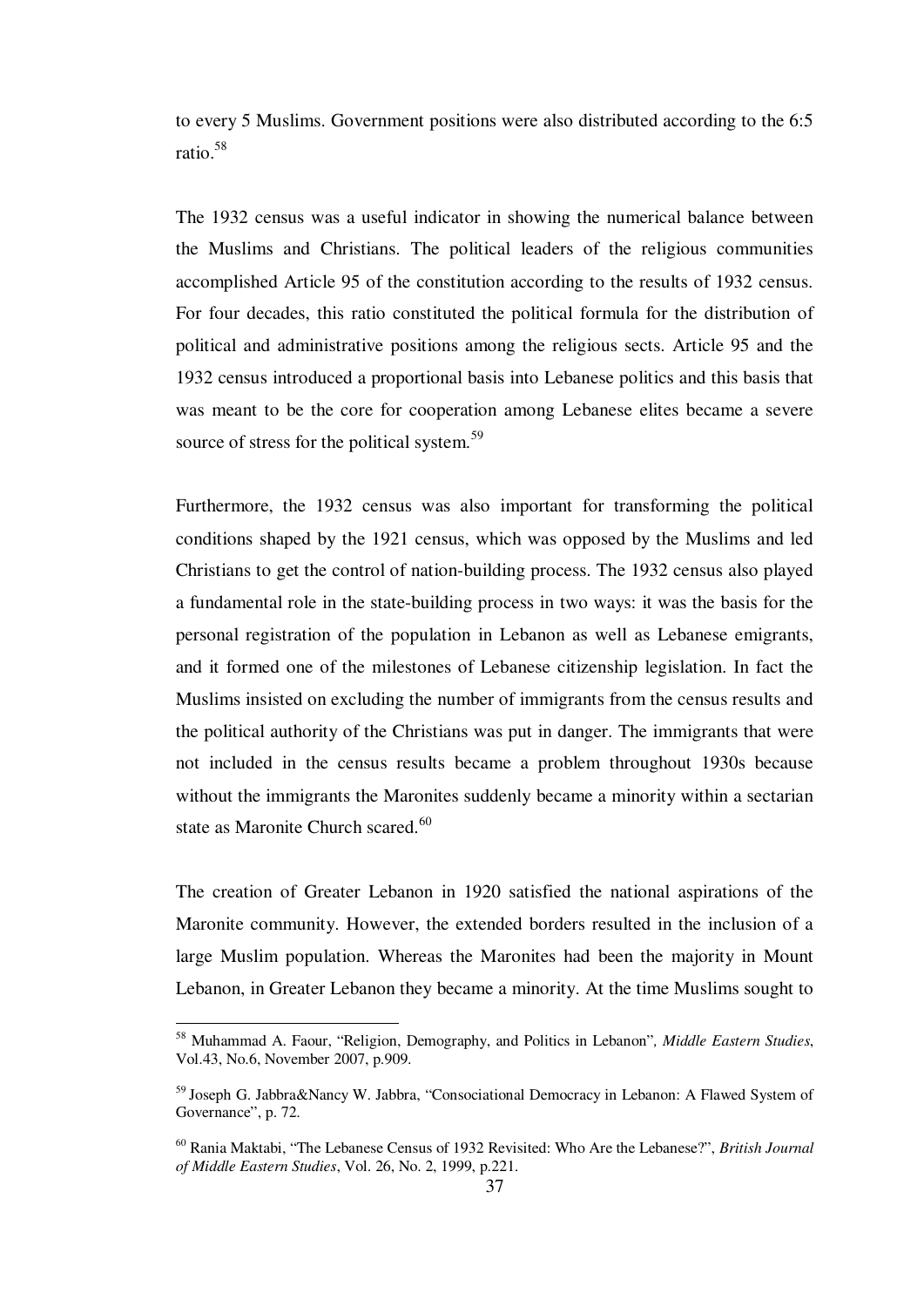reunite with Syria which they regarded as their Arab homeland. This goal posed a fundamental threat for the Maronites who focused on a predominantly Christian state with strong tie to the West. The carrying out of the 1932 census and the application of citizenship policies were the important steps to preserve and strengthen Christian hegemony over the state. As a result of 1932 census, undesirable residents were excluded from registration and they were categorized as foreigners. The desirable emigrants were given the opportunity for registration and they were enabled to gain Lebanese citizenship. The inclusion of emigrants served for the strength of Christian communities, while 85% of them were Christian, Muslim emigrants constituted only 15% of the total emigrant population. For the most politically active group, the Maronites, the census was a basic document in forming a politically favorable citizenship.

The connection between the distribution of political power according to the findings of the census, and the resulting politicization of its results placed the Lebanese census in a special position. In a divided society like Lebanon, the representation of the religious sects according to their proportion in the population politicized the census. The greater the numerical size of a confessional group, the more powerful its political influence, and by that it was possible to implement its own political aspirations regarding the identity of the state against the other sectarian and ethnic groups. Political power distribution to demographic realities would be the main reason for the civil wars in the future.

## **3.3. The Road to Independence**

In addition to the domestic politics, the late 1930s and the early 1940s were remarkable with changes in international arena. The rising threat of Germany forced the British and French mandatory powers to propose treaties of alliance to their mandates. British signed Anglo-Iraqi Treaty with the Iraqi administration in 1930. The Treaty ended the British Mandate and led to the admission of Iraq to the League of Nations in 1932. This development affected Syrians and Lebanese who perceived that the French did not act within the parameters of the terms of the mandate. Article 22 of the Covenant of the League of Nations defined the mandate system as one of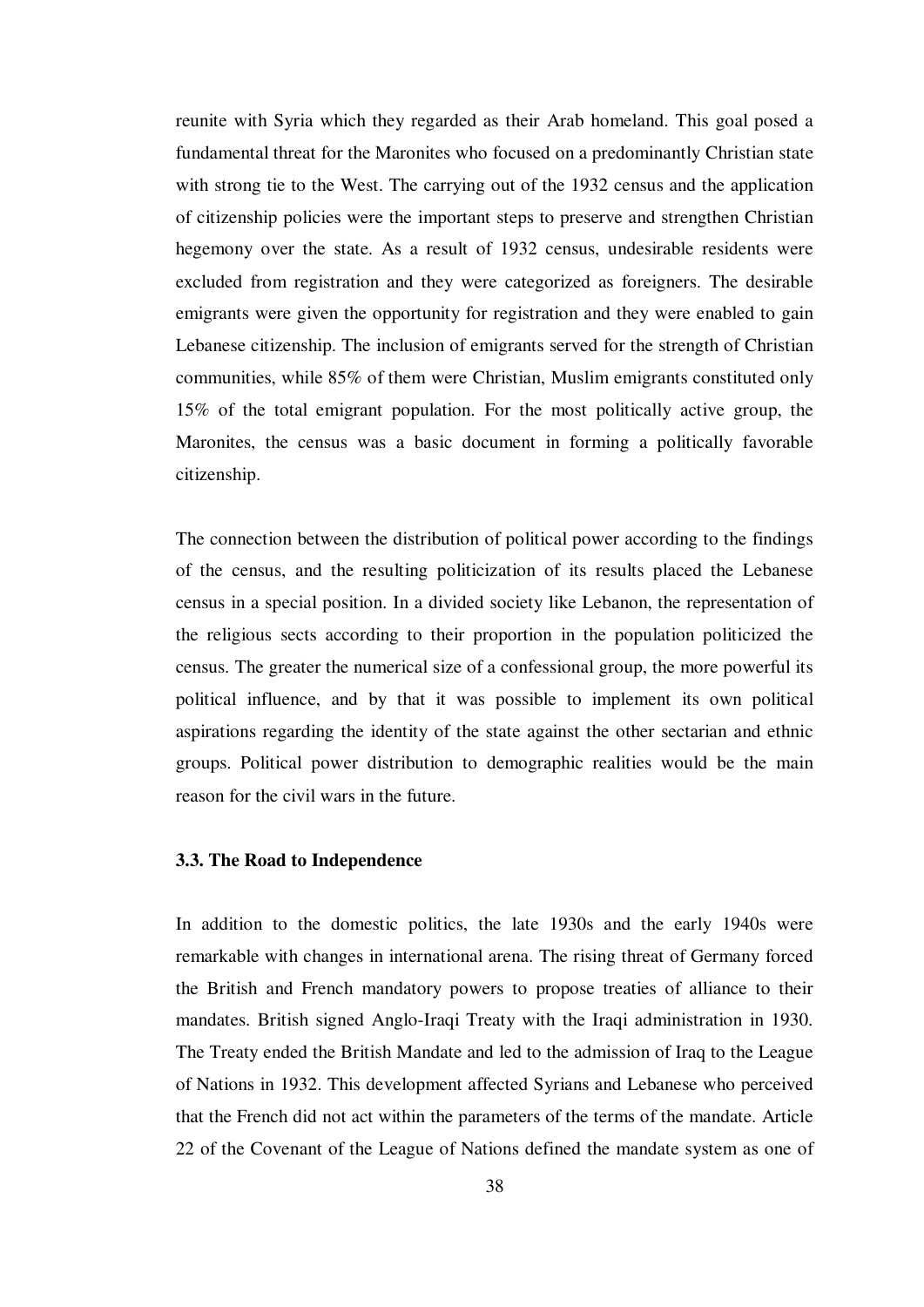the tutelage and advice by the mandatory power to the mandated territory to prepare it for self-rule.<sup>61</sup> French mandate was perceived as a form of colonial rule going beyond its assigned task to advise and assist and one that had failed to manage preparing the territories for indigenous rule as stipulated in the mandate charter.

The Anglo-Iraqi Treaty was an example for Syria and Lebanon but there were not any initiatives in a similar direction until 1936. The treaties that gave guarantee for independence to Syria and Lebanon were signed in September and November of 1936 between France and two countries. These treaties were significant since they guaranteed the independence of two countries' near future. Both Syrian and Lebanese parliaments ratified the treaties but the French parliament waited for the ratification. The collapse of the Popular Front government that supported the treaties, its replacement by a right-wing government, and the threatening of war led to the abandonment of the treaties by France. The increasing threat of war reinforced the French presence in the Eastern Mediterranean, and in July 1939 the High Commissioner abolished the constitutional rule by declaring state of emergency.<sup>62</sup>

The events of the Second World War and wartime Anglo-French rivalry accelerated the independence of Lebanon. Politically, the Lebanese of different religious sects were in the same opinion over the issue of ending French mandate rule. They were also encouraged by the British who sought to weaken France's role in the Levant. After the fall of France in June 1940, Lebanon remained under the Vichy government, which insisted on its full neutrality. The supporters of Vichy regime and the Free French movement led by General Charles de Gaulle had a decisive impact on the future of the mandated territories. As a pro-Axis sympathizer, the new High Commissioner announced that the French forces in the mandatory territories would abide by the French armistice. This announcement with the access of Syrian air bases given to German aircraft during the Rashid Ali Revolt in June 1941 led the British to invade Syria and Lebanon in June 1941. The strategic importance of the Levant with respect to the British interests was connected with the German threat. If the Germans

<sup>61</sup> "Article 22 of the Covenant of the League of Nations"*,* (June 28, 1919) http://www.mideastweb.org/leaguemand.htm, [last accessed in 9 January 2008].

<sup>62</sup> Charles Winslow, "Lebanon: War and Politics in a Fragmented Society"*,* New York:Routledge, 1996, pp. 70-71.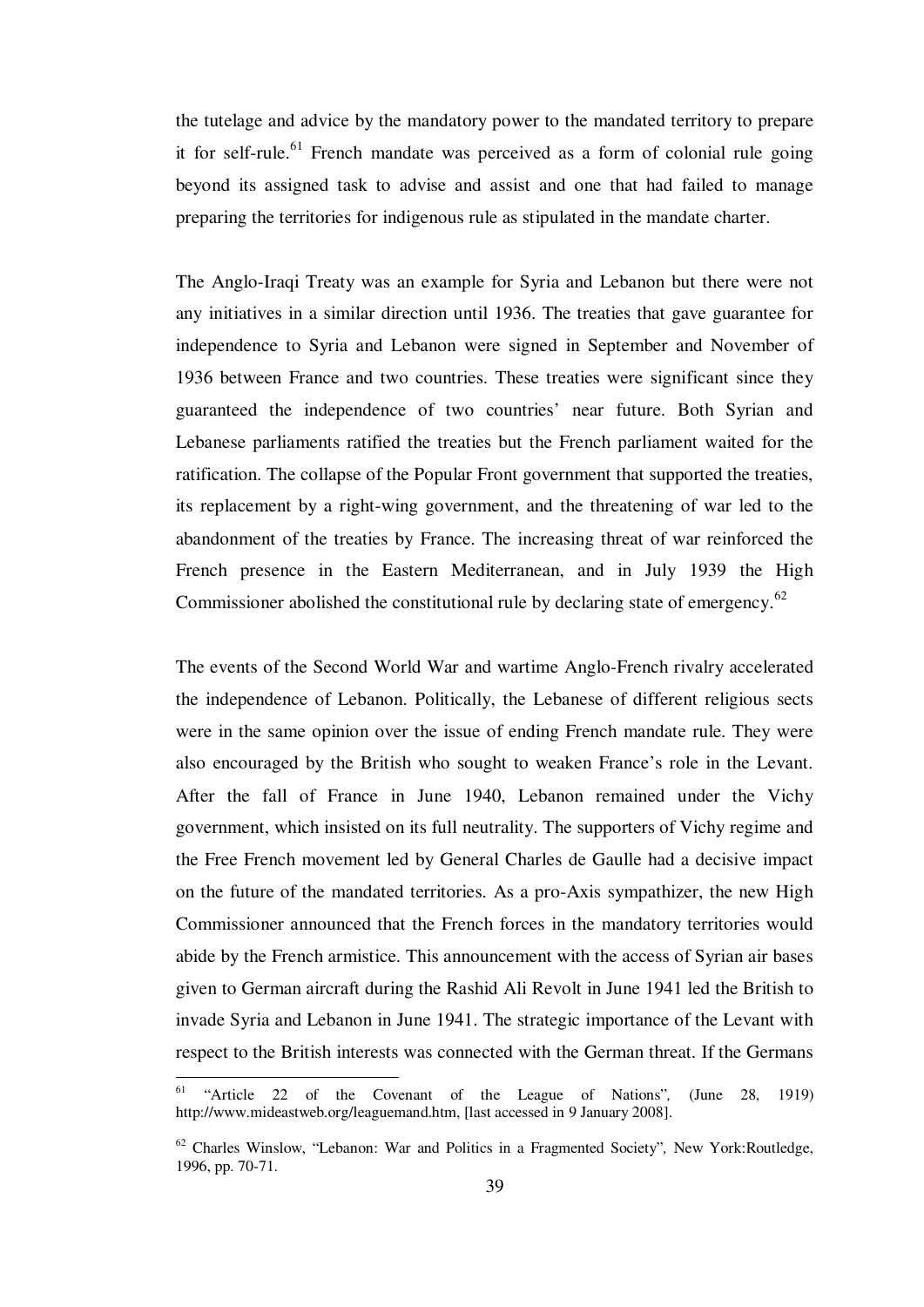were to gain control of Levant states, Britain would have lost the Suez Canal and Egypt. French participated in the campaign with de Gaulle's Free French troops. The invasion of Syria and Lebanon began on 8 June 1941 and it took five weeks to defeat the Vichy forces. An armistice agreement was signed in Acre on 14 July 1941. The British gained the dominant position in the previous French mandates with respect to the Free French.  $63$ 

To ensure local support and enhance their position with the Lebanese, British pressured the French to end the mandate regime in Syria and Lebanon and to proclaim the independence and freedom of the two republics in June 1941. However, Free French decided to continue French domination in the Levant and de Gaulle's demands for the administration of mandate territories caused a new crisis between the two wartime allies. A new crisis emerged due to the conflict in Britain's independence promises to Syria and Lebanon and the requirements of the Anglo-French alliance. The British accused French of being against Arabs, and giving Maronites unproportional privileges at the expense of Muslims. The French claimed the British were giving promises to the Arab governments to reduce the French influence in the region. To ensure the French that they had no secret agendas for the Levant, Britain signed a treaty with France. In this treaty, it was stated that the British did not have any intention for violating the French position. Also, Free France and Great Britain promised to each other independence to Syria and Lebanon.<sup>64</sup>

The elections of 1943 became a power struggle between the Lebanese nationalists, France and Britain. Since as the earlier elections president were to be elected by the Chamber of deputies, and British and French put pressure on the Lebanese deputies to strengthen their position in Levant. None of the French candidate was elected.

The crisis began in November 1943 when the Lebanese parliament amended the constitution as removing all references to the mandate, asserting the independence of Lebanon, and ending the use of French as an official language. High Commissioner

<sup>63</sup> Caroline Attie, "Struggle in the Levant: Lebanon in the 1950s"*,* London: I.B.Tauris &Co Ltd, 2004, pp. 18-19.

<sup>64</sup> A.B.Gaunson, "The Anglo-French Clash in Lebanon and Syria, 1940-1945"*,* London: Macmillan Pres, 1987, pp. 5-6.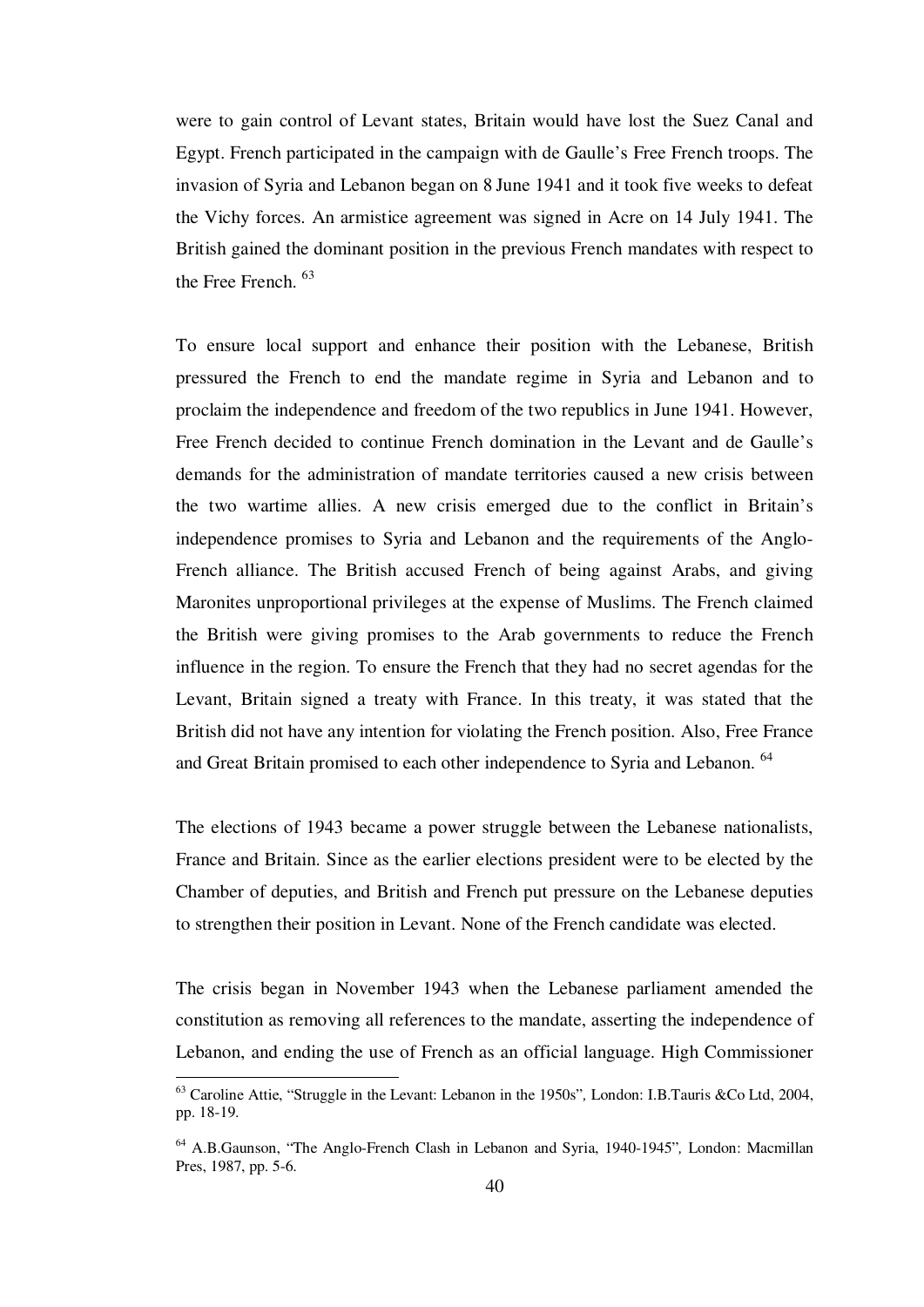reacted violently and he arrested the President, suspended the constitution, and appointed the French supporter Emile Eddé as the President. This caused riots and strikes throughout Lebanon, High Commissioner was withdrawn, all of his decisions were cancelled, and the government was restored along with the parliament and the constitution.<sup>65</sup> Despite the external power struggle, the 1943 elections were significant for the establishment of a sovereign Lebanese state. Because of its most important outcome, the National Pact, these elections also affected the political system of Lebanon.

## **3.4. French Mandate and Its Reflections on Lebanon**

France's record as a mandatory power in Lebanon has many features. One of them is the civilizing mission of France. France's traditional and religious ties with the Christian Maronites facilitated to realize this mission. French mandate spent two decades for defending integrity of the Lebanon, and protecting it from both internal and external dangers. The High Commission helped to form Lebanese constitution and build its political and administrative system and modern infrastructure. The French contributed to Lebanon in the areas of administration, public works, education and the provision of equal rights to all individuals. The French achievements provided some essential conditions for the transition of Lebanon from a medieval to a modern society.<sup>66</sup>

Another contribution of the French mandate was the 1926 Constitution. The promulgation of the constitution introduced a system of republican democracy and established an electoral system which gave an opportunity for representation of all sectarian groups. This was the most important contribution of the mandate period to the political life of Lebanon.<sup>67</sup>

<sup>65</sup> D.K.Fieldhouse, "Western Imperialism in the Middle East", pp. 326-327.

<sup>66</sup> Meir Zamir, "Lebanon's Quest: The Road to Statehood", p. 241.

<sup>67</sup> Albert Hourani, "Lebanon From Feudalism To Modern State"*, Middle Eastern Studies*, Vol. 2, Issue 3, April 1966, pp. 256-258.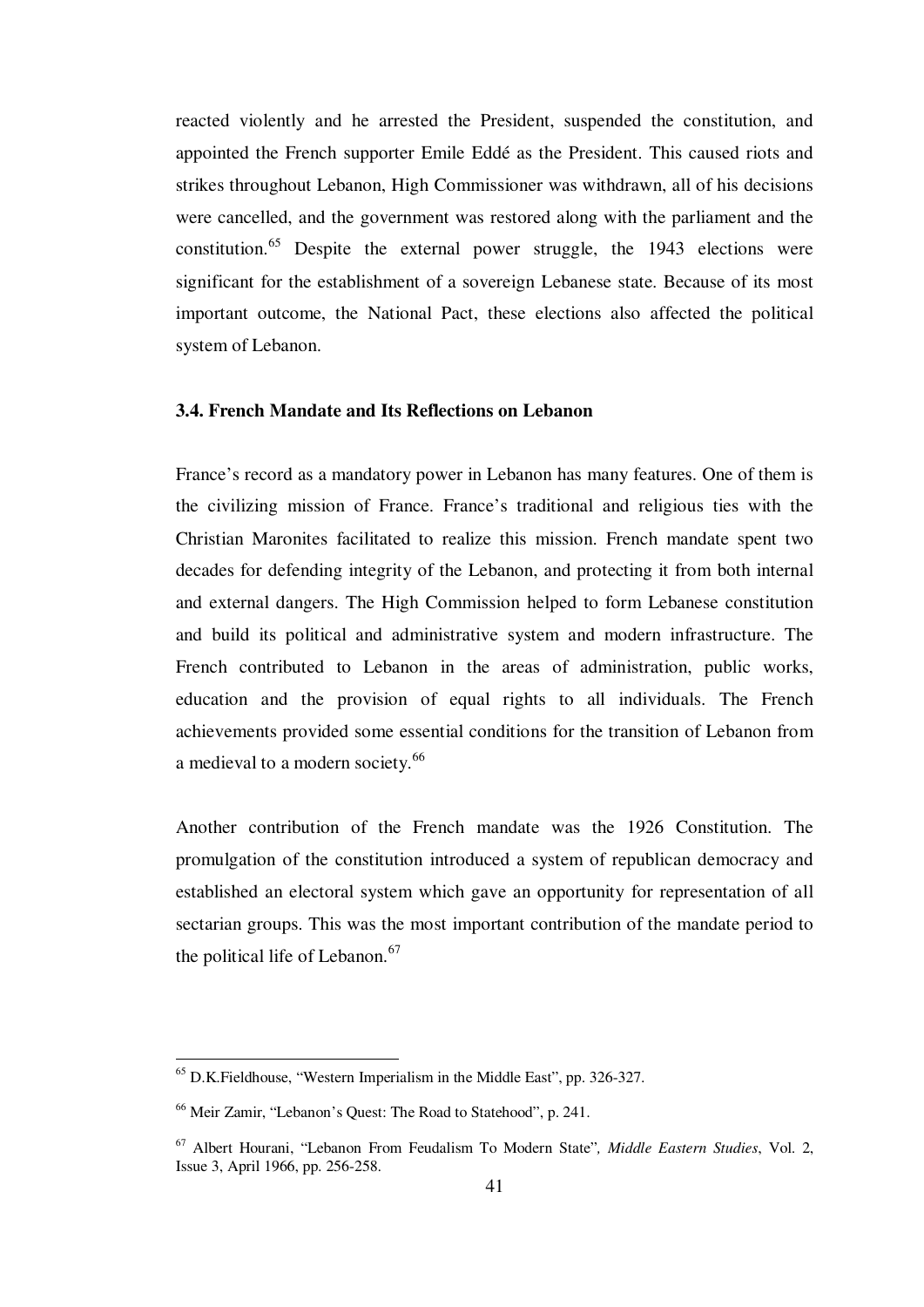French, also, held the hands of inexperienced politicians and governments, providing the official backing they needed and taking over when indigenous ministries failed. They prevented the Maronites from completely dominating the state institutions and tried to integrate the various groups through the balanced confessional system. The attempt to prepare subject people for a self-governing unit was a rare practice made by colonial powers.<sup>68</sup>

While France helped consolidating Lebanon, its policies had some negative effects which were reflected Lebanon's political system and its relations with Syria after independence. Firstly, France's minority policy and refusal of returning the annexed provinces resulted in the hostility of Syrian nationalists to the existence of Lebanon. This led to encouragement of Muslim politicians who demanded that Lebanon become part of an Arab Middle East rather than a Western type state. Secondly, while the constitution provided for Western institutions, Lebanese political culture was determined by traditional forces. Lebanon emerged as a mix of experience with practicing a parliamentary democracy and penetration of the state by primordial forces as community, feudalism and kinship. Under the French mandate Lebanon was the most Westernized country of the Middle East, and paradoxically, it continued to have Ottoman features in terms of society and politics. Thirdly, political feudalism provided by French mandate gave the large powers to the president who was always a Maronite and gave the Maronite elite access to state institutions and wealth. These political elite saw the political confessionalism as the basis of its claim to office. French mandate led to creation of a society which used the state apparatus to reach their own interests. $69$  Therefore, the attempt to transform Lebanon into a nation state failed.

French gave the Maronites every opportunity to exert their power. As a result, the Grater Lebanon became a nation-state only for the Maronites and for the rest of the population it was an imposed state dominated by the Maronites. The French colonial rule went beyond to advise and assist and failed to fulfill the requirement of preparing the territories for independence. In that sense, Maronites who favored the

<sup>68</sup> D.K.Fieldhouse, "Western Imperialism in the Middle East", p. 329.

<sup>69</sup> Meir Zamir, "Lebanon's Quest: The Road to Statehood", pp.245-247.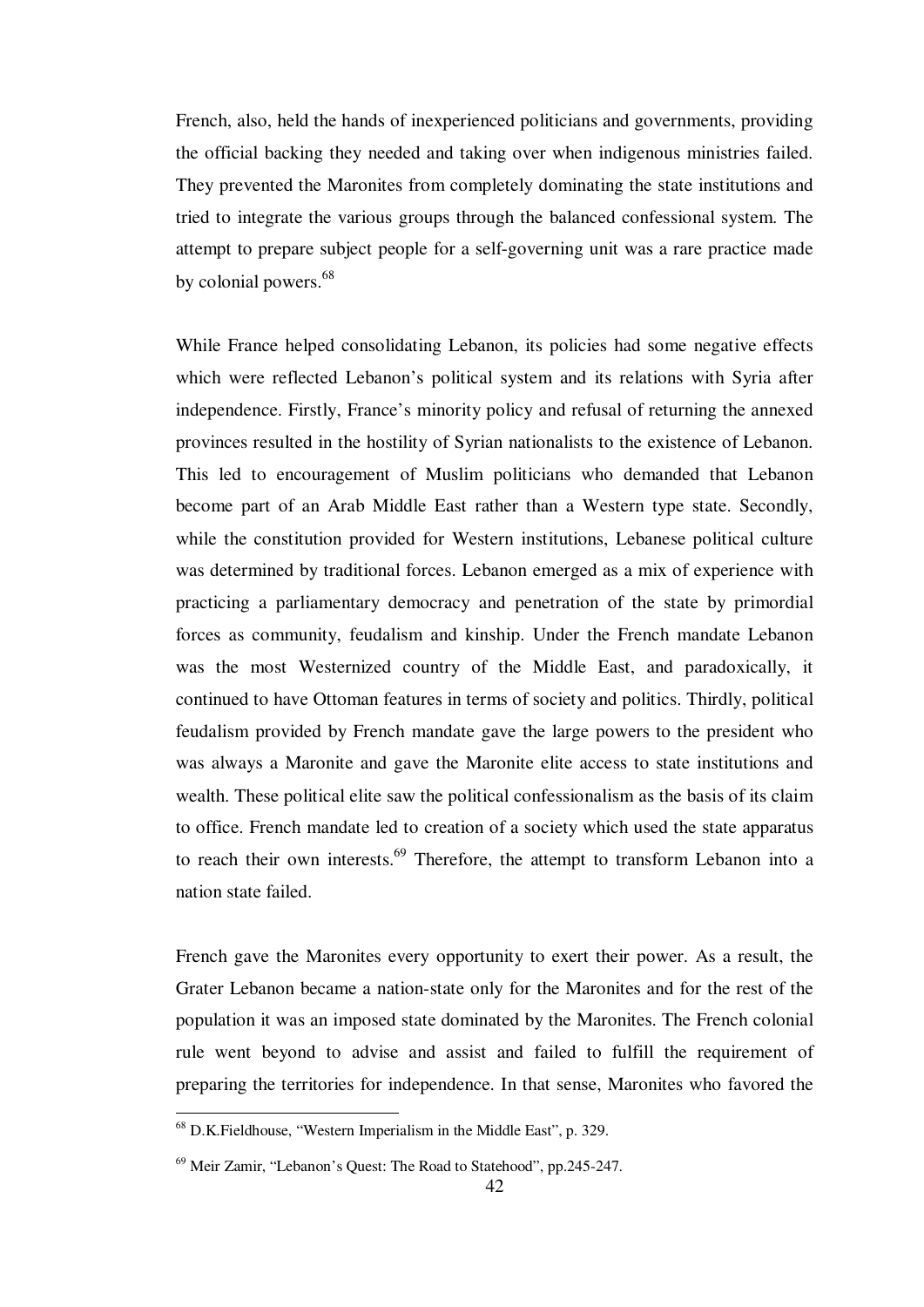French presence and worked closely with the mandate regime pursued their own interest. Consequently, more than a nation state, Lebanon remained as a collection of *millets* lacking any general sense of community under French mandate.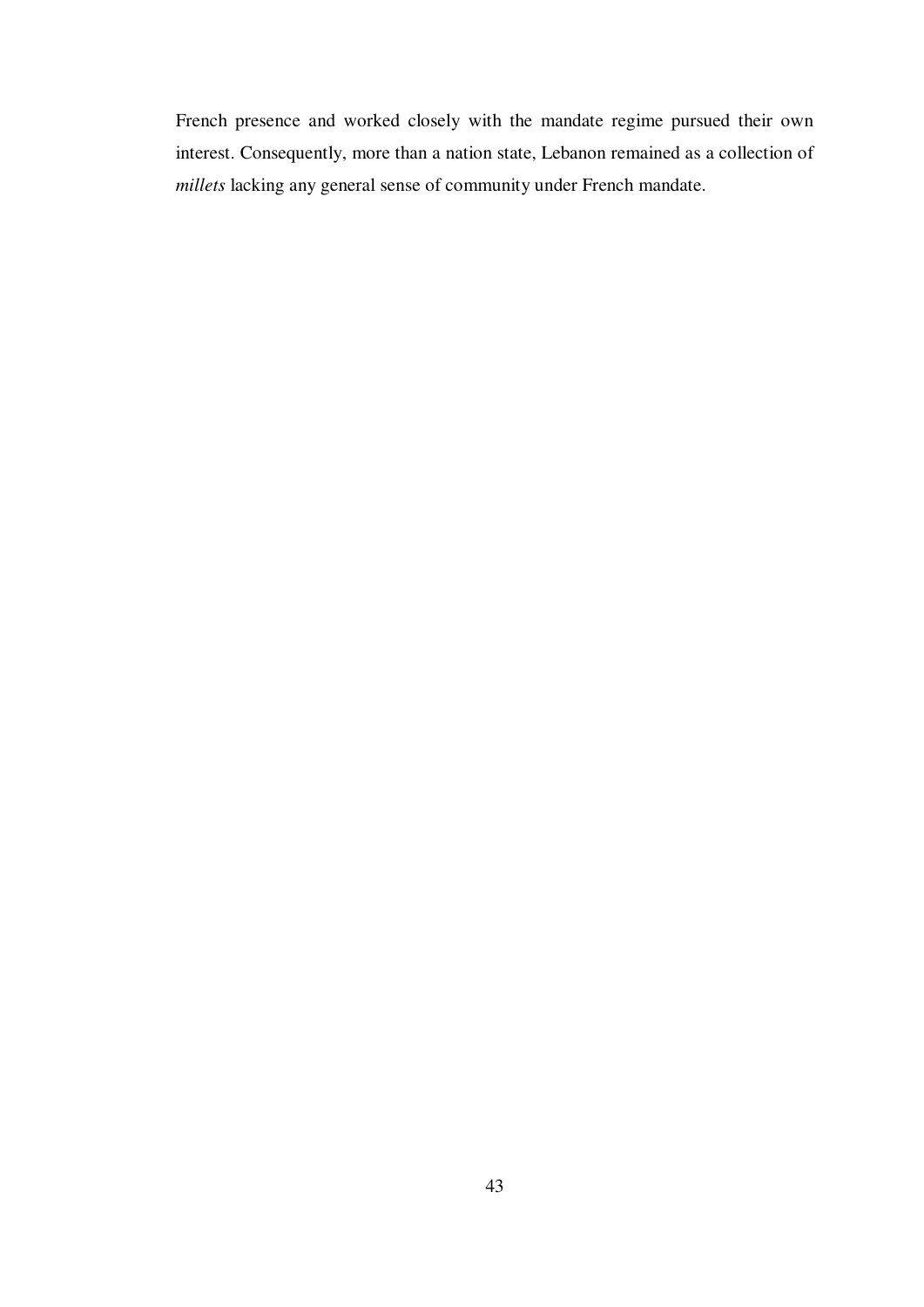## **4. COHESION AND DISSOLUTION: NATIONAL PACT AND 1958 WAR**

The 1943 elections were significant in terms of internal disputes. On the eve of independence, three major positions were significant among Lebanese communities. While Christians sought to retain French protection, Muslims sought Lebanon's integration with Syria. Lebanese nationalists accepted Lebanon's independence within the 1920 frontiers, provided following a policy of real independence and cooperated closely with the Arab world.<sup>70</sup>

The future character of Lebanon and the basic structures about power- sharing were the main issues of the newly independent state. The National Pact was the primary outcome of the 1943 elections. The Pact was pivotal to understanding the post independence history of Lebanon and the events of 1950s that culminated in the crisis of 1958. The pact was the result of the relationship between internal Lebanese sects, and external Arab and Western powers. This external-internal relationship was a dominant feature of Lebanon's history and a potential source of instability.<sup>71</sup>

The National Pact of 1943 was a verbal agreement between representatives of the largest Christian and Muslim communities, built the reconciliation based on the Lebanese national position. The National Pact (*al Mithaq al Watani*) came into being in the summer of 1943 as the result of numerous meetings between Bishara al-Khuri, Lebanon's first president, and the first prime minister, Riyad al-Sulh. While it provided a framework to compromise the interests of the Maronites and Sunnis, it also confronted the French with a united Lebanese position for an end to mandate. This unwritten agreement would complete the formal Lebanese constitution.<sup>72</sup> It set three basic principles:  $73$ 

<sup>&</sup>lt;sup>70</sup> A.H.Hourani, "Lebanon From Feudalism To Modern State", p. 298.

<sup>71</sup> Caroline Attie, "Struggle in the Levant"*,* p. 8.

<sup>72</sup> Marie-Joelle Zahar, "Power Sharing Regime in Lebanon"*,* p. 227.

<sup>73</sup> Joseph G. Jabbra&Nancy W. Jabbra, "Consociational Democracy in Lebanon"*,* p. 74.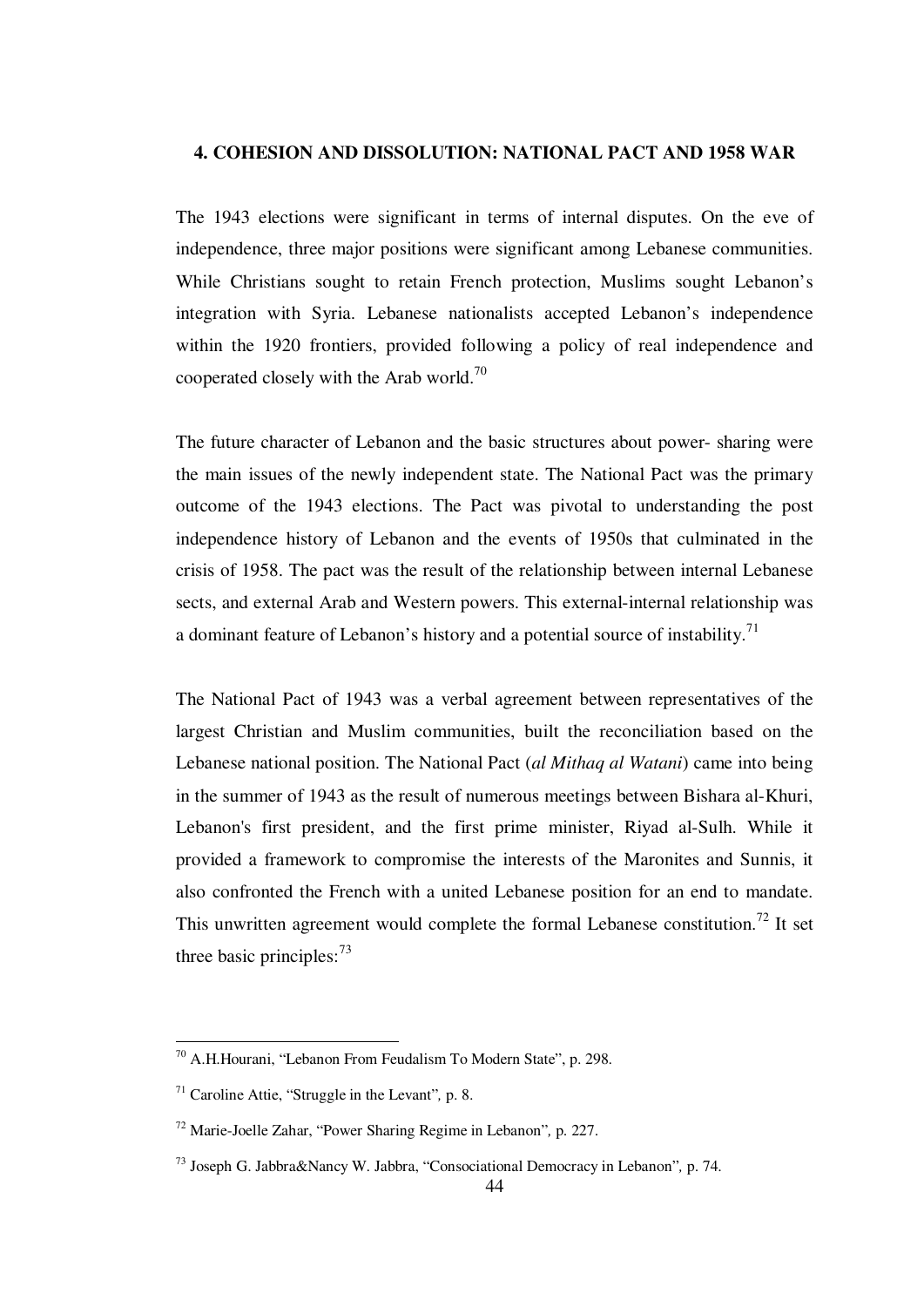1. Segmental proportionally: This means the representation of the communities in government according to their proportion in demography. The leading positions in political system were to be distributed in line with that proportionality. President of the Republic will be a Maronite Christian; the prime minister will be a Sunni Muslim, the President of the Chamber of Deputies will be Shiite Muslim.

2. Segmental autonomy: The Pact guaranteed that there will not be state intervention in the communities' rights to conduct religious, educational, and cultural affairs. Lebanon will be an independent and sovereign state. The Christians will not try to seek Western protection, nor will they bring Lebanon under foreign influence or control. Also, the Muslims will not make an effort to unite with Syria or other Arab countries.

3. Foreign policy: The National Pact provided that Lebanon would not cut off its ties with the West in favor of Christian population. In order to please Lebanon's Muslim population, the Pact underlined that Lebanon was a country with an Arab face and language. Furthermore, as a member of the Arab family, Lebanon was to cooperate with other Arab countries, without taking side near one against another. In return, Arab states were to recognize Lebanon as an independent sovereign state with its present boundaries.

These principles were set forth in the public for the first time in address to the Chamber, on 8 October 1943, by Riyad al-Sulh, when he presented the first cabinet of independent Lebanon. But while emphasizing the principles and their underlying ideology, Sulh chose to skip over the practical details. Khuri, also took the similar position and he described the Pact "as an agreement between the two elements of which the Lebanese homeland is made up, for the fusion of their aspirations in one single principle: complete Lebanese independence without recourse to protection by the west and without joining a union or confederation with the east".<sup>74</sup>

<sup>74</sup> Eyal Zisser, "Lebanon: The Challenge of Independence"*,* London, New York: I.B.Tauris&Co Ltd., 2000, p. 59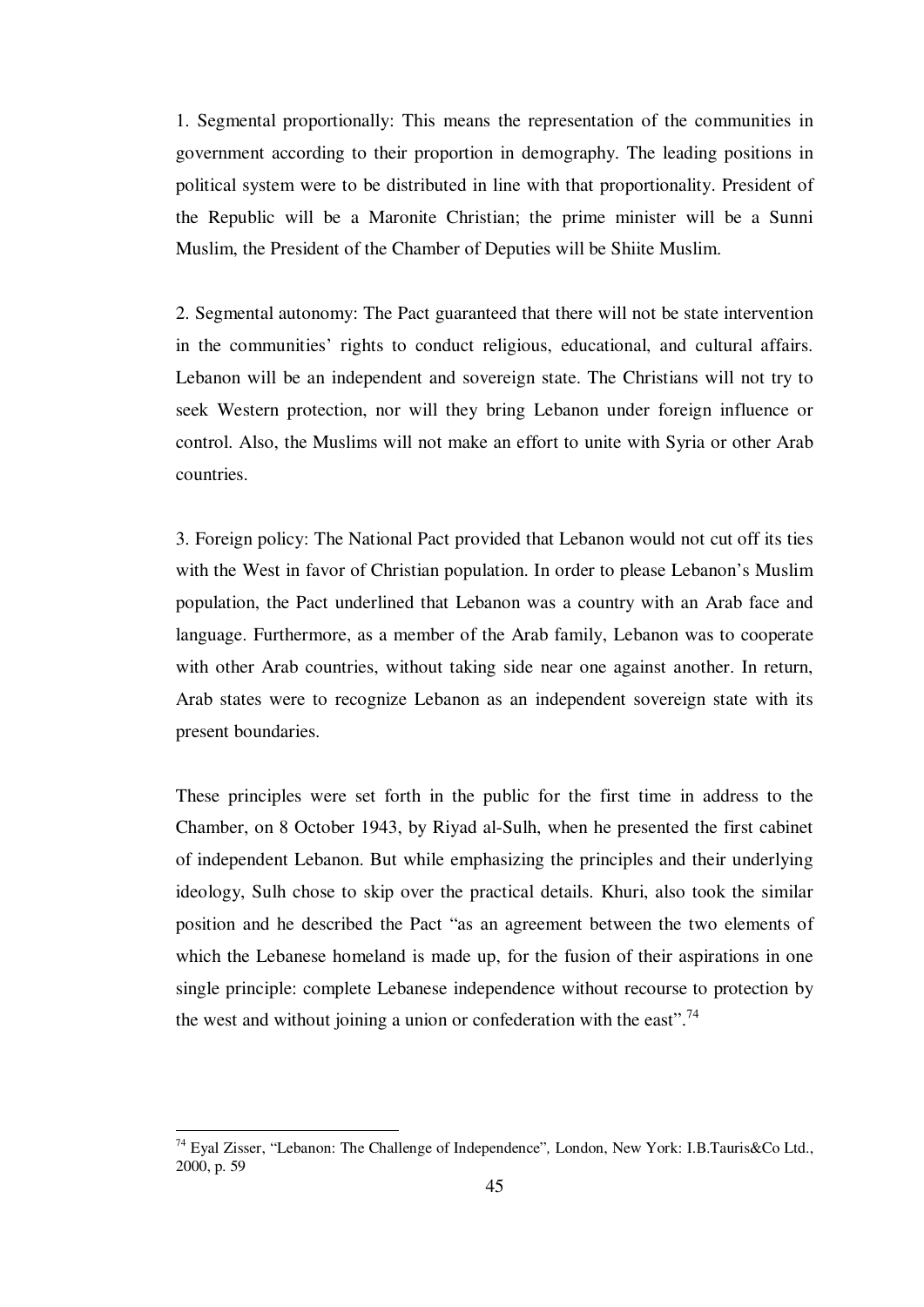The Pact changed the conceptual foundation which had underlined the idea of "Greater Lebanon". It broke the hegemony of the Maronites on the country and brought the new concept stated as "Lebanon of all the communities". The new concept had its roots in the past and this was an important fact that added to its legitimacy in the eyes of the Lebanese. On one hand, the pact set up the rules which were to govern the game of politics in the country on practical level. On the other hand, it brought Lebanon political stability and provided a functioning political and administrative system for many years.

Looking at its political significance, it could be considered that it combined the two principle power elements of the country: the Maronites and the Sunnis. It ended the ideological controversy between them about the nature of the state, and solve the issue of how they could coexist and cooperate through disturbing power according to proportionality. In that respect, Maronites gave up claiming hegemony and their close links with the West, especially with France. This signified renouncement French guarantee for the existence of the state and accepting the necessity of Lebanon's integration to the Arab world. For their part, the Sunnis gave up the idea of Lebanon's partial inclusion in Syria and recognized the predominant position of the Maronites. Under this aspect, the pact formulated the modalities of communal coexistence different from the formulation imposed by the French and the Maronites at the time of Greater Lebanon.<sup>75</sup>

The importance of the pact was based on its combination of modern and old elements for bridging the sectarian gaps. It combined political traditions which had its origins in Mount Lebanon and in the Ottoman Empire as a whole with features of the modern, independent state. An elected parliament had existed since the late 1920s and had become the main element of Lebanese political system. The National Pact ensured a common framework of authority and also preserved the division between the communities.

The Maronites had understood the limitations of French-Maronite formula in the 1920s and 1930s. The decline of French hegemony, the rise of British influence in

 $75$  Eyal Zisser, "Lebanon: The Challenge of Independence", p. 60.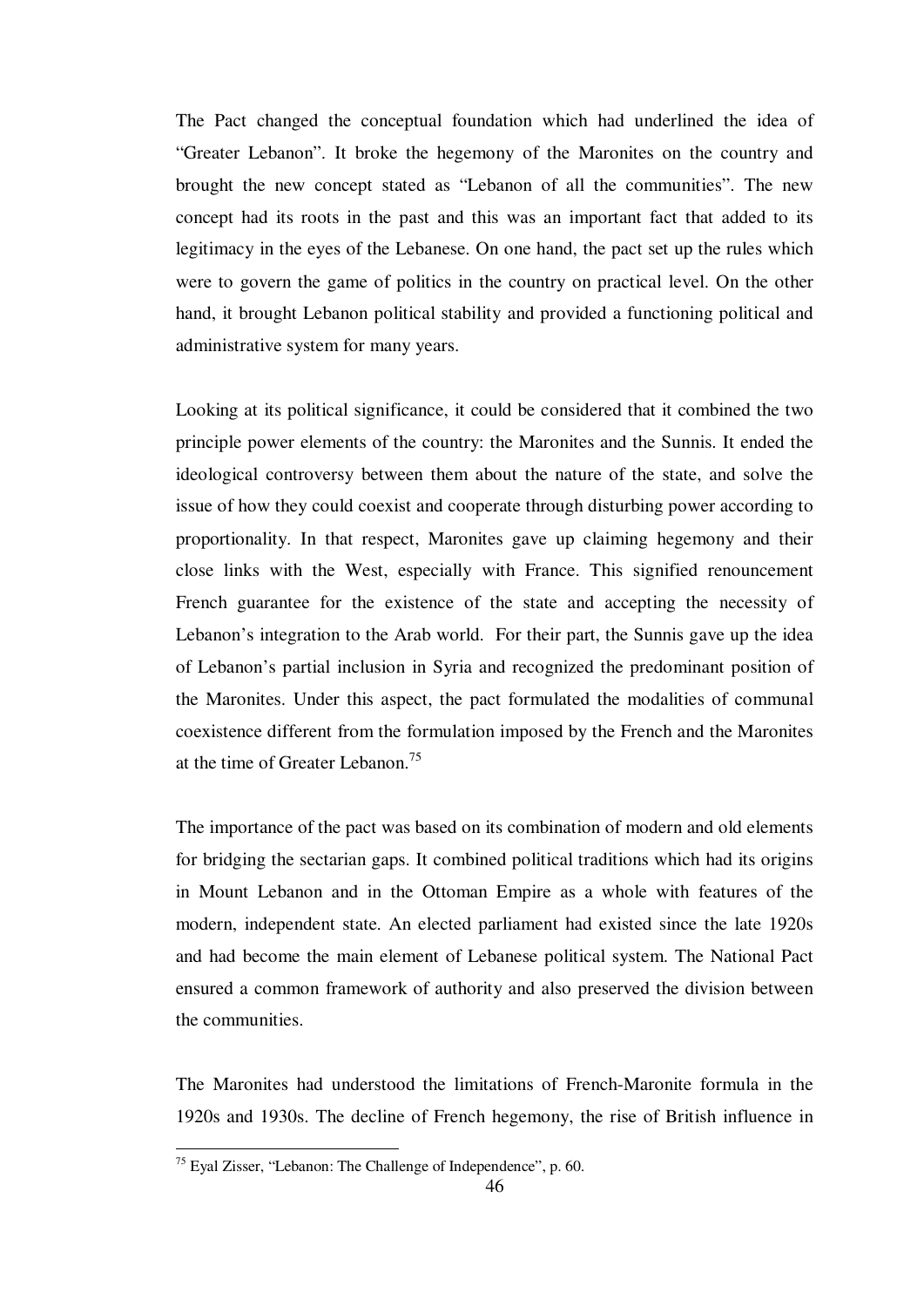the Levant, the emergence of a united Arab policy, the foundation of an independent Syria were the main regional factors that the Maronites realized. The new political arena had led them to see the need for placing Lebanon in new structures. In line with these views, the Sunnis moved towards an acceptance of the predominant power status of the Maronites in terms of their demography and their links with the West. They might also have understood that any attempt to restrict the position of the Maronites too narrowly might drive them back to the French side. Both communities learned to take more serious look at each other and at Lebanon as a whole and this look constituted the National Pact.<sup>76</sup>

In terms of social and economic means, the Pact provided a consensus between the Christian elite and the Sunni urban notables who sought to preserve their social and economic positions. For the same reasons, the elites of other communities followed the same way for consolidating their place in economic and political affairs. Both the 1926 constitution and the Pact were based on the idea that protection of elites' standing was necessary for Lebanon to become an independent state as well as a "state of all communities".

There were two different ambitions and hopes for the Pact's two authors including political benefits. For Khuri, the direct advantage was the support of Muslims in the Chamber for presidential election. In return of his contribution to devising the Pact, Sulh became the Prime Minister. Also, the National Pact noted a shift from old alliances. Khuri abandoned the old Maronite tie with France and the French obligation of protecting the Christians of Lebanon. Sulh for his part was blamed for renouncing his commitment to the cause of Arab union and abandoning Muslims to the mercy of the Maronites. The Pact proved that the only guarantee for Lebanon's independence was not Western links. A new balance which included all political elements in the country and inter-Arab influences needed to be found. In that sense Lebanon's foreign policy returned to earlier concepts by adapting the realities of the  $1940s.<sup>77</sup>$ 

<sup>76</sup> Ibid, pp. 61-62.

 $77$  Ibid, p. 63.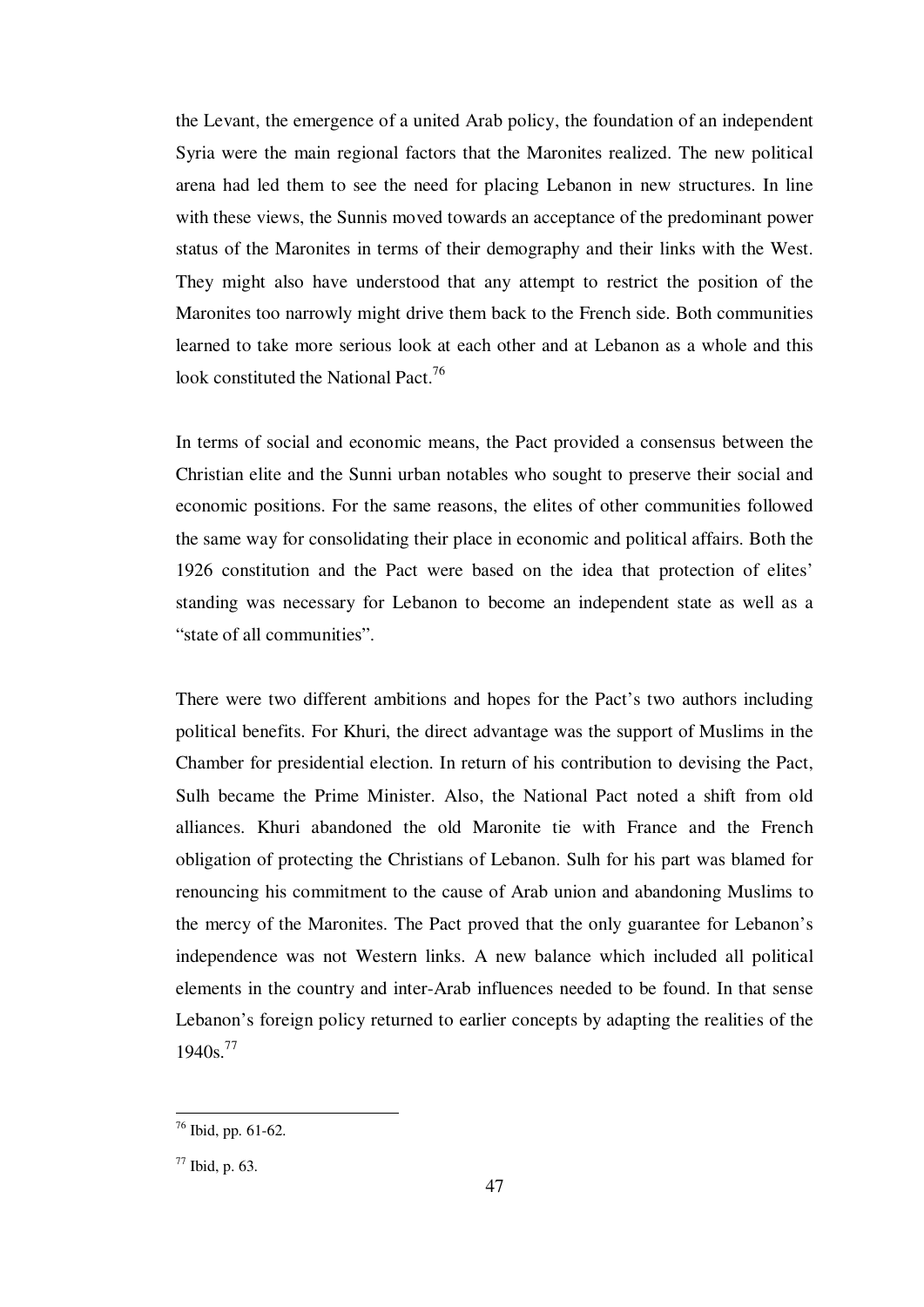There were also negative aspects of the Pact which later contributed to the outbreak of the civil war. Although the basic terms of it were recognized by all parties, there was a disagreement on two points. Firstly, the Pact's implications were never fully spelled out to all parties. Secondly, concerning the continued suitability of the Pact, some believed that it was not suitable for the erratic conditions. According to the Maronite Christians, although there was an attribution to the non-Christians who were allowed a proportionate share in politics, Lebanon was a Christian state with its Maronite president. At the expense of renouncing the protection of a European power, they saw this regulation as a guarantee which would preserve the Christian character of the state and protect the Maronites to become a powerless minority in the future.

On the other hand, Sunnis saw the proportional sharing of the offices of government as only a principle but considered that it is not being adhered to fairly. They emphasized that the ratio of the communities changed and that they deserved a larger proportion than was originally allotted to them. The second charge, which was made while still accepting the system, was that the government did not use its resources for the equal benefit of all communities and that the Muslims had been neglected.

By considering two main parts, the National Pact proved that despite the difficulties which the sectarian system entails, there was no other immediate solution without the dominance of one community at the expense of the others. Most Lebanese political leaders believed that there was something to be gained for all communities through the maintenance of an independent Lebanon, and this meant a multi-communal society which would have to take into account the communal differences and maintain some form of sectarian features in the political system.<sup>78</sup>

The intra-communal feature of the state's politics was evident -and even crucialduring the quest for the National Pact. The pact reflected, and emerged out of, internal power struggles within the Maronite and Sunni communities, the two most powerful ethnic groups in the state. The broad multi-communal and multi-regional coalitions were the necessities to bid for political power in Lebanon, and these could

 $78$  Ralph E. Crow, "Religious Sectarianism in the Lebanese Political System", pp. 517-520.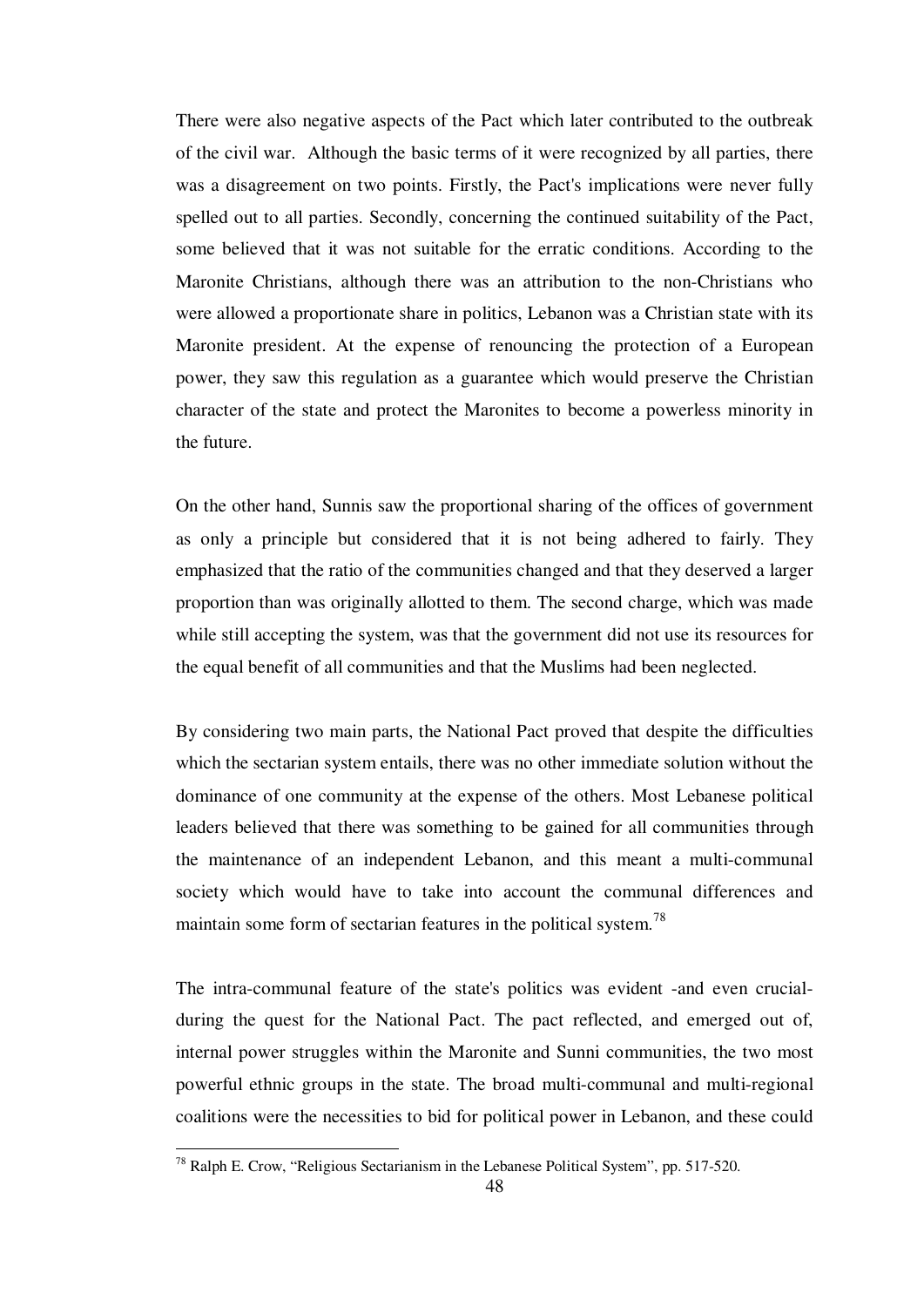be assembled only by an agreement among several powerful intra-communal actors to work hand in hand.<sup>79</sup> Indeed, the authors of the National Pact hoped that consociationalism was a temporary solution and looked forward to a permanent arrangement based on a more united Lebanese identity. But the balance of power was achieved by only the president and the prime minister. However the pact did not bound to two men who held the top positions in 1943 but was a long term settlement.

The communal tradition which determined the appointment of officials and the allocation of public recourses was the reality of the Lebanese state. These officers were not committed to state but to their community or their family. In that respect, it was difficult to set up state policies concerned with the welfare of citizens regardless of their community.

The most important weakness of the pact was the lack of a system to transform it according to changing conditions. The proportional share in the state structures reflected on the balance of power but the demographic balance did not remain static. Both of the parties ignored this aspect in order to view the Pact as the only solution. The Sunnis agreed to the presidency of Maronites so that they would guarantee their future in independent Lebanon and end their isolation from the Arab world. For Maronites, the pact was the final settlement of the issue of communal relations and it provided them a permanent achievement.

#### **4.1. The Road to Civil War: 1943-1958**

<u>.</u>

Following the National Pact, the main goal of the new state was preserving the national unity by keeping all the sects and communities together. Under the circumstances of regional politics, al-Khuri's term became a power-balancing era during which Lebanon sought to integrate with the international and regional arena.

For wiping away the effects of colonial rule, al-Khuri gave importance to Lebanese integration to the Arab World. This integration was important for both economic and

<sup>79</sup> Oren Barak, "Intra-Communal and Inter-Communal Dimensions of Conflict and Peace in Lebanon", *International Journal of Middle East Studies*, Vol. 34, No. 4, November 2002, pp. 620- 621.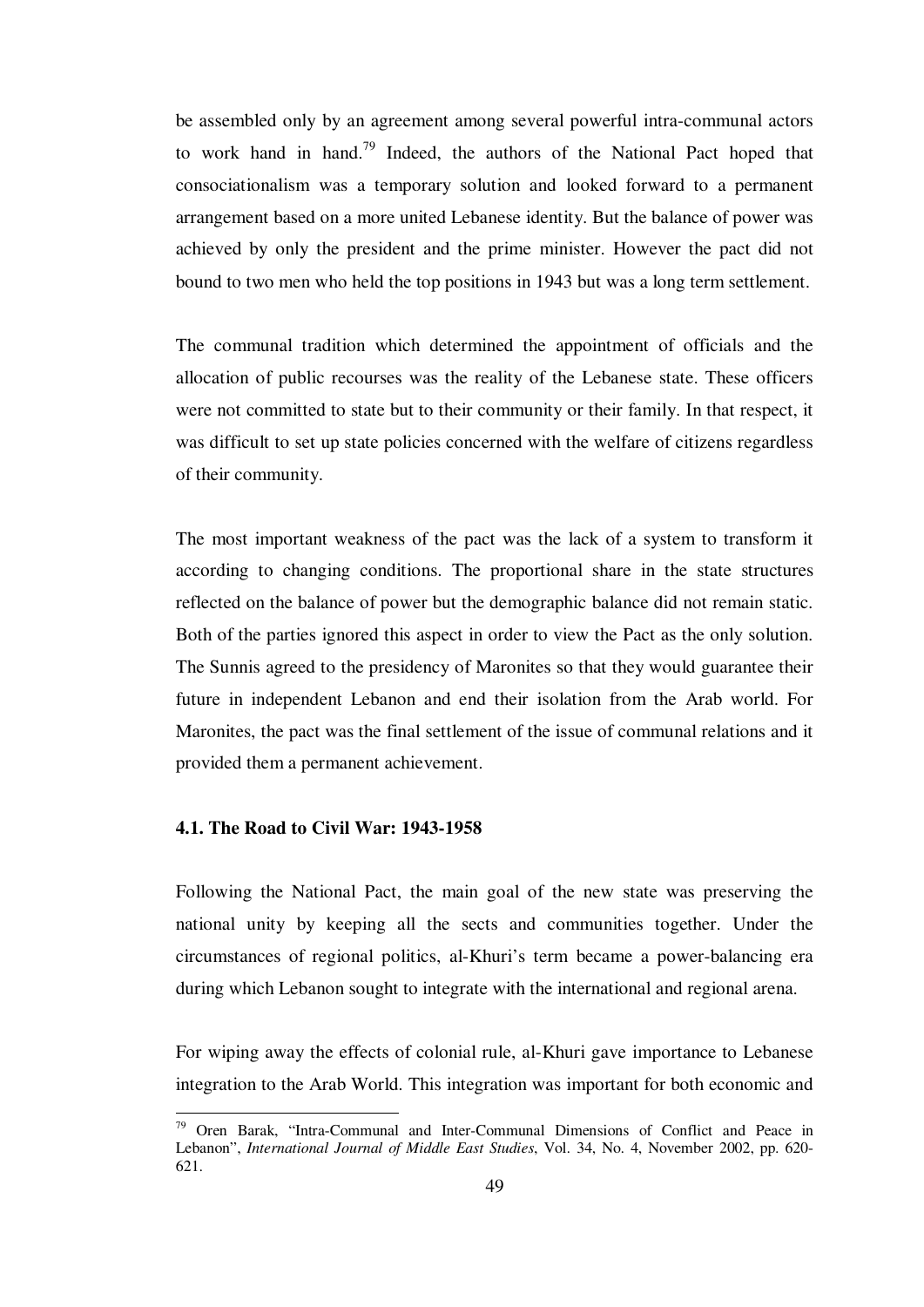political reasons. On one hand, there were hostile voices which supported either French or Syria, and, on the other hand recognition of the independent state in the international arena was not realized. The outcome was the Alexandria Protocol of 1944 with six other major Arab states which established a joint Arab organization. The important result of it was the recognition of Lebanon as an independent and sovereign state.<sup>80</sup>

After the independence, the inner politics of Lebanon was unstable. Between 1943 and 1947 Lebanon had seven cabinets and four prime ministers. From the first, each cabinet and prime minister did their best for their political survival. But there were three main threats they had to cope with: the permanent intervention of the president in cabinet issues; the rivalries among the Sunni leaders who sought to gain the premiership; the pressure of notables from all communities for a share of the benefits which were provided by ministers.

Under these unstable conditions Sunni notables called for reforms. They called for the appointment and promotion of government positions on a merit basis; reforming the judicial system to remove it from political field; and changing the electoral law to make the Chamber of Deputies more effective. While the reforms resembled many others which were going to be proposed over the next years, only a few were adopted. Rather than reforms, the main issue of the president al-Khuri was to prepare for national elections in 1947. The main motive of the elections was that enough government supporters returned to Chamber to amend constitution and allow the President to be chosen for a second term. Government interference managed to bring al-Khuri for another second term. In his first six-year term, Khuri made most of Sunni notables dependent on him to be elected for a second term. In his second term, political and financial corruption led to decline of his power. Rather than signifying the democracy and the equality of all citizens, the elections became the playground of feudal notables who controlled every measure of the political participation.<sup>81</sup>

1

<sup>&</sup>lt;sup>80</sup> Raghid El-Solh, "Lebanon and Arabism: National Identity and State Formation", London, New York: I.B.Tauris, 2004, pp. 251-253.

<sup>81</sup> Charles Winslow, "Lebanon: War and Politics in a Fragmented Society"*,* pp. 87-93.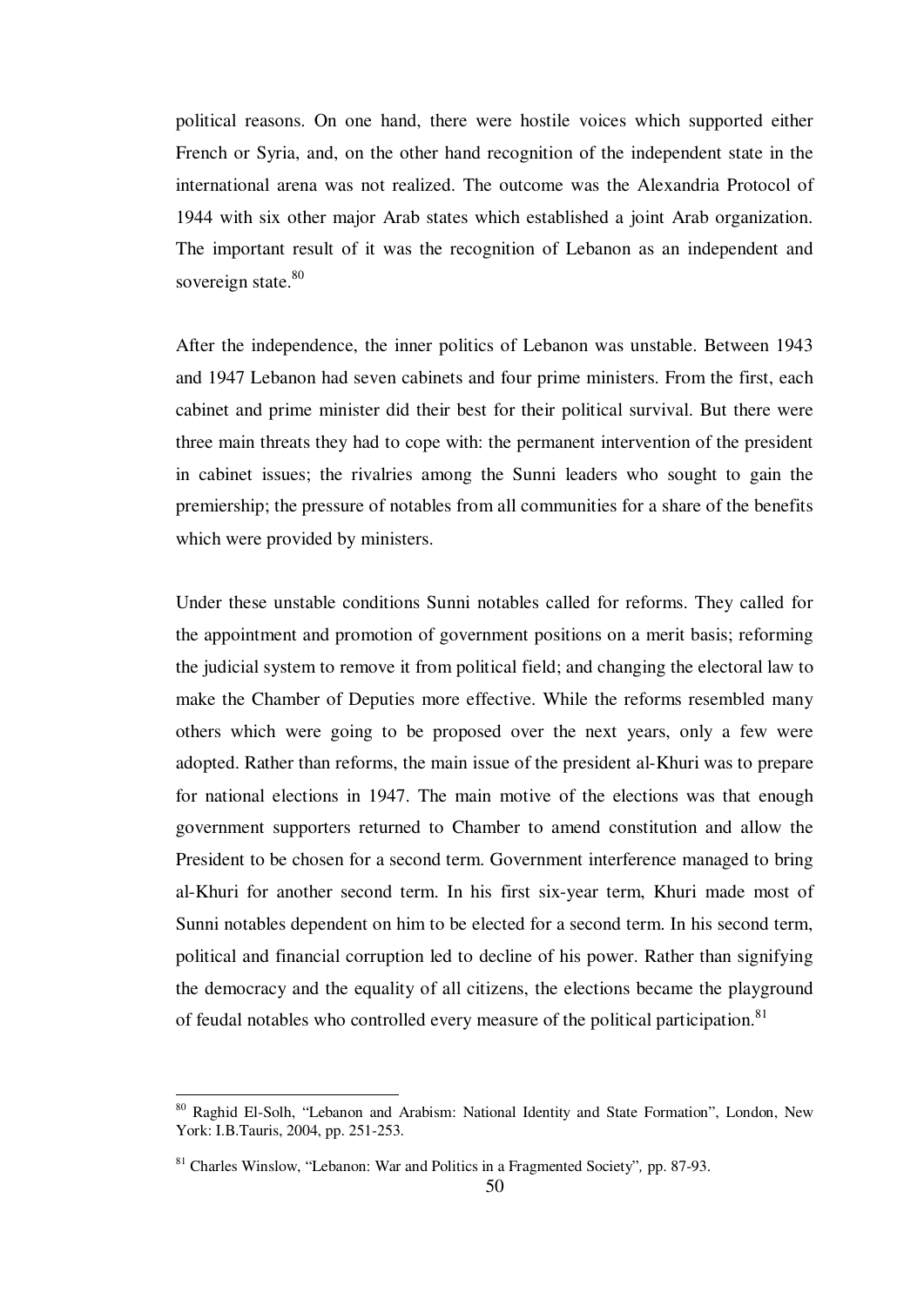Despite all the attempts to assure the balance of power between Maronites and Sunnis, al-Khuri and al-Sulh could not achieve to keep all communities together, but they created collaboration between confessional elites.<sup>82</sup> The National Pact was a modern contract between leaders than communities as long as the two leaders maintained their own rule. When in 1951 Riyad al-Sulh was assassinated, the pact and the ideology it represented immediately dissolved. In that respect, the National Pact could not form a nation, but revived a new Christian nationalism model that rejected the Muslim and Arab character of Lebanon.

Camille Chamoun was the new symbol of Christian awakening after the assassination of al-Sulh and al-Khuri's loss of power. He became president in 1952 with the support of British and the majority of Muslim deputies and served as second president of independent Lebanon until 1958. In spite of being a member of cabinet in al-Khuri's Constitutional Bloc, he cut his ties with him following the 1947 elections for modification of the constitution to reelect al-Khuri for a second term.

Chamoun had neither sizable support of his own nor any means of building it without returning to the patronage politics. Those who put him on power had only agreed on the necessity for a change but they had no idea of what that change would be. In his term, the balance between religious communities was maintained and undercurrents of hostility were discernible. The Muslims criticized the regime in which Christians occupied the highest offices in the state and disproportionate number of civil service positions.<sup>83</sup>

After 1955, opposition to the regime intensified again and became increasingly polarized on a sectarian basis. Muslims could hardly get the status and wealth through pursuits outside the political sector. The real power given to the Muslims was the office of premiership, and under the power resided by the president, this office had no means. Sunni complaints about the lack of power in their part of the

<sup>82</sup> Caroline Attie, "Struggle in the Levant"*,* p.27.

<sup>83</sup> Ibid, p. 48.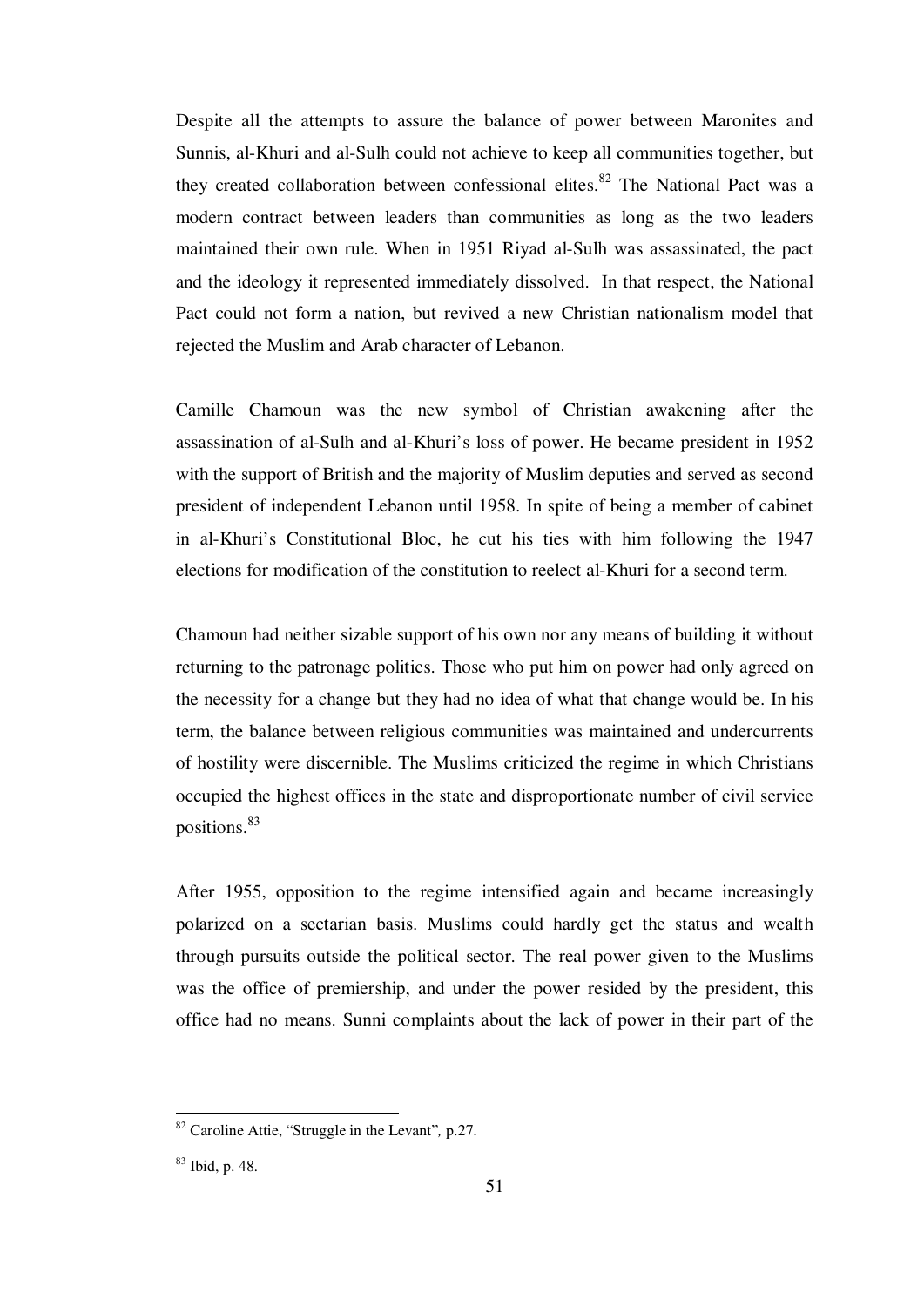confessional system broadened into a more diffuse sort of opposition and into a willingness to defy the system itself.<sup>84</sup>

Between 1955 and 1958, he stood for a pro-Western alignment, thus becoming the main target for those who sympathized with closer Arab unity. But by choosing to violate the conventional six year term, he caused the uprising of Muslims who held that whatever else may happen, the present President should not be re-elected. The result was the 1958 civil strife and the American intervention in Lebanese domestic politics.<sup>85</sup>

The hostilities towards Chamoun rule were stimulated when the Baghdad Pact was signed in February 1955. The Baghdad Pact brought Syrian suspicion about Lebanese participation in the Pact and affected Syrian efforts to bring down President Chamoun. Lebanon did not join the Baghdad Pact and saved her neutral position but it was not favorable for Nasser who sought reawakening of pan-Arabism.

## **4.2. The Civil War of 1958**

<u>.</u>

The Cold war rivalry between the United States and the Soviet Union put pressure on Lebanon and the other Arab states to make a choice between the Western alliance and the communist bloc. One of the regional changes in that process was the nationalization of the Suez Canal by Nasser in 1956. British, French and Israeli jointly-led military intervention against Egypt placed the United States and the Soviet Union on the same side. The United States and the Soviet Union replaced Britain and France in the Middle East and Nasser's Egypt became the dominant player in the Arab world.

According to Nasser, the Lebanese government did not cut its ties with Britain and France during the 1956 Suez War and gave harm to the solidarity with Egypt. For

<sup>84</sup> Charles Winslow, "Lebanon: War and Politics in a Fragmented Society", p. 102.

<sup>85</sup> Wm. Roger Louis, "Britain and the Crisis of 1958"*,* In *A Revolutionary Year*: *The Middle East in 1958*, ed. Wm.Roger Louis and Roger Owen, London: I. B. Tauris&Woodrow Wilson Center Press, 2002, pp. 34-35.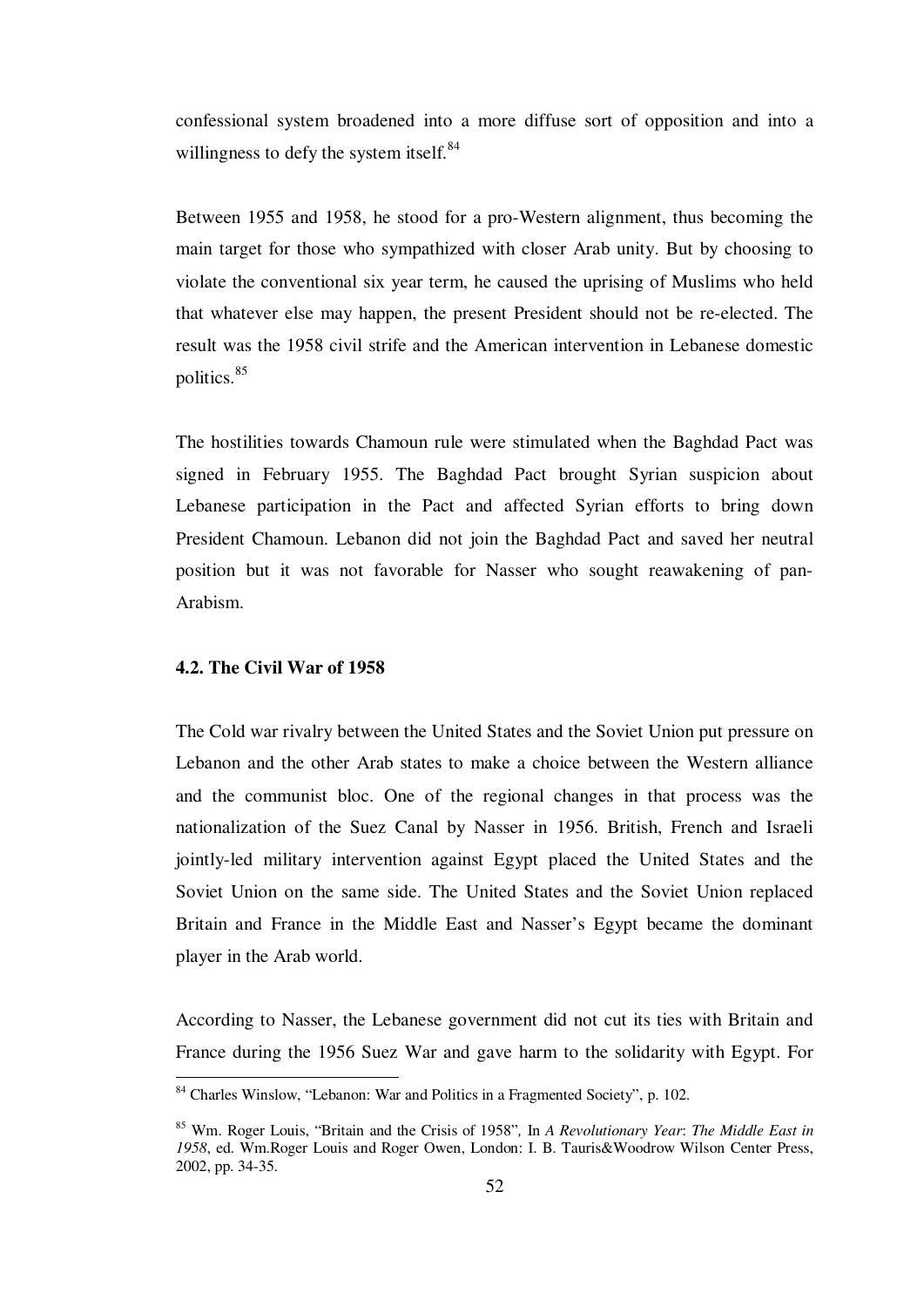Chamoun, there was no choice but to maintain relations with British and French to enable Lebanon to be an Arab voice that the Europeans would listen. He realized that Lebanon would either be occupied by Nasser or by the communist in Syria. Lebanon had to find a way to play a role in America's global program and in return get protection for the country.<sup>86</sup>

Between the years 1955 and 1958, President Chamoun made several foreign policy choices that changed Lebanon's neutral position. He supported the conclusion of the Baghdad Pact in 1955; did not approve nationalization of Suez Canal by Gamel Abdul Nasser; resisted Arab pressures to cut diplomatic ties with Britain and France during the 1956 Suez Canal Crisis; adhered to Eisonhower Doctrine in 1957. He also manipulated the 1957 parliamentary elections to amend the Constitution and to run for a second presidential term. Chamoun ordered the army to intervene against his opponents but the army decided to remain neutral in this conflict. These were the main parameters led to the Civil Strife of 1958.

The year of 1958 was significant for American policy in Middle East. Suez crisis forced US to take a larger role in the region. US attempted to stop Nasser's inclination towards communism and to block further inroads of Soviet Union by launching Eisenhower Doctrine. According to President Eisenhower and his officials, the Suez crisis and its aftermath had jeopardized the economic and diplomatic wellbeing of its Western allies. Furthermore, continuous access to Middle Eastern petroleum reserves for Western Europe could be provided by rectifying the situation and US took this responsibility by promulgating the Eisenhower Doctrine.<sup>87</sup> The doctrine guaranteed the independence of the nations in the region and promised the integrity against armed aggression from any communist or communist dominated country. In that respect, the doctrine aimed at preventing the expansion of Soviet influence in the region, securing allies without creating a pact, and providing economic and military assistance to friendly Middle Eastern States.<sup>88</sup>

<sup>86</sup>Charles Winslow, "Lebanon: War and Politics in a Fragmented Society", p. 105

<sup>87</sup> Diana B.Kunz, "United States As A Middle Eastern Power", In *A Revolutionary Year*: *The Middle East in 1958,* ed.Wm.Roger Louis and Roger Owen, London: I. B. Tauris&Woodrow Wilson Center Press, 2002, p.77.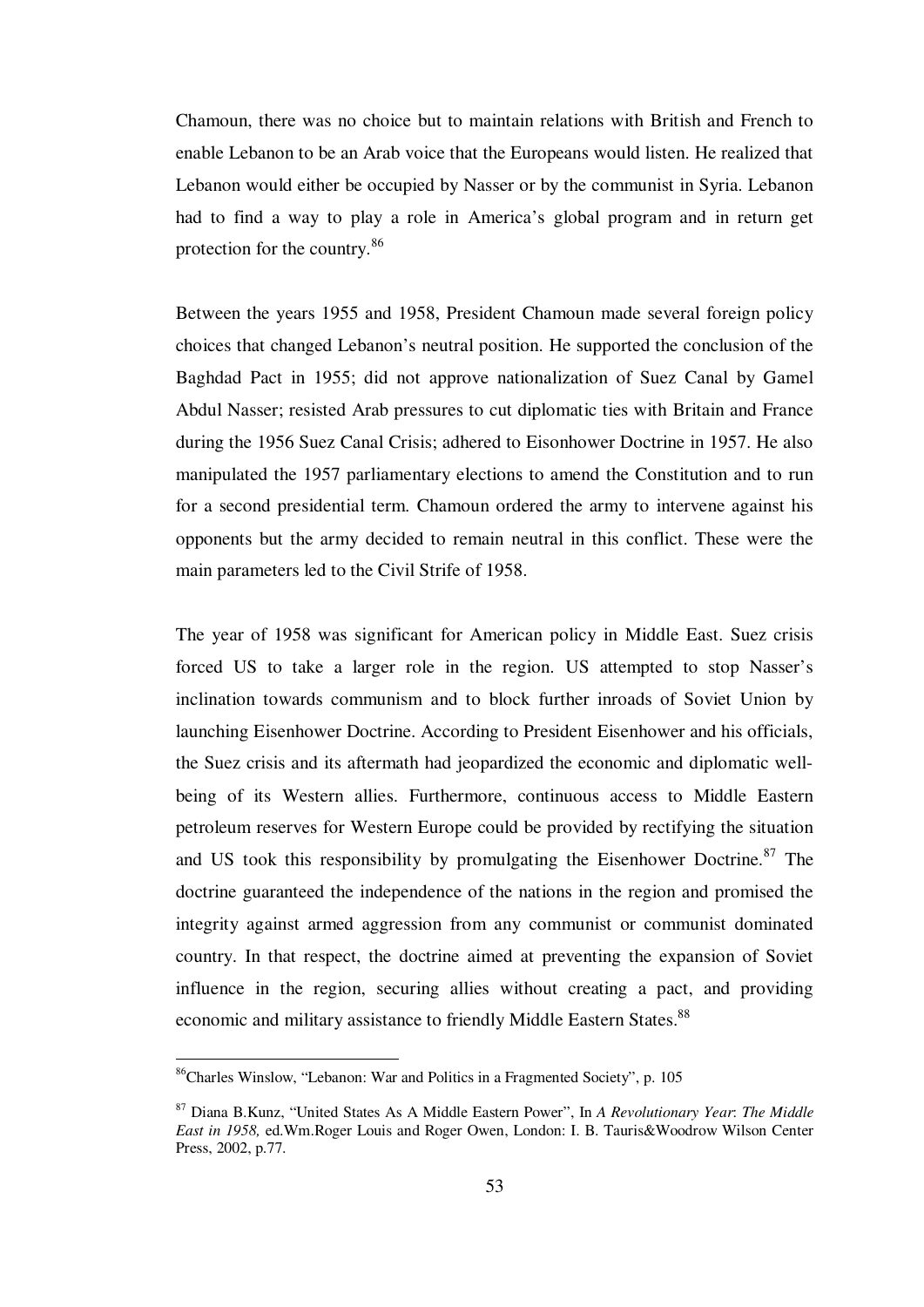Adhering to the 1957 Eisenhower Doctrine infringed the National Pact and threatened the rules of domestic politics in Lebanon. According to Chamoun's opponents, adoption of the doctrine was a political act against pan-Arabism. For the Chamoun's allies, the doctrine was a guarantee for Lebanon's independence and sovereignty against any attack from neighboring states. The government initiative was a turning point from National Pact which required Lebanon's neutrality in inter-Arab relations. Also, this altered the traditional Lebanese policy based on a common front with the Arab world. In other words, the government isolated Egypt from Arab world and became the part of the Western camp in the Cold war. In addition to this, the Iraqi revolution pose a threat for Lebanon and Chamoun requested United States and Britain to intervene and to protect Lebanon from communism spreading all over the Arab world. This last step proved that Lebanon's foreign policy of neutrality did not survive any more.

Syria's decision to unite with Egypt in the new United Arab Republic (UAR) started another episode of regional transformation. The establishment of the UAR created the shock among Arab states and in the Middle East region. In Lebanon, Chamoun and his supporters considered the popular images of Nasser and the UAR as threats to the political system. While preferring to maintain closer relations with the West, Chamoun blamed the UAR for Lebanon's impending political crisis and argued that the UAR interfered in Lebanese internal affairs with the aim of affecting a radical change in his basic political policy. To sum up, the Cold War penetration and the rise of Nasserism forced Lebanon to abandon neutral foreign policy and seek a new role for itself in regional politics and security. In a delicately balanced religious and political mosaic, the rise of Arab nationalism with its pan-Islamic overtones now infused fear in the Christian community. The division in the regional environment posed unresolved dilemmas for its domestic politics.

In addition to these foreign policy changes, 1957 parliamentary elections sharply divided Lebanese society. In view of the changed circumstances, the elections were both connected with the international and local level. At the external level, the

<sup>88</sup> Ibid, pp. 80-84.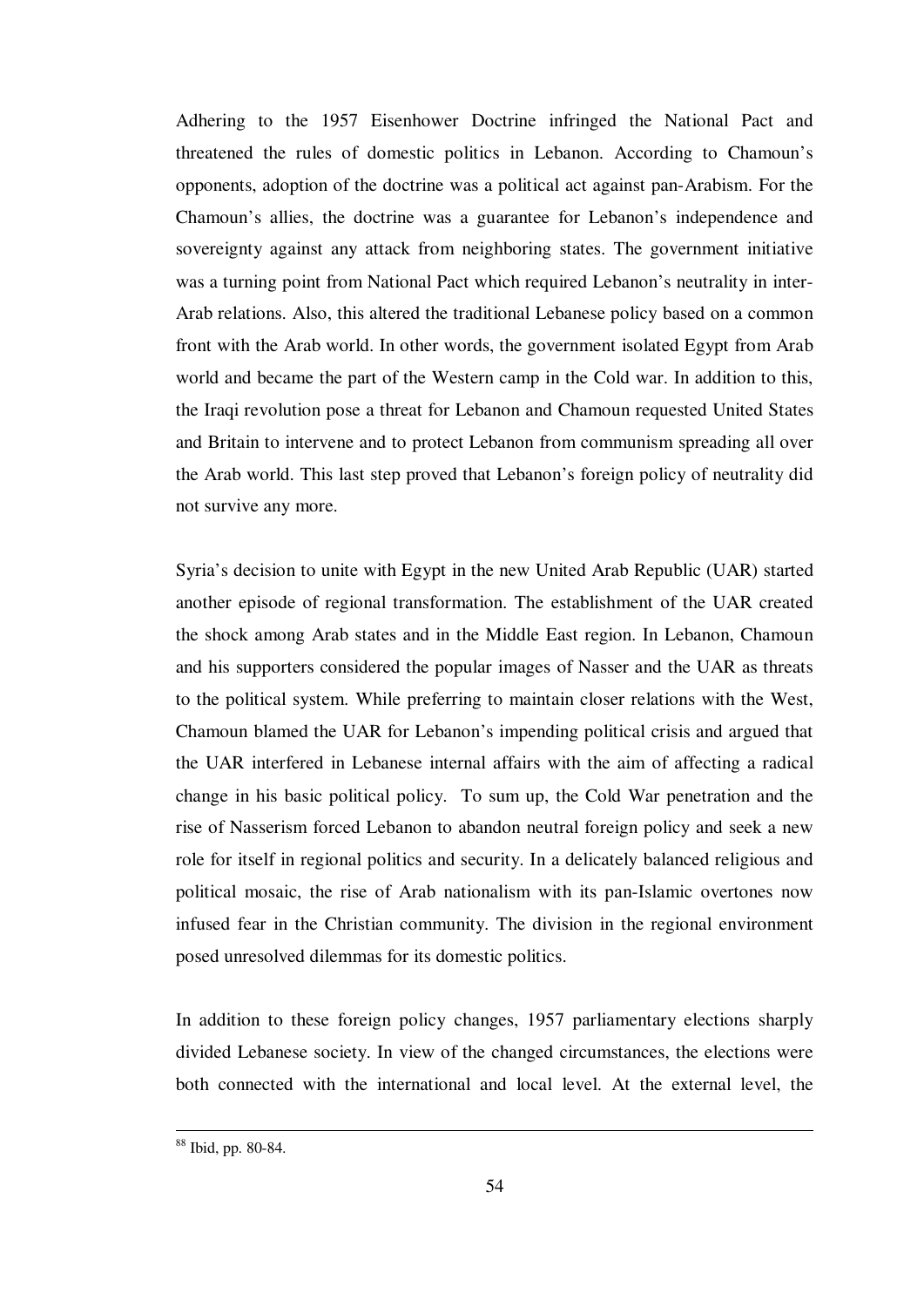conflict reflected Chamoun's support of a pro-Western policy against the wishes of his opponents who wanted to bring Lebanon into the orbit of UAR. At the internal level, Chamoun was anxious to consolidate support in the Chamber of Deputies for re-election.

In order to run for a second period, the Chamoun sought to amend the constitution and amendment of the constitution meant jeopardizing the National Pact. This brought about the destruction of the political system and abolition of the confessional integrity and politics. In the period 1957-1958, there were three main factors that affected the Lebanese domestic politics. Firstly, the manipulation of the legislative elections raised the intercommunal vulnerability as communal groups feared exclusion. Secondly, the level of intercommunal trust began to diminish as Chamoun and his supporters called for the transformation of the rules of state governance. Thirdly, under Chamoun's presidency, Maronites were dominant in all institutional levels and Chamoun was decisive to use that control to seek another presidential term.<sup>89</sup>

The amendment of the constitution and enabling President Chamoun to run for reelection were the main issues that formed two different camps. Muslims saw such a measure as a threat to the balance of intercommunal power and satisfaction that was crated and perpetuated by the National Pact. In contrast, the Maronites believed that President Chamoun was the best safeguard for Lebanon's sovereignty against any foreign attempt.

The Lebanese Constitution prohibited the re-election of the president while being in office. Amending the constitution through a two-thirds vote in the Chamber of Deputies was the only way for Chamoun who sought to run a second presidential term. When Chamoun supporters won 1957 elections, they began setting the climate for such a chance by advocating for his re-election. $90$ 

1

<sup>&</sup>lt;sup>89</sup> Badredine Arfi, "International Change and Stability of Multi-ethnic States", Bloomington: Indiana University Press, 2005, pp.152-153.

<sup>90</sup> Caroline Attie, "Struggle in the Levant"*,* p.141-144.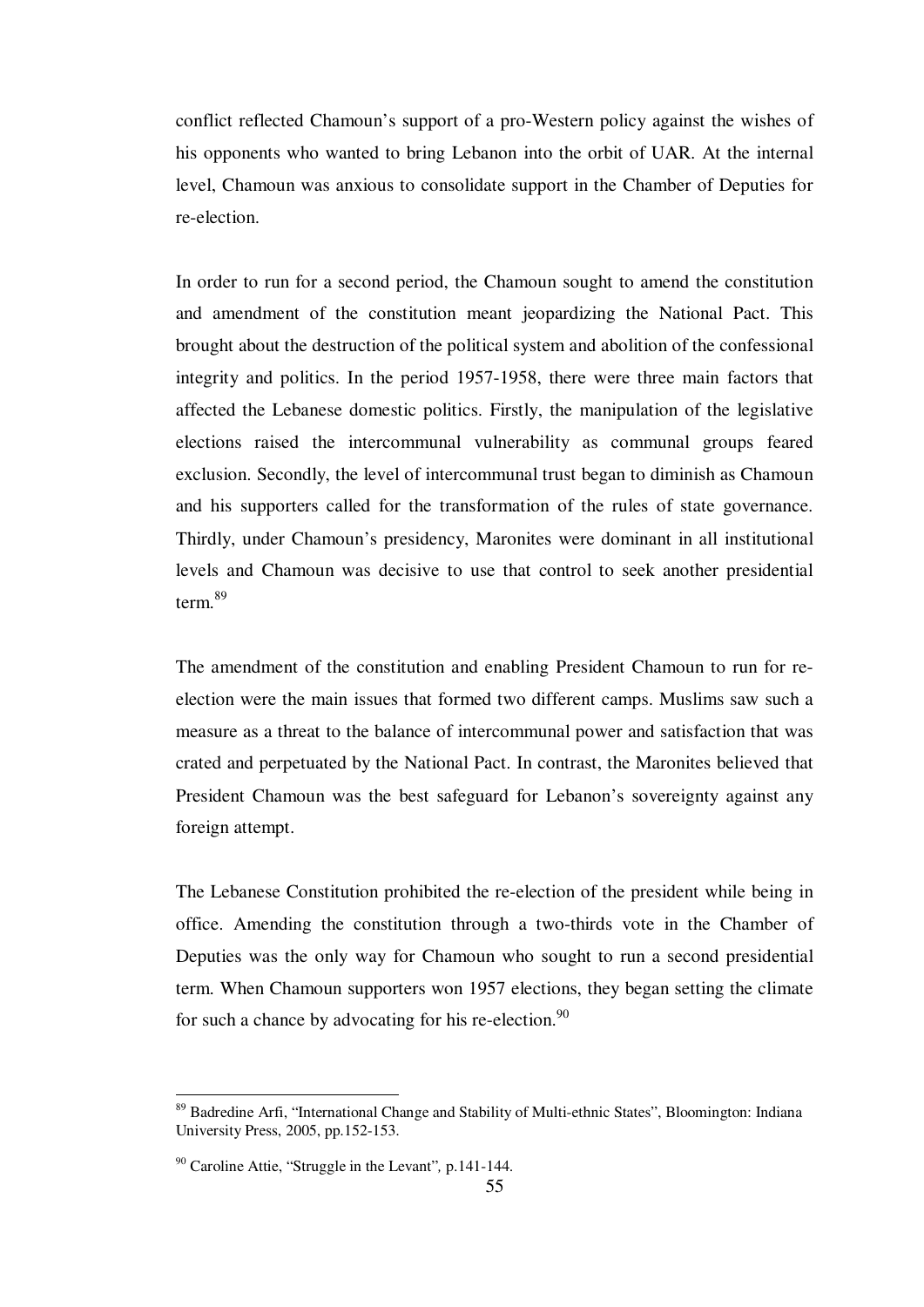The situation deteriorated when the opposition considered Chamoun's aim to run a second term in presidency. The assassination of Nasin al-Matni, a Maronite Christian, publisher and owner of the Beirut Arabic Daily Telegraph, was the spark that transformed the debate from a discourse level to violent clashes and armed conflicts on the streets. Most opposition groups, including the Third Force, National Movement and the Popular Front, called for a general three day strike from 10- 13 May throughout the country to force Chamoun's resignation. The president responded instead that UAR was behind the events at home and accused the opposition leaders of acting as its agents. The opposition increased its level of challenge to the government even further by taking its cause to the streets and calling for general strikes.<sup>91</sup>

Contrary to Chamoun's claims, Nasser indicated an interest in cooperating with the United States in Beirut. As evidence of his intentions, he offered to talk with the Lebanese opposition to obtain its agreement on a formula that included the four proposals. First one was the amnesty for opposition. This was the most important proposal because greatest preoccupation of opposition leaders was that they would be court-martialed and, as long as there was prospect from which Chamoun would take his revenge. Second, General Fuad Chehab would become Prime Minister since he was respected and enjoyed confidence of both Christians and Muslims. Third, Chamoun would disclaim his intention to seek to change the constitution but to serve out term. Nasser argued that he understood the opposition insisting on his Chamoun's resigning now, but this would obviously present complications and he saw no reason for insisting on this provided there was fully guaranteed amnesty. Four, as soon as possible new elections would be held. $92$ 

In the midst of all these events the fall of Iraqi monarchy on 14 July 1958 created a sense of panic within Chamoun regime and the Christian population. Chamoun requested immediate assistance from the United States, Britain, and France insisting that the independence of Lebanon was in jeopardy. The United States responded by

1

 $91$  Ibid, pp. 153-155.

 $92$  Irene L. Gendzier, "Notes from the Minefield, United States Intervention in Lebanon and the Middle East 1945-1958", New York: Columbia University Press, 1997, p.259.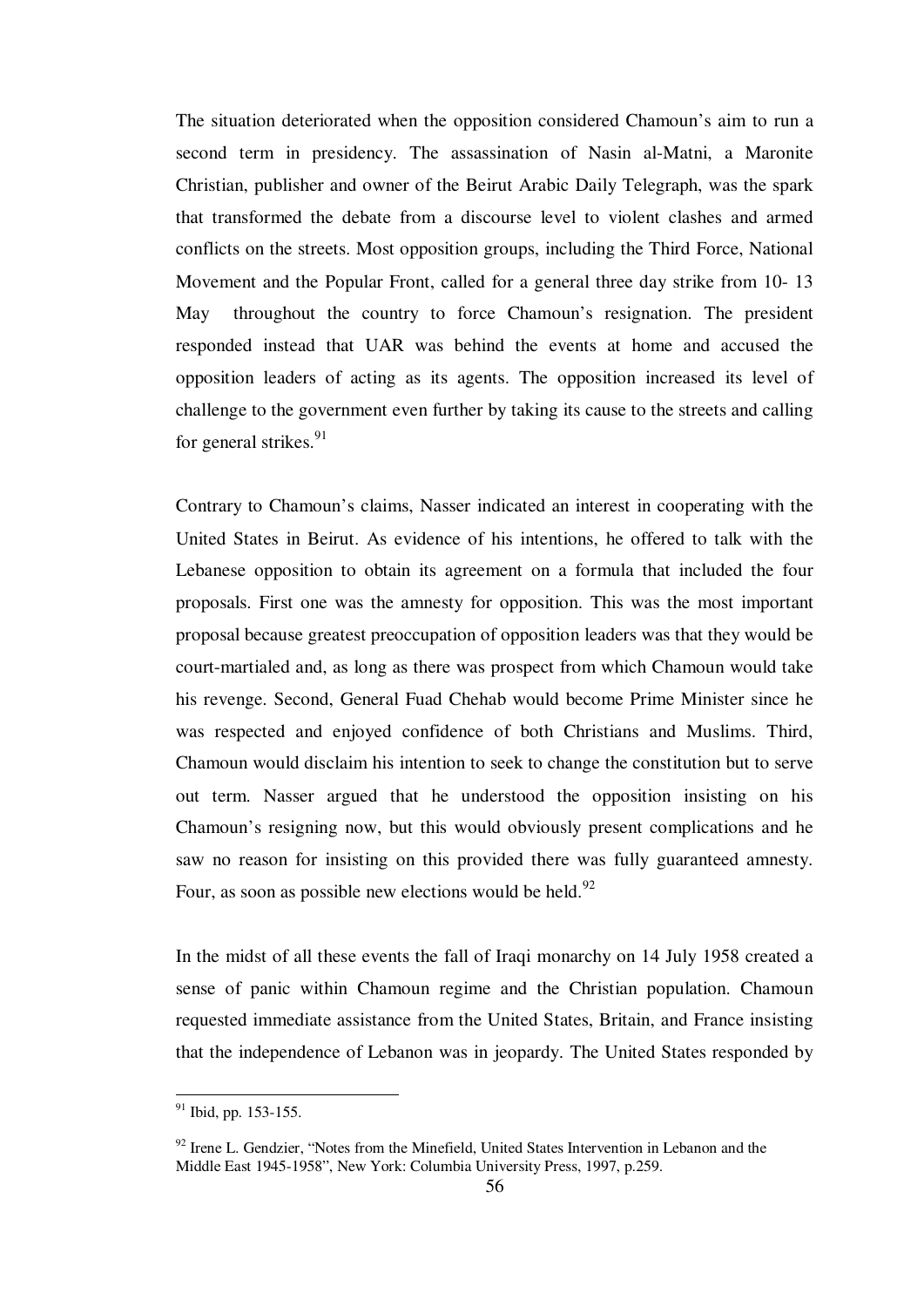landing some fourteen thousand US marines in Beirut on 15 July 1958 in reference to Eisenhower Doctrine. The United States intervened in Lebanon's internal political affairs to support pro-Western government that was endangered by a crisis largely of its own creation. Also, the Iraqi revolution provided an unexpected legitimation of US intervention in Lebanon. $93$  However, the Chamoun regime was aware that there was no serious threat of *a coup d'état* or an invasion from Syria except the internal Arab nationalist opposition. In addition, the opposition understood that the United States did not intend to impose a puppet government on them. From now on, both sides were ready to talk to each other about the most important issue to be resolved: who will be the next president?

Chamoun and his supporters favored the election of a pro-government deputy from Parliament; the opposition was against the nomination of any deputy and favored among others either former president Bishara al-Khuri or General Chehab. Chehab accepted the candidacy, and the opposition endorsed him on July 30, 1958. Although he could not assume power until September 23, his election brought a slow but clearly recognizable sense of widespread relief. He immediately proclaimed the formation of a new cabinet under Rashid Karami. After re-establishing domestic peace, the government proceeded to resume the country's traditional policy of neutrality among its Arab neighbors and reassured both the Muslim and Christian communities about the future of Lebanon and the 1943 National Pact. The government also announced that the Eisenhower Doctrine was no longer applicable to Lebanon and requested that the United States withdraw its troops from the Lebanese territory. Furthermore, for normalizing domestic politics, the Chamber of Deputies increased the number of deputies from 66 to 99 and introduced secret ballot procedure of voting in the Chamber on April 20, 1960. In sum, the end of the crisis had two important consequences for state governance. First, the Lebanese groups returned to the internal peace period as well as the form of the 1943 National Pact. Second, Lebanon returned to a neutralist foreign policy.<sup>94</sup>

<sup>93</sup> Irene L. Gendzier, "Oil, Politics, and US Intervention" *,* In *A Revolutionary Year*: The Middle East in 1958, ed:Wm.Roger Louis and Roger Owen, London: I. B. Tauris&Woodrow Wilson Center Press, 2002, pp.126-127.

 $94$  Badredine Arfi, "International Change and Stability of Multi-ethnic States", pp. 170-171.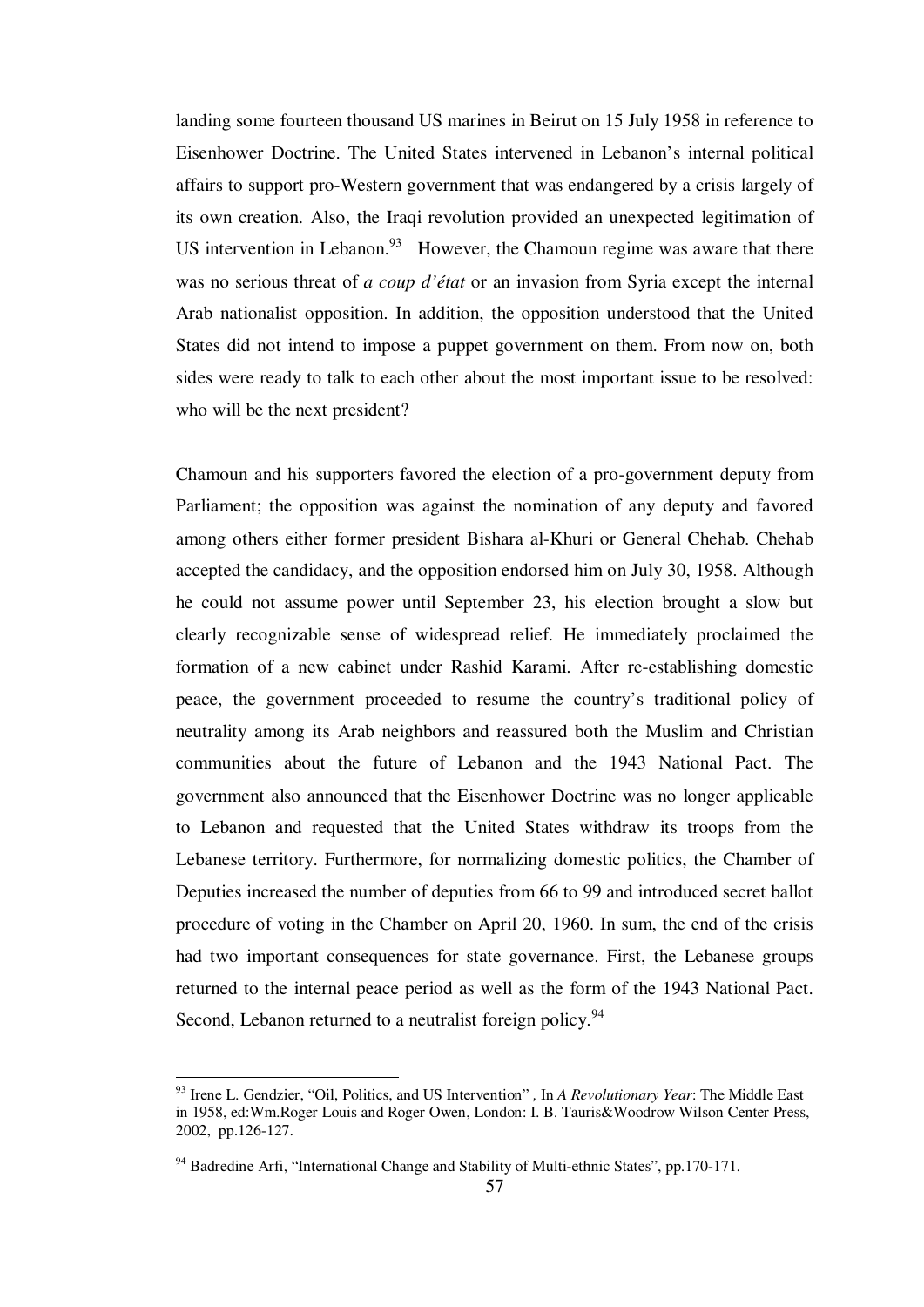The 1958 civil war demonstrated the limits of the National Pact which established the balance of power between the religious communities. Firstly, it was fabricated by two leaders of time who wanted to leave communal hostilities behind. Bound to the 1926 constitution and 1932 census, the pact could not survive with the transformation of domestic politics. Also, the power sharing model was not applicable any more for Muslims who were confident that a new census could prove their numerical superiority.

The international changes and the cold war penetration proved that foreign policy of neutralization could not respond the realities of the regional context. Lebanon was stuck between the pan-Arabism and Western choice. In that respect, the country had to make a choice between Eisenhower Doctrine and Nasserism. But that choice resulted in division in domestic politics and the religious communities struggling for their own fate. In the end, the position of the president posed the real danger when he sought to reign for a second term. These entire external and internal struggles posed that the National Pact was not enough to unite all the communities under the same national interest and presidential elections would be the main jeopardy that displaced the pact with general dissatisfaction of sectarian units. As a conclusion, confessional system could not work as long as it was bounded to leaders, to settlements which remained out of time to international changes which made deep impacts for the political choices.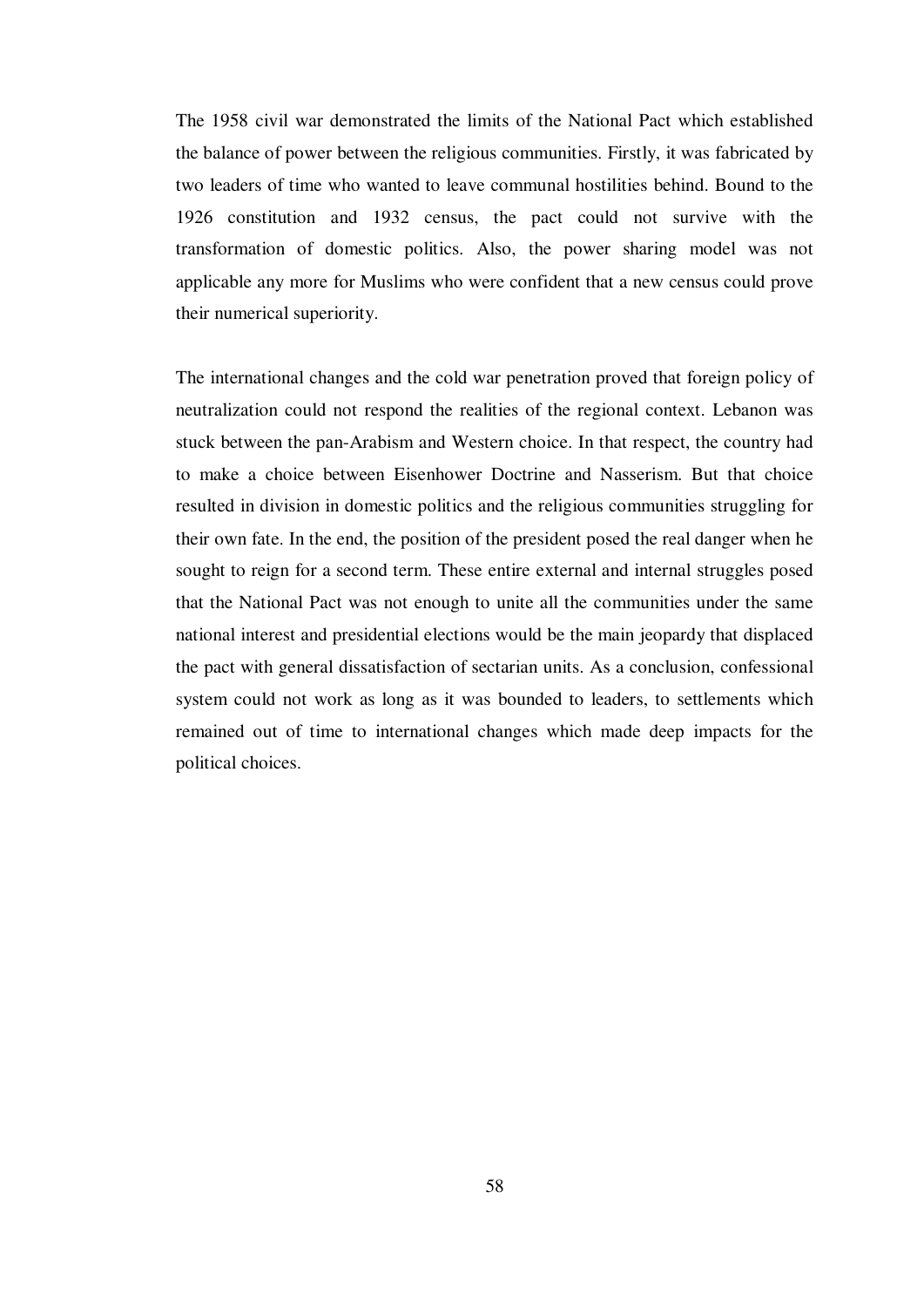# **5. CONFLICT AND RESOLUTION: THE 1975 WAR AND THE TAIF AGREEMENT**

As a Maronite Army Commander, General Fuad Chehab was the pioneer of the soldier presidents who would be selected at the end of the long-term presidential crises. His refusal to use the army in a repressive role brought him the popular support from Muslim masses. In his term between 1958 and 1964, he chose the policy of détente in foreign affairs and domestically he followed the etatism to bypass the bulk of Christian and Muslim leaders. His main objective was to establish the concept of Lebanese nationalism, as opposed to Pan-Arabism. Chehab administration was a time of unprecedented economic growth and development in Lebanon and these were the best years of the Republic. Chehab succeeded in having his nominee, Charles Helou, elected as the next president.

During the Chehab's presidency, Lebanese politics differed from the earlier period. His reformist policies which addressed the Muslim grievances and gave the priority to socio-economic issues, helped to defuse the tension over the issue of powersharing. The power sharing was not an issue of political debate during the Helou's presidency. Lebanon's politics were signified by fierce rivalry between government and opposition. The Chehabist establishment was faced by a strong opposition which was composed by leaders from all sects. The decisive sign between government and opposition was the 1968 parliamentary election in which the opposition arised.

During, Helou's presidency, a series of momentous regional developments affected the Lebanese politics. These developments began with Israel's diversion of the River Jordan in 1964 and continue with 1967 Arab-Israeli War in which Lebanon did not participate. But the war had serious reflections on all aspects of Lebanese life. The most significant impact was the increased role of Palestinian guerrilla groups in the struggle against Israel and the groups' use of Lebanon as a base of operations.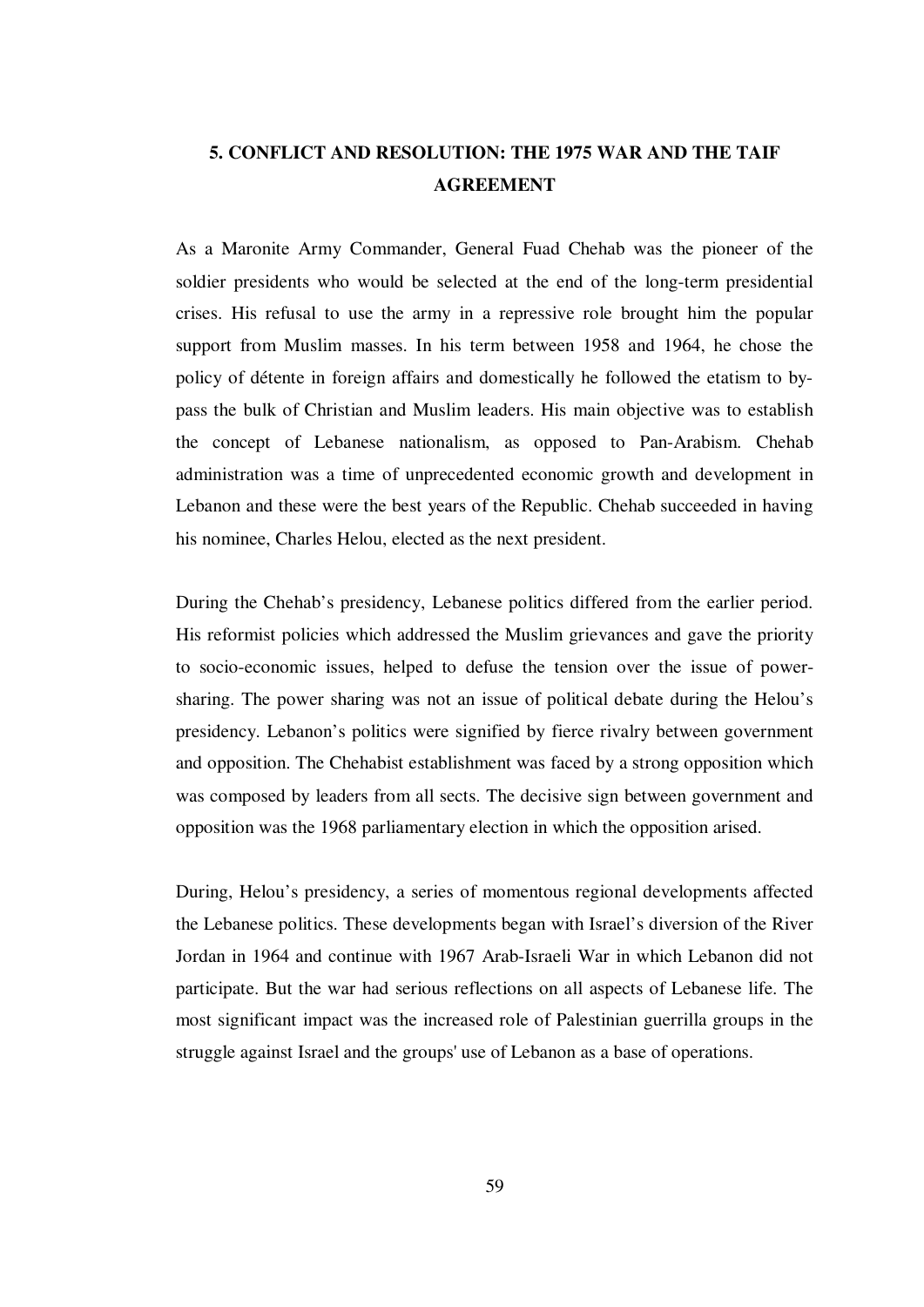# **5.1. The Reasons of the 1975 Civil War**

Lebanon's political culture was shaped by the interplay of historical and social processes and the civil war of 1975 was a stage in a continuous conflict process. There were three main concepts that affected these conflict processes. The first was the collapse of the domestic sociopolitical and economic structures. The second was the collapse of the functioning government because of the regional politics and outside influences. The third was the intervention of foreign power which escalated the tension of the war.

Most people considered Lebanon of the late 1970s and the 1980s as synonymous with anarchy, ranging from incidents of random violence, car bombings and kidnappings to major military conflicts such as the 1982 Israeli invasion. Conflicts over political transformation in Lebanon and the territorial ambitions of rival militias were followed by major regional wars which had little to do with internal Lebanese politics but which were fought on Lebanese territory.

# **5.1.1 Domestic Reasons**

The domestic situation in the country had structural features that escalated the violence and started the civil strife. Muslims of Lebanon saw themselves in an inferior position deprived of status, power and the rewards system in a Christiandominated state and this led to marginalization of the community. However, Christians saw the Muslims outside of the core value system that established the independent state. According to the Maronites, equal Muslim access to the power was a threat for both their communal status and to the independence of Lebanon. With the economic asymmetry, educational imbalance and political disparity, these sectarian views heavily influenced the civil war.

Many historians cite the effects of modernization as a key factor that started the Civil War of 1975. The fast-growing Lebanese economy of the 1950s and 1960s was a service economy, that is, externally oriented. Krayem points out that uneven development is inherent in a service-based economy and that it often leads to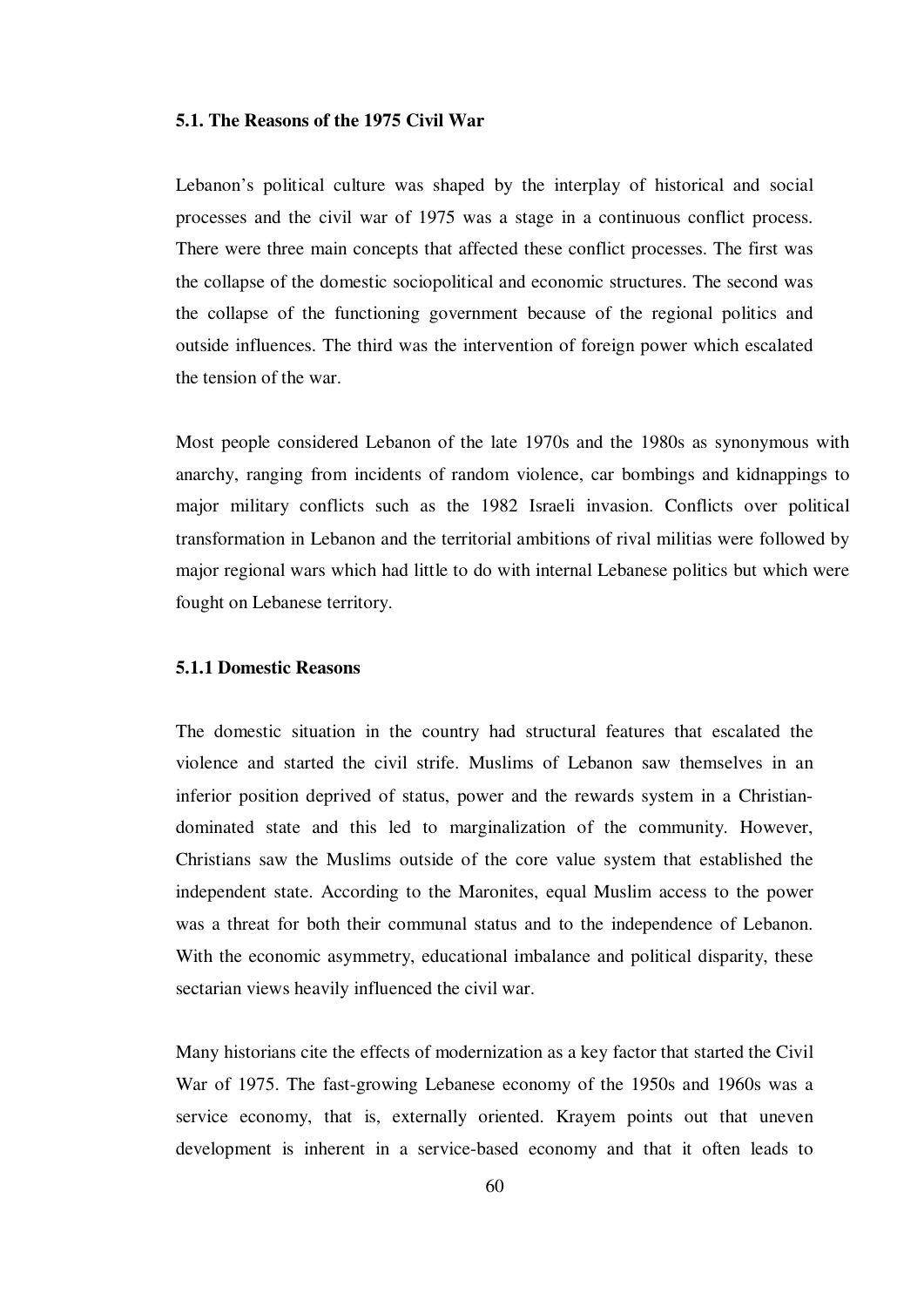increased social mobilization. Uneven growth and development deepened sectarian divisions geographically, economically, socially, and culturally. This, in turn, altered key relationships on which successful consociationalism depended.<sup>95</sup>

The economic system created the considerable disparity of wealth and inequality in Lebanese society. According to a national income study in 1975, Christian Lebanese was in a better position than Muslim Lebanese. This study showed that 61 percent of Christians earned an annual income of less than L6.000, 82 percent of the Shiite, 79 percent of Sunnis and 69 percent of the Druzes earned less than that. The sectarian disparity also showed itself in the economic structure in which Muslims were small businessmen and peasants; Christians had a relatively larger middle class being involved in public sector activities, companies and banking.<sup>96</sup>

The structure of the educational system, also, showed the country's social and ideological division. Many schools were established by religious foundations, and foreign missionaries. The foreign universities and schools fostered conflicts by dividing the political and cultural socialization between native and foreign influences. The illiteracy rate difference between two communities was another indicator that showed the inequality. 31 percent of the Shiite men and 70 percent of Shiite women were illiterate, compared to 13 percent of Christian men and 20 percent of Christian women. Among the Muslim population, especially Shiite Muslims, this inequality in education led to perceptions of injustice, deprivation and denial. This reflected to an understandable demand for more public schools and educational facilities for the Muslim children.  $97$ 

The political structure failed to transform the disparity in the Lebanese system into a dynamic force for the change. When the domestic and regional situation became deteriorated, the system failed to activate the National Pact. This gave rise to

<sup>95</sup> Hassan Krayem, "The Lebanese Civil War and the Taif Agreement", In *Conflict Resolution in the Arab World: Selected Essays,* ed. P. Salem, Beirut, American University of Beirut, 1997, p. 414.

 $96$  Latif Abul-Husn, "The Lebanese Conflict: Looking Inward", London: Lynne Rienner Publishers, 1998, p. 54.

<sup>&</sup>lt;sup>97</sup> Ibid, pp. 55-56.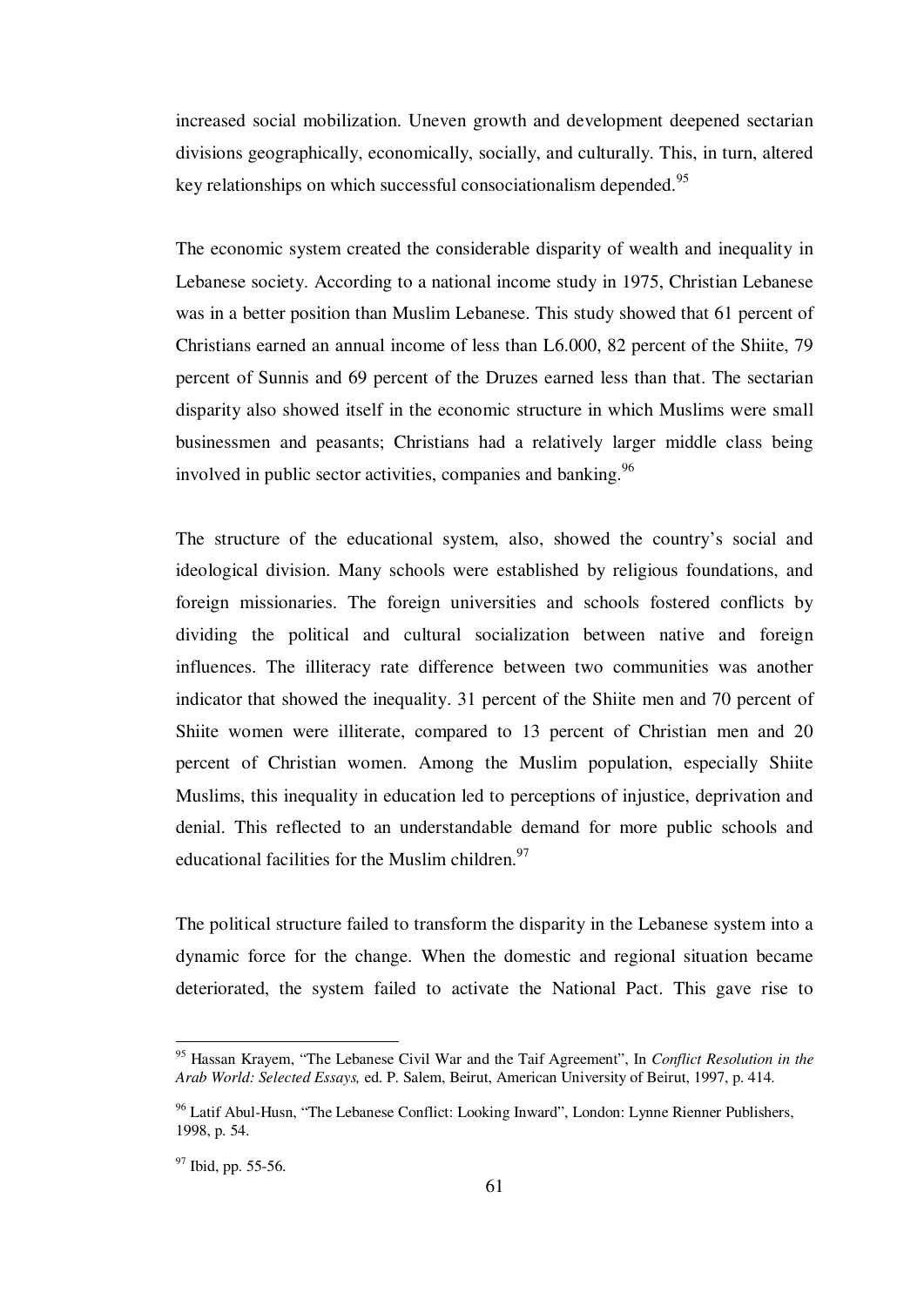radicalization of the anti-status-quo forces and created militant organizations and groups such as the Amal, and the Lebanese Forces. Yet, the social structure provoked the civil strife and the denied expectations became the primary motivation in the conflict. The frustration of Shiite sect grounded on these motives. Economic disparities, loss of substantive rewards, and the system's failure to address their grievances pushed them into the conflict.<sup>98</sup>

In reality, differences within the communal groups were not promoting to perceive violence and war as the only alternative to solve the injustice problem. Change through non violent actions was possible in Lebanon. There was a possibility for altering the political balance in favor of all communities: the parliamentary and presidential elections in 1976. It was assumed that the elections would promote change as it did in the last two parliamentary elections in 1968 and 1972, and in the presidential election in 1970.

Power-sharing model was disputed before the civil war period, mainly by the Sunni Muslims. Prior to the 1960s grievances were expressed by the Sunni political establishment dealt with the weakness of the prime minister vis-à-vis the president. At the beginning, injustice about power-sharing did not lead to a political crisis or government paralysis. The restructuring of executive power was demanded by Sunni establishment and it was political rather than sectarian. The debate was remained in the level of political elite and did not spread among masses. The political scene in the mid-1960s differed radically a few years later when the issue of power-sharing within the executive surfaced again.  $99$ 

The issue of power-sharing in non-crisis situations related mainly to the sectarian distribution of civil service posts and in the armed forces. While representation in the parliament favored the Christians (54 to 45), in the cabinet, it was equal. The distribution in government bureaucracy was in favor of the Christians, particularly the Maronites, due to social factors of Lebanese society. While the Druze community

<sup>98</sup> David McDowall, "Lebanon: A Conflict of Minorities", London: Minority Rights Group Publications, 1983, pp.12-13.

<sup>99</sup> Michael Hudson, "Precarious Republic: Political Modernization in Lebanon"*,* Boulder: Westview Press, 1985, p. 262.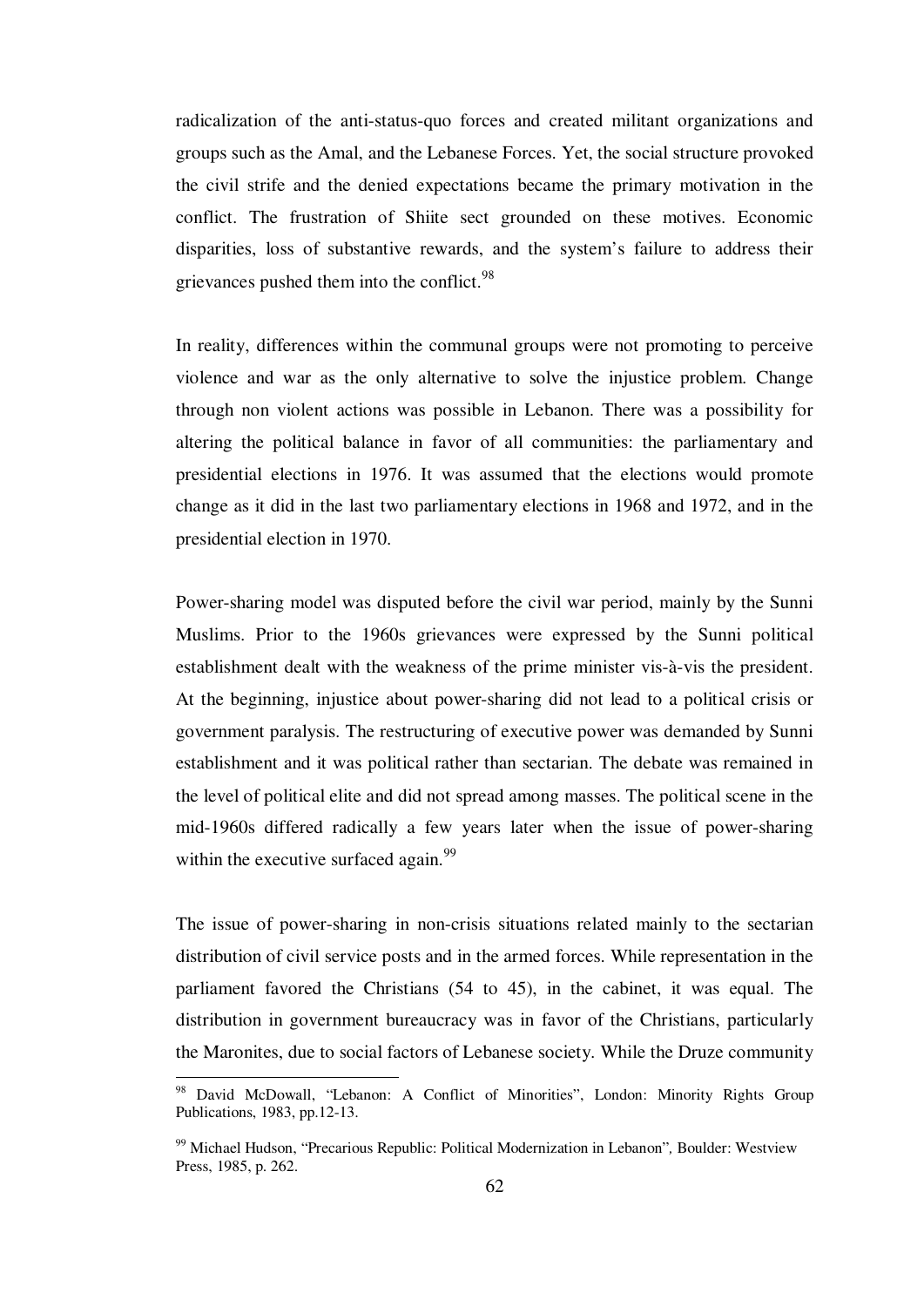was well-presented in relation to its small size, representation of Sunnis was less equitable, and the least represented community was the Shiites.<sup>100</sup> The problem was not that of number of posts and parity, but the allocation of key posts to particular communities.

Before the war, the army was involved in politics in Lebanon and the target was the opposition, which included leaders from all communities. Actually, Maronite leaders criticized the army's intervention in politics in the 1960s. Presidential attempts to use the army were confronted by effective opposition. Although the president was in a position to order the army commander to intervene, politically he could not do so in the lack of internal consensus, specifically Muslim support.

Under these circumstances, attempts to reduce Maronite privileges in the first half of the 1970s were powerful at a time when Sunni veto right within the execution reached its highest level of effectiveness since 1943. In this respect the president had two alternatives. First was to move to a particular action while paying no attention to the position of prime minister or to public opinion opposed to such action. It was the way which was pursued by Chamoun in the 1958 crisis. Second was the policy of inaction which meant management of the crisis through using available political and military means for purposes of damage control. For this way, Sunni veto against the presidential decision was inevitable. Following the outbreak of war, the powersharing discussions was replaced by the mounting cycle of violence For Christian leaders, the National Pact was taken away from its initial content and was not operational. For Muslim leaders, they played on each other regarding the transforming of the political system. The common goal shared by all sects among Muslims was the ending of Maronite rule, but they diverged on all other issues. But ending the Maronite rule was not the solution for ending the war.<sup>101</sup>

<sup>&</sup>lt;sup>100</sup> Theodor Hanf, "Coexistence in Wartime Lebanon: Death of a State and Birth of a Nation", London: I.B.Tauris&Co Ltd., 1993, pp. 93-96.

<sup>101</sup> Farid El Khazen, "The Breakdown of the State in Lebanon: 1967-1976", London: I.B.Tauris, 2000, pp. 247-248.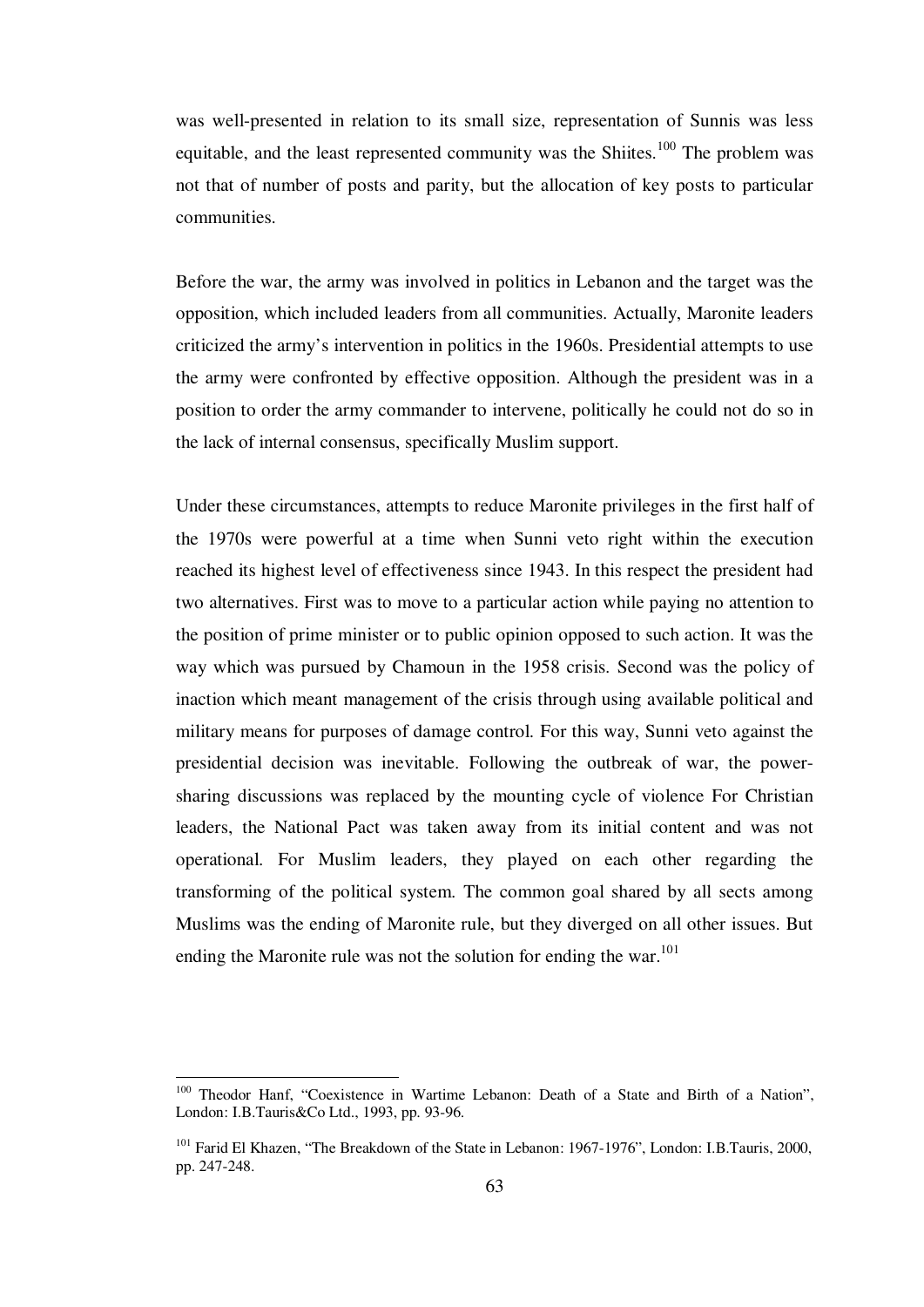#### **5.1.2 The Effect of Regional Struggle in Civil War**

Lebanon became host to thousands of Palestinians as a result of the Arab Israeli war of 1948 which was the first struggle between Arab states and Israel. The existence of the Palestinians in the country became the most urgent issue in any regional peace settlement. Unlike its neighbors, Lebanon had different concerns with the Palestinians. Firstly, its economic capacity to absorb the Palestinian refugees was very limited. Secondly, the majority of Palestinians were Muslims who could not be absorbed without disturbing communal balance that had been worked out in the National Pact of 1943. Pan-Arabist ideology caused them to side with the opposition during the Lebanese civil war of 1958 but their impact was minimal since they were not organized. The foundation of the Palestine Liberation Organization (PLO) and its military wing (PLA) by the Arab League started a new phase for Lebanon's involvement in the Palestine question. After the Arab's military defeat in the War of June 1967, the Palestinians established guerilla bases and began recruiting in the refugee camps through the Lebanon's laissez-faire political system.

In early years of 1970s, the main issue emphasized by both Maronites and Muslims was the support for PLO. For the Maronite leaders, the preservation of the status-quo was the last line of communal and political defense. It was an option they controlled and they were opposed to tampering with the fragile confessional system. Maronite resistance to change the political power structure was proportional with Muslim resistance to change their support for the PLO. Internal opposition politics based on Palestinian politics hardened the positions of all parties.

The Muslims of Lebanon insisted on Lebanon's active participation in the Arab-Israeli conflict because of two main motivations. The first was to establish closer relationships with Arab world that might affect Muslims' status and their overall demands for a more equitable power-sharing arrangement. The second was to prevent sociopolitical structure, with its Maronite dominance, from strengthening since this would transfer Muslims to the lower ranks of the political system. The Christian groups were anxious of an organized Palestinian military presence in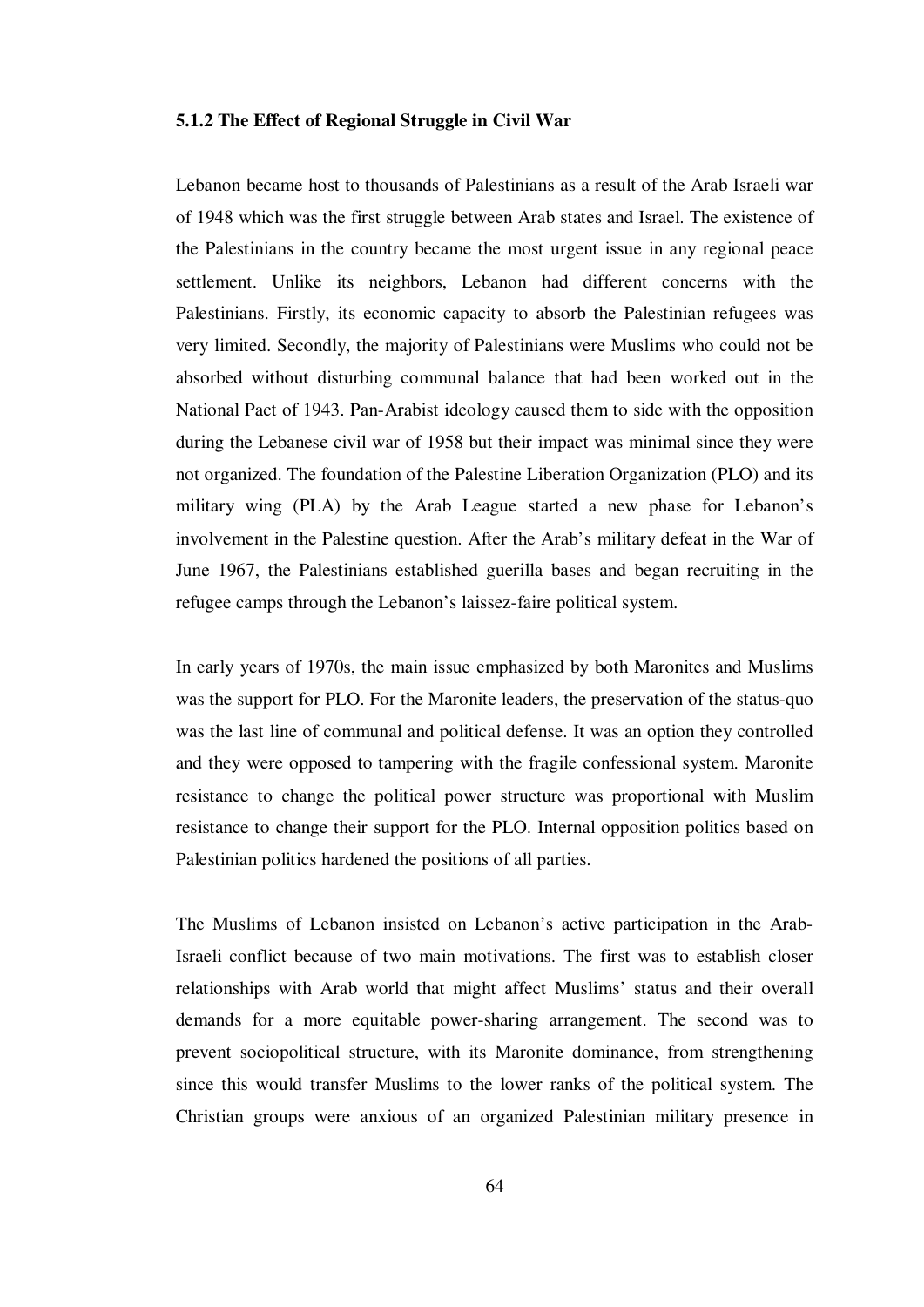Lebanon. It was compounded by the inability of the government to contain the rise of Palestinian power and to preclude its cooperation with anti-status-quo forces.

The Palestinian resistance created the deep social and political fissures between Muslim and Christian groups and the refugee camps turned into commando operations' bases which threatened most Christian Lebanese and conservative Muslims. When the Lebanese government failed to restrict their activities, they took the advantage of social and sectarian divisions among sects to establish a firm basis of support in the country. The first reflection of this support was the Israeli raid on Beirut International Airport on 28 December 1968. Israel claimed that this raid was a response to a Palestinian attack of one of its airplanes over Italy in July 1968. In fact, it was the first sign of Israeli retaliation policy towards Lebanon. This event was also a beginning of a series of conflicts between the Lebanese, who was anxious to end Israeli attacks, and Palestinian resistance.<sup>102</sup>

Lebanon had to put the condition under which the Palestinians could operate in Lebanon. The government realized that support for the Palestinians by the radical parties and Lebanese Muslims caused the criticism of the Lebanese political system and the privileged status of Christian community. The tension escalated between Maronite and Muslim politicians who viewed the Palestinian resistance as an essential part of the Arab cause. This tension transformed into the armed confrontations between the army and the Palestinians. The Lebanese government had to resolve Palestinian questions in three ways. One was to find a way to disclaim responsibility for the Palestinians' actions in order to terminate Israeli retaliation. Second was to maintain Lebanese sovereignty in order to satisfy its internal critics. Third was to be seen as a supporter of the Palestinian movement towards the opposition parties and its Muslim constituencies.

As the government failed to find immediate solutions, the conflict in Lebanon culminated with a series of clashes between the Lebanese army and various guerilla groups. The Lebanese government and PLO held talks in attempts to build an

<sup>102</sup> Kail C.Ellis, "The Regional Struggle for Lebanon"*,* In Lebanon's Second Republic: Prospects for the Twenty-first Century, ed. Kail C.Ellis, Florida: University Press of Florida, 2002, pp. 27-28.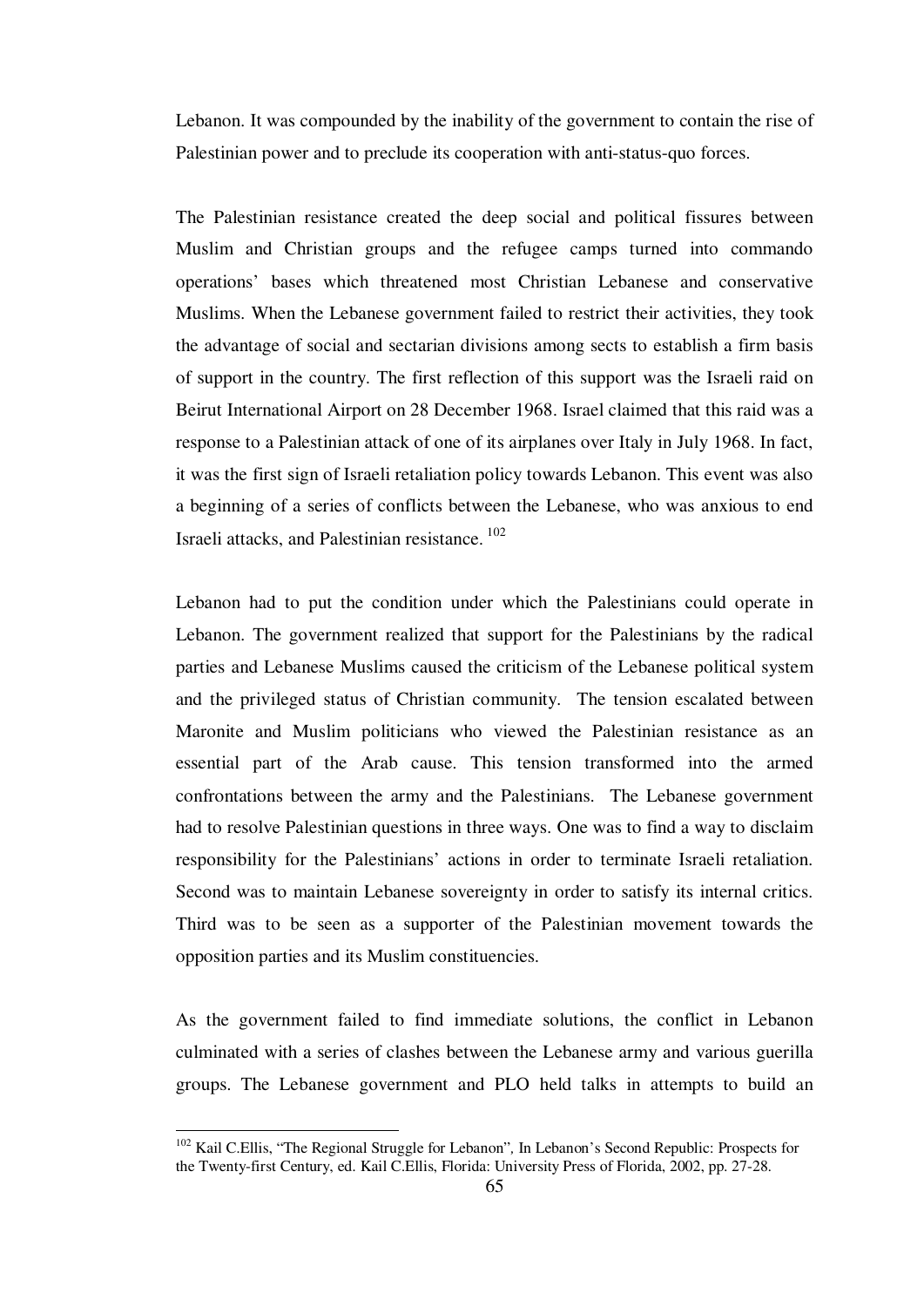understanding and prevent further clashes between the commandos and the army. President Nasser of Egypt also supported the right of the Lebanese government to exercise reasonable constraints on Palestinian guerrilla activity.

On November 1969 Nasser successfully mediated the Cairo Agreement between the PLO and the Lebanese army. The agreement gave Palestinians the right of administrative control over their refugee camps in Lebanon. The essence of the agreement was the legitimization and control of the command presence and of operations against Israel. Palestinian armed presence restricted to contain localities while operations against Israel were to be secretly coordinated with the Lebanese army.<sup>103</sup> The Palestinians gained the right to use the camps as bases, install weapons, and recruit resident Palestinians for the resistance. In return they promised to control the lawless opponents of their ranks, to cooperate with the Lebanese government to ensure noninterference in Lebanese politics. They also recognized that Lebanese civil and military authorities would continue to exercise their full rights and responsibilities in all Lebanese regions in all circumstances.<sup>104</sup>

The agreement did not respond to the basic issues related to Lebanese sovereignty. According to Christian politicians, the sovereignty was being endangered by the actions of Palestinians. Furthermore, it strengthened the trend towards the organization of militias by Maronites. The Phalanges already had a militia but this trend also spread to former president Camille Chamoun, Suleiman Franjieh (the Maronite leader in northern Lebanon), and others. The Maronite militias strengthened suspicions of the Lebanese Muslims and radicals as well as those of the PLO.<sup>105</sup>

Israel responded the Cairo Agreement by increasing its raids against southern Lebanon. The result was the creation of a Lebanese Shiite refugee problem in addition to the Palestinian refugee problem. The Shiites migrated north to settle in the shantytowns of Beirut and they were largely tenant farmers and agricultural

<sup>&</sup>lt;sup>103</sup> Walid Khalidi, "Conflict and Violence in Lebanon: Confrontation in the Middle East", pp. 41-42.

<sup>104</sup> Charles Winslow, "Lebanon: War and Politics in a Fragmented Society"*,* pp. 161-162.

<sup>&</sup>lt;sup>105</sup> Kail C.Ellis, "The Regional Struggle for Lebanon", p. 30.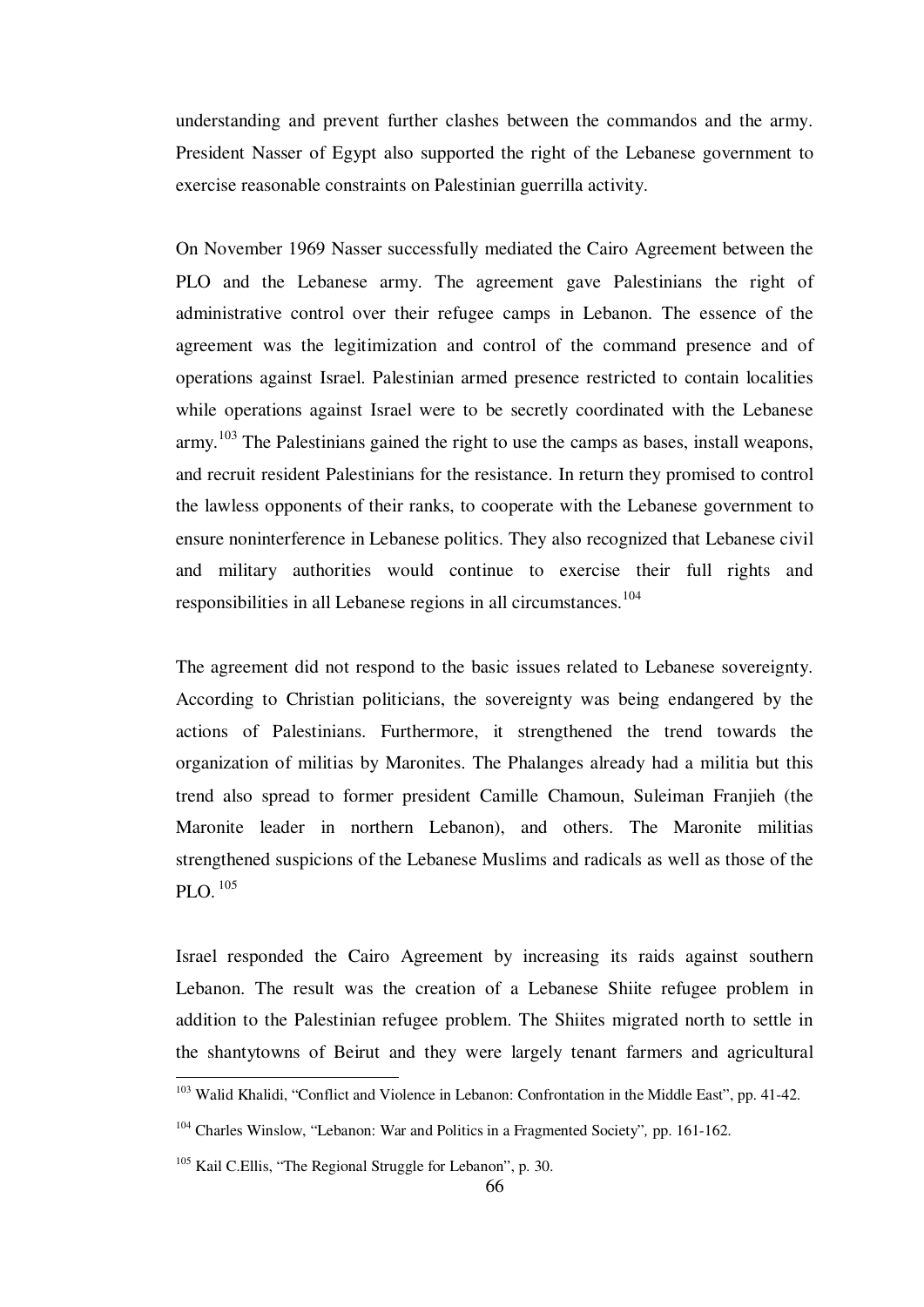laborers. Their regions were deprived of development projects and they had been considered as the most disadvantaged confessional group in the country. They were dismissed politically and their political power was split into the hands of the Sunni Muslims. However, they were transformed into a highly politicized community as a result of Israeli military activity in their region. Urbanization of the Shiites provided the political mobilization of the community and their disappointed expectations were transformed into demands in the political arena. Many Shiites joined the Palestinian groups and when the Amal movement gained power and started to dominate Shiite politics in Lebanon the Shiites turned towards the movement. The politicized Shiites were capable of translating their deprivation into political action through the Amal political organization.<sup>106</sup>

At the presidential election of 1970, Suleiman Franjieh was elected as president and he called on the Sunni leader Saeb Salam to form the cabinet. Salam formed a new youth cabinet to carry out a revolution at the top that would avoid a revolution from below. But over the following few months, regime's spirited reformers found it necessary to resign from their post as the old political leaders and new radical forces interfered with their efforts. As the youth cabinet dissolved, Franjieh became more isolated. Also, radical nationalism from nearby states contributed to Lebanon's domestic discord. After the Cairo Agreement the Palestinians chose to go underground, but all commando groups did not obey the PLO Chairman Arafat's directives.<sup>107</sup>

The situation worsened when the Palestinian leadership moved to Lebanon after 1970 Jordanian civil war. Lebanon was caught between the Palestinian resistance and Israeli raids. The Lebanese army was criticized by the opposition parties for their inability to protect the country from Israeli retaliations. If the Lebanese government was unable to control those residing in the country, Israel would demonstrate its strength. Thus, in April 1973, Israeli conducted their second major raid into Beirut, assassinating three top leaders of the Palestinian guerillas. The army explained that it had not been informed of the raid and the army's response was towards Palestinians,

<sup>106</sup> Latif Abul-Husn, "The Lebanese Conflict", pp. 61-62.

 $107$  Charles Winslow, "Lebanon: War and Politics in a Fragmented Society", pp. 171-172.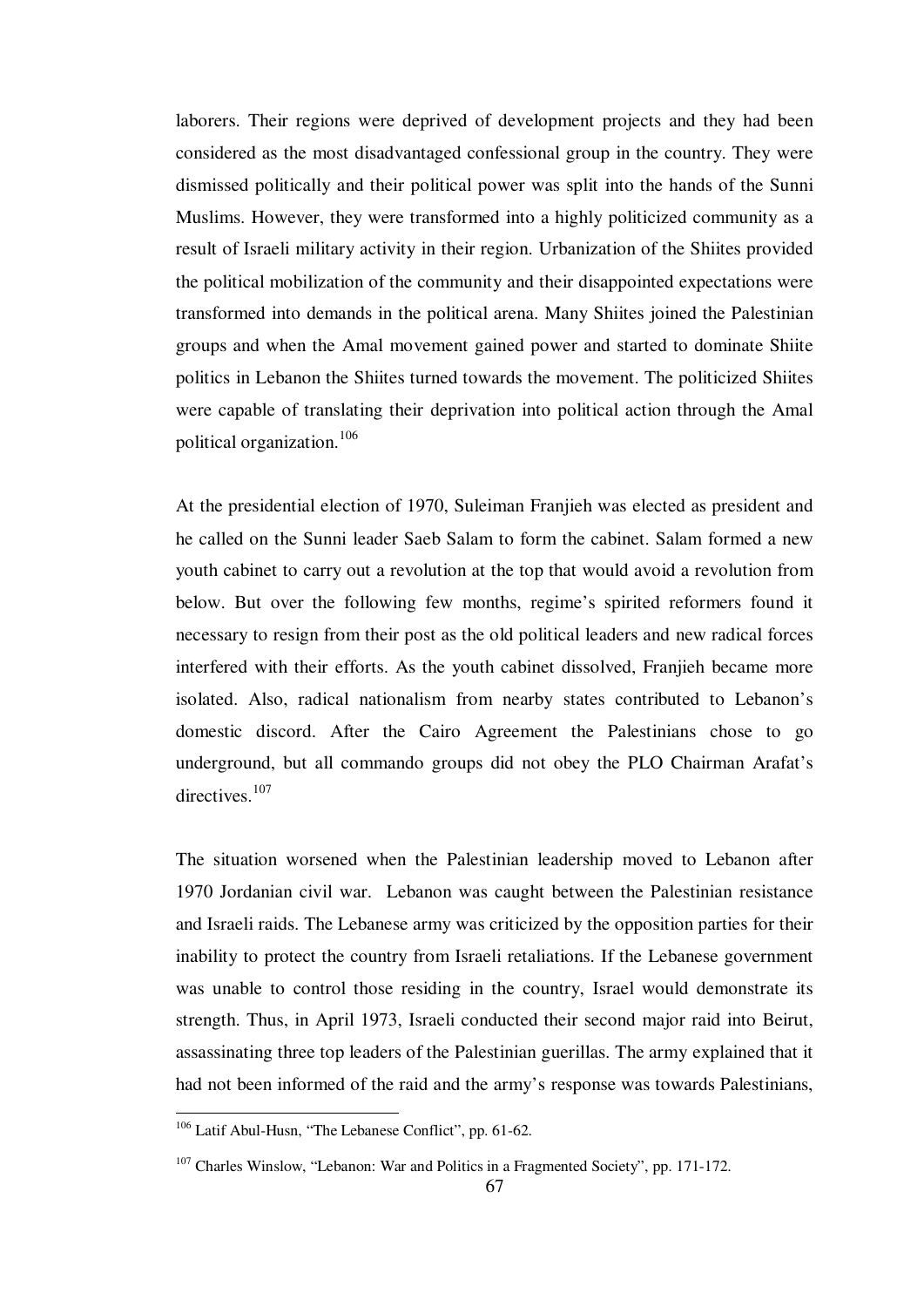not Israel. The increasing tension between the Lebanese army and the PLO began in May 1973 in the most serious conflict between them since 1969. The Lebanese Air Force was used for the first time against Palestinian locations inside refugee camps. But the new Prime Minister Amin Hafiz, make a new agreement with the PLO which reconfirmed and restricted the provisions of the 1969 Cairo Agreement.<sup>108</sup> These events showed that Israeli attempts to force the Lebanese government to suppress the commandos went beyond the Lebanese government's abilities and the breakdown of the civil strife was not far away.

# **5.2 Lebanese Civil War and Foreign Intervention**

In this atmosphere, assassination of Maaruf Saad, a former member of Parliament and local Sunni leader in Sidon was the first spark that started the longest civil war of the Lebanese history. He was shot when he was leading a demonstration for supporting the strike by local fishermen opposing army units. The fishermen protested formation of an offshore fishing monopoly sponsored by former president Camille Chamoun. His death caused a violent populist uprising in Sidon. Palestinian commandos joined radical Lebanese militias to prevent Lebanese Army to control the city. The polarization of the country overwhelmed the army which had saved it in the earlier crisis of 1958. Both public opinion and the traditional elite separated over the role of the military establishment. Traditionally, Muslims had been suspicious of the army and opposed its use for internal security. This contradiction undermined the state's ability to restore public order and the position of the opposition who demanded redistribution of political power strengthened.<sup>109</sup>

The second incident sparked massive clashes between the Phalangist militia and the Palestinians. On 13 April 1975, unknown attackers fired at a Sunday church meeting attended by Pierre Gemayel, leader of the Maronite Phalanges, killing his bodyguard and two others. Maronite militiamen responded to this attach by attacking a bus and

1

<sup>&</sup>lt;sup>108</sup> Walid Khalidi, "Conflict and Violence in Lebanon", p. 43.

<sup>109</sup> Hani A.Faris, "The Failure of Peacemaking in Lebanon, 1975-1989", In *Peace for Lebanon: From War to Reconstruction*, ed: Deirdre Collings, Boulder : Lynne Rienner Publishers, 1994, pp. 19-20.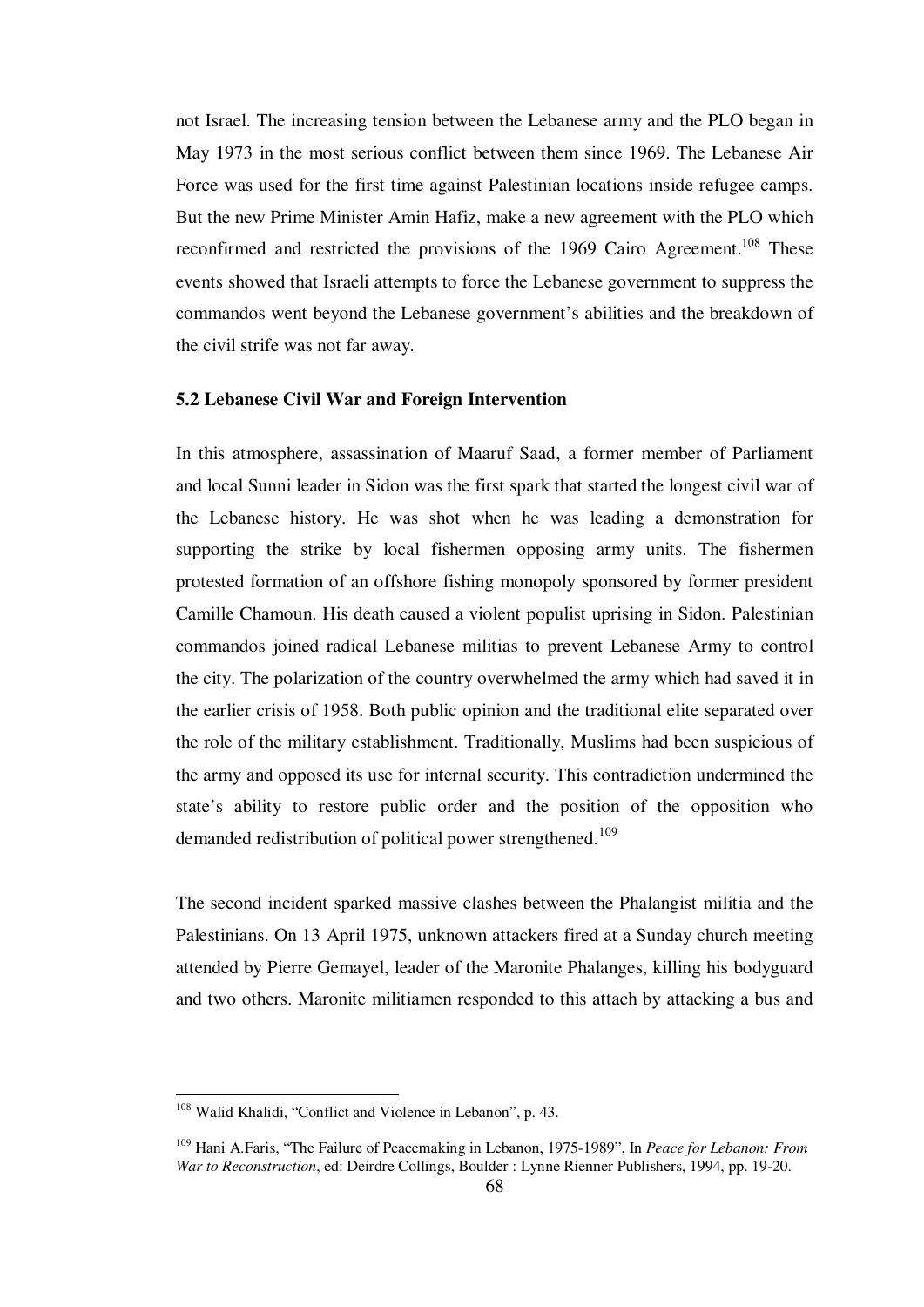massacring 28 passengers mostly Palestinians on board. By May 1975, the fighting spread to the refugee camps and involved Palestinians and Phalangists.<sup>110</sup>

While the civil strife continued in the streets, the political instability in the Lebanese government surfaced again. In May 23, Franjieh took an unprecedented decision by appointing a military cabinet. Muslim Brigadier Nur al-Din al-Rifai was appointed as prime minister and all other cabinet members were military officers except one.<sup>111</sup> Franjieh's motive for that decision was part of a plan to consolidate Maronite dominance of the government. Another purpose was attempting to force the army to intervene in the struggle. According to him, a strong inter confessional military government with unquestionable authority over the army could prevent widespread conflict, although democracy would be damaged. However, the military government survived shortly and Rashid Karami became prime minister once again. The resignation of the military government showed the power vacuum in Lebanese politics and it was used as the catalyst to conflict.

In 1975 important changes were realized in the Middle East. After the 1973 Arab-Israeli war, Anwar al-Sadat left the Soviet line and allied with the conservative Arab states led by Saudi Arabia. He also sought strong relationships with the USA. Each of the actors had its own reasons to worry about the growing popularity of the Palestinian movement, its sponsorship by Syria, and its tendency to undermine established regimes. The Palestinians acted with a great deal of independence, because no one was able to control all the factions of their movement. The United States wanted them repressed while the Egyptians wanted them to do nothing to provoke the Israelis; and the Gulf States wanted them to be militarily defeated. For other Arab states, Palestinian problem could be resolved with the efforts of Lebanese Christians. Under these circumstances, army could not remain neutral and the Christians had no choice except employing their own militias. $112$ 

<sup>110</sup> Charles Winslow, "Lebanon: War and Politics in a Fragmented Society", p. 182.

<sup>111</sup> Walid Khalidi, "Conflict and Violence in Lebanon", pp. 47-48.

<sup>&</sup>lt;sup>112</sup> Charles Winslow, "Lebanon: War and Politics in a Fragmented Society", p. 183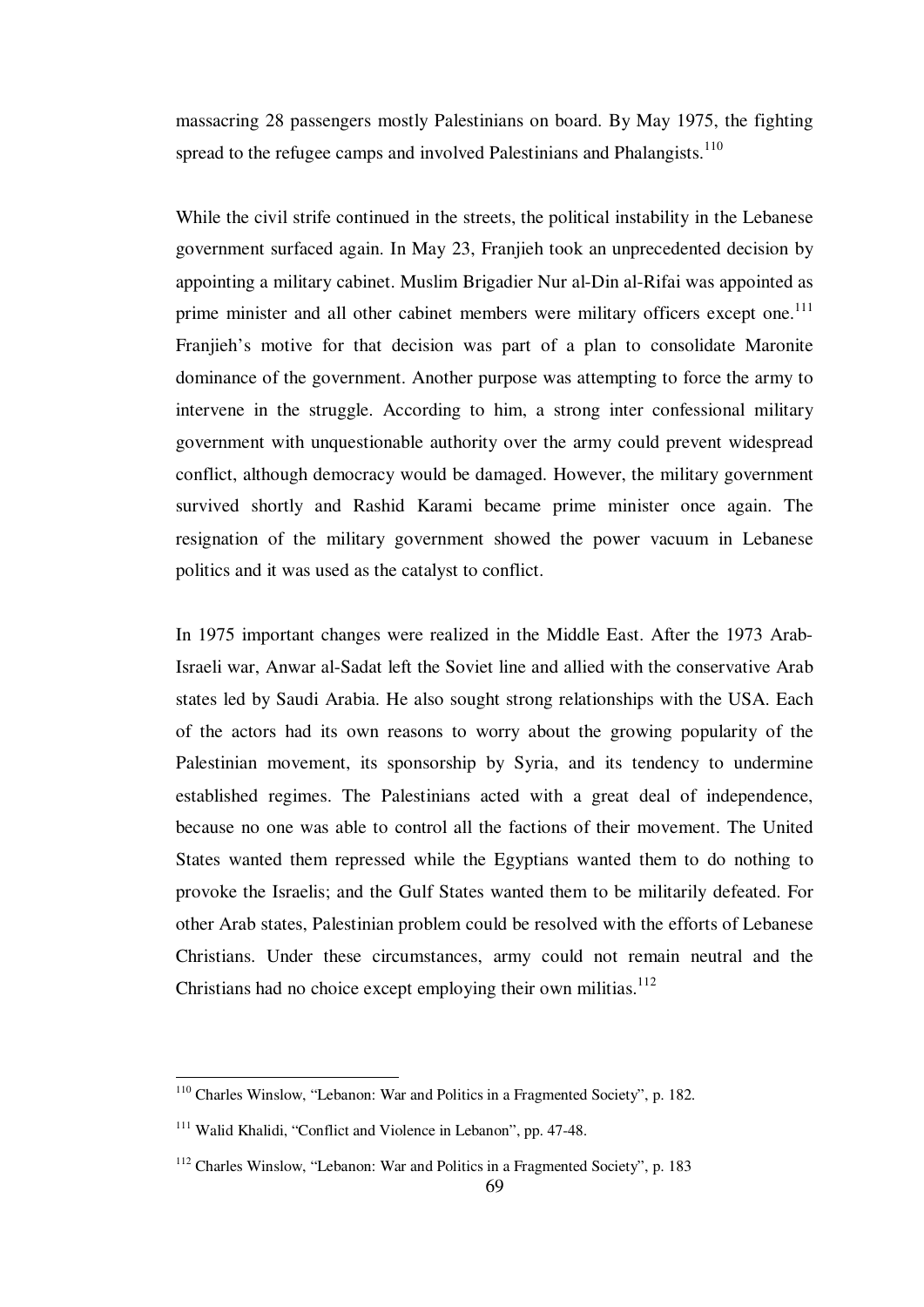At the beginning, Syria watched the situation in Lebanon intently because intervention in civil war needed the international acceptance by Israel, USA, and the other Arab countries. Syria's decision to intervene in the civil war had several reasons. Firstly, Lebanon's territory had great importance for Syria's line of defense. If there was an Israeli attack coming through Lebanon's territory, Syria could station its troops in Lebanon and force the Israelis to allocate to the Lebanese border. Secondly, as a state seeking to establish hegemony over Lebanon and PLO, the civil war was an unobtainable opportunity. Acquirements of the anti-status-quo coalition which was composed by leftist, Muslim and Palestinian elements could increase Syria's effect over the Lebanon and PLO.<sup>113</sup>

The Maronites who faced with defeat returned to its past habits and searched for a foreign protector. The president Franjieh, with his special relationships with Syria, provided the propulsion through which the Maronites found Syria as the savior. Syria finally intervened against Palestinians and their allies on 1 June 1976 and ended the first phase of the Lebanese civil war. But Hafiz Assad faced with difficulties to explain how an Arab nationalist party could fight on the side of status-quo pro-Western militias against the Lebanese Muslims and Palestinians. The Syrian presence in Lebanon also challenged the sovereignty of the country. Although there was a battle between Christian and Muslims over political and economic power, they were totally devoted to independent Lebanon.<sup>114</sup>

Syria's efforts were approved officially by an Arab Summit held in Riyadh, Saudi Arabia, in October 1976. One of the resolutions of this summit was the foundation of the Arab Deterrent Force (ADF) to bring security to Lebanon. Under the control of Lebanon's president, the ADF was composed primarily by Syria troops and military action was controlled by Syria. Consequently, an Arab consensus came to recognize Syria's position in Lebanon with the creation of that military force.<sup>115</sup>

<sup>113</sup> Itamar Rabinovich, "The Limits of Military Power: Syria's Role", In *Lebanon in Crisis* ed. P.Edward Haley&Lewis W. Sinder, New York: Syracuse University Press, pp. 55-57.

<sup>114</sup> Sandra Mackey, "Lebanon: Death of a Nation", New York: Congdon&Weed, 1989, pp. 166-168.

<sup>115</sup> Kail C. Ellis, "The Regional Struggle for Lebanon"*,* p. 32.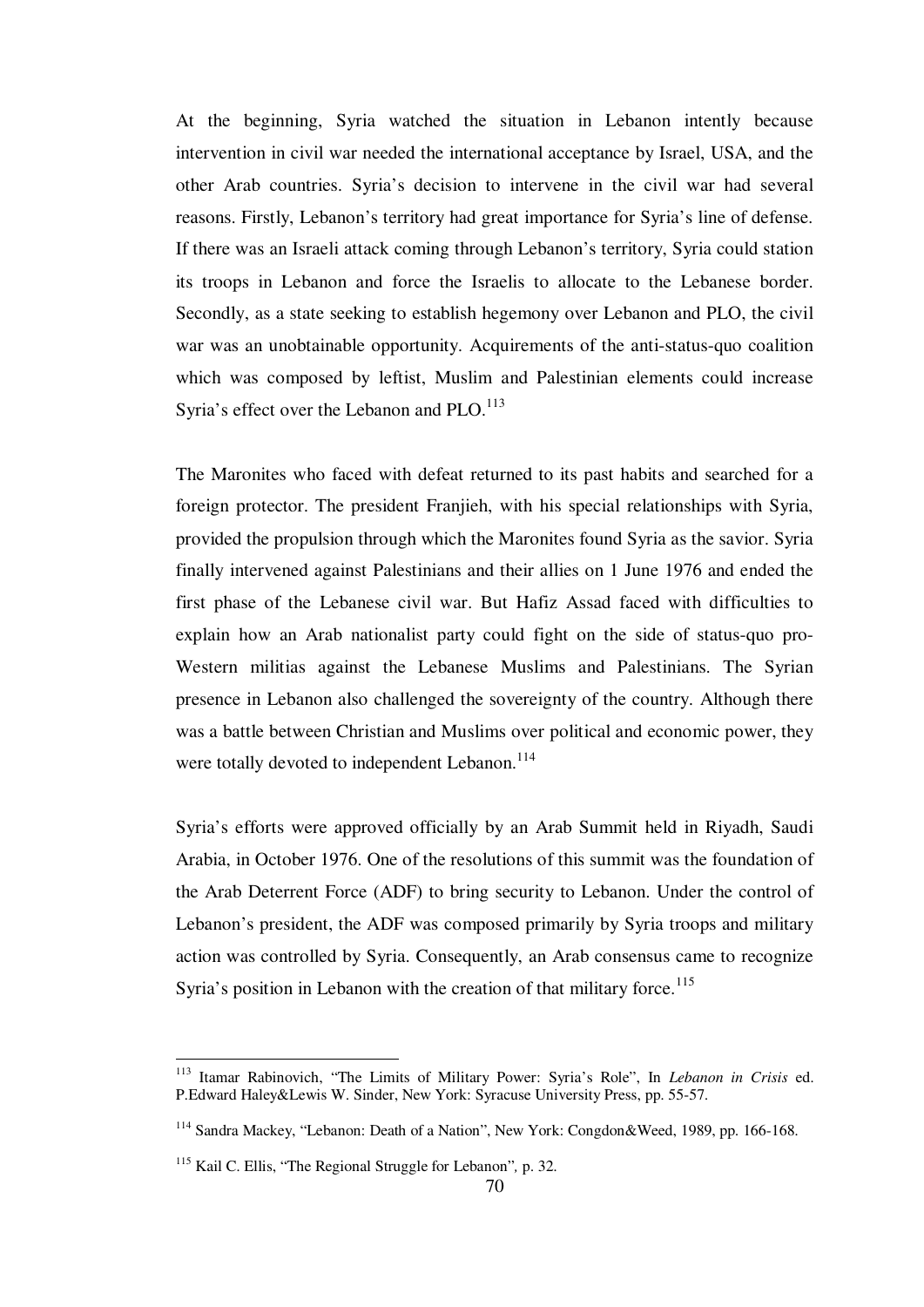Although the civil war was over in October 1976, the conflict continued by changing both form and direction. Syrian presence in Lebanon played an important role in those changes. The first was the Syrian reevaluation of its ties with the status-quo powers. In 1978 Syria broke its ties with the coalition and began to support the Palestinians and reformist camps. This shift could be explained by the fact that the coalition had allied itself to Israel at the expense of the Syrian connection. From that time status-quo forces maintained their policy to the eviction of the Palestinians from Lebanon and challenging the Syrian army in the area they controlled. In this way, Syria was transformed into an active participant position from a mediator.<sup>116</sup>

Israel was concerned with the developments in Lebanon and saw the war as an opportunity to weaken the Palestinian resistance. For that end, Israel provided military and political support for the Lebanese Forces and armed the militia of Saad Haddad which was formed to protect Christian villages from Palestinian guerillas. Israel also formed military groups from Maronite militias, trained and used them in the battle against Palestinians. Israel also focused on to control Syrian presence in Lebanon. It prevented Syria from exerting its mediatory position by explaining it "Red Line" at a midway between Sidon and Tyre on the coast to the Syrian border. This area was controlled by the Palestinian-leftist coalition and this was appropriate for Israel who preferred their presence instead of Syrian troops on its northern borders.<sup>117</sup>

The 1978 Israeli invasion of South Lebanon in response to a Palestinian commando attack on a bus in Tel Aviv was another turning point in the conflict. The immediate effect of this invasion was the sharpening of Lebanese communal polarization. The Maronite and Muslim positions became distant over the Palestinian and Syrian presence in the country. The Maronites sought to liberate country from both the Syrians and the Palestinians. Muslims dropped its opposition to Syrian presence in Lebanon and made closer ties with that country's position. Moreover, Franjieh, who was succeeded by Elias Sarkis in May 1976 election, left from the Lebanese Front and joined the Reformists. A new alliance was formed in line with the political

<sup>116</sup> Latif Abu-l Husn, "The Lebanese Conflict", p. 67.

<sup>&</sup>lt;sup>117</sup> Kail C. Ellis, "The Regional Struggle for Lebanon", p. 33.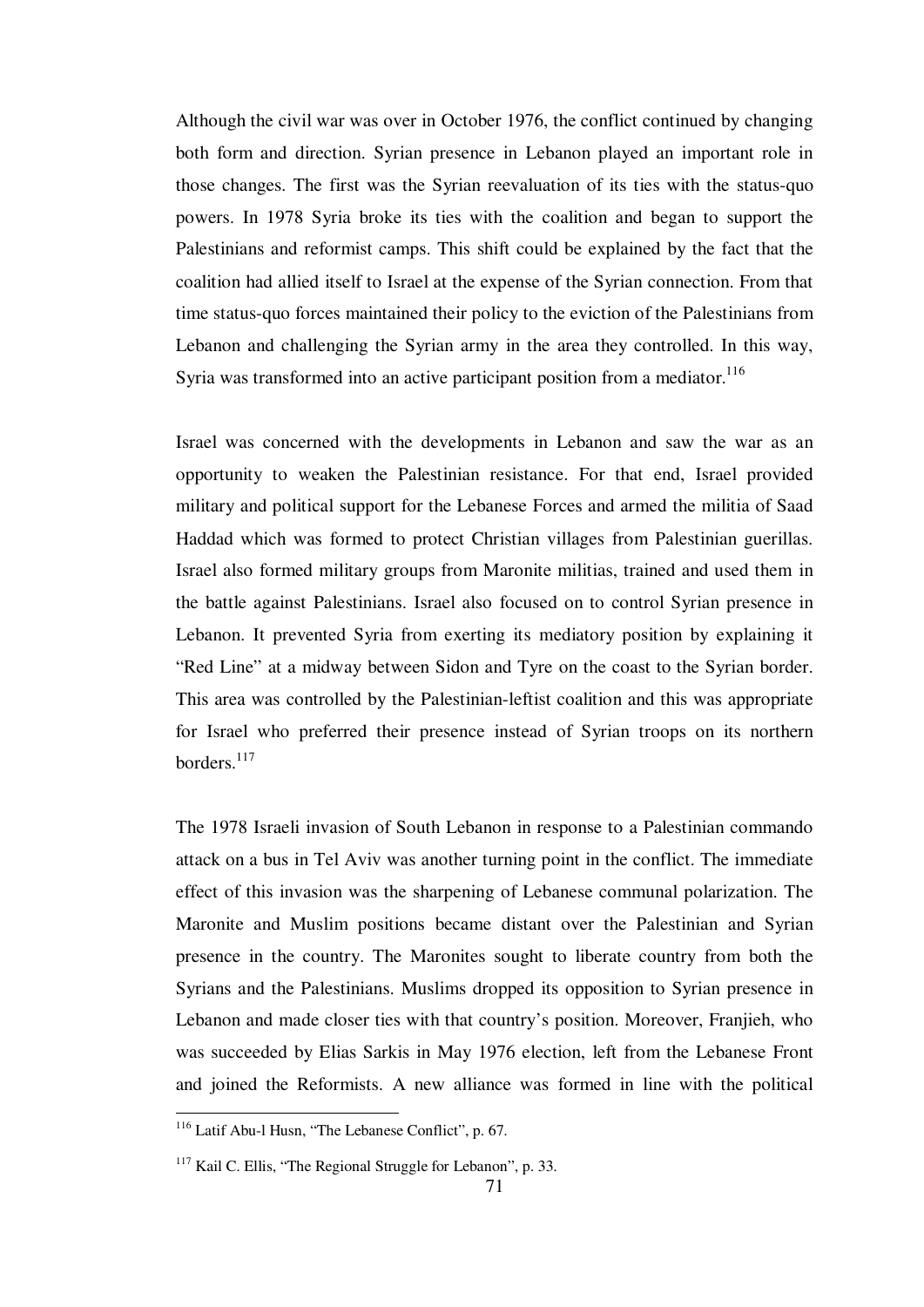interests rather than sectarian issues. This strengthened the newly formed Syrian-PLO strategic alliance which was opposed to President Sadat's peace plan with Israel.<sup>118</sup>

Israel's second invasion of Lebanon opened another phase in the war. The polarization of the domestic conflict reached its peak. On 6 June 1982, Israeli forces invaded Lebanon from the south and southeast and moved towards the capital. Contrary to the Israeli invasion in March 1978, the large-scale military operation in summer 1982 had far-reaching results. First, it resulted in the ousting of the PLO forces from Beirut in September 1982, and from Tripoli by Syrian troops in December 1983. Second, it led to the first direct military confrontation between the Syrian and Israeli armies since the 1973 Arab-Israeli war, ending with the loss of much of Syria's air force in the span of a few days. Third, it radically broke down the military and political balance in post-1976 Lebanon. This in turn facilitated the election of Syria's principal enemy in Lebanon to the presidency, Bashir Gemayel, and subsequently to the election of his brother Amin, following Bashir's assassination a few days after his election. Fourth, it led, for the first time since war began in 1975, to a direct involvement of the major powers in the conflict. The United States was obliged to carry out a new policy to deal with this unprecedented turn of events in Lebanon. Similarly, the Soviet Union stepped up its support to Syria to counter American influence. Finally, multinational forces were dispatched to Beirut to help the Lebanese government restore order and to bring peace to the country. A few years earlier, in March 1978, a United Nations force (UNIFIL) was stationed in south Lebanon in the buffer zone between Israel and the PLO in accordance with United Nations Resolution  $425.^{119}$ 

Israel's 1982 invasion completed the withdrawal of the PLO from Beirut, but also created a new resistance movement against itself. Shiite population in southern Lebanon motivated by religious enthusiasm and the desire to liberate from their

1

<sup>&</sup>lt;sup>118</sup> Latif Abul-Husn, "The Lebanese Conflict", pp. 67-68.

<sup>&</sup>lt;sup>119</sup> Farid El Khazen, "Ending Conflict in Wartime Lebanon: Reform, Sovereignty and Power, 1976-1988", *Middle Eastern Studies*, Vol.40, No.l, January 2004, p. 68.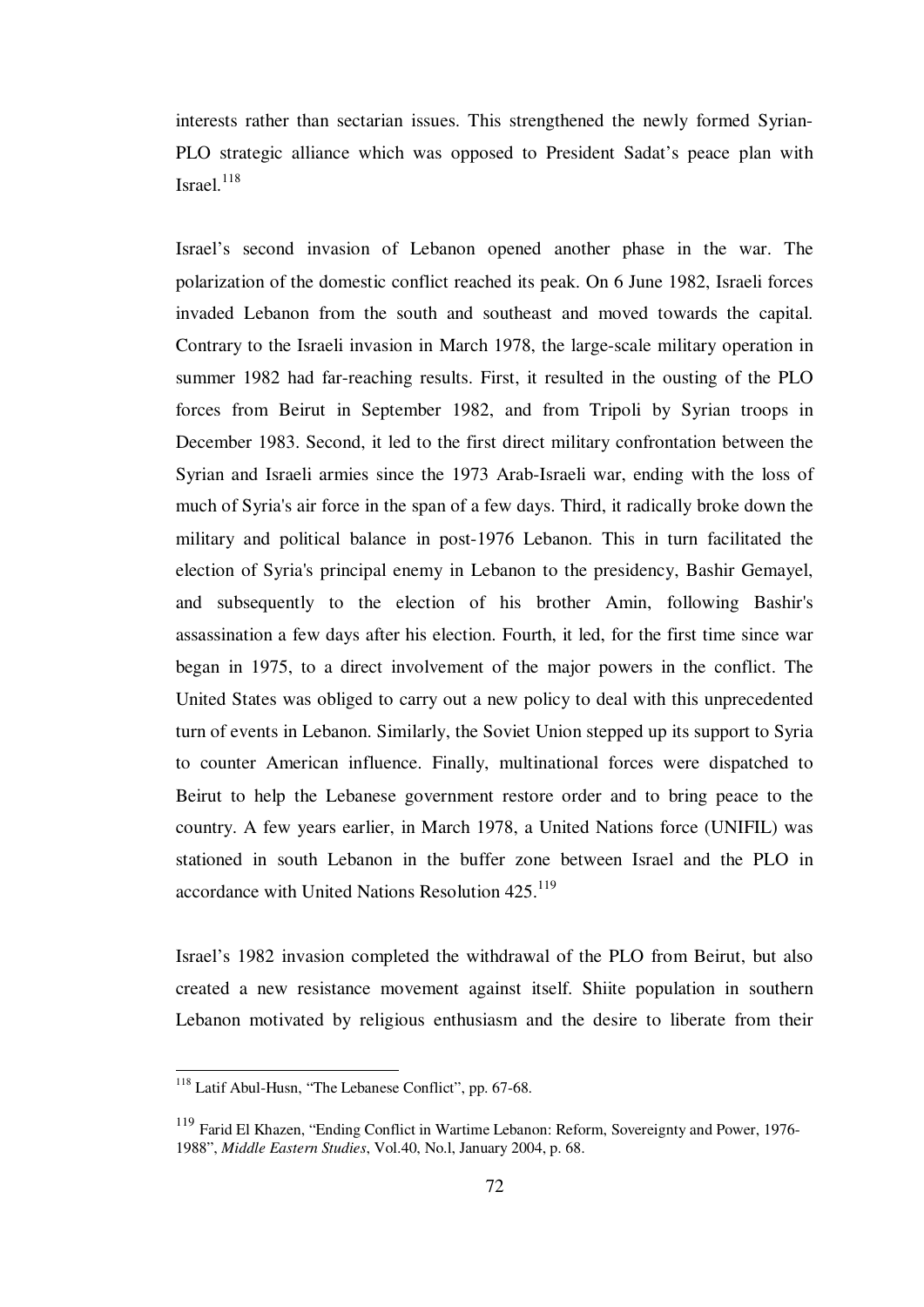homeland from occupation, resisted to Israel. The result was the emergence of Hezbollah which had a vast support from Iran and Syria. For Syria, commitment to Iran was necessary for challenging with Israel. Also, Syria strengthened its position in the Beqaa, supported Lebanese opposition group with providing arms, and tried to weaken the Lebanese Forces and Lebanese army who supported Amin Gemayel. Syria's overall strategy was to leave Lebanon weak and to prevent it from getting foreign support from USA or Israel. For that end, by 1987, Syria had gained control over the Palestinian camps, reunited the Amal and Hezbollah Shiite factions, and became the dominant power in the Lebanese territory with its  $35,000$  troops.<sup>120</sup>

The end of President Amin Gemayel's term brought another challenge for Syria. In the last hours of his presidency, he appointed General Michael Aoun as interim prime minister and created a constitutional crisis by appointing a Maronite to this post. The existing government of Sunni Prime Minister Salim al-Hoss had not been dismissed. Reformist groups declared this step as illegal and they refused to recognize the government of Maronite Michael Aoun or to submit to its authority. For the next two years, there were two governments but no president. While Salim al-Hoss had a broad support from Syria and Arab countries the rival military government could not expand its power beyond the Maronites who live in east Beirut and the Kisrewan region. The existence of two rival governments resulted in escalating tension and violence. Aoun had to struggle with both Maronite militias and reformist camp militias supported by Syrian troops in west Beirut. He shifted his attention from Lebanese forces to the Syrians. He demanded their total destruction and complete withdrawal from the country. He failed to reach his goals because the political situation changed when the Taif Agreement was concluded in 1989.

# **5.3 Conflict Resolution Efforts During the Civil War**

<u>.</u>

During the civil war there were several mediation efforts. The status quo powers sought support from the West, while the reformist camp demanded mediation from line with the League of Arab States. In fact, there was no solution except for the Lebanese rival parties could settle. The most significant attempts for conflict

<sup>120</sup> Elizabeth Picard, "Lebanon: A Shattered Country"*,* New York and London: Holmes and Meier, 1996, p. 134.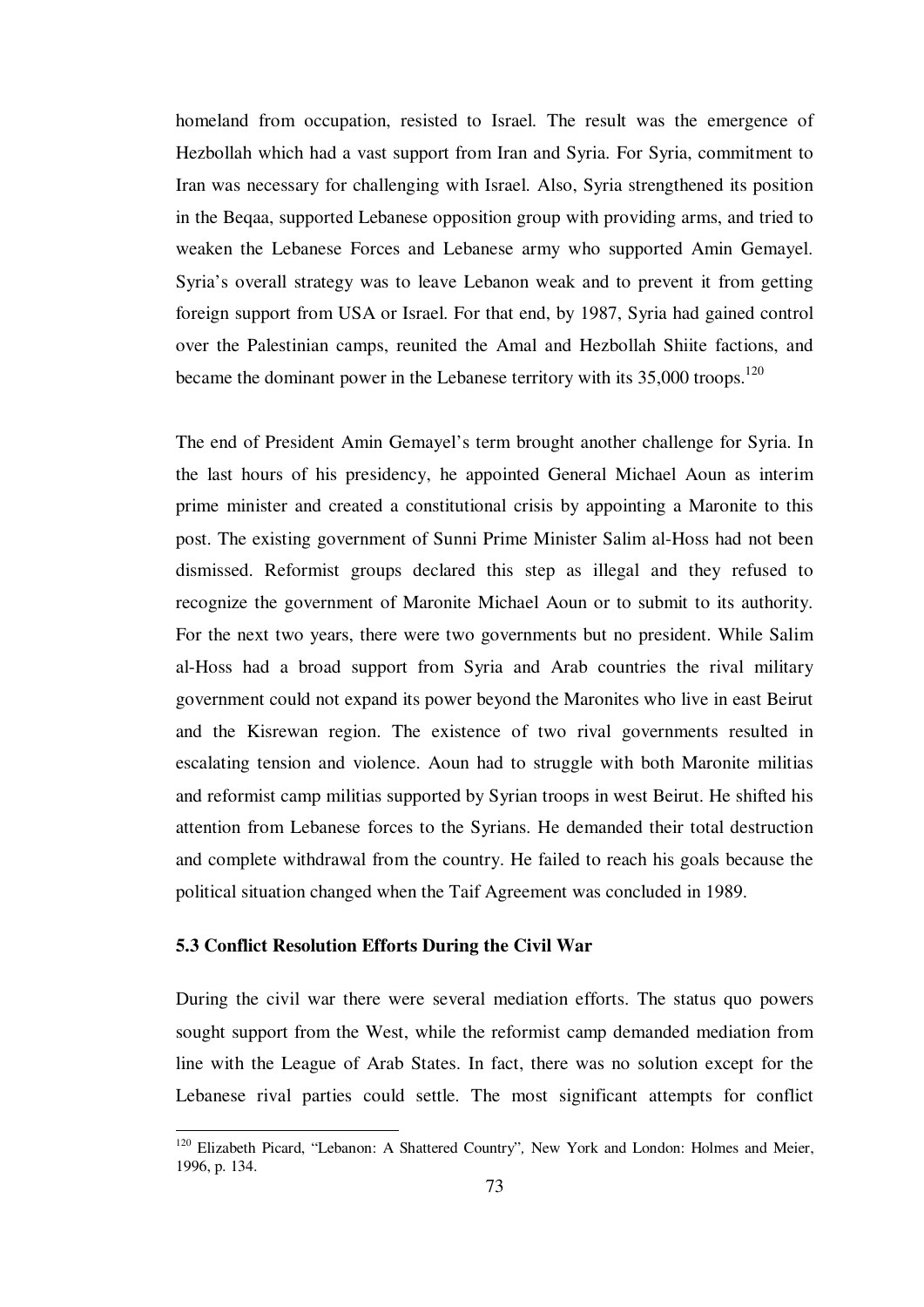resolution were: The Constitutional Document of February 1976, 14 Points National Entente Program of March 1980, the National Dialogue Conference in Geneva and Lausanne of October 1983 and April 1984, the Tripartite Agreement of December 1985, and the Taif Agreement of October 1989.

# **5.3.1 Constitutional Document**

Initiated by Syria with American support, the Constitutional Document did not include any program for radical reform. Rather, it was a deal whereby the Christians would accept closer relations with Syria in exchange for the promise of a reduced Palestinian influence in Lebanon. Aiming at more equality between the Christian and Muslims, the number of parliamentary seats was to be expanded from ninety nine to one hundred and ten, with the newly created seats divided between Christians and Muslims. Proportionality in government jobs was to be abolished except at the highest level, and the prime minister was to be elected by a simple majority of parliamentarians, not appointed, a charge that would strengthened his position vis-àvis the president. The three executive powers were confirmed and the Arab identity of Lebanon was acknowledged.<sup>121</sup>

The rival factions responded to the document with little support because it was not more than the confirmation of National Pact. The Document did not propose any reforms for radical groups. Syria was not in a position to control the PLO in Lebanon and could not affect all the parties to accept this. It did not show any credible mechanism for enforcing its provisions and instead view the authority of president, the institutions of the state and the support of traditional elite sufficient. The document was not approved by Lebanon National Movement as well as by more radical reformers like Kamal Jumblat, who still believed that a military settlement was possible. $122$ 

1

<sup>&</sup>lt;sup>121</sup> Michael Kerr, "Imposing Power-Sharing: Conflict and Coexistence in Northern Ireland and Lebanon", Dublin: Irish Academic Press, 2005, p. 147.

<sup>122</sup> Hani A. Faris, "The Failure of Peacemaking in Lebanon"*,* p.23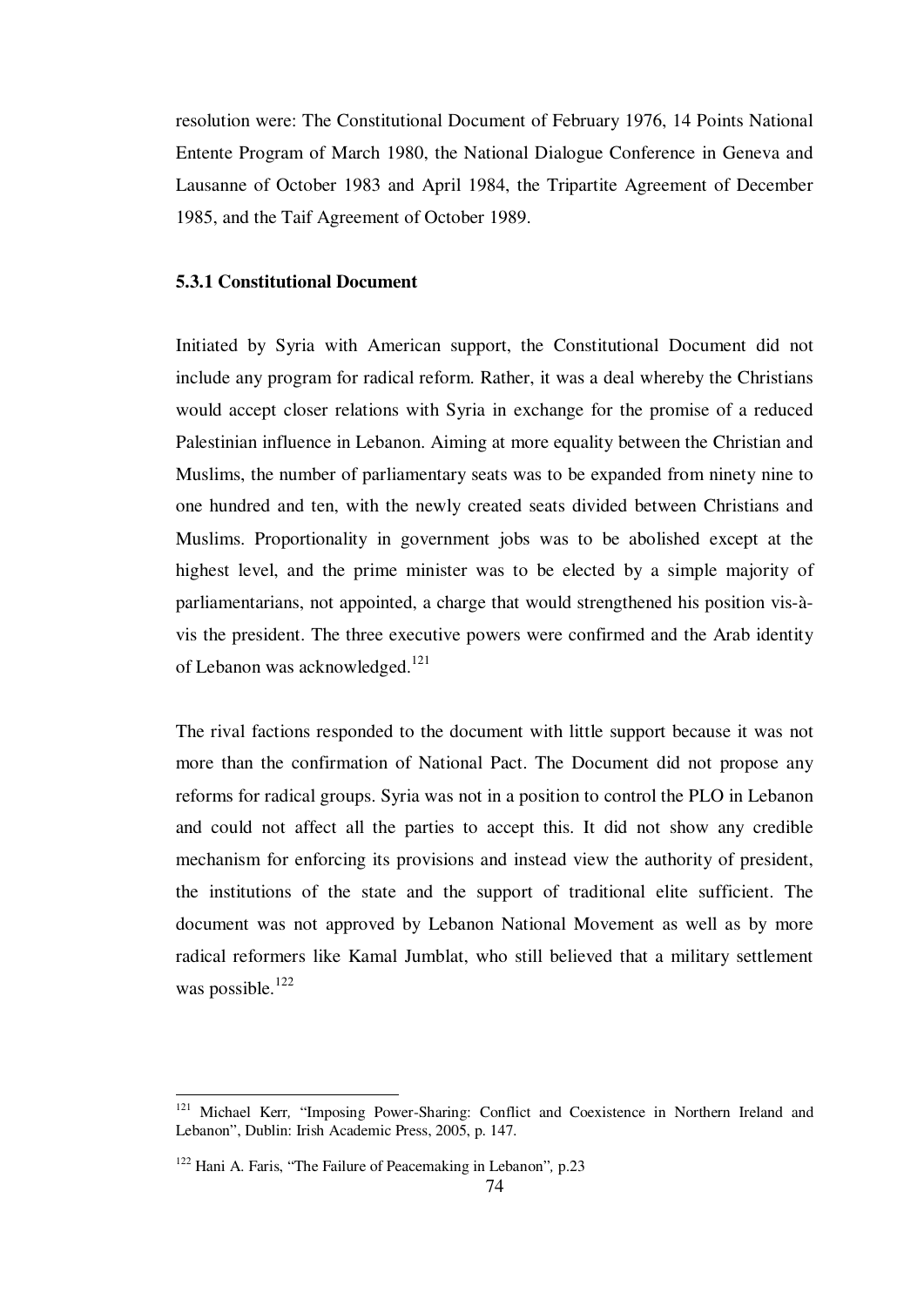#### **5.3.2 National Entente Program**

Until March 1980 there was no proposal to end the war. In that month, the President Elias Sarkis became the president, and he announced his 14 Points National Entente Program for the resolution of conflict. Between the 1976 and 1980 the face of the conflict had changed its direction because of the active involvement of foreign forces. The settlement of the Palestinian refugees and the country's sovereignty were significant issues for the status-quo coalition and these issues were addressed in National Entente program as well as issues of national identity and political reform.

The National Entente Program confirmed the sovereignty and unity of Lebanon and rejected the permanent settlement of the Palestinian refugees in Lebanon. The program also affirmed Lebanon's Arab identity and acknowledged the special relationship between Lebanon and Syria. Although both parties accepted the program, the Maronites continued to have some reservations and the program failed to start the negotiation process. $123$ 

# **5.3.3 National Dialogue Conference**

With the help of several members of the League of Arab States, a National Dialogue Conference was organized to find a solution to the conflict. Representatives of both camps participated in the two-staged conference, first in Geneva in October 1983 and the second Lausanne in April 1984. The president of Amin Gemayel, who succeeded Elias Sarkis in September 1982, chaired the conference. He pointed out the main problems which were to save Lebanon and its people unified, its sovereignty recovered, and to keep the ties between Lebanon and the Arab world.

The signing of the Lebanese-Israeli May  $17<sup>th</sup>$  agreement stalemated the Geneva Conference. The agreement provided for a staged withdrawal of Israeli forces, on the condition of the establishment of a Lebanese Army "security zone" in South Lebanon along the border area. The agreement had the support of the USA but it met strong opposition from Lebanese Muslims and in the Arab world. The conclusion of

<sup>&</sup>lt;sup>123</sup> Latif Abu-l Husn, "Lebanese Conflict", pp. 104-105.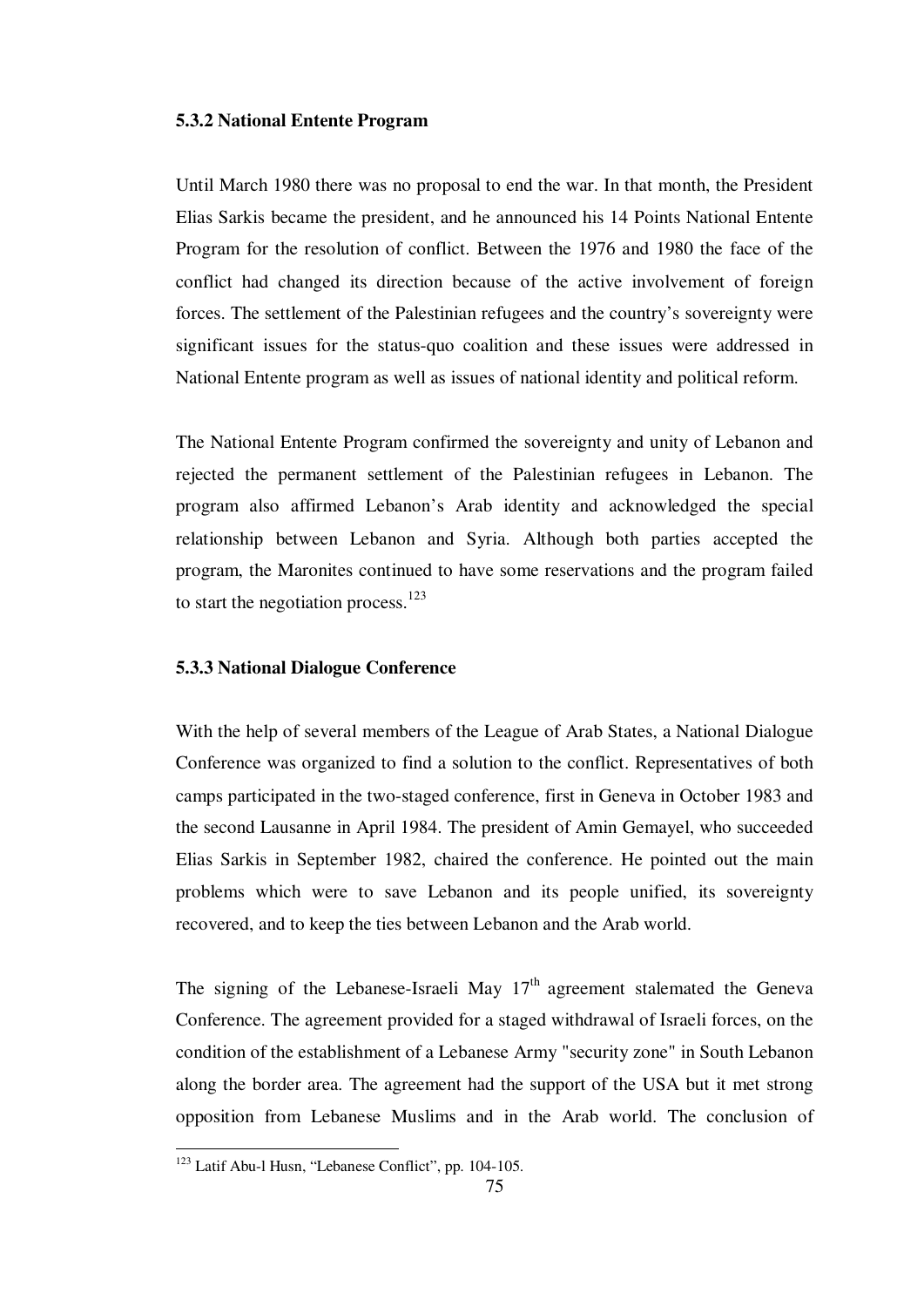separate peace with Israel was unacceptable in the Arab world. Syria's opposition to the agreement was vocal, and by refusing to move its troops from Lebanese soil, Damascus effectively sabotaged its implementation, since Israeli withdrawal was contingent on Syria doing the same. As a result, the Muslim participants insisted on the abolition of agreement and on forcing Israel's withdrawal before attending to Lebanon's internal issues. The only outcome of the conference was the definition of Lebanon's identity as an independent and sovereign Arab state.<sup>124</sup>

During the Lausanne conference, members of the Lebanese Front proposed the foundation of a federal system including confessionally homogenous units. Muslim participants represented a settlement plan that suggested elimination of political sectarianism, administrative decentralization, limiting the powers of president and expanding the powers of the council of ministers.<sup>125</sup> The Lausanne phase of the conference led to a trend of mutual understanding between two warring factions and gave an opportunity to articulate their positions. Although the conference ended without adapting an agreement, common ground between the various actors had expanded.

## **5.3.4 Tripartite Agreement**

Although it was not ultimately the agreement that ended the conflict, the Tripartite Agreement of 1985, was indicative of Syria's influence among the Lebanese militias. It showed the importance of Syrian cooperation and the inclusion of militia leaders in Ta'if. This agreement was made between the leaders of the three strongest Lebanese militias, Elie Hobeika of Lebanese Forces, Walid Jumblat of the PSP, and Nabih Berri of Amal and completely excluded the Sunnis, who had no Lebanese militia to speak of and considered themselves represented by the PLO. The agreement was different from former peace plans, especially in its call for the abolition of the sectarian system and for the definition of a special relationship with Syria. Following a transitional period the sectarian system of representation would be abolished in the legislative, executive, and judiciary branches. Even the three highest offices would

<sup>&</sup>lt;sup>124</sup> Hani A. Faris, "The Failure of Peacemaking in Lebanon", p.23.

<sup>125</sup> Ibid, p. 25.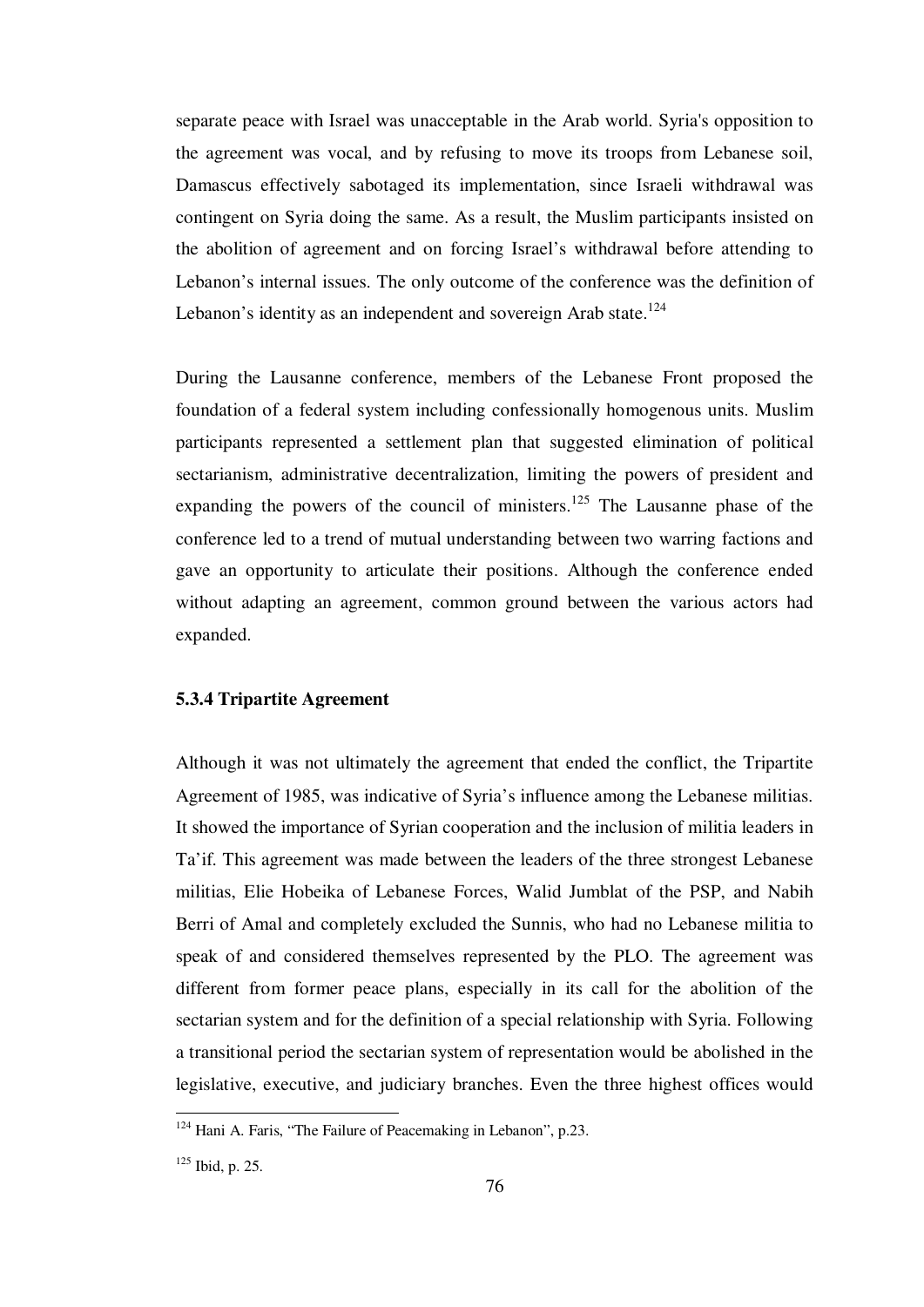no longer be distributed on a sectarian basis. This agreement offered more serious steps towards de-confessionalization, and emphasized the special relationship with Syria, a feature that would re-surface at Ta'if.<sup>126</sup>

It is not surprising that the agreement could not be applied, as it completely excluded the Lebanese government and a significant portion of its population. However, it did pave the way for the Ta'if accords in so far as it established some points of agreement under the close direction of Syria. By this time it had become clear that no settlement would be possible without Syrian support, and that Syria would not support any agreement that emphasized Lebanese sovereignty.

## **5.4 The Taif Agreement and Its Evaluation**

The Document of National Understanding concluded in al-Taif, Saudi Arabia on 22 October 1989 signified an important turning point in the history of Lebanon. The Taif Agreement ended Lebanon's fifteen year war by establishing the internal conditions for peace and it also included important regional and international players as Syria, Israel and United Nations. The agreement contained key principles that formed the foundations on which the Lebanese state was built. Its underlying principle was a re-affirmation of the consociational system that was first established in the 1943 National Pact.<sup>127</sup>

The first section, "General Principles", confirms the sovereignty and independence of Lebanon, the sovereignty of the Lebanese people, and state's commitment to economic and social justice and reform. One of the greatest outcomes of Taif is that it does not provide a practical process leading to the restoration of Lebanese sovereignty. Another important theme in Taif is the explicit recognition of confessionalism as the regulating principle of political organization. The Agreement claims that any arrangement that opposed to the coexistence or desire to live together is illegal. Taif, therefore, determines the nature of Lebanese society as a society of

<sup>&</sup>lt;sup>126</sup> Hassan Krayem, "The Lebanese Civil War and the Taif Agreement", pp. 417.

<sup>&</sup>lt;sup>127</sup> Theodor Hanf, "Coexistence in Wartime Lebanon", p. 584.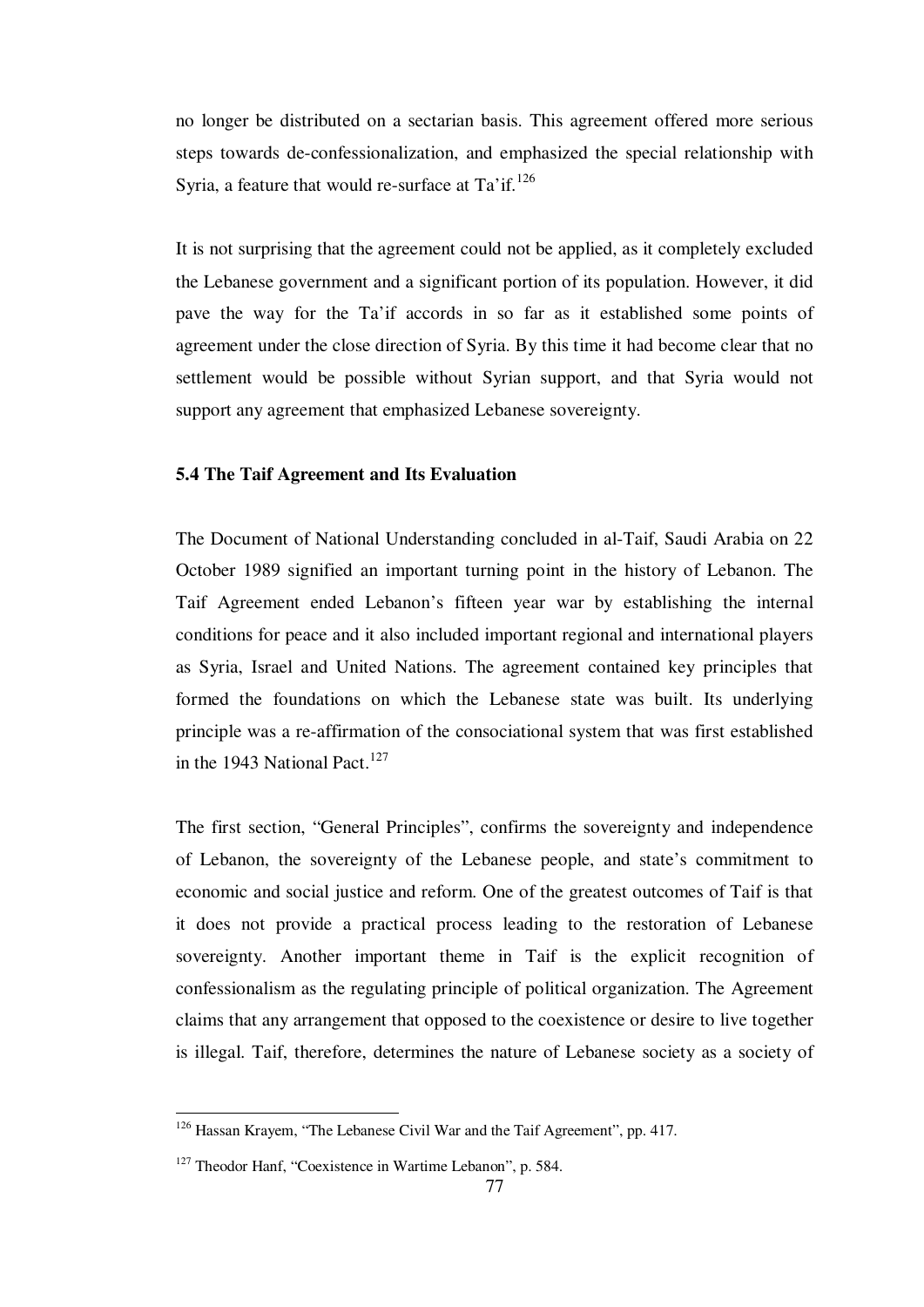communities united by their desire to live together<sup>128</sup> The question of Lebanon's identity was answered definitively in the first section of the agreement which defines Lebanon as having an "Arab face" and as being the final homeland of its citizens. Furthermore, provisions for a more inclusive political economy were made as Taif asserted that the basic social security needs of all Lebanese should be taken into account in the face of a sometimes harsh capitalist system. The fact that Taif refers to 'personal initiative' and 'private property' highlights the new importance attributed to stable economic growth.

The second section, "Political Reforms", outlines the powers and duties of the various government institutions, notably the president, the prime minister, the cabinet, the speaker of parliament, and parliament as well as the electoral institutions. The agreement called for equality of seats for the Christian and Muslim communities in the parliament, transfer of executive powers to the council of ministers, increase the number of deputies from 99 to 108. It is also in this section that the "abolition of political sectarianism" is described as a "fundamental national objective". The principle of a state based on the sectarian communities as appeared in 1926 Lebanese Constitution, Article 95 and in National Pact. Taif Accord proposes certain steps for abolishing Lebanon's sectarianism. For example, the accord's text eliminates sectarian criteria for appointment of public servants and also all mention of religion on identity cards. $129$ 

The third section, on other reforms, covers a variety of domestic concerns including administrative decentralism, courts and education. This section also addresses the spread of Lebanese sovereignty over all Lebanese territories. It is in this section that the armed forces and the Israeli and Syrian occupations are addressed. This section also calls for the disbanding of all militias, Lebanese and foreign.

The accord puts forth two key measures with respect to relations with Syria. Firstly, it is stated that two years after the adoption of constitutional reforms the Syrians

<sup>128</sup> Joseph Maila, "The Document of National Understanding: A Commentary", Oxford: Center for Lebanese Studies, 1992, p. 17.

<sup>&</sup>lt;sup>129</sup> "The Taif Agreement", (October 22, 1989), http://www.mideastinfo.com/documents/taif.htm [last accessed on 8 January 2009]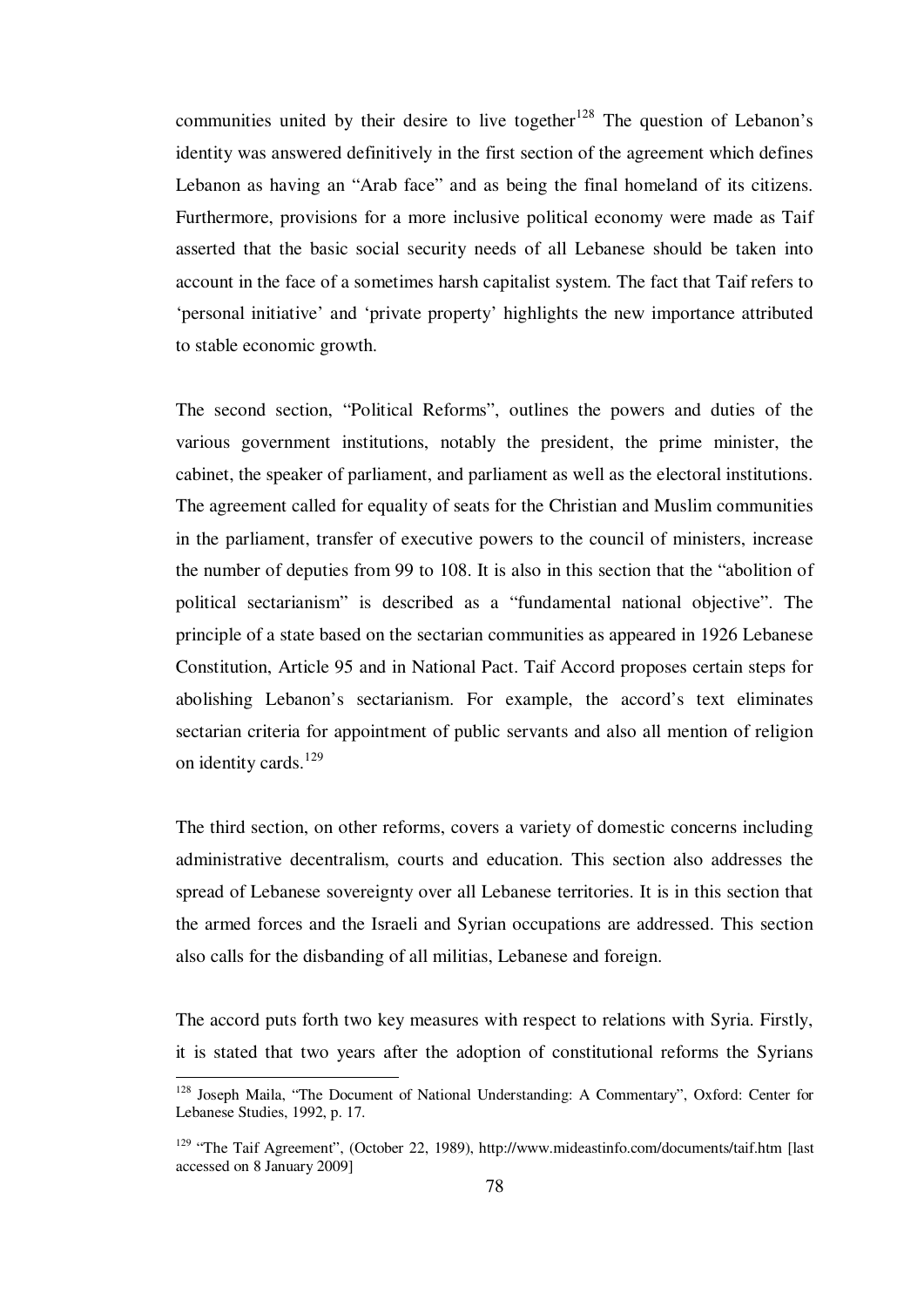should redeploy to the Beqaa Valley. International guarantees to supervise this redeployment and the eventually restoration of Lebanese sovereignty were not written in the agreement and subsequently abandoned. The procedure for the withdrawal of Syrian troops was not specified. Secondly, the accord sets forth the establishment of privileged relations with Syria and Lebanon and Syria are expected to broaden the area of cooperation including the security measures. $130$ 

Lastly, with respect to relations with Israel, the accord demands the Israeli withdrawal and calls for the enforcement of UN Security Council resolutions concerning the Israeli presence in Lebanon, especially resolution 425. Furthermore, Taif commits the Lebanese and their sponsors to "Taking all the steps necessary to liberate all Lebanese territories from the Israeli occupation…and making efforts to reinforce the presence of the UN forces in South Lebanon to insure the Israeli withdrawal and to provide the opportunity for the return of security and stability to the border area."<sup>131</sup>

The Taif Agreement was a conflict resolution that sought to find solution to Lebanon's internal and external problems. Internal question of reform and the status of foreign forces in Lebanon are dealt with under the same resolution package. This proved that the conflict was not based internal factors but also it was affected by the foreign powers. By establishing an Arab mechanism, the Tripartite Arab High Commission, the accord provided Arab guarantee, to the factions hostile to Syria, which their country would not be left alone to negotiate one by one with Damascus.

By confirming that Lebanon is a country of different sects that demand to live together, the agreement aimed at encouraging cooperation and intercommunal understanding on the institutional level. It also paved the way for abolishing sectarianism that would continue to be a dream in the  $21<sup>st</sup>$  century. If confessionalism

<sup>130</sup> Joseph Maila, "The Taif Accord: An Evaluation", In *Peace for Lebanon: From War to Reconstruction*, ed. Deirdre Collings, Boulder : Lynne Rienner Publishers, 1994, p. 36.

<sup>&</sup>lt;sup>131</sup> "The Taif Agreement", (October 22, 1989), http://www.mideastinfo.com/documents/taif.htm [last accessed on 8 January 2009]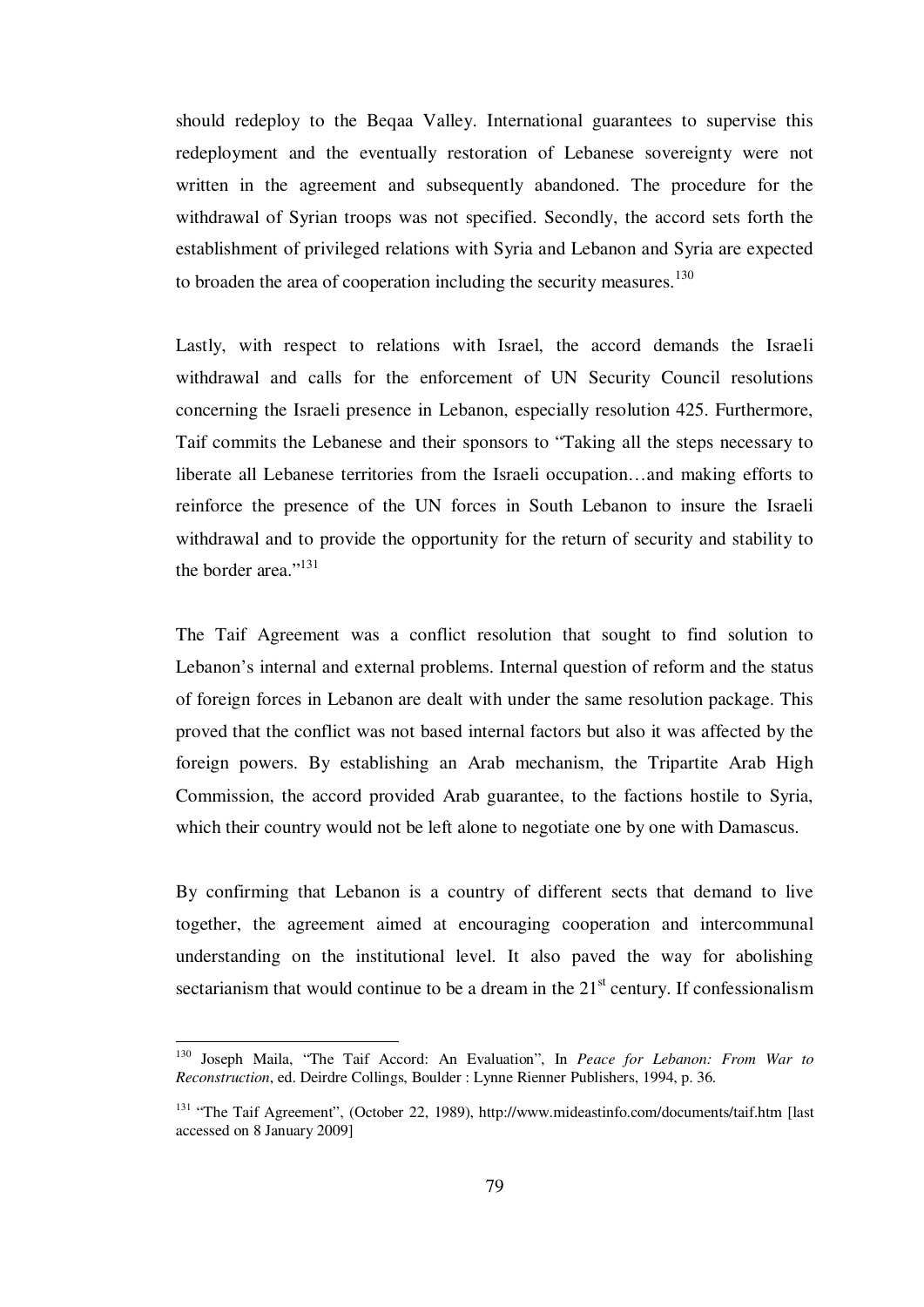was abolished, political system would engage to form a secular state. But instead the post-Taif political system remained as the pre-Taif system with an escalated tension among sectarian communities.

With respect to the presence and status of two foreign forces, the accord posed a big contradiction. While the document called out UN to pressure the Israeli withdrawal, there was no mention anywhere in the text of a Syrian withdrawal. Instead of that, Lebanon was expected to form close ties with Syria. The Syrian interpretation of Ta'if undermined the premise of the entire document, as power-sharing between representatives of different Lebanese communities was replaced by a system of power-sharing among Lebanese representatives of Syrian interests.

Two developments, one local and one regional, had decisive roles in weakening resistance to this emerging status quo and made it possible for Syria to impose its interpretation of Ta'if on Lebanon. First, internal division among the Lebanese Maronites rendered their position in opposition of a Syrian implementation of the Accord useless. The Christians would pay for this opposition in their significantly diminished role in government under Syrian hegemony. Second, the outbreak of the Gulf war in 1991 gave Syrian enhanced importance as a key strategic ally of the west against Iraq, putting it in a position to assert itself in Lebanon. Further legalization of Syrian infringements on Lebanese sovereignty was quick to follow. The "Treaty of Brotherhood, Cooperation and Coordination" between Lebanon and Syria, signed on 22 May 1991, deepened and strengthened Syrian influence in the country. The treaty of Brotherhood, Cooperation and Coordination formalized Syria's role in post-Taif. It stipulated that the two states agreed to work for the highest possible level of coordination in all matters of political, economic, security and cultural policy and established a joint institutional framework to achieve that end.

#### **5.5 The Consequences of the Civil War Period**

The Lebanese civil war continued to destruct Lebanon for fifteen years, causing intra-sectarian conflicts and confronting communal groups one against another. The Taif Agreement that ended the violence, in fact, was a return to consociational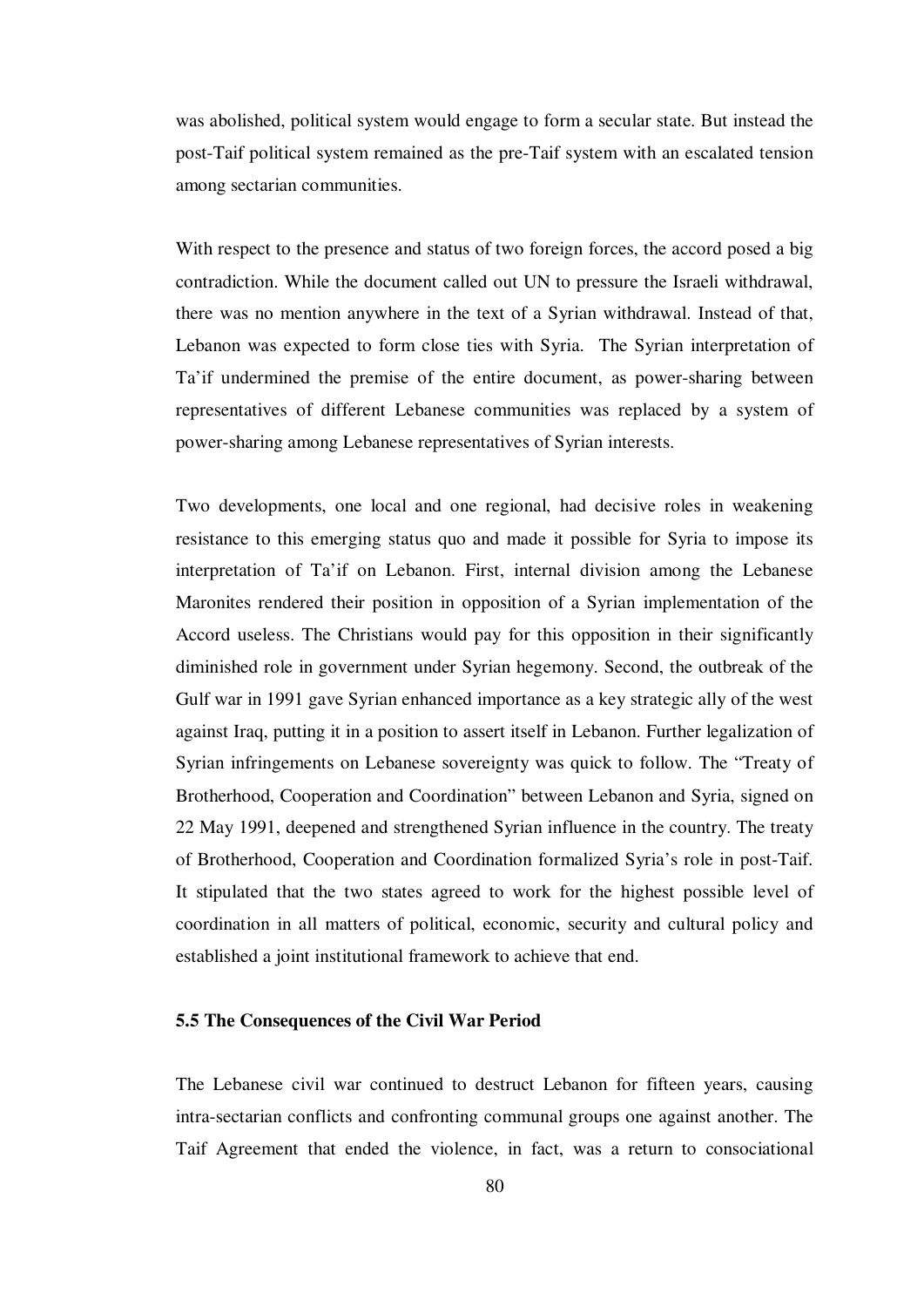democracy model, distributed public offices among Lebanon's communal groups according to their size in the population. This proved that the fifteen years of civil war could not change the political nature of consociationalism, which brought Lebanese together and also led to destruction of them.

As manufactured by external powers, Taif Agreement deepened the confessional tradition in Lebanese politics. The confessional system of governance might have been necessary in the state formation process. The civil war showed that this formula deepened confessional divisions and provided the intervention of foreign forces as Syria, Israel, Iran, Saudi Arabia, and the US. The consociational democracy, therefore, converted minority rights into minority privileges, and hardened the lines of cleavage among the communities.

During the 1975-1990 war, the lack of internal consensus on Lebanon's mission in the Arab world, such as the degree of involvement in the Palestinian crisis, left the country indecision between regional and internal tendencies. The Arab-Israeli conflict was not Lebanon's war, but it could become an element of it. Moreover, this external conflict could deepen the divisions between Christians and Muslims. Also, it could culminate in foundation of militias like Hezbollah, which will make impacts on country's politics.

The civil war and its resolution also brought Syrian tutelage in all aspects of Lebanese life. Syria became a part of the Lebanese civil war for two reasons: saving defense line with Israel and exerting hegemony over Lebanon and PLO. Syria did not remain in order to reach these goals; it also opened a phase of direct control over Lebanon's all political life. The withdrawal of its forces was not stressed on in the Taif Agreement; however there were UN Resolutions about the Israeli withdrawal. Instead, special relations of Syria and Lebanon were emphasized in the agreement and these special ties led the Syrian hegemony. Placing its own candidates in the government posts, manipulating electoral processes, and supporting Hezbollah in terms of military assistance, Syria used the fragile political environment of Lebanon for its own interest. This process would continue until the Lebanese population's awakening with the assassination of Prime Minister Rafiq Hariri.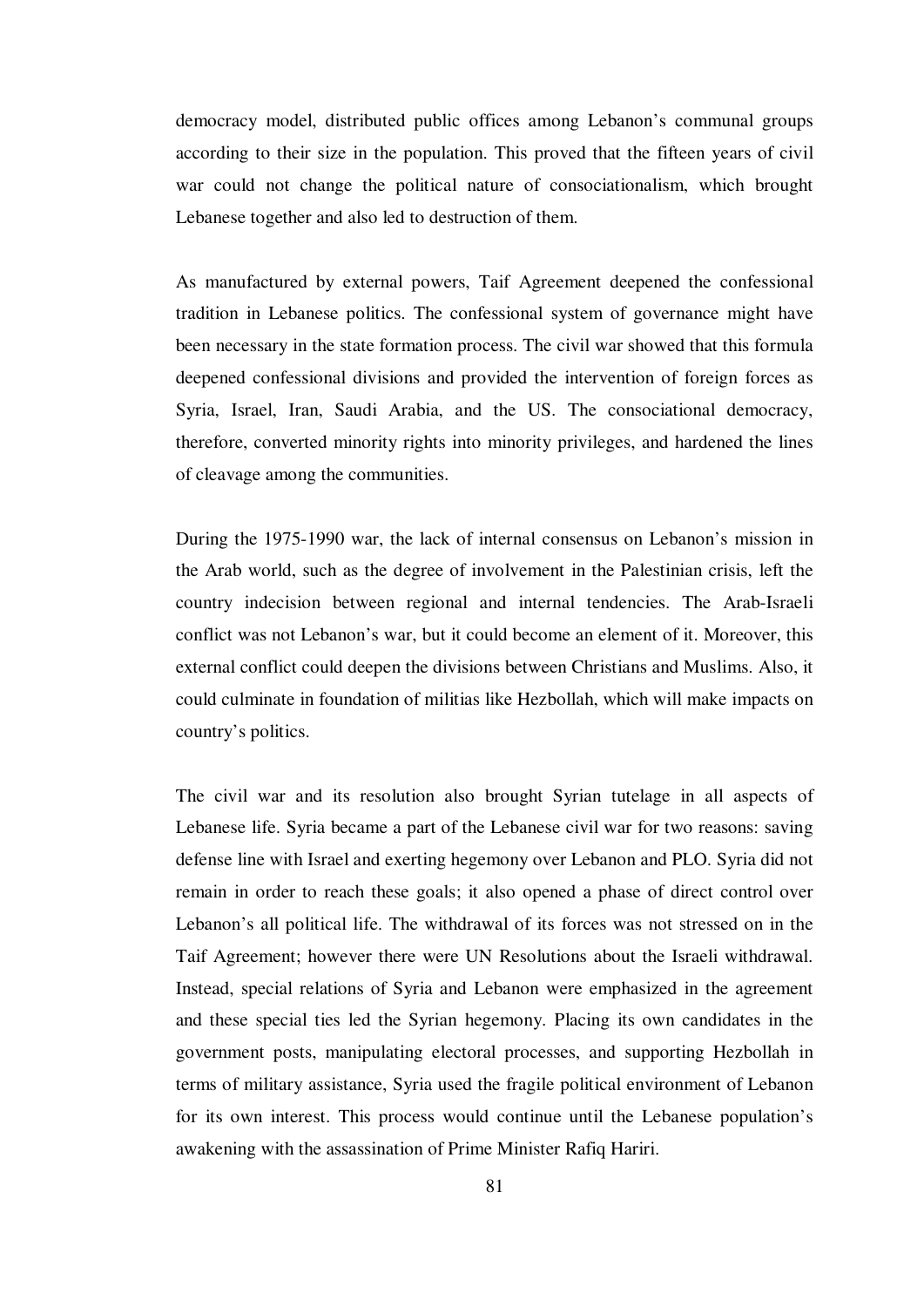Israel viewed Lebanon as a battle ground in its war with Palestinians. During the civil war, Israel did not hesitate to invade Lebanon by using Palestinians as an excuse. In fact, Israel created its own enemy in the Lebanese territory by unreasonable raids. The foundation aim of Hezbollah was the destruction of Israel and the conflict of these two actors did not stop even Israel withdrew from Lebanon unilaterally in 2000.

To sum up, both the civil war and the conflict resolution reinforced the political and military intervention of foreign actors in Lebanon. Although it has been tried for many times, the consociational system again was seen as the panacea for internal struggle. On the contrary, confessionalism showed its inexpediency in post-Taif Lebanon, with power-sharing disputes, wars, assassinations and political crisis.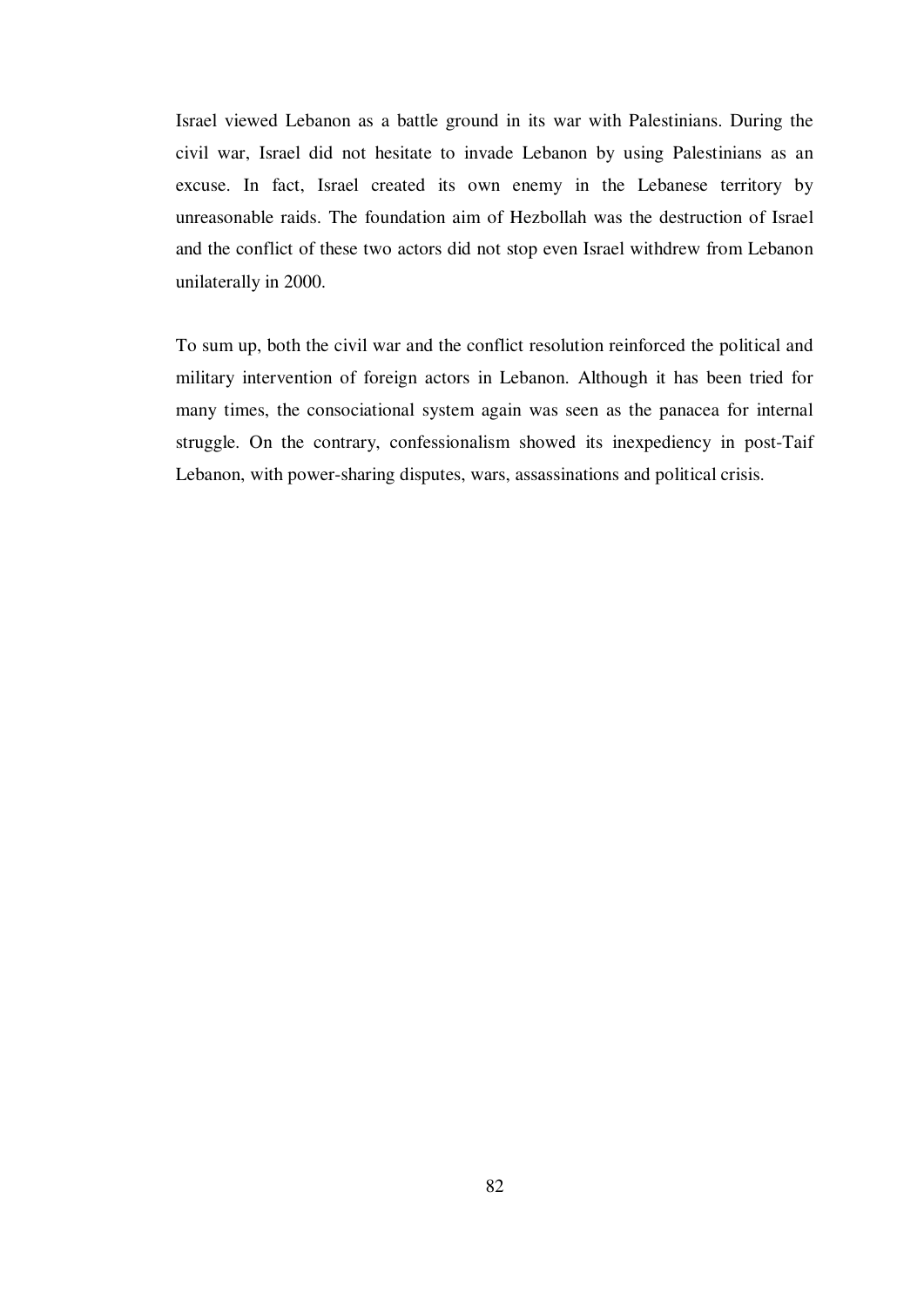#### **6. POST-TAIF SYSTEM AND POLITICAL STALEMATE**

#### **6.1. Power-sharing in Post-Taif System**

As a result of Taif Accords, the confessional system was rebalanced by giving greater powers to the cabinet at the expense of the Maronite Christian presidency. Most notably, the power to appoint the prime minister was transferred from the presidency to the legislature, and the ministries and seats in the national assembly were divided equally between Christians and Muslims. The accords also called for the disbandment of all militias within six months of the formation of a new government.

The Taif Agreement got over many of the imbalances that were inherent in the constitution. Further, the agreement ended the Maronite political dominance by reducing the power of the Maronite president as well as increased the number of deputies in the parliament and introduced an equal parity in parliamentary representation between Christian and Muslims (50:50). While the position of prime minister was strengthened, the role of the speaker of the parliament was consolidated through extending his term from two to four years.<sup>132</sup>

Opposition to these changes came from the Maronite Christian former commander in chief of the Lebanese army, Michel Aoun, who had retained the loyalty of sections of the military and who had been fighting Syrian forces since early 1989.<sup>133</sup> Aoun rejected the accord, ordered the parliament dissolved, and refused to relinquish his political and military positions. The armed resistance to the agreement ended on 13 October 1990, when Syrian forces intervened at the request of President Hrawi. Although Aoun had delayed the implementation of the agreement, he had not been able to stop it. He was eventually forced into exile in France as part of a deal between the US and Syria, which emphasized on Washington's agreement to back

<sup>132</sup> David McDowall,, "Lebanon: A Conflict of Minorities", pp.11.

<sup>133</sup> Kail C. Ellis, "The Regional Struggle for Lebanon"*,* p. 37-38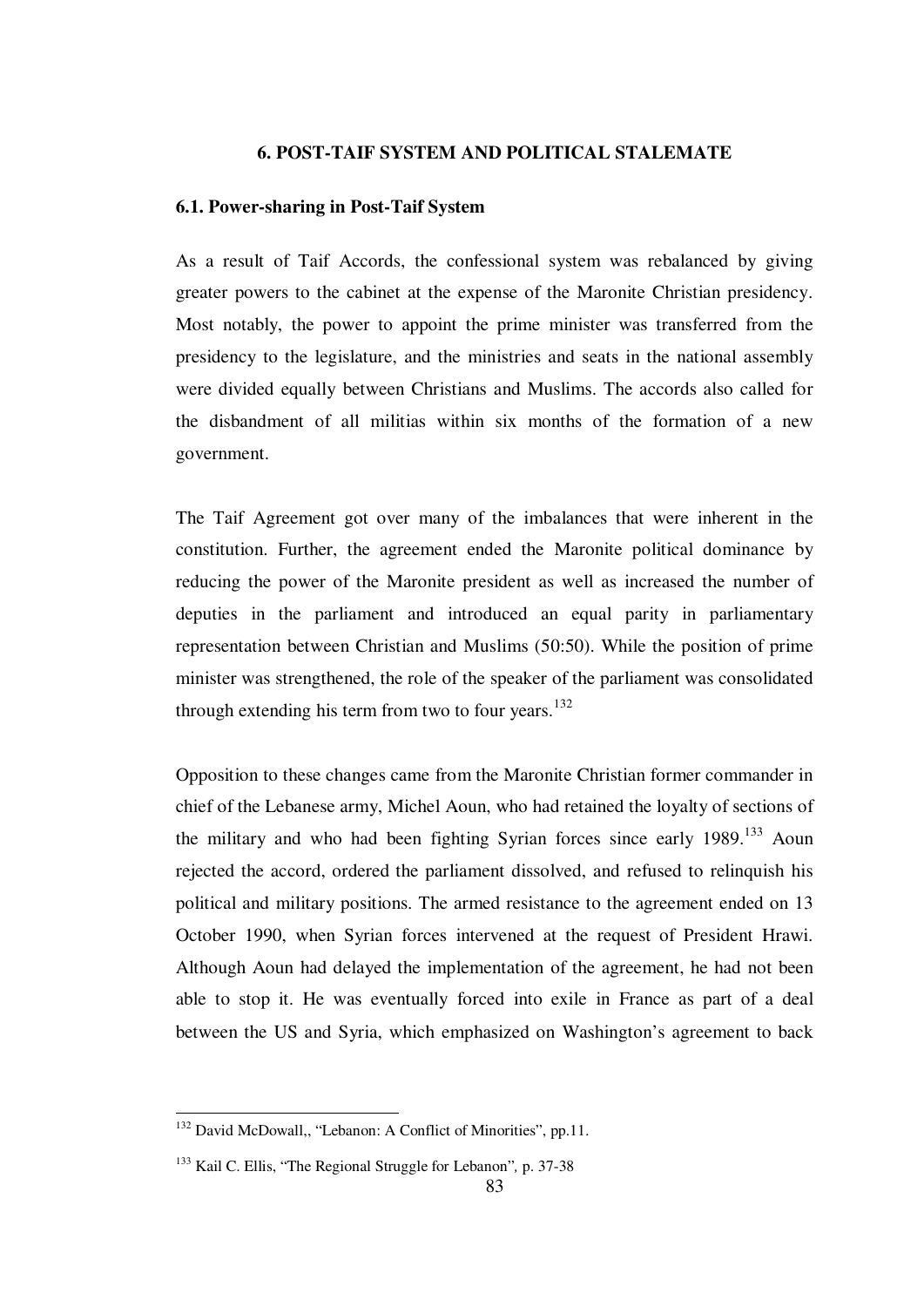Syria's involvement in Lebanon in return for support from Damascus for the multinational coalition against the Iraqi regime of Saddam Hussein.<sup>134</sup>

After the Taif Agreement, internal relations changed dramatically with respect to Maronite position. The Maronites were significantly disaffected by Taif's diminution of their former hegemony and they were even more disturbed by Syria's post-Taif position in the country. This position led them to bear the burden of their collaboration with Israelis; and give the popular attitude toward the Israelis.<sup>135</sup>

The Shiites found themselves united against Israel but were ambivalent about post-Taif Lebanon. In particular, the Shiites, seen as the clear winners, gained a share of power that was more proportionate to their demographic strength for the first time. Although the Shiite speaker of the parliament now enjoys a longer term with more influence and Shiite officers are prominent, the more militant Shiites still wonder if the civil war led to an improvement in their weak position. In general, the Muslim community as a whole benefited from Taif at the expense of the Christians; especially the Sunnis vis-a-vis the Maronites. Although the agreement ended sectarian violence in Lebanon, it failed to ensure the country's independence and also disrupted the internal equilibrium among communities.<sup>136</sup>

The Sunni Muslims were satisfied with Taif and the position of their community. They have emerged as the principal sectarian winner in the agreement: their Leader, the Prime Minister, has the leading position in the troika with the President and the Speaker of Parliament. The Druze cannot be happy with the new arrangements. They are not represented in the higher positions politically and they do not have positions in military.<sup>137</sup>

<sup>134</sup> Piere M. Atlas&Roy Licklider, "Conflict Among Former Allies: Sudan, Zimbabwe, Chad, and Lebanon", *Journal of Peace Research*, Vol. 36, No. 1, 1999, pp. 47-48.

<sup>135</sup> Simon Haddad, "The Relevance of Political Trust in Postwar Lebanon", *Citizenship Studies*, Vol. 6, No. 2, 2002, p. 203.

<sup>136</sup> Michael Hudson, "Trying Again: Power-Sharing in Post-Civil War Lebanon", *International Negotiation,* Vol.2, No.1, 1997, p.118.

<sup>137</sup> Michael Hudson, "Lebanon after Ta'if: Another Reform Opportunity Lost?", *Arab Studies Quarterly,* Vol. 21, 1999, p. 27.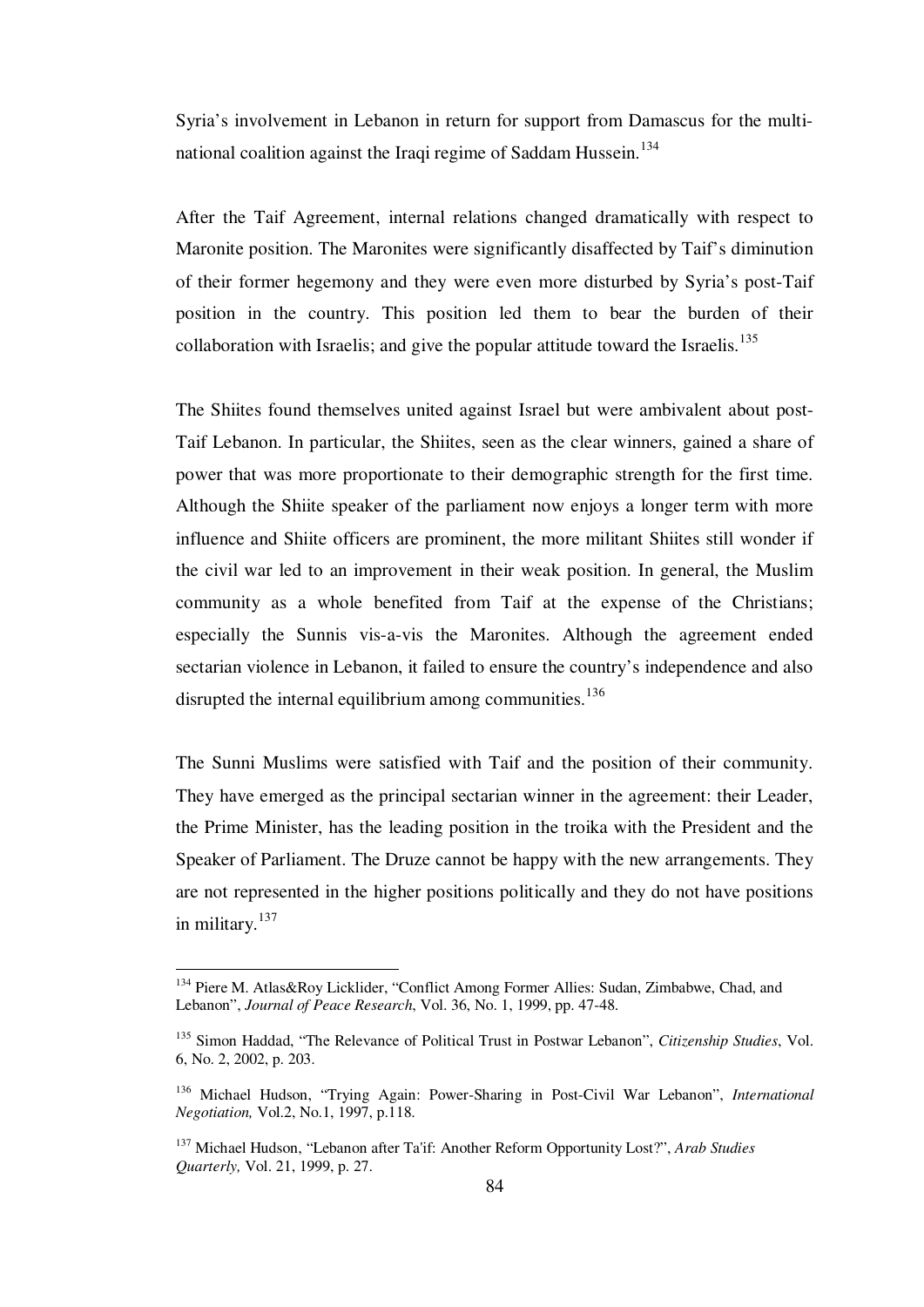Although a certain sectarian balance has been restored, the coalition governments, which Syria's influence overshadowed, have generated other problems. First, executive and legislative power in post-Taif Lebanon is based on the troika. But the distrust among these leaders, and their commitment to clientelistic concerns over public policy led to ineffective governmental performance. Second, by manipulating the media and marginalizing the opposition through elections, the government generated dissatisfaction in public. Third, there has not been any development of the institutions of civil society since the end of civil war. There has been no party system and no individual parties with national constituency. Fifth, there has been a growing problem related to economic inequality. Problems of poverty, homelessness, and unemployment have challenged governments. There is a risk of economic crisis which would lead to sectarian political conflicts. <sup>138</sup>

Post-war elections are usually regarded as a turning point in restarting democratic process after civil war and in multi-religious states elections tend to strengthen consociational system. In order to break the old clientelist political system and forge multi-confessional alliances, Taif Agreement stipulated that voting should be based on large administrative units.<sup>139</sup> In spite of that regulation, the post-war parliamentary elections have all violated the Taif Agreement. Firstly, in each election, a new electoral law was used. Secondly, the new large governorates, which should constitute the constituencies or the one large national constituency as proposed in the Ta'if Accord, have not yet been implemented and the voting is still done along the small district lines. This can make voting according to religious affiliation easier, as the election campaigns focuses on the local issues instead of the national ones. This can also make it more difficult to gain central state authority. Thirdly, the confessional system was not abolished as suggested in the agreement.

As a result, failing to reform the political system proved that there were no changes in the composition of parliaments in the post-war period and most prime ministers inherited their seats along family lines. The political system did not change because

1

<sup>&</sup>lt;sup>138</sup> Michael C. Hudson, "Trying Again: Power-Sharing in Post-Civil War Lebanon", pp.119-120.

<sup>139</sup> "The Taif Agreement", (October 22, 1989), http://www.mideastinfo.com/documents/taif.htm [last accessed on 8 January 2009]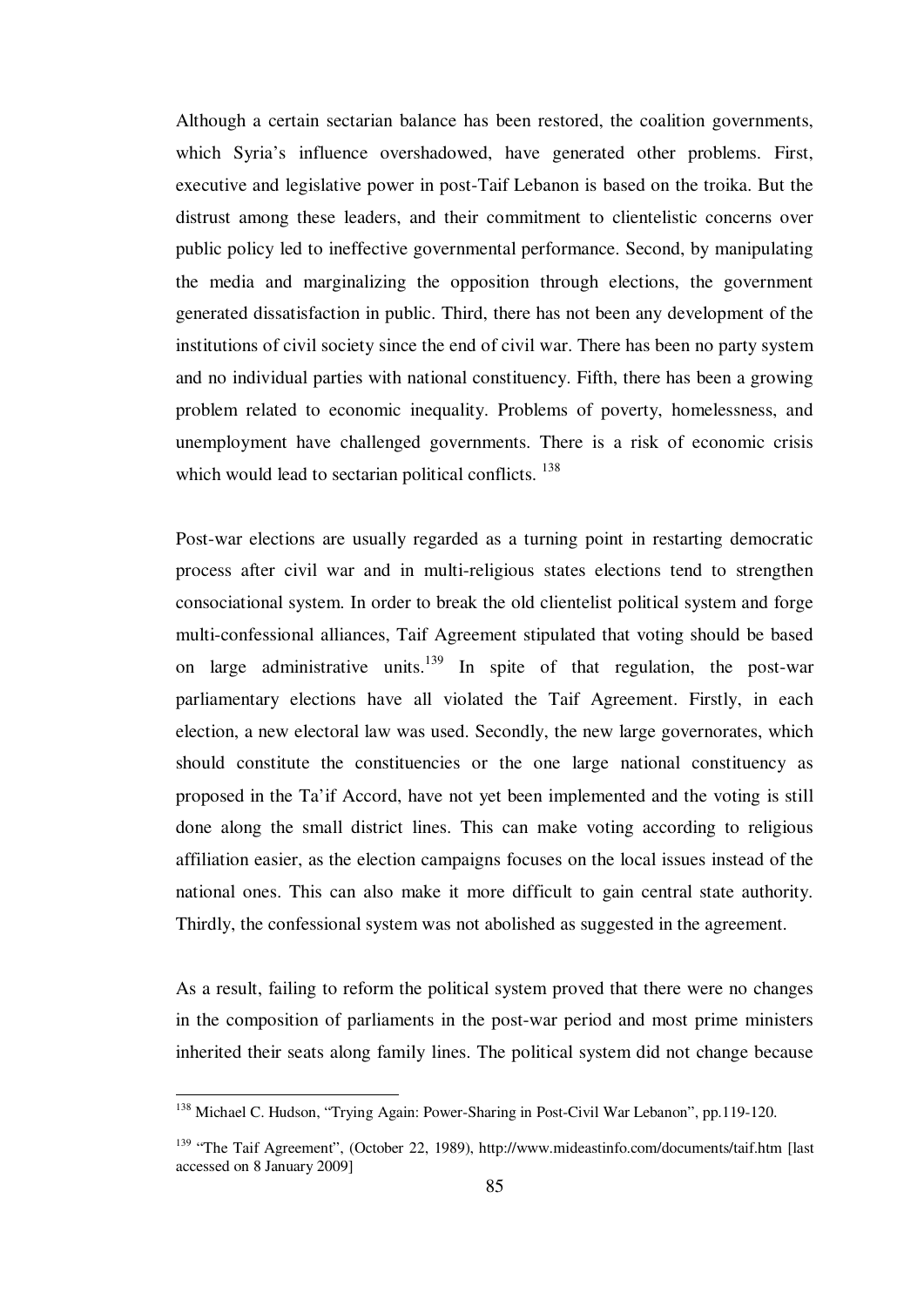of Syrian tutelage over the post-war elections. Syria manipulated the electoral law to ensure the election of candidates favored by itself. For each electoral district, the different sects were allotted candidates in proportion to their share of the electorate. Voters were therefore voting for a multi-confessional list of candidates that was assembled after Syrian consultation.<sup>140</sup>

In addition to this manipulation, vote rigging, voter intimidation, and buying of votes led to low participation in post-Taif elections. Particularly, in the 1992 elections Christian leaders and parties boycotted the elections because of the presence of Syrian troops. The elections of August to September 1996 took on particular significance. Voting participation rose to forty-four percent, still well below the 1972 level, the last election before the war. The 1996 election brought in the Rafiq al-Hariri, further entrenching the Syrian-dominated system, and continued marginalization of Maronites and traditional elites. In preparation for the 2005 parliamentary elections, there was a need for a new electoral law but international pressure to conduct the elections on time and the disagreements between the major actors made this impossible. As a result, the voter turnout was very low, in reality a new version of the Christian boycott of 1992 elections. Especially in the South, the joint Amal and Hezbollah list gained most of the votes of the opposition.<sup>141</sup>

In Lebanon, the political system was based on political leaders rather than political parties. Political parties in Lebanon had no ideology, and they made little effort at transcending sectarian support. Most parties are organizational bodies of powerful politicians and they are simply lists of candidates endorsed by a prominent national or local figure. Loose coalitions are formed for electoral purposes by negotiations among clan leaders.

During the civil war most of the parties were militarized and turned into militias. During the post-war period, the political success of the parties depended on their relations with Syria. In that period, while the Christian parties weakened, the main

1

<sup>&</sup>lt;sup>140</sup> Are Knudsen, "Precarious Peacebuilding: Post-war Lebanon, 1990-2005", Working Papers from: Chr. Michelsen Institute, Bergen, 2005, pp. 7-8.

 $141$  Ibid, p.9.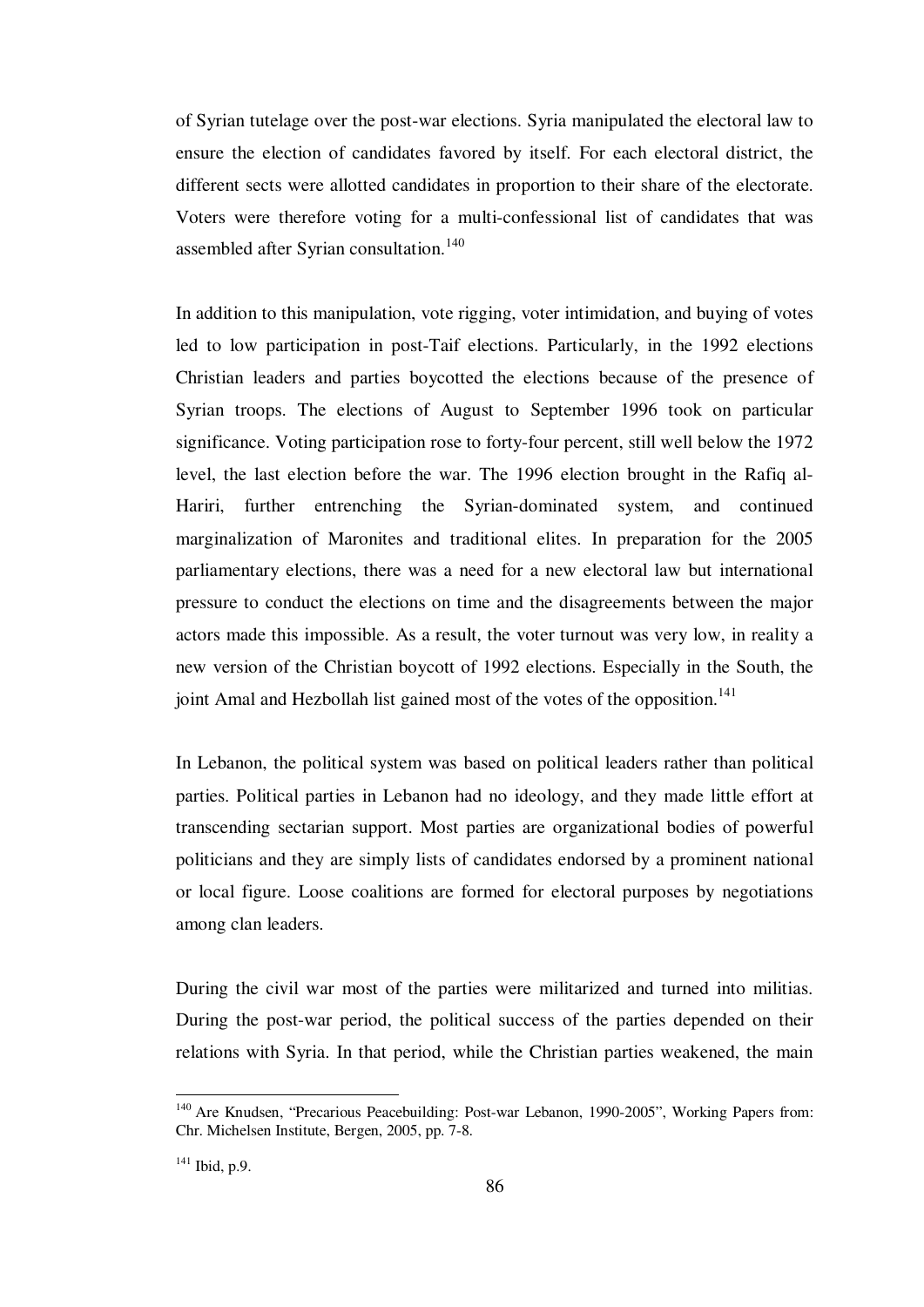sectarian Muslim parties gained power under Syrian tutelage and they were represented in all post-war parliaments. Particularly, Hezbollah's transition from militant movement to political part realized in the 1990s.<sup>142</sup> Hezbollah contested parliamentary and municipal elections successfully, but disarmament of the organization following UN Security Council Resolution of 1559 continued to be a problem.

In conclusion, the Taif Agreement did not lead to fundamental political reform and confessional political system remained unchanged. Due to the importance coalitions in the form of electoral lists, political parties have served for personal ambition and sectarian interests. The Lebanese post-war elections were neither free nor transparent but characterized with extensive pre-election manipulation, vote rigging and Syrian interference. In post-war period, Lebanese politics have revolved around politicians rather than parties and tend to favor sectarian groups rather than to reach national goals.

### **6.2 Syrian Influence over Lebanon in Post-Taif Period**

Syria has always focused on "distinct relations" to legitimize its interference in Lebanon's domestic and foreign politics. The Syrian role in the Taif Agreement strengthened its tutelage on post-war period. According to that Agreement, the Syrian forces were to be redeployed to the Bekaa Valley within two years after the agreement was implemented. Contrary to that emphasis in the agreement, there were 14000 Syrian troops in Lebanon at the time of Hariri's assassination.<sup>143</sup>

Lebanon's domestic and foreign policies have also made in Syria as a result of two countries' common destiny. Treaty of Brotherhood, Cooperation and Coordination and the Defense and Security Pact, which were signed in the early 1990s,

<sup>&</sup>lt;sup>142</sup> Daniela Pioppi, Nathalie Tocci, and Karam Karam, "Domestic Politics and Conflict in the Cases of Israel, Palestine and Lebanon", http://www.euromesco.net/images/domestic%20politics.pdf, [last accessed on 30 May 2009], p. 23.

<sup>&</sup>lt;sup>143</sup> Are Knudsen, "Precarious Peacebuilding", p. 11.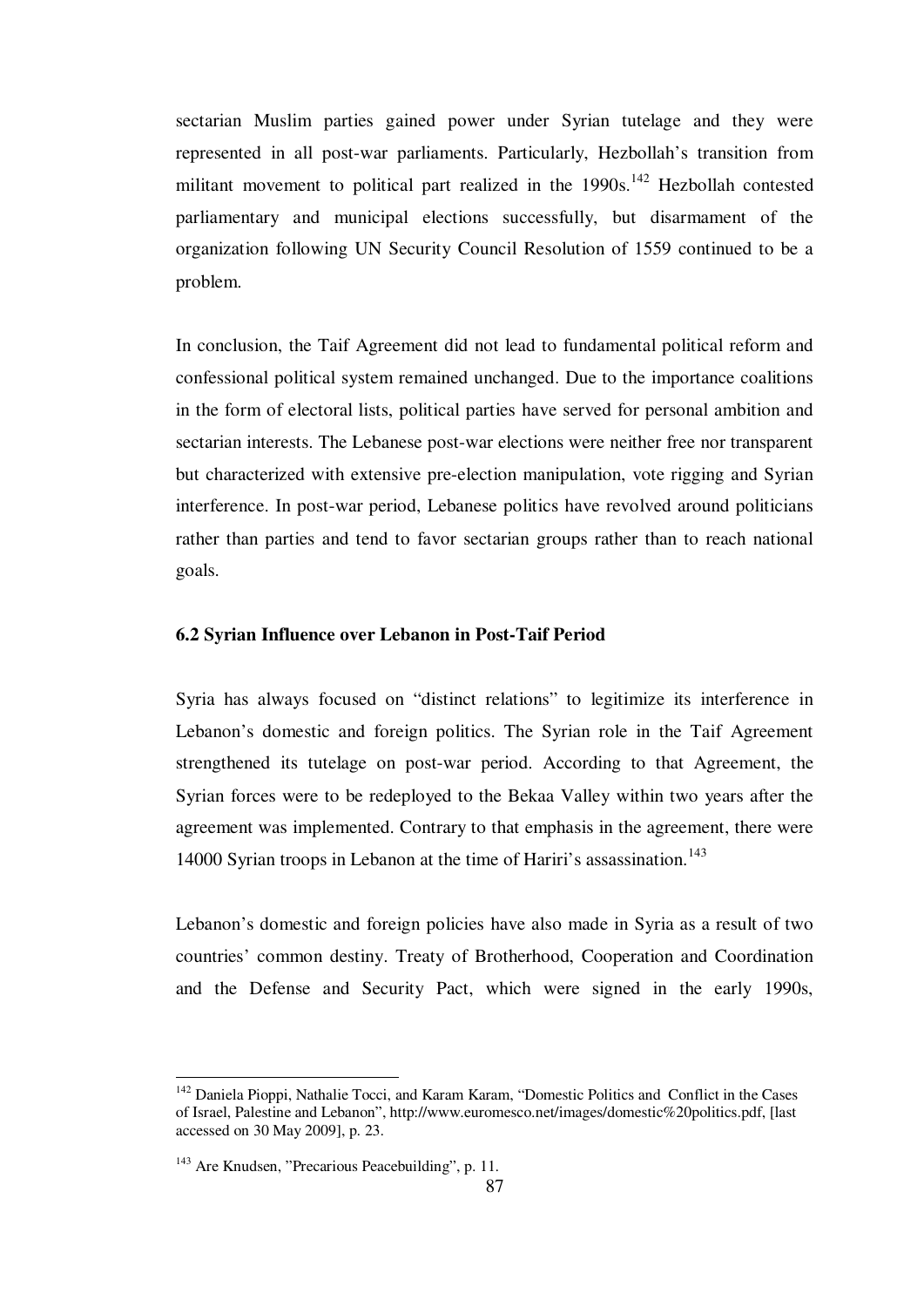institutionalized the relationship between two countries.<sup>144</sup> Given the power disparity between two states, these treaties entailed the institutionalization of Syrian hegemony over Lebanon, especially in the foreign policy and security fields, and ensured Syria's domination over Lebanon's military establishment and intelligence apparatus.

Syria had many reasons to intervene in Lebanese politics as reviving the former "Greater Syria", national concerns meant to preserve Syrian unity, to narrow regime interests pursued with little concern for the damage to Lebanese civilian institutions. A fourth reason was the importance of Lebanon to Syria's ailing economy: Lebanon provided Syria with a window into the free-market worldview. Moreover, bilateral agreements regulating the trade between two countries favored Syrian exports when this harmed Lebanon's domestic economy and its citizens. <sup>145</sup>

The planned redeployment of Syrian forces away from Beirut to the east of the country was much delayed; prompting renewed Israeli warnings that the country had effectively become a Syrian protectorate. While strengthening the confessional system in Lebanon, Taif Agreement institutionalized Syria's hegemony over Lebanon progressively. Most agree that Syria has played a major role in Lebanese politics in the post-war period, but it has mainly been done through the Syrian intelligence units. It is however interesting that the political parties in Lebanon in the post-war period have prospered according to whether they were pro-Syrian or not. The Syrian intelligence has been suspected of manipulating the electoral law to secure pro-Syrian candidates. The Parliaments elected in 1992, 1996 and 2000 were all made up of pro-Syrian majorities. $146$ 

Furthermore, Syria has cultivated an impressive group of political dependants. The "presidential troika" was formed in the interests of Syrian regime, Lebanese elites,

<sup>&</sup>lt;sup>144</sup> Noura Hamladji, "Do Political Dynamics Travel?: Political Liberalization in the Arab World", EUI Working Paper SPS No. 2002/ 11, http://cadmus.eui.eu/dspace/bitstream/1814/331/1/sps200211.pdf, [last accessed on 8th June 2009], p. 12.

<sup>&</sup>lt;sup>145</sup> Asad Abukhail, "Determinants and Characteristics of Syrian Policy in Lebanon", In *Peace for Lebanon? From War to Reconstruction*, ed. D. Collings. Boulder, Colo.: Lynne Rienner Publishers, 1994, p. 128.

<sup>146</sup>Oussama Safa, "Lebanon Springs Forward", *Journal of Democracy*, Vol. 17, No. 1, January 2006, p. 27.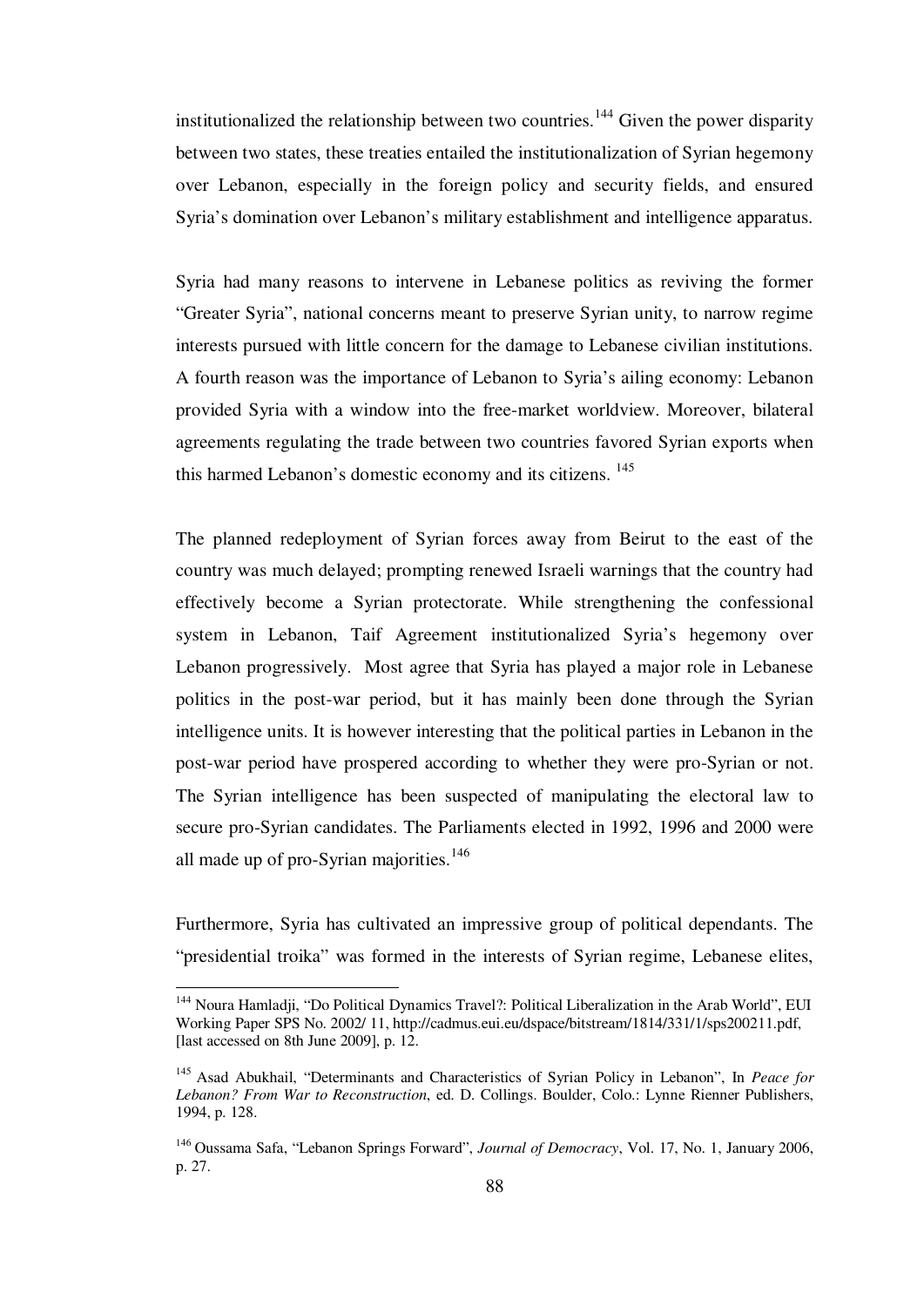and Syrian allies who came to power between 1990 and 2005. In addition, several ministers, and numerous members of parliament also reached their positions through Syrian influence. Political decisions made with first consulting Damascus. Lebanese politicians, including all three members of the troika, regularly traveled to Damascus to hear Syria's opinion before proceeding with a policy. Disputes between members of the troika were settled by Syria.<sup>147</sup>

From 1990 until 2005, Syria both became the dominant domestic actor in Lebanon and the main external party controlling the transition from war to peace. Control over Lebanon served the Syria in the Arab-Israeli negotiations launched in the October 1991 Madrid peace conference and sustained Syria's role as a major regional power. Control over Lebanon meant that there could be no comprehensive peace settlement in Middle East without Syria's participation.<sup>148</sup>

After 1993, Syria supported Hezbollah increasingly and declined to restrain the movement attacks on Israeli troops. Syria's main objective by using Hezbollah as a strategic instrument was to enable itself to strike at Israel without direct confrontation. Syria provided Hezbollah with weapons and logistic support, piped up the rival voices against the movement, and allowed it a heaven in Lebanon. With its ties to Hezbollah, Syria tried to indicate that Israel could not end that conflict without accommodating Damascus. Although Hezbollah exercised independent attacks, Syria participated in negotiation process with Israel after these attacks. For instance, in 1996 when Israel launched Operation Grapes of Wrath against Lebanon, Hafez al-Assad negotiated on behalf of Lebanon.<sup>149</sup>

The cohesiveness of two countries showed itself when Israel withdrew from Lebanon in May 2000. The withdrawal threatened the Syria's position in Lebanon and Syria found another resolved problem to keep its dominance in foreign politics of

<sup>&</sup>lt;sup>147</sup> Tom Najem, "The Collapse and Reconstruction of Lebanon", *Durham Middle East Paper 59*, July 1998, pp. 24-25.

<sup>148</sup> Bassel Salloukh, "Syria and Lebanon: Abrotherhood Tansformed", *Middle East Report 236*, Fall 2005, pp. 18-19

<sup>149</sup> Ibid, p. 19.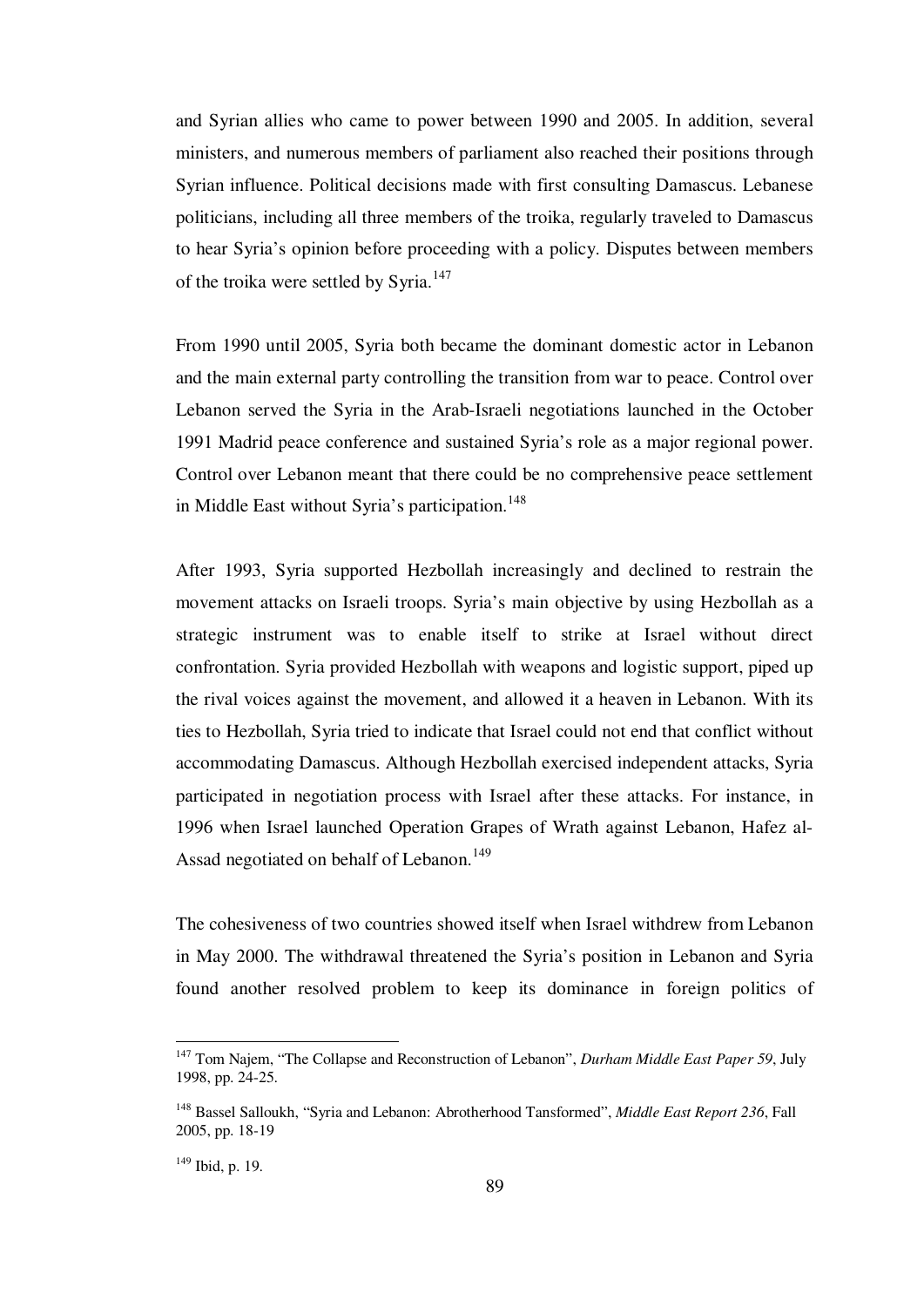Lebanon: Israeli occupation of Shebaa Farms. This thin strip of land, which was captured by Israel during the 1967 conflict with Syria, led the dispute over border demarcation between Lebanon and Israel. The Syrian and Lebanese governments claimed Shebaa was Lebanese territory and pointed out that Hezbollah military activity in that sector constituted legitimate resistance to the Israeli occupation. Israel considered this land as a part of Golan Heights and its occupation meant that Israel did not comply with UN Resolution 425, which called on Israel to withdraw immediately its forces from Lebanon. The UN concluded that the question of Shebaa should be addressed in the future as a bilateral issue between Syria and Lebanon after the Golan Heights had been returned from Israel to Syrian control as a part of broader peace agreement.<sup>150</sup>

Syrian influence over Lebanon was started to question with the assassination of Prime Minister Rafiq Hariri. Hariri had dominated the political arena of Lebanon since his first assumption of office in 1992. As the primary domestic political force, he used his huge influence over the Lebanese economy, and his connections with Saudi Arabia, France and the USA to establish an impressive political base. Syria saw him as an independent leader who they could not control as they controlled most other Lebanese politicians. For that reason, his power was curtailed by Syria through the other two members of troika, and several cabinet ministers. Syria and its political dependants were determinant in key issues related to foreign policy, security concerns, and many domestic political decisions.<sup>151</sup>

In 1998, the Syrians supported the army commander, General Emile Lahoud to assume the presidency. This was the beginning of the six years of political confrontation and deadlock between president and Prime Minister that slowed down government decision-making as well as the economic recovery. The event that led to political upheaval in Lebanon was the Syrian decision in August 2004. When President Lahoud's term came to an end, Syria persuaded the Lebanese parliament to amend the constitution and extend the President's term for another three years. The

<sup>150</sup> <sup>150</sup> Tim Youngs and Claire Taylor, "The Crisis in Lebanon", http://www.parliament.uk/commons/lib/research/rp2007/rp07-008.pdf, p.17, [last accessed on 31 May 2009].

<sup>&</sup>lt;sup>151</sup> Tom Najem, "The Collapse and Reconstruction of Lebanon", p. 28.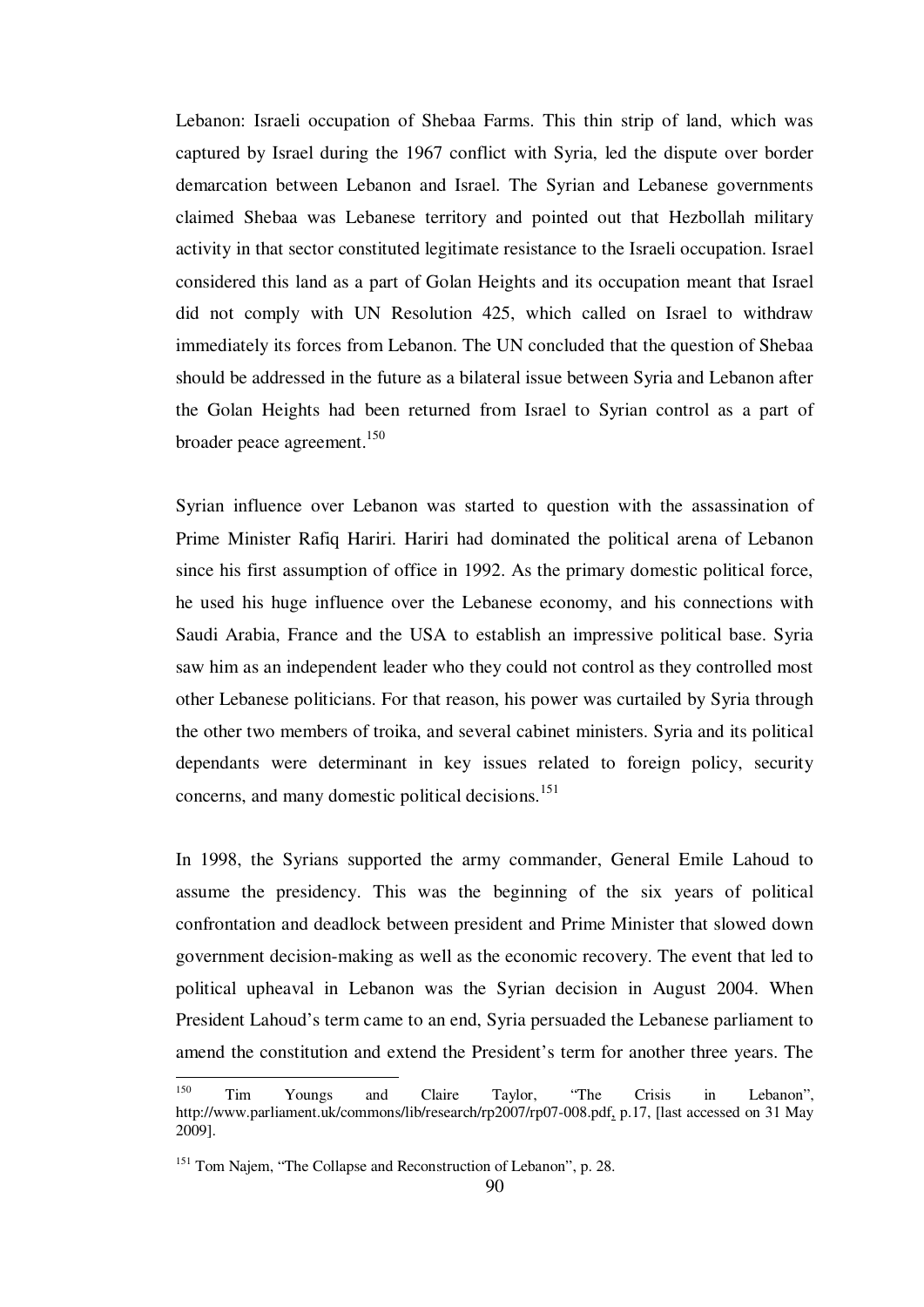Syrians even forced Hariri to submit the amendment in the cabinet and vote for it in the parliament. $152$ 

The extension of Lahoud's term led the international opposition, headed by France and US, to Syrian domination in Lebanon. France was boycotting the president and hoping he would step down before the end of his mandate in conformity with the terms of Resolution 1559, which called for an immediate and total withdrawal of Syrian forces from Lebanon, disarmament of Hezbollah, and the return of full sovereignty to the country.<sup>153</sup> This resolution surfaced the confrontation between Syria and the West. Syria accused Hariri of being behind the Resolution and forced Syrian allies in Lebanon to denounce it as interference in the relations between Lebanon and Syria. The adoption of Resolution also divided Lebanon's communities and political elites into two camps: the loyalists and the opposition. As the loyalists supported the re-election of the president and wanted to maintain Syrian control in the country, the opposition camp rejected the anti-constitutional initiative and opposed to Syrian tutelage. Contrary to the loyalist camp that refused the interference of the Western powers, the opposition considered the involvement of international community as a chance that could recover Lebanon's political independence. The polarization of political parts pointed out that the post-war Lebanese politics had only been apparently stable.<sup>154</sup>

On 14 February 2005, Hariri was assassinated in Beirut and his assassination deepened the turmoil in the country. After his assassination, the hundreds of thousands of Lebanese took to the streets and called for the setting up an international commission of inquiry into the assassination of Rafiq Hariri, the withdrawal of the Syrian army from Lebanon, and the setting of dates for the parliamentary elections. By the end of June, all these demands had been met. On 7

<sup>&</sup>lt;sup>152</sup> Paul Salem, "Lebanon At the Crossroads", p. 2.

<sup>&</sup>lt;sup>153</sup> Daniela Pioppi, Nathalie Tocci, and Karam Karam, "Domestic Politics and Conflict in the Cases of Israel, Palestine and Lebanon", p. 25.

<sup>&</sup>lt;sup>154</sup> Tamirace Fakhoury-Mühlbacher, "The July War and Its Effects on Lebanon's Power-Sharing: The Challenge of Pacifying a Divided Society". *EUI Working Paper*. Challenge of Pacifying a Divided Society", *EUI Working Paper,* http://www.peacestudiesjournal.org.uk/docs/Lebanon%20power-sharing%20FINAL%20EDIT.pdf, [last accessed on 30 May 2009], p. 6.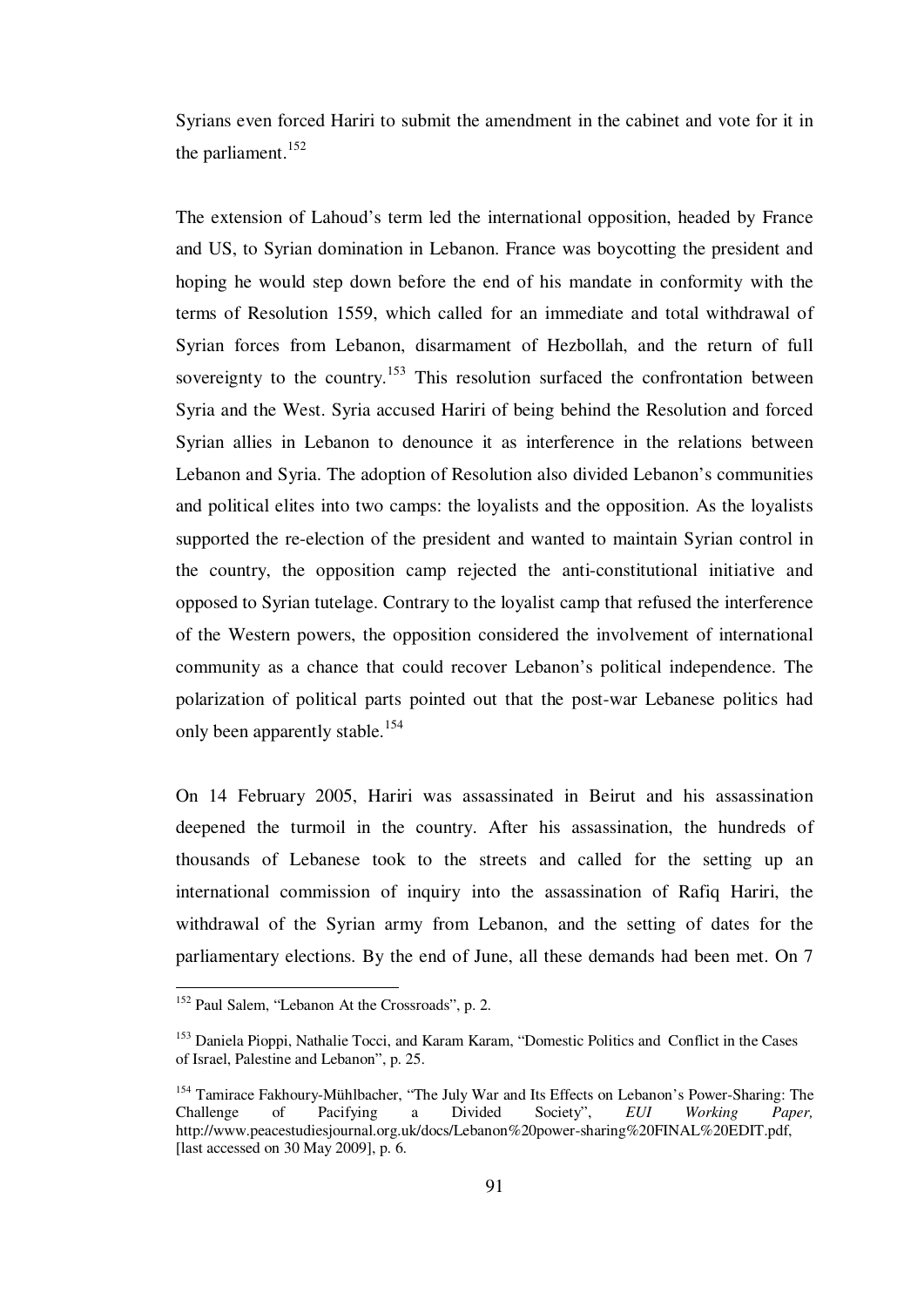April 2005, UN Security Council authorized an independent international commission to investigate Hariri's assassination. In May 2005, the first free parliamentary elections since 1972 took place leading to the formation of a fairly representative coalition government led by Premier Fuad Siniora. Syria ceded to the pressure and withdrew its 14,000 military and intelligence personnel on 27 April 2005.<sup>155</sup> However, Syria maintained significant assets in Lebanon: a mixed government in Lebanon comprising both pro and anti- Syrian elements; a possible residual presence of Syrian intelligence assets in Lebanon; and Hezbollah, which has refused so far to relinquish its arms and apparently continued to support Syria's agenda by periodically attacking Israeli military positions near the Israeli-Syrian border.<sup>156</sup>

# **6.3 Israeli Incursions and Hezbollah**

The Taif Agreement, with respect to relations with Israel, demanded the Israeli withdrawal and called for the enforcement of UN Security Council resolutions. Liberating Lebanon from the Israeli occupation, the agreement called for the implementation of resolutions concerning the Israeli presence in Lebanon, particularly resolution 425. Furthermore, Taif directed the Lebanese and their supporters to "taking all the steps necessary to liberate all Lebanese territories" and also "making efforts to reinforce the presence of the UN forces in South Lebanon to guarantee the Israeli withdrawal and to provide opportunity for the return of security and stability to the border area.<sup>157</sup> In that way, Taif identified the Israeli occupation illegal and assigned the UN to end the occupation. However, it was clear that a UNenforced end to the Israeli occupation was not reasonable for Israel.

During the civil war and in the post-war period, Israeli aggression toward Lebanon was demonstrated in a number of destructive attacks: Operation Litani of 1978,

<sup>&</sup>lt;sup>155</sup> Daniela Pioppi, Nathalie Tocci, and Karam Karam, "Domestic Politics and Conflict in the Cases of Israel, Palestine and Lebanon", p. 25.

<sup>156</sup> Tim Youngs & Claire Taylor, "The Crisis in Lebanon", pp. 19-20.

<sup>157</sup> "The Taif Agreement", (October 22, 1989), http://www.mideastinfo.com/documents/taif.htm [last accessed on 8 January 2009].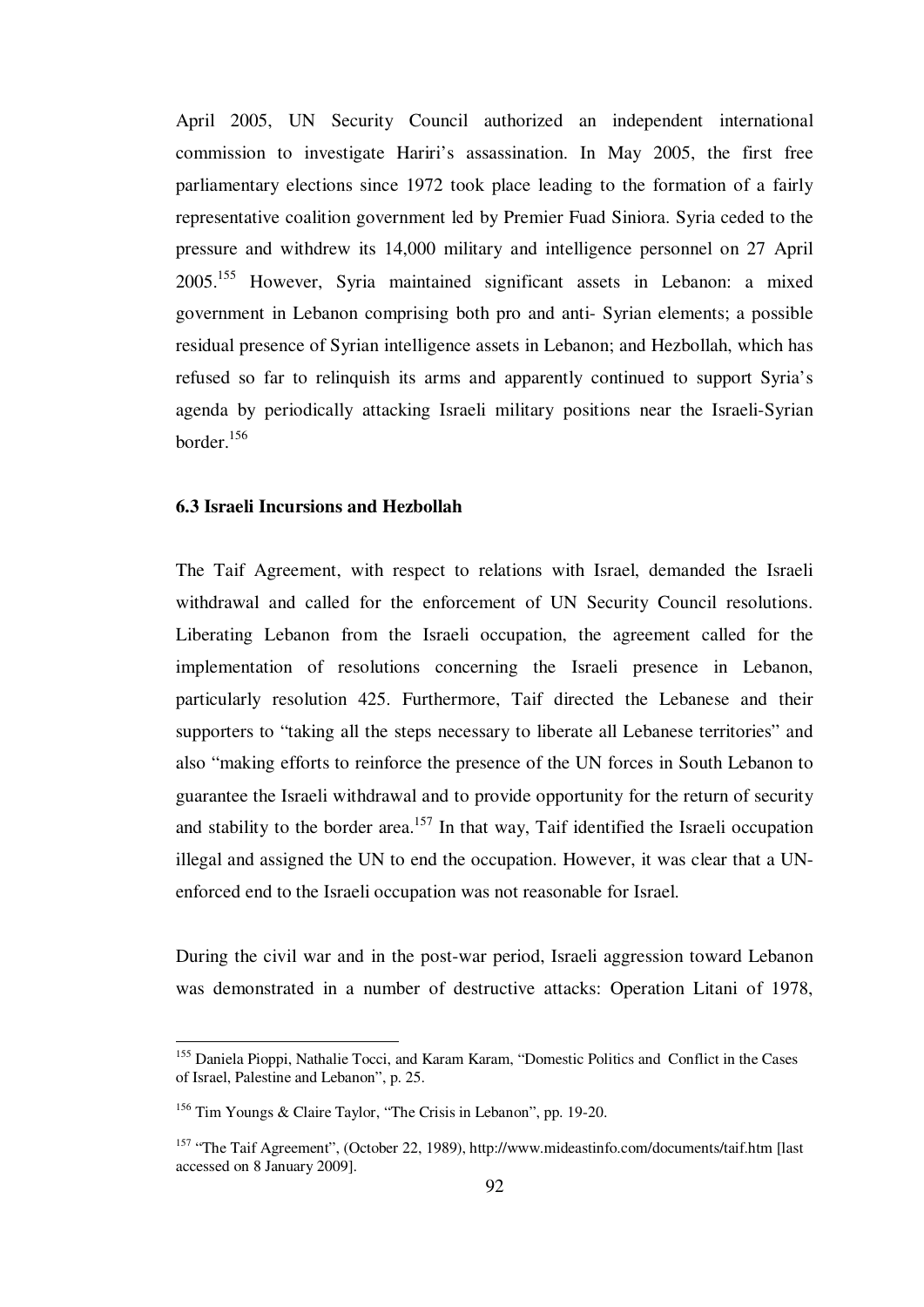Operation Peace for Galilee of 1982, Operation Accountability of 1993, Operation Grapes of Wrath of 1996, and Operation Just Reward of 2006. In July 1993, Israel launched its heaviest bombardment of Lebanon since the 1982 invasion. The political and economic recovery of Lebanon was again interrupted in April 1996, when Israel carried out air and artillery against southern Lebanon and the suburbs of Beirut which sought to diminish Hezbollah's ability to strike northern Israel. There was a remarkable danger of escalation, leading fears that the fighting might draw Syrian forces stationed in the east of the country.<sup>158</sup>

Likewise, Israel tried to give two important messages to the internal and external world. Firstly, the invasion was a response to terrorism that was needed to secure a victory for the Labor government. Secondly, by bombing the electric power plants near Beirut, Israel warned the Lebanese authorities that their economic recovery and the building of the infrastructure were in danger if they did not stop Hezbollah's actions.<sup>159</sup> The Operation Grapes of Wrath served only to surface the weakness of the Lebanese government and strengthen Syria's control over the country. Disarmament of Hezbollah was not possible as long as UNIFIL or its troops were prevented from entering Israel's security zone.

From the Israeli perspective, the occupation of southern was necessary for ensuring the security of the northern border and preventing Palestinian and Hezbollah rocket attacks on the northern Galilee region. However, by the 1990s, the security zone created problems in both financial and human terms. Additionally, public support for the zone began to reduce after a rise in the Israeli casualties. By the time of the Israeli election of May 1999, Ehud Barak, leader of the victorious Labor Party gave signals for withdrawing by July 2000. The problem with the withdrawal was how best this could be achieved. A unilateral solution which disregarded an overall peace with Syria and Lebanon was considered useless as it would indicate weakness of Israel. Another option was negotiating only with Lebanon but it would fail considering Syria's demands over Golan and Damascus's influence in Beirut. Despite Ehud Barak's effort to settle the peace as part of a wider deal with Syria on

<sup>&</sup>lt;sup>158</sup> Tim Youngs and Claire Taylor, "The Crisis in Lebanon", p.15.

<sup>&</sup>lt;sup>159</sup> Kail C. Ellis, "The Regional Struggle for Lebanon", p. 38.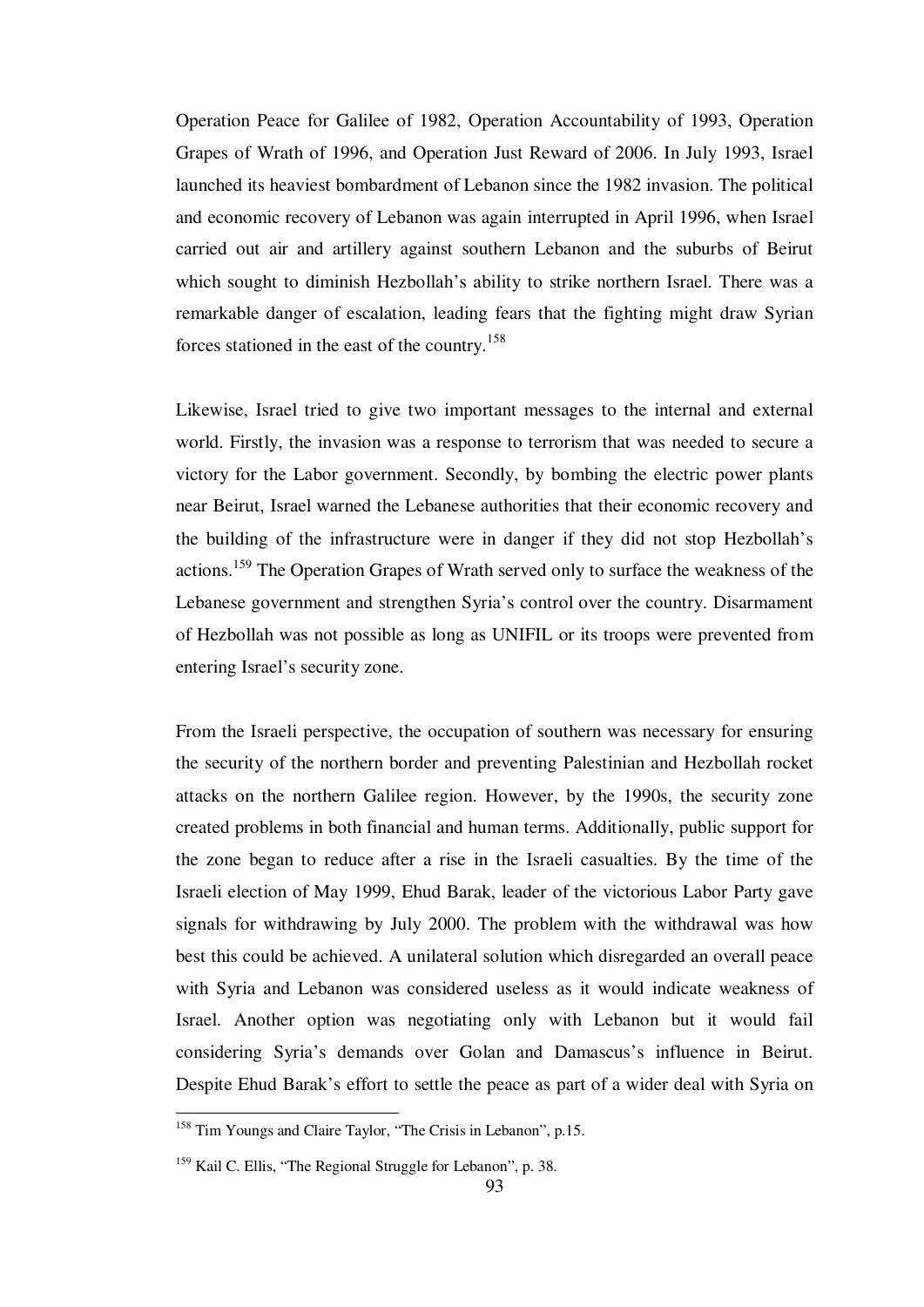the Golan, it became clear during the early part of 2000 that negotiations with Syria were making little progress. As a result, Israeli troops withdrew from the southern Lebanon in May 2000 unilaterally.<sup>160</sup>

Furthermore, Israeli incursions strengthened the Hezbollah's position in the country. Hezbollah emerged as the most important militia during the war and was the only Lebanese militia not to disarm in post-war period because of its special status as the resistance movement against Israeli occupation of Lebanon. They fought in the southern security belt, in another words, the completely isolated southern part of the country. Unable to compete with Israeli exports into the south, this part of the country was also destroyed economically. This signaled another phenomenon of change from the war, the rise of Hezbollah and a feeling of Lebanese-ness among the Shiites, a sign that could be understood in the future.

During Israel's invasion of Lebanon, Lebanese officials were indifferent towards Shiites who were living in poverty in the south of the country. Hezbollah benefited from this situation and with Iran's help, it struggled for building a social welfare infrastructure for the Shiite community. It improved farming activities, created an educational mobilization program, and developed a network of organizations and institutions in the field of health, education, and charity. Social work served to enrich supporters' confidence in Party's cause and direction as well as collaborated forces to remain strong and tenacious in its political and resistance roles.<sup>161</sup>

Political participation became an instrument to achieve change and was seen as in the group's interest and as a necessity for conveying the concerns of the people up to the national political level. Hezbollah's decision to participate in the parliamentary elections of 1992 started the change of organization. The results of this decision were successful. In the first electoral competition, the organization achieved significant political representation by obtaining eight of the twenty-seven seats that belonged to Shiites. In addition, Hezbollah became the first Islamic group to be included in the parliament. The reasons for this success originated from the religious background

<sup>&</sup>lt;sup>160</sup> Tim Youngs and Claire Taylor, "The Crisis in Lebanon", p. 16.

<sup>&</sup>lt;sup>161</sup> Naim Qassem, "Hizbullah: The Story from Within", Saqi Books, London, 2005, p. 86.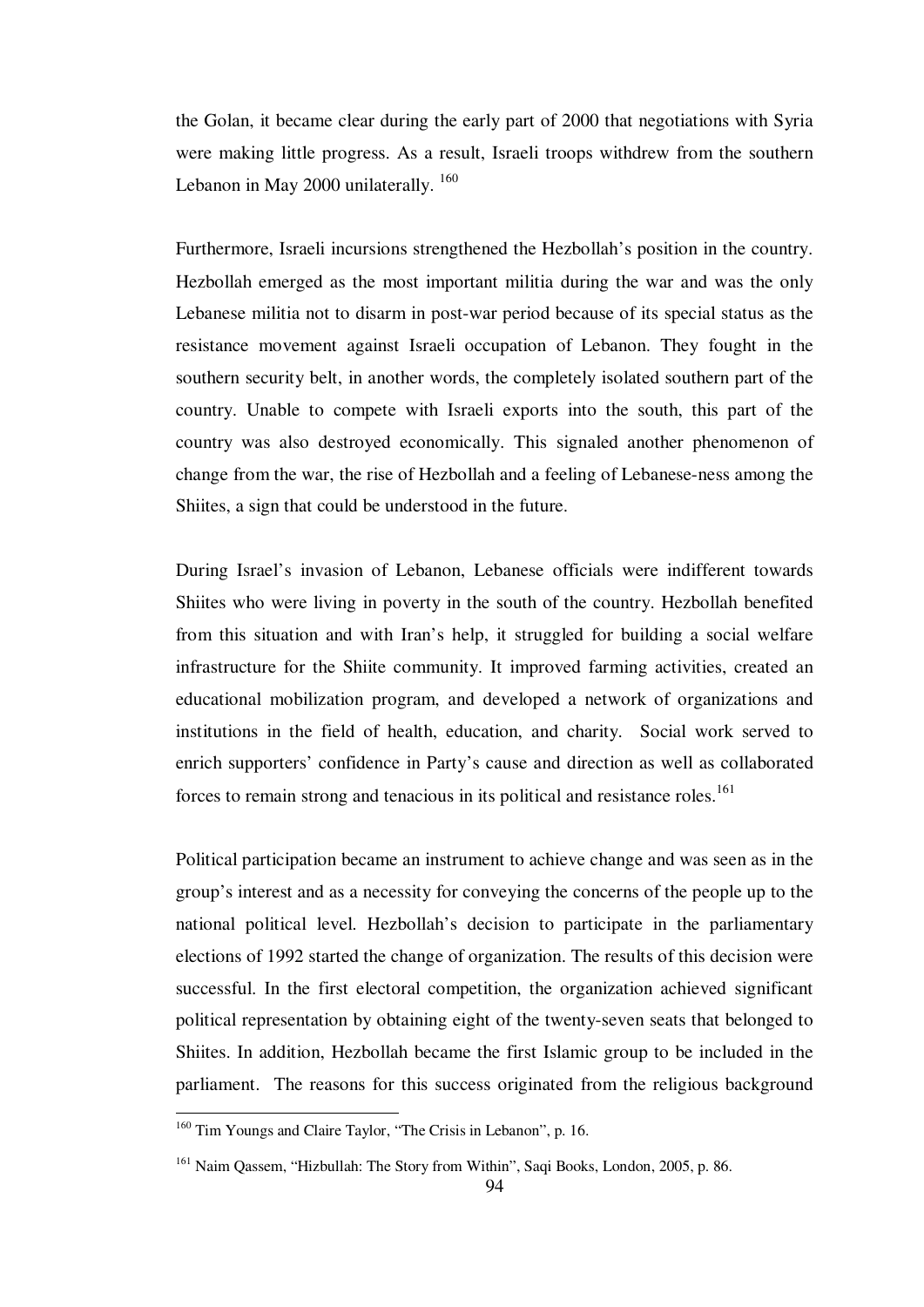that provided it with a stronger voter base, the resistance against Israel that provided support from inside and outside of their community, and the social service network that strengthened the image of the party. With its political and social activity, Hezbollah won the leadership of the Shiite community. This was clear from its overwhelming victory in the municipal elections in the years 1998 and 2004.

In the elections of 2005, Hezbollah gained an unexpected success gaining almost one third of the seats in the parliament. For the first time, the party formed part of the government with two ministers. They also legitimized their armed presence in the southern Lebanon against the Israeli occupation in the Shebaa farms. This could be also meant that people's votes supported Hezbollah to reject UN Resolution 1559 that calls for disarmament.<sup>162</sup>

The success of Hezbollah can be explained by its ability to present itself as a new kind of political party. Previously, political parties in Lebanon were the expression of the interests of the elite and were ruled by members of the most dominant families of their respective communities. Instead of that, Hezbollah presented a comprehensive political program. It diverged from the standard campaign that focused on publicizing candidates without declaring any particular plan or program. Hezbollah emphasized the program over the person and this made a mark on Lebanese political tradition.<sup>163</sup>

However, the political participation could not be sufficient for the transformation of the organization from militia into a political party. The conflict of July-August 2006, between Israel and Hezbollah, proved that disarmament of the organization was impossible unless Israeli attacks came to an end.

Despite the Israeli unilateral withdrawal from southern Lebanon in May 2000, the unresolved issues of the Lebanese – Israeli conflict remained. These included the Israeli occupation of Lebanese territory in the Shebaa Farms, seizure and arbitrary

<sup>162</sup> Luigi Masciulli, "Hizbullah: Resistance and Representation", http://www.humanrightsobservatory.net/revista5/articulos8/LUIGI%20MASCIULLI.pdf, [last accessed on 8th August 2009], pp. 9-10.

<sup>163</sup> N. Qassem, "Hizbullah: The Story from Within", p. 192.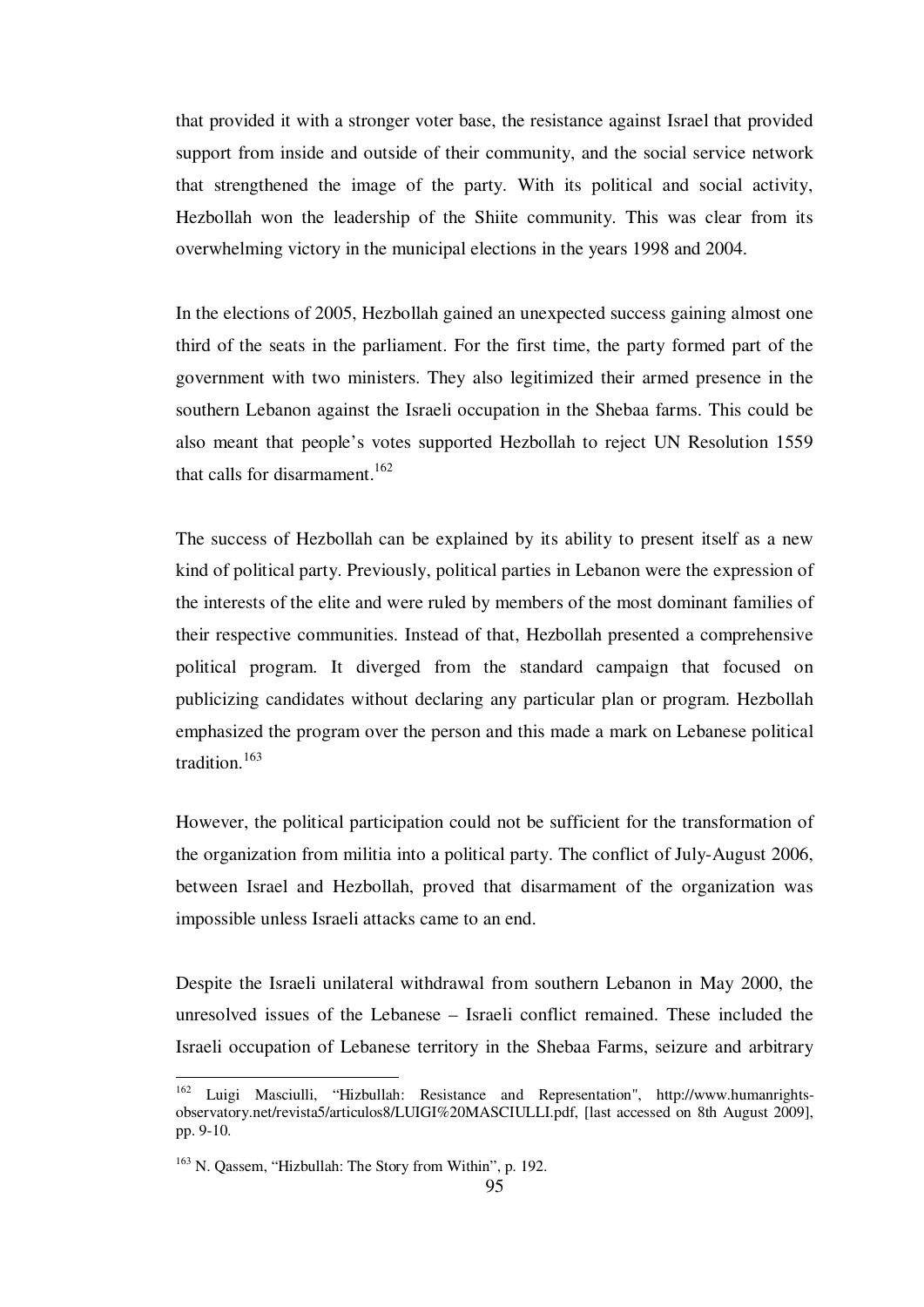detention of Lebanese citizens, persistent and ongoing violations of Lebanese territorial sovereignty through the use of ground aerial and maritime force, and currently through various manifestation of political pressure on the Lebanese government.<sup>164</sup> These problems re-surfaced with the war in July 2006 and the stability in Lebanon was disrupted again.

The conflict began on 12 July 2006 when a group of Hezbollah fighters crossed the Lebanese border into Israel and attacked an Israeli military patrol, capturing two soldiers and killing eight. This led to the outbreak of a large-scale war in southern Lebanon which ended with the destruction of the Lebanese infrastructure and the death of 160 Israeli and 1500 Lebanese civilians. Israel's asymmetric response to Hezbollah's seizure of the two soldiers had main objectives: enforcing a rash application of UN Resolution 1559, and constituting a Lebanese consensus around dismantling of Hezbollah's armed wing by causing nationwide destruction, and finally the destruction of the Hezbollah. Israel planned to use three main strategies for achieving these objectives. The first idea was the bombardment of Hezbollah. By killing fighters, destroying Hezbollah's infrastructure and assassinating key figures as Secretary General Hasan Nasrallah, Israel would seek to weaken the organization or leave the organization without a leader. Secondly, Israel tried to blame Hezbollah for the tragedy for breaking up the ties between Hezbollah and the Shiite community and for this end, Israel destroyed infrastructure, houses and even whole villages of Shiites. Thirdly, Israel tried to limit the social life so that non-Shiite Lebanese people could revolt against Hezbollah's actions. It would also make easier for the Lebanese government to make military attacks against the organization.<sup>165</sup> These strategies were far away from both dismantling Hezbollah and instead the war strengthened the organization with the popular support from the Shiites, other confessional groups in Lebanon and the Muslim world.

<sup>164</sup> <sup>164</sup> Andre Bou Maachar, "Lebanon: Strategic and Political Challenges and Opportunities", http://www.dtic.mil/cgi-bin/GetTRDoc?AD=ADA479599&Location=U2&doc=GetTRDoc.pdf, [last] accessed on 31 May 2009], pp. 6-7.

<sup>&</sup>lt;sup>165</sup> Karin Rammerstorfer, "The Lebanon War 2006: A Country Between Terror And Resistance", Diplomarbeit, Universität Wien. Fakultät für Sozialwissenschaften BetreuerIn: Bunzl, John, 2008, http://othes.univie.ac.at/1372/1/2008-10-01\_0306768.pdf [last accessed on 8<sup>th</sup> August 2009], p. 62.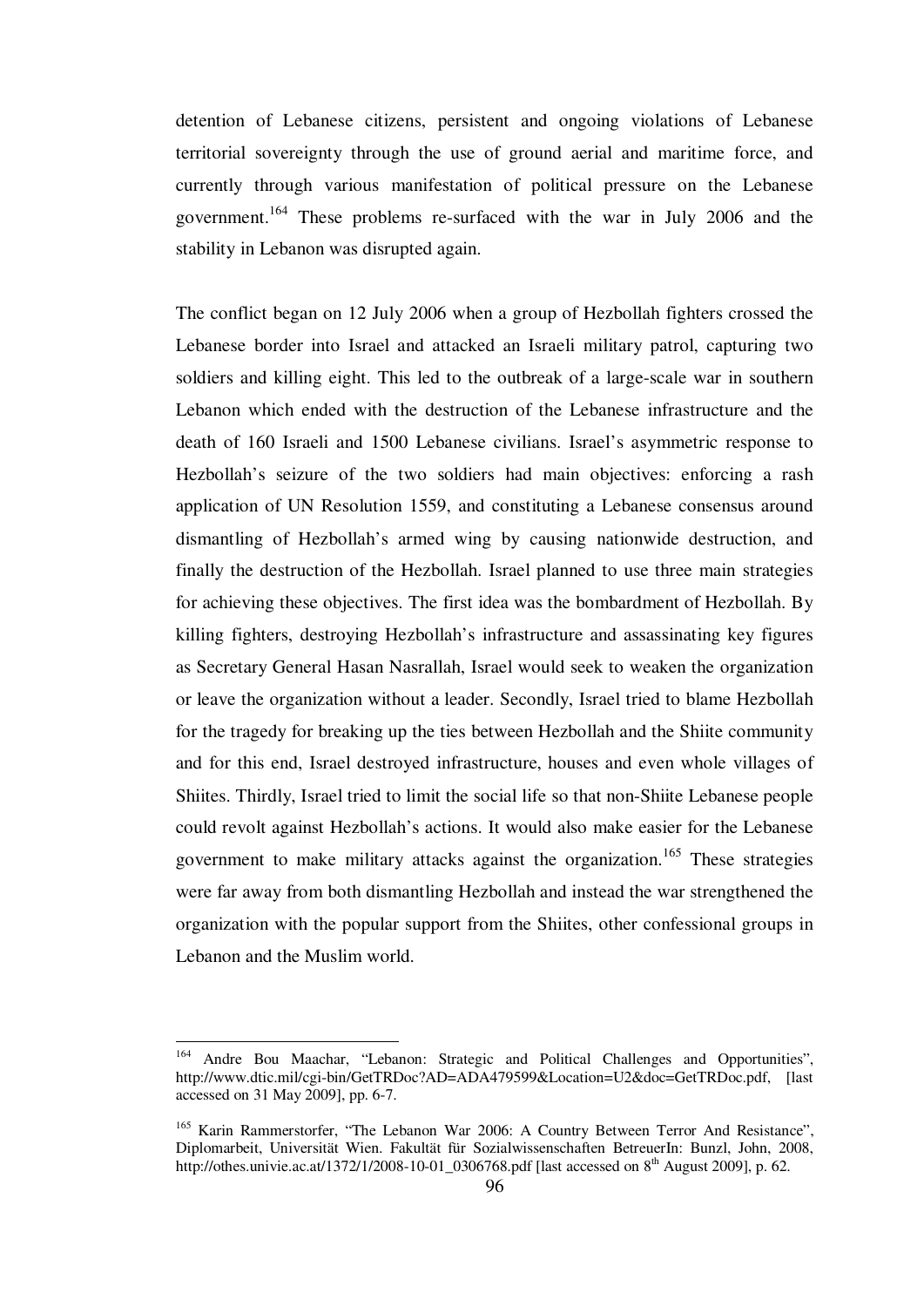In order to end the war in Lebanon, UN Resolution 1701 was implemented. All parties involved in this conflict, the Hezbollah, Israel and the Lebanese government, as well as international and regional key actors made consensus on the text of the Resolution. Resolution that was adopted on 11 August 2006 included a number of aspects. Firstly, it called for a full cessation of hostilities between Hezbollah and Israel. It then called for the Lebanese government and UNIFIL to deploy their forces together throughout the south. Secondly, the UN Security Council authorized an increase in the strength of UNIFIL to a maximum of 15,000 troops. The force was also charged with monitoring the cessation of hostilities, helping to ensure humanitarian access to civilians and the safe return of displaced persons, supporting the Lebanese armed forces as they deployed in the south, and helping Lebanese government secure the country's border to prevent the entry of illicit weaponry. Thirdly, the Council called for Israel and Lebanon to support a permanent ceasefire and a long-term solution. Fourthly, in support of a long term solution, the Council requested that the Secretary General develop proposals for delineating the international border. Fifthly, the council emphasized on the importance of a "comprehensive, just, and lasting peace in the Middle East".<sup>166</sup>

Hezbollah welcomed the Resolution since the United Nation could finally report and respond to Israel's constant violations. Hezbollah was part of the Lebanese government; disarmament was an internal political matter and should be resolved within this framework. It had nothing to do with the International Community. Hezbollah saw the strengthening of the UNIFIL officially as positive because then, there was no more need for resistance. Also, Israel respected to Resolution especially its focus on Hezbollah's disarmament and insists on an arms embargo. As long as the Hezbollah did not regain strategic weapons and make confrontations in the southern border, Israel was satisfied with the Resolution.<sup>167</sup>

<sup>166</sup> United Nations Security Council Resolution 1701 (August 11, 2006), http://daccessdds.un. org/doc/UNDOC/GEN/N06/465/03/PDF/N0646503.pdf?OpenElement, [last accessed on 9<sup>th</sup> August 2009]

<sup>&</sup>lt;sup>167</sup> Karin Rammerstorfer, "The Lebanon War 2006: A Country Between Terror And Resistance", pp. 74-75.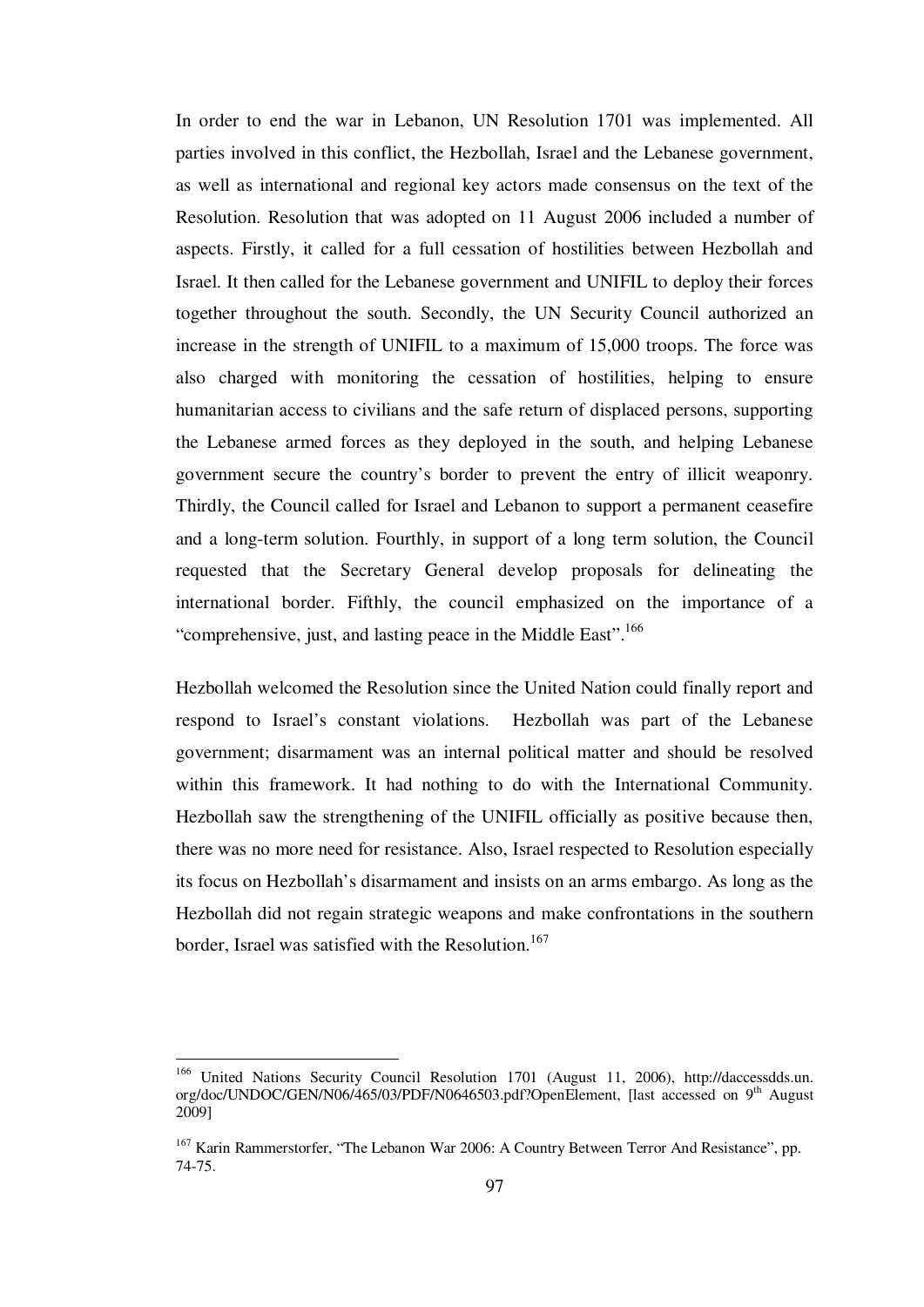The expanded UNIFIL force served to manage tensions and was considerably stronger than its predecessor, but it was obvious that a peacekeeping mission could not reconstruct peace if no supporting political settlement was put in place. The lack of progress on the political elements of UN Security Council Resolution 1701 proved that the lull in violence since mid-August 2006 would not end the hostilities between Israel and Hezbollah. Israel would not tolerate the reconstruction of Hezbollah's fortified zone in southern Lebanon and would be forced to strike as long as a comprehensive peace settlement was made.<sup>168</sup>

Strengthened after the war in July in the internal and regional realms, Hezbollah claimed to have achieved a historical and divine triumph. For transforming this victory into a political gain, the party called overtly for the resignation of the Sinioraled cabinet, and for the formation of a more solid 'national unity government' able to confront external threats. Hezbollah's call for restructuring political alignments in post-Syrian Lebanon indicates that the party will sooner or later claim political gains for its regional triumph, and challenge the rigid institutionalism of the Lebanese national formula.<sup>169</sup>

Facing calls for Hezbollah's disarmament, the movement considered the government of Prime Minister Fouad Siniora and its backers as the hostile actors who intended on destructing the Hezbollah and further aligning Lebanon with the West. As a result, Hezbollah continued its fight on the domestic scene, removing Shiite ministers, taking to the streets and pushing for the government's ouster. The large numbers of Shiites taking to Beirut's streets alarmed many among the Sunni community who considered this as a sign of a confessional power-play designed to weaken them. Lebanon badly lost its balance and was under the risk of new collapse, moving ever closer to explosive Sunni-Shiite polarization with a divided, weakened Christian community in between. $170$ 

<sup>&</sup>lt;sup>168</sup> Tim Youngs & Claire Taylor, "The Crisis in Lebanon", p. 43.

<sup>&</sup>lt;sup>169</sup> Tamirace Fakhoury-Mühlbacher, "The July War and Its Effects on Lebanon's Power-Sharing", pp. 4-6.

<sup>&</sup>lt;sup>170</sup> International Crisis Group, "Lebanon at a Tripwire", Middle East Briefing, No.20, 21 December 2006, p.15.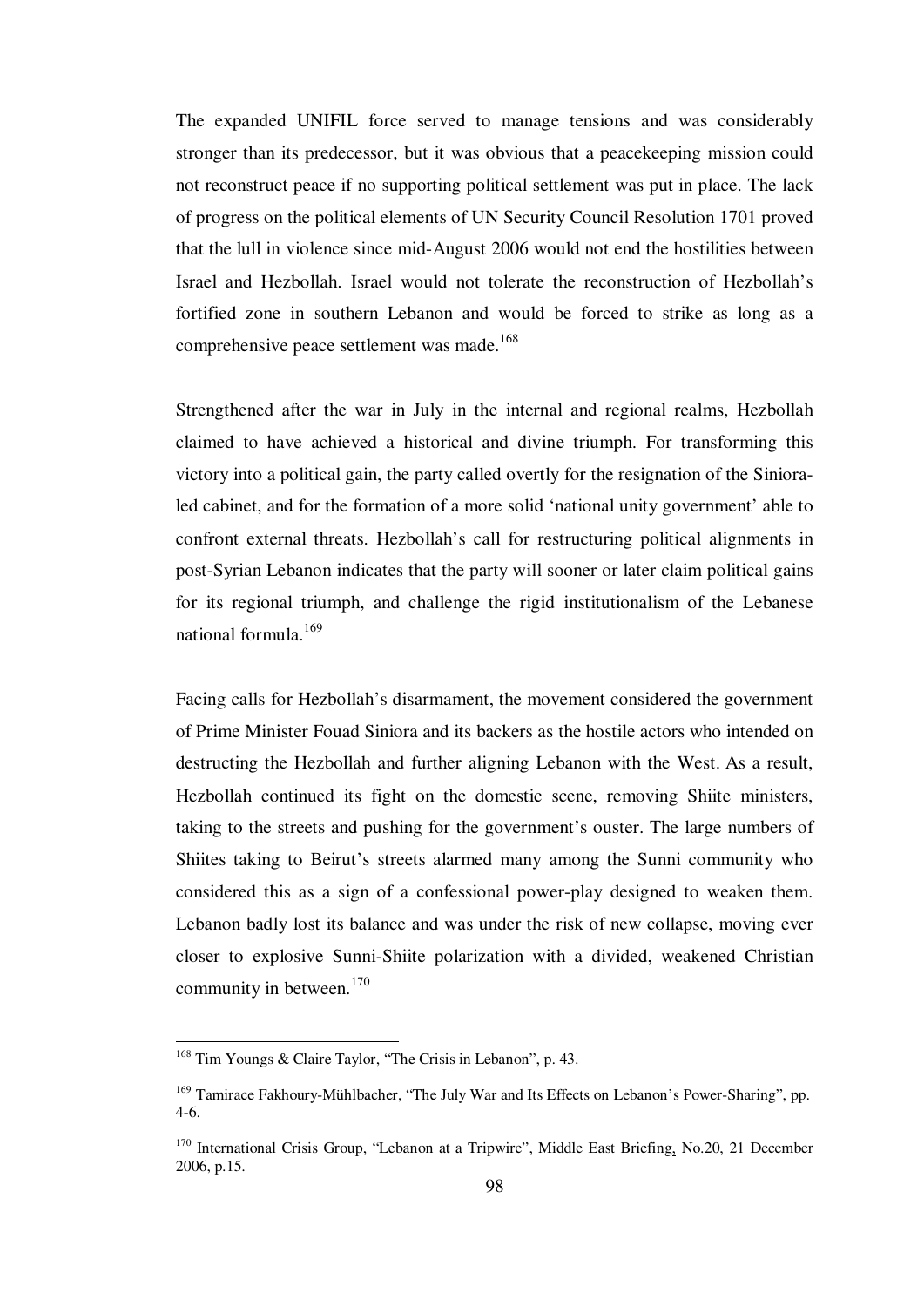#### **6.4. The 2007 Presidential Crisis**

1

The impact of the Hariri's assassination, the protests, and the withdrawal of the Syrian military led to formation of a National Dialogue process in Lebanon. This process which began in March 2006 continued until 2006 war. The lack of consensus on the legality of an armed Hezbollah and the debate over the legitimacy of President Emile Lahoud's position resulted in the failure of this process. Dialogue Process came to Lebanese political agenda again, when the 2007 presidential crisis broke up. The leaders from major sectarian groups came together in order to discuss the reform during the Dialogue Process. This process purposed to regain political authority and to find a political solution to the problems that have created chaos in Lebanon since the end of civil war in 1990. There were five main points that the particapants should reach consensus: normalizing relations with Syria, collecting weapons from militants outside Palestinian refugee camps, the position of Emile Lahoud as President, disarming Hezbollah, reforming the electoral system.<sup>171</sup>

The Syrian withdrawal created the need to rebuild the political, social and economic relationship between two countries. The proposal of establishing mutual embassies in Damascus and Beirut was seen by the Syrian politicians as a strange step for relationships between "brother" countries. This was meant that Syrian preference for control over their neighbor as opposed to cooperation and dialogue between equals.<sup>172</sup> Furthermore, the process of founding a new relationship with Syria was difficult for the Lebanese because of the ongoing investigation of Syria's meddling in the assassination of Hariri. There was still support for Syria ; every anti-Syrian protest organized by the March  $14<sup>th</sup>$  movement was responded by a pro-Syrian demonstration. At the same time, major political actors were divided along pro- and anti-Syrian lines.<sup>173</sup>

<sup>171</sup> Vanessa E. Shields, "Political Reform in Lebanon: Has the Cedar Revolution Failed?", *The Journal of Legislative Studies*, Vol.14, No. 4, pp. 477-478.

<sup>172</sup> Hazem Saghieh, "Big Brother No More", *New Statesman*, 5 June 2006, http://www.newstatesman.com/200606050019, [last accessed on 5 August 2009].

<sup>&</sup>lt;sup>173</sup> N. Ladki, "Hezbollah Draws Vast Pro-Syrian Crowd in Beirut", Reuters, 8 March 2005, http://www.commondreams.org/headlines05/0308-06.htm [last accessed on 6 July 2009].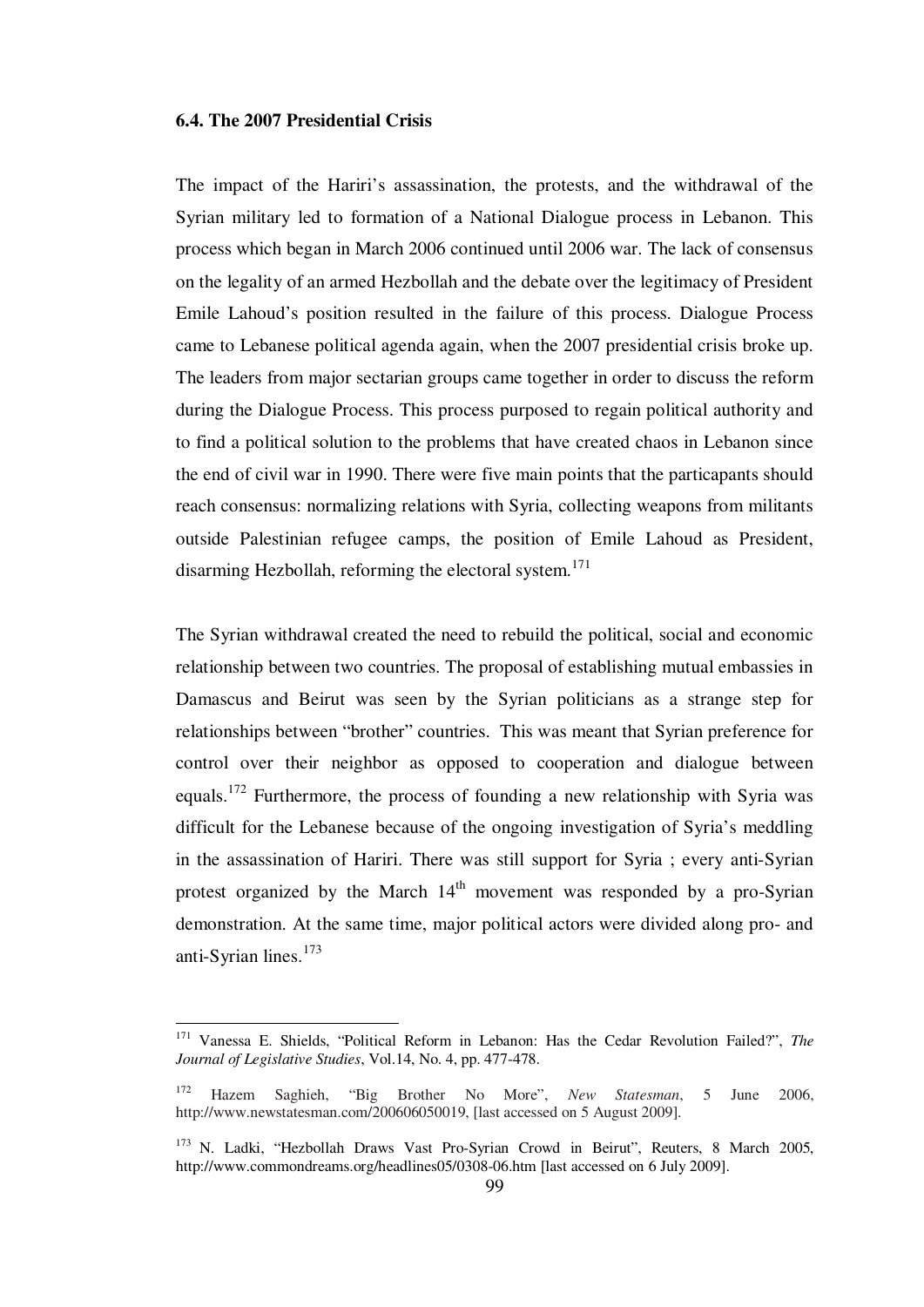Lebanese President Emile Lahoud was a pro-Syrian and supported the formation of a government of National Unity in which the opposition including Hezbollah would have a veto right in the cabinet. This was opposed by the anti-Syrian Prime Minister Fouad Siniora and by the majority in Parliament. The position of Lahoud was discussed during the Dialogue Process. Politicians such as Saad Hariri and Walid Jumblat demanded him to resign because they regarded his position as illegal as well as dangerous due to his close ties with Syria. The amendment of the constitution to reappoint Lahoud for an additional three years in 2004 was viewed as the result of Syrian hegemony on internal Lebanese politics.<sup>174</sup> For this reason, many anti-Syrian politicians saw Lahoud as the symbol of Syrian tutelage and wanted to end his term to complete Syrian withdrawal from Lebanese politics, too.

The most controversial issue debated during the Dialogue Process was disarmament of Hezbollah. Many Lebanese considered Hezbollah as heroes because they had forced Israel to withdraw in 2000. The disarmament of Hezbollah was opposed by Shiite community due to the fact that they represented a legitimate resistance and they could save their communities from outside threats. External actors did not support Hezbollah and believed that the presence of such an irregular army was undemocratic. UN Resolution 1559 called for the withdrawal of all foreign troops as well disarmament of all armed militias.<sup>175</sup> Hezbollah both participated in Lebanese politics and operated a military and intelligence structure which the state had no control. Rather than forcing disarmament of Hezbollah by the Lebanese army, the UN was urging Hezbollah to integrate into the Lebanese army. During the National Dialogue Process the Hezbollah question remained unresolved and the war in July 2006 proved that disarmament of Hezbollah was not an easy task as long as Israeli threat was over the country.<sup>176</sup>

Lebanon was politically paralyzed when the Shiite opposition parties Hezbollah and Amal withdrew their ministers from the government of Fouad Siniora in November

<sup>&</sup>lt;sup>174</sup> Vanessa E. Shields, "Political Reform in Lebanon", p. 479.

<sup>&</sup>lt;sup>175</sup> "United Nations Security Council Resolution 1559", (September 2, 2004), http://www.un.org/News/Press/docs/2004/sc8181.doc.htm [last accessed on 4 July 2009].

<sup>176</sup> Vanessa E. Shields, "Political Reform in Lebanon", p. 479.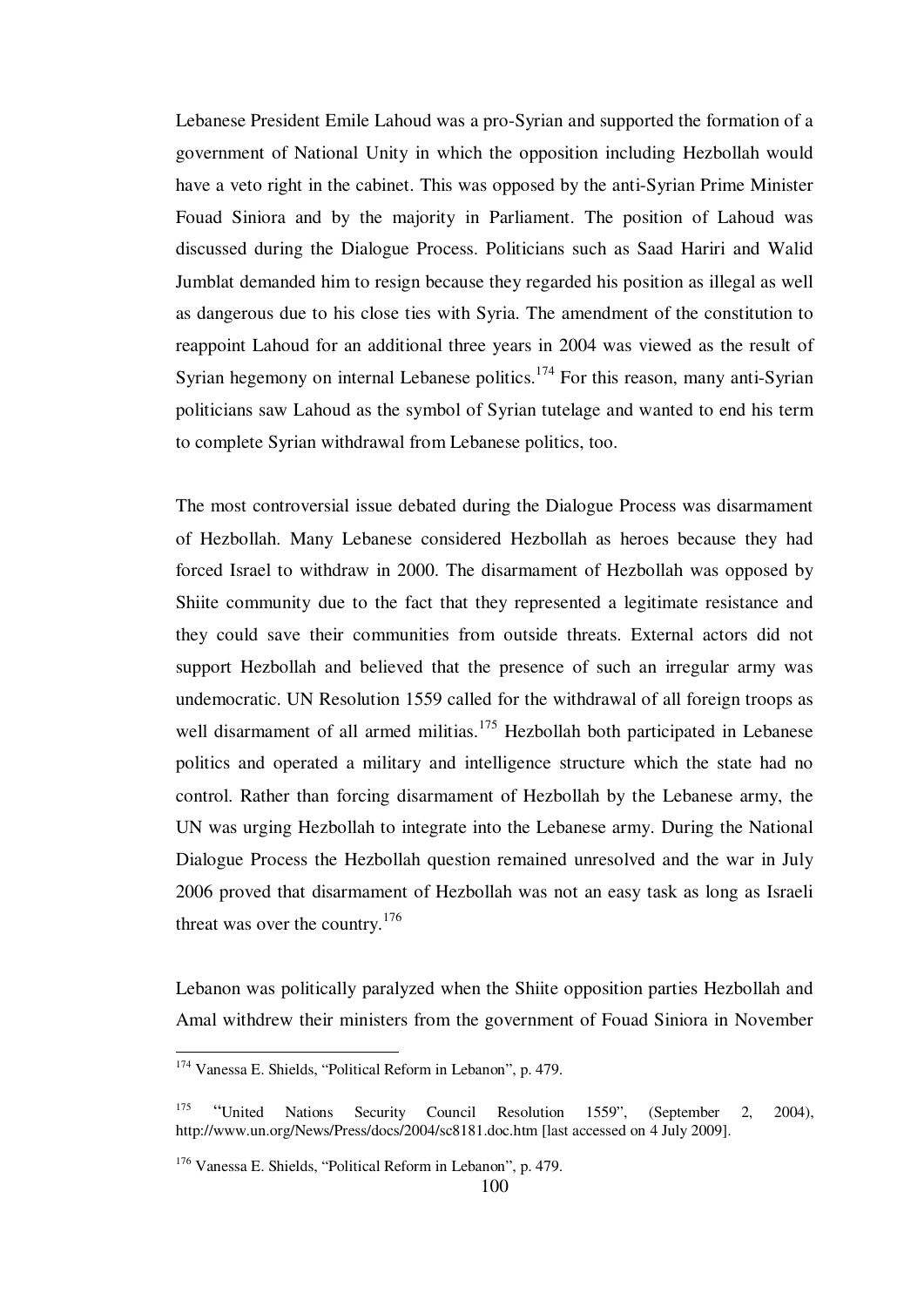2006. The Hezbollah-Druze-Aoun alliance stated that, according to Article 95 of the constitution a resignation of one-third of the cabinet automatically brought down the government. President Emile Lahoud also declared that Siniora as ruling in violation of the constitution. Hezbollah aimed at undermining political process by restricting Siniora's government. Hezbollah and its  $8<sup>th</sup>$  March Alliance demanded the reorganization of the cabinet in order to have more than a third of the cabinet ministers. If this veto power was granted it could allow Hezbollah and its allies to bloc voting on vital issues. In that way, rather than reaching consensus with other sectarian groups, Hezbollah could affect political process underlying confessional differences. Despite closing Beirut's commercial centre with a permanent sit-in protest from December, the opposition could not reach its goals through a national dialogue launched in March 2007. Yet the rival anti-Syrian March 14 Alliance could not also disregard the opposition and elect its preferred candidate to succeed the pro-Syrian president Emile Lahoud. When Lahoud's term ended in September, the post was left vacant and a constitutional crisis emerged.<sup>177</sup>

As the end of the Lebanese presidential term neared and then passed on November 23, the political focus of the presidential elections shifted from democratic and constitutional ideals to concerns about preventing civil strife. Lebanon has failed to elect a new president since November 24, 2007 as a result of the ongoing political imbalance and unsettled dispute over needed political reforms. The divisions between the Lebanese religious and political factions continue to risk another round of civil war. The current Lebanese political system has reached a deadlock in ensuring the continuity and performance of the Lebanese institutions and the constitutional order. The Lebanese Parliament could not provide the absolute majority required for a constitutional parliamentary quorum necessary for the election of a president. Hezbollah refused to cooperate with the majority in electing a new president before it receives promises that it would obtain additional political power, and not serve merely as a symbolic opposition. The opposition wanted assurances regarding the reallocation of political power within the future cabinet and its agenda; and secondly, an agreement about the basis of the future electoral law.<sup>178</sup>

<sup>177</sup> "Lebanon's Stop-gap Peace", *Strategic Comments*, Vol.14, No. 5, 2008, p. 1.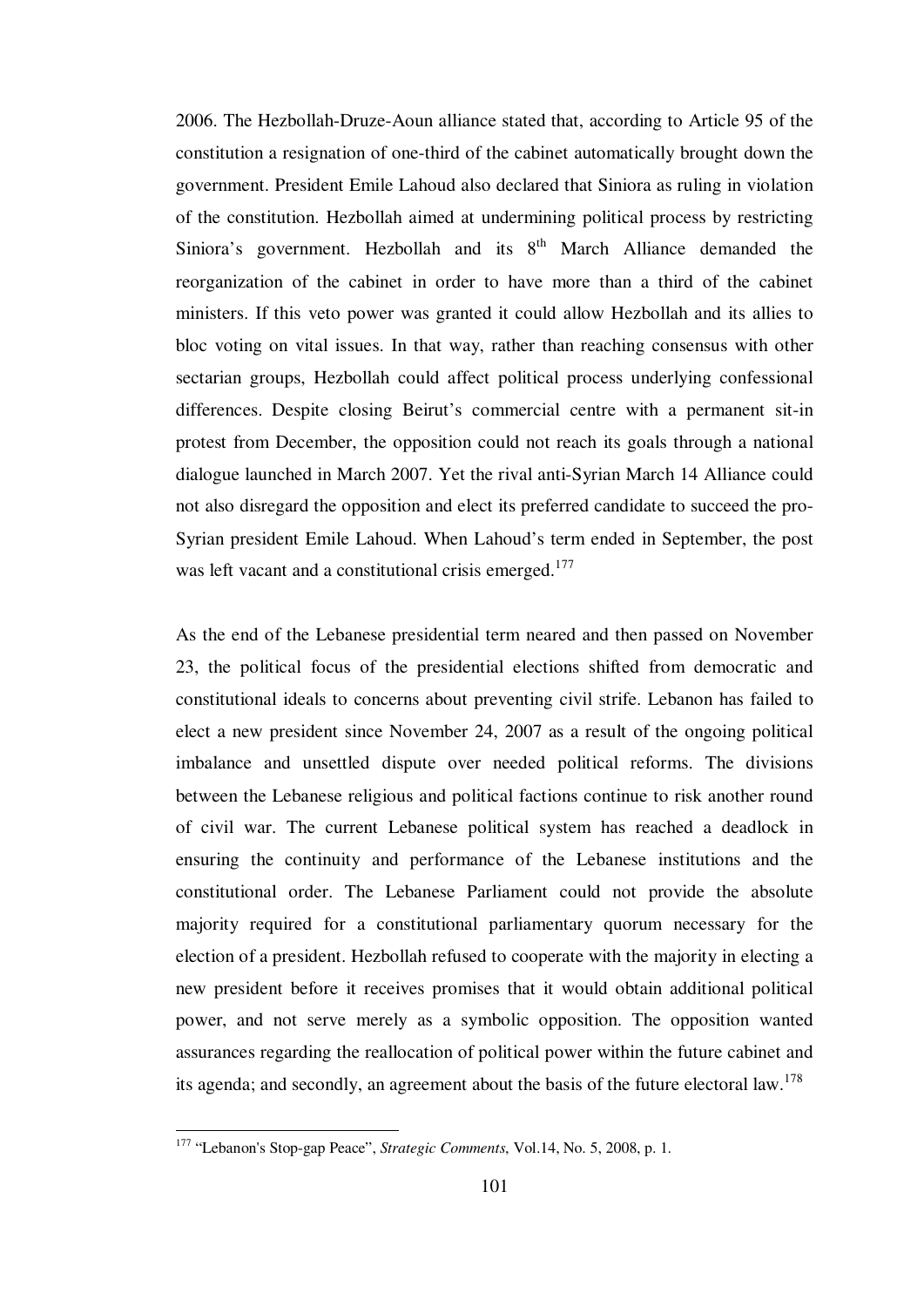The presidential crisis underlined that the political representation in line with sectarian proportion could block the democratic process and left a country without a president for six months. Also, as a historical feature, this stalemate could not solve without foreign intervention. Through the autumn of 2007 and into 2008, the United States demanded an immediate unconditional parliamentary election of a Lebanese president as the first step in resolving the current political crisis. At the same time, the United States condemned the Syrian efforts to prevent such an election and the perceived Syrian efforts to destabilize Lebanon. In the end, Qatar's prince Sheikh Hamad bin Khalifa Al Thani invited all Lebanese political parties to its capital Doha to negotiate a settlement in order to end the ongoing political crisis and avoid an eventual civil war.<sup>179</sup>

After two weeks of unrest, the parties reached a deal on 21 May 2008 in Doha, comprising three key elements: appointment of a new national unity government, headed by Siniora, in which the opposition would hold a 'blocking' third of the ministerial posts; the election of Lebanese army commander Michel Suleiman as President; and the holding of new parliamentary elections in a year's time on the basis of a revised electoral law.<sup>180</sup>

The Doha Agreement underlined the urgent problems of Lebanon and tried to give immediate response to them. Firstly, by reaching a consensus to elect candidate General Michel Suleiman, Lebanese politics proved that this was the best constitutional method to elect the president under these exceptional circumstances. In fact, this reminded the election of General Fuad Shihab after the Civil War of 1958 which was the result of other presidential crisis.

Secondly, forming a national unity government composed of 30 ministers distributed among the majority (16 ministers), the opposition (11 ministers) and the president (3 ministers). In this way, Hezbollah got veto power over major policy decisions in the new government.

<sup>&</sup>lt;sup>178</sup> Andre Bou Maachar, "Lebanon: Strategic and Political Challenges and Opportunities", pp. 24-25.

<sup>179</sup>Ed Blanche, "Lebanon: At The Crossroads", *The Middle East*, July 2008, http://findarticles.com/p/articles/mi\_m2742/is\_391/ai\_n28048767/, [last accessed on 30 May 2009].

<sup>180</sup> "Lebanon's stop-gap peace", p. 1.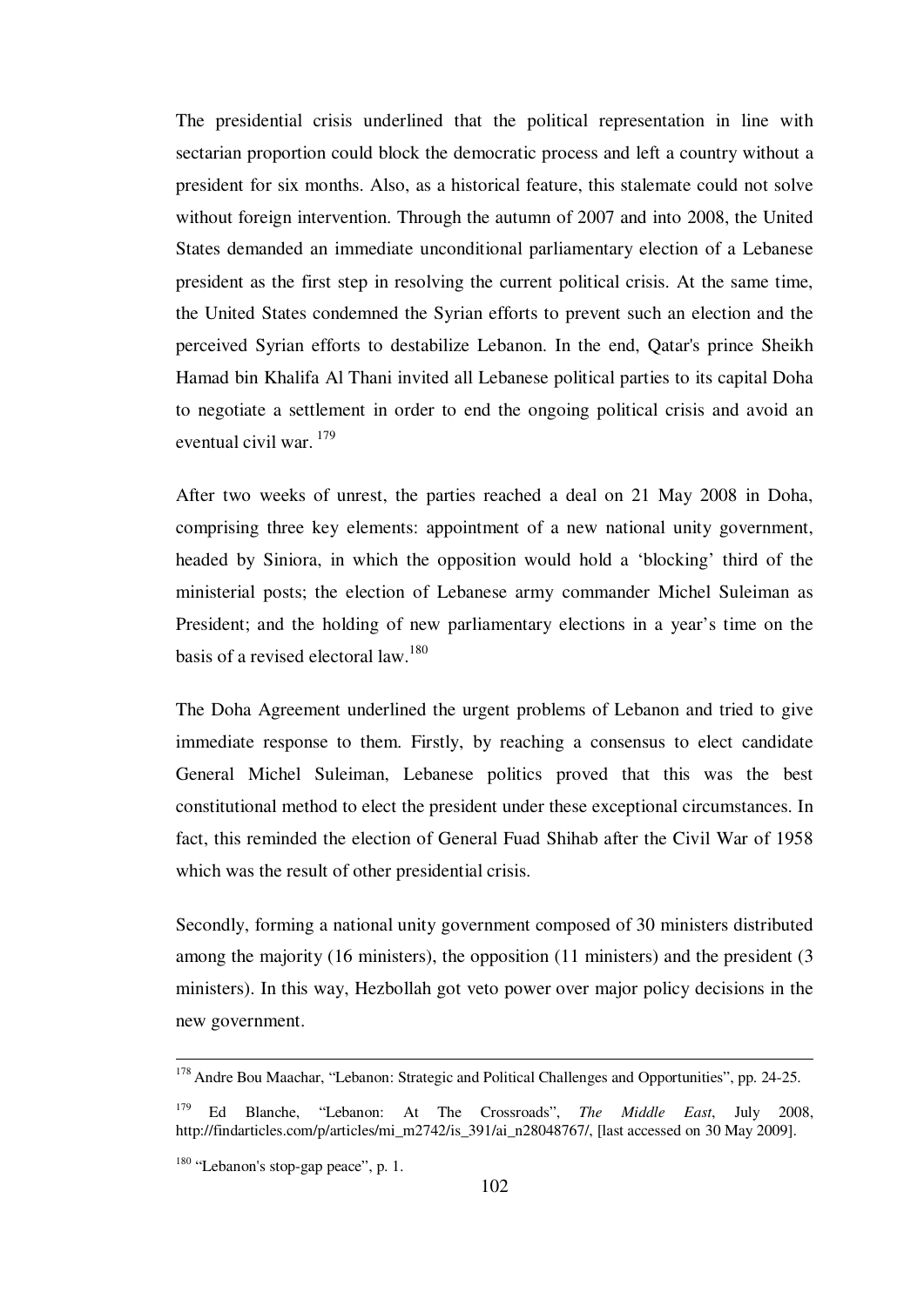Thirdly, the Doha Agreement decision about electoral law meant that, instead of applying the heavily gerrymandered 2000 law devised by Syria, the new law will double the number of electoral districts in the country and tend to focus on voters according to religious sect. Meanwhile, the renewed electoral law can work to the advantage of Hezbollah and its fellow Shiite party, Amal. The Shiites are now the most harmonious and united among Lebanon's major communities and, by fielding a joint list as previously, the two parties would be guaranteed victory in Shiite-majority districts.

As a result, Hezbollah was the winner of the May 2008 crisis. It managed to endorse Suleiman as president without losing its strategic alliance with Aoun. It took the veto right over major policy decisions in the cabinet, and because disarmament was not on the Doha agenda, it got to keep its weapons for the time being. Hezbollah as an organization, who rebelled to Taif settlement with its armed struggle, proved itself in the political arena and gave signs of the abolishment of confessional system.

However, the Doha Agreement could not solve the fundamental problems that create trouble in Lebanon. These problems include the sectarian rivalry that provoke the way of a united nation, and the need for a more equitable distribution of political power than the French-style independence constitution that was written in favor of the Maronites and Sunnis. The main problem here is the lack of political reform process which can unite all the sects around the interests of Lebanon. If there is no progress on political reform, the civil war continues to be in the agenda of Lebanese politics.

# **6.5. Post-Taif Era: The Failure of Reconciliation**

The end of civil wars with negotiated settlements is a rare situation but the Lebanese civil war ended in this way. The peace settlement did not involve Western countries as key players or guarantor of peace. Instead, the treaty was a production of an initiative from the Arab League created the Tripartitate Arab High Commission compromising heads of state from Algeria, Saudi Arabia and Morocco. The main purpose of the Taif Agreement was to facilitate post-war reconciliation, overcome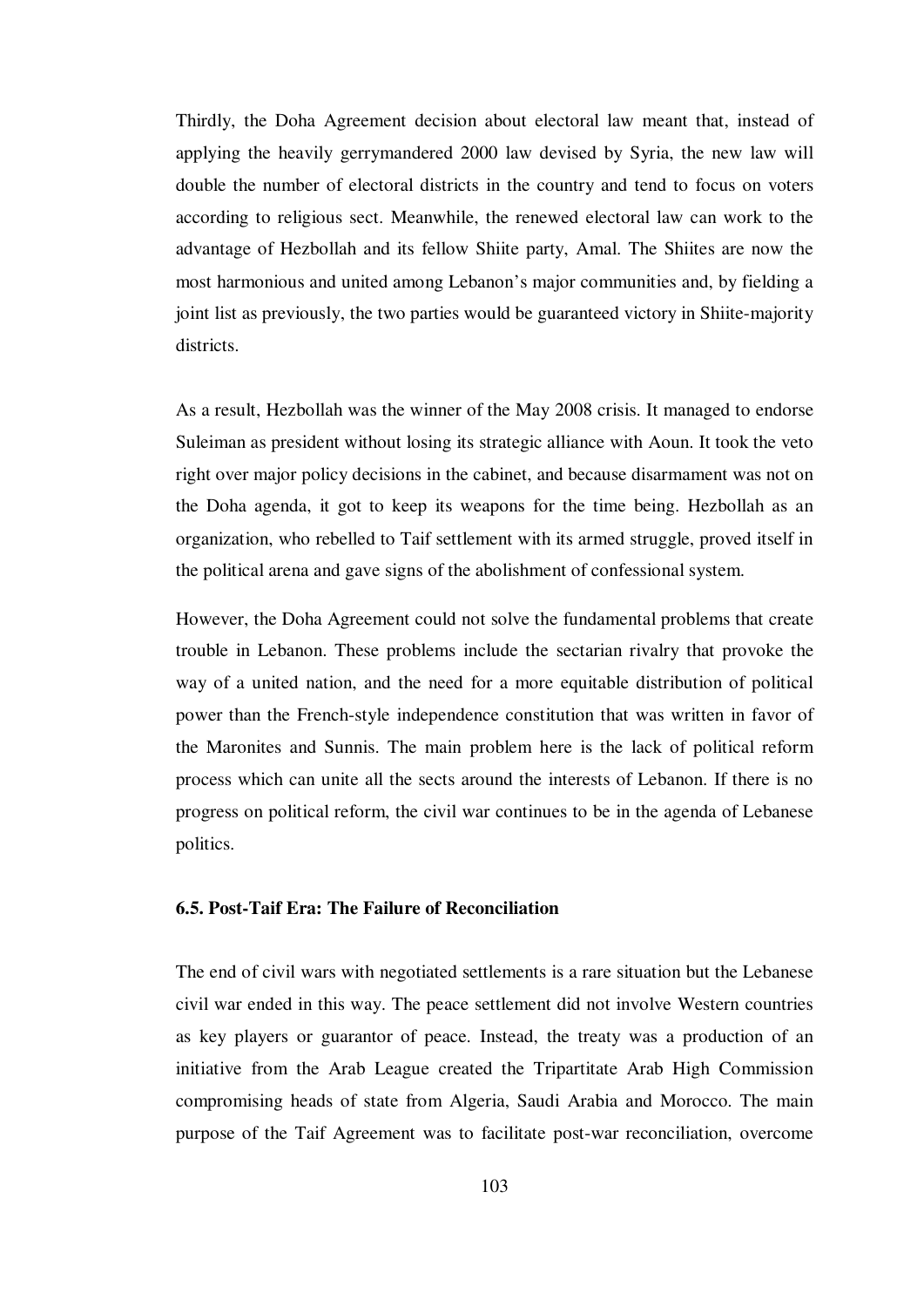war-time divisions and solve the most complex problems that the country had faced. In fact, the Agreement confirmed the principles of the National Pact of 1943 and turned it into a binding written agreement.<sup>181</sup>

The Lebanese post-war period lack any peace-building process. The Taif Agreement should facilitate post-war reconciliation but the foreign intervention, sectarianism, political confessionalism and the acceptance of Syrian tutelage blocked the implementation of reforms in the soul of the agreement.

The post-Taif political system was the outcome of Syria's role in Lebanon. In short, Syria was the ultimate arbiter and was the dominant political and military power in the country. Both the Syrian army and the Syrian intelligence units penetrated nearly all facets of Lebanese society, making any form of opposition to either Syria, or the Syrian-sponsored political order in Lebanon, extremely difficult.<sup>182</sup>

The pos-Taif era witnessed the assassinations of political leaders and rivals following intra-sectarian conflicts politics. The main motive of these assassinations was the Lebanese tradition for silencing political opponents by seeking outside allies.<sup>183</sup> However, the assassination of Rafiq Hariri sparked the "Cedar Revolution" and pushed the Lebanese people into the streets to call for Syrian withdrawal from Lebanon.

In the post-civil war period, there were battles along country's southern border with Israel as in 1993 (Operation Accountability) and 1996 (Operation Grapes of Wrath) which destroyed thousands of home and killed Lebanese civilians. In addition to these large-scale operations, there were many campaigns which were held by Hezbollah. The cross-border war came to an end in 2000 when the Israeli forces withdrew, following Hezbollah's long military campaign. After the pullout of the Israeli army from South Lebanon in May 2000, some protesting voices called for the

<sup>&</sup>lt;sup>181</sup> Are Knudsen, "Precarious Peacebuilding", p. 2.

<sup>182</sup> Tom Najem, "The Collapse and Reconstruction of Lebanon", p. 24.

<sup>183</sup> Are Knudsen, "Precarious Peacebuilding", p. 10.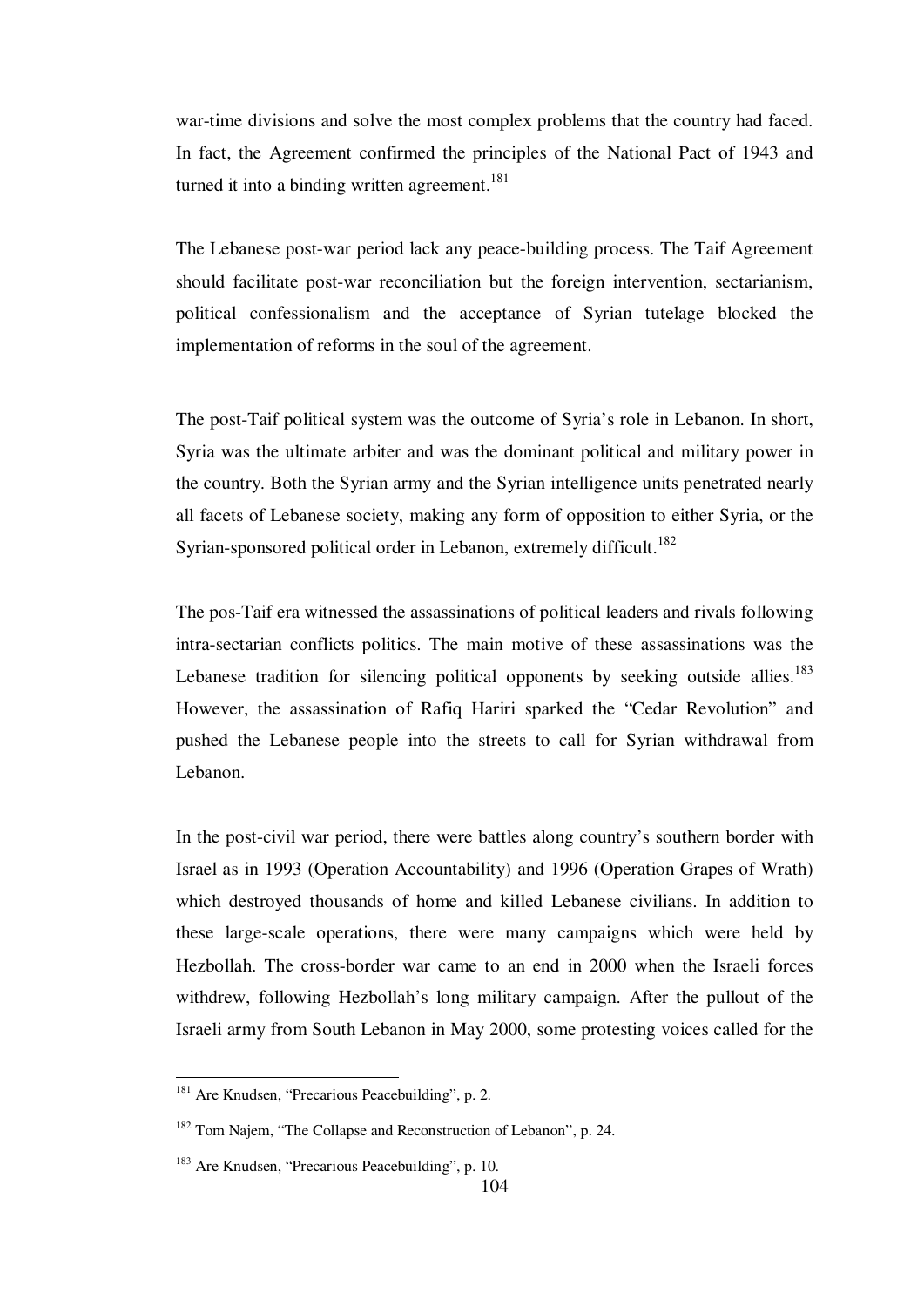withdrawal of the Syrian army and questioned the continuing resistance of Hezbollah. However, the war between Israel and Hezbollah in 2006 proved that Hezbollah made the armed struggle against Israel's regular violation of Lebanese territory.<sup>184</sup>

The confessional system of Lebanon came to its turning point with Doha Agreement. The dismissed Shiite popularity gave voice in politics. Hezbollah as an organization, who rebelled to Taif settlement with its armed struggle, proved itself in the political arena with its victories in the elections and gave signs of the abolishment of confessional system. This agreement showed that Lebanon's only option was democracy and it could be reached by consensus with all sectarian groups. The issue that must be addressed most immediately is equality and fairness in representation. Eventually, the development of parties based not on sectarian identity but on real practical or ideological platforms, would be desirable in Lebanon.

Another important element emerged from the Doha Agreement stresses on the recent developments in the Middle East and the obvious limitations of American foreign policy and power projection in the region. Setting a precedent for the Middle East, the Doha Accord, is the 'first concrete example in the Arab world of a negotiated, formal political agreement by local adversaries to share power and make big national decisions collectively while maintaining close strategic relationships with diverse external patrons in the United States, Iran, Saudi Arabia, and Syria.<sup>185</sup>

However, the Doha Agreement could not solve the fundamental problems that cause trouble in Lebanon. These problems include the sectarian rivalry that provoke the way of a united nation, and the need for a more equitable distribution of political power than the French-style independence constitution that was written in favor of the Maronites and Sunnis. The Shiites, who are the most repressed, sentenced to poverty by other sectarian groups, and the single largest sect, demand a greater

<sup>&</sup>lt;sup>184</sup> Daniela Pioppi, Nathalie Tocci, and Karam Karam, "Domestic Politics and Conflict in the Cases of Israel, Palestine and Lebanon", p. 24.

<sup>185</sup> Rami G. Khouri, "New Rules Define the Middle East", *Agence Global*, May 2008, http://www.agenceglobal.com/article.asp?id=1588, [last accessed on 10 August 2009].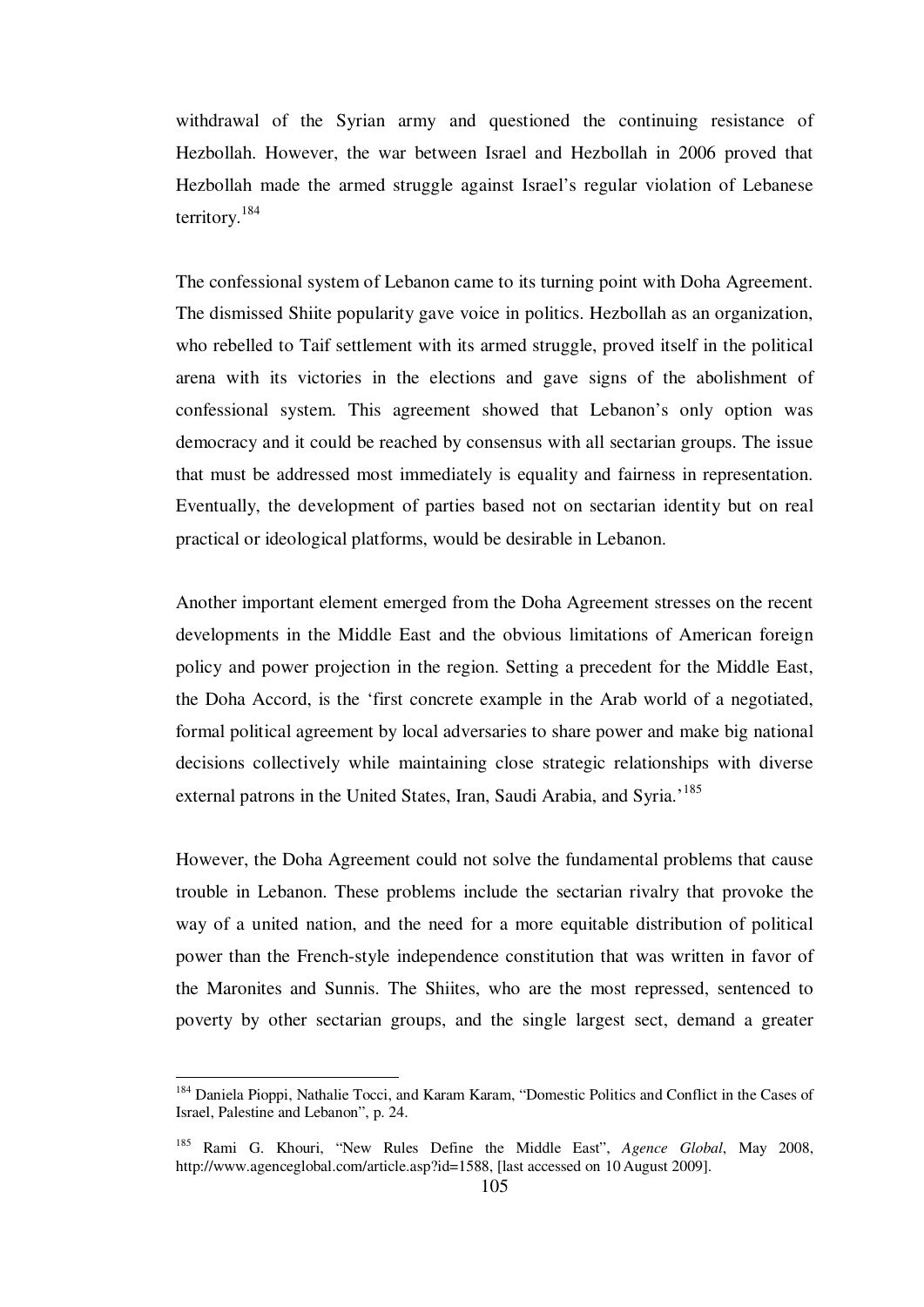representation in the parliament. This could not be achieved unless there is a change in the proportional representation according to a new census.

The Doha Agreement might have provided a breathing space for all competing factions that have been engaged in violent political and military 'battles' in recent times. Yet, they are still fundamentally divided over many vital issues that need to be dealt with over a longer period of time. Doha's slogan 'No Victor, No Vanquished' might be appropriate at the time being, but do not certainly purpose any solution for the future.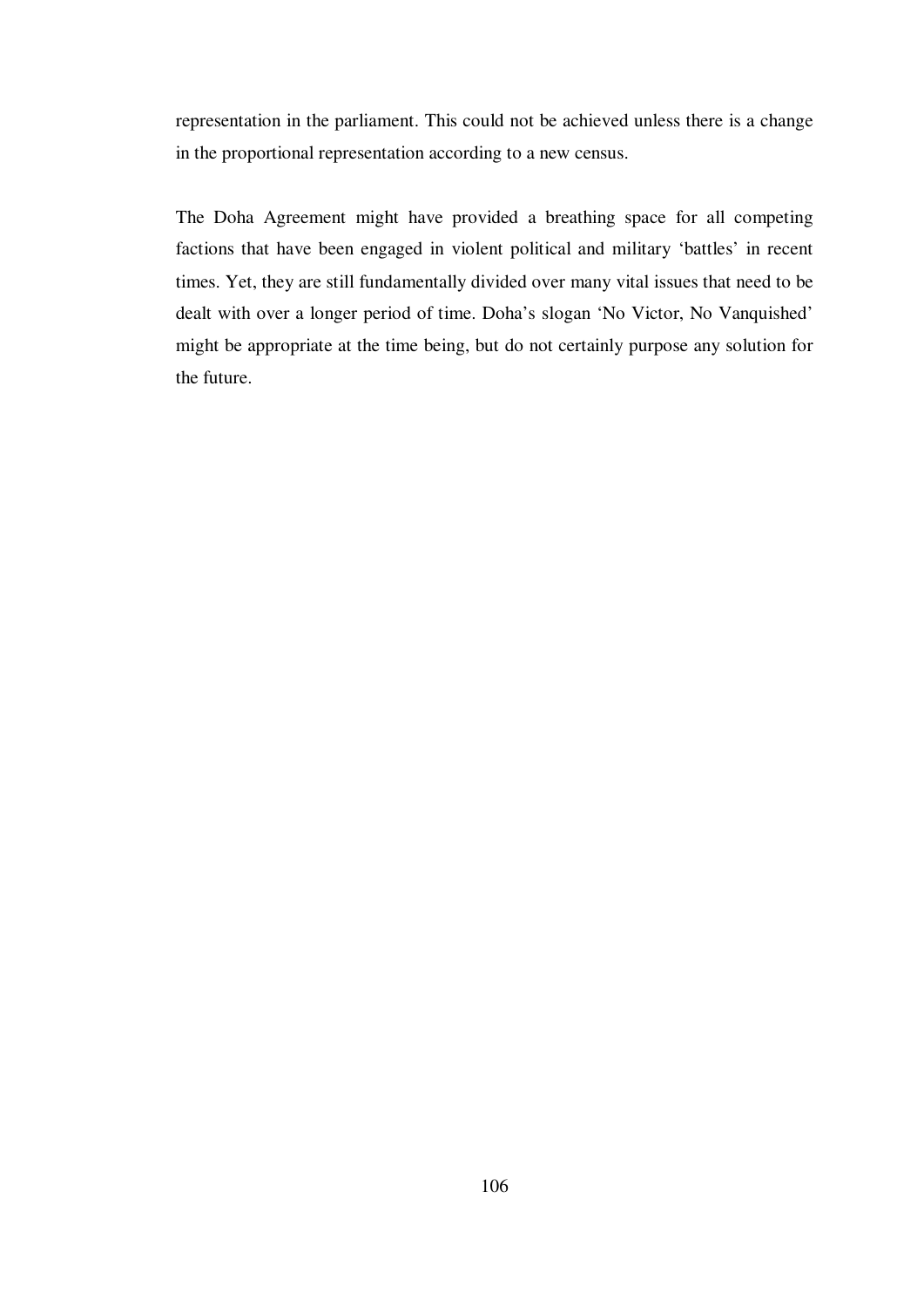# **7. CONCLUSION**

This work claims that confessionalism as a democratic system which can be implemented in many societies did not work well in Lebanon case for several reasons, and this system contributed to the civil wars and political crisis that Lebanon faced over two centuries.

The theoretical basis of this study is Arend Lijjphart's theory of consociationalism. His theory which focused on power-sharing and group autonomy could not be applied to the Lebanese case because of its weaknesses. Firstly, most important source of this weakness in the consociational system is that its success depends on cooperation among all communities. Lijphart pointed out that consociational democracies were always threatened by a degree of immobilism.<sup>186</sup> In Lebanon, this immobilism emerged from the Maronite Sunni dominance in politics which later turned into political stalemate and civil wars.

Secondly, he argued that unless there is a social and economic equality in the society, consociational politics can not be successful. $187$  The burdens in the system increased especially in 1960s and 1970s, and social and economic developments resulted in a complete breakdown of the system. Furthermore, the civil war proved that the Lebanese consociational system began to seriously deviate from the model described by Lijphart. There was no longer a consociational government which was balanced and formed carefully and it reflected on the changing political dynamics of the state and its neighbors.

Thirdly, veto system in consociational democracies should work for the elimination of extremists who want to gain political power without cooperating with other sects. In Lebanon, the veto is used in the fact that the President, the Prime Minister and the Speaker of Parliament are interdependent in their decisions. The problem with this issue is that it can create political stalemate and this argument was proved in the last

<sup>186</sup> Arend Lijphart, *Consociational Democracy*, *World Politics*, Vol. 21, No. 2, p.218.

<sup>187</sup> Ibid, p. 219.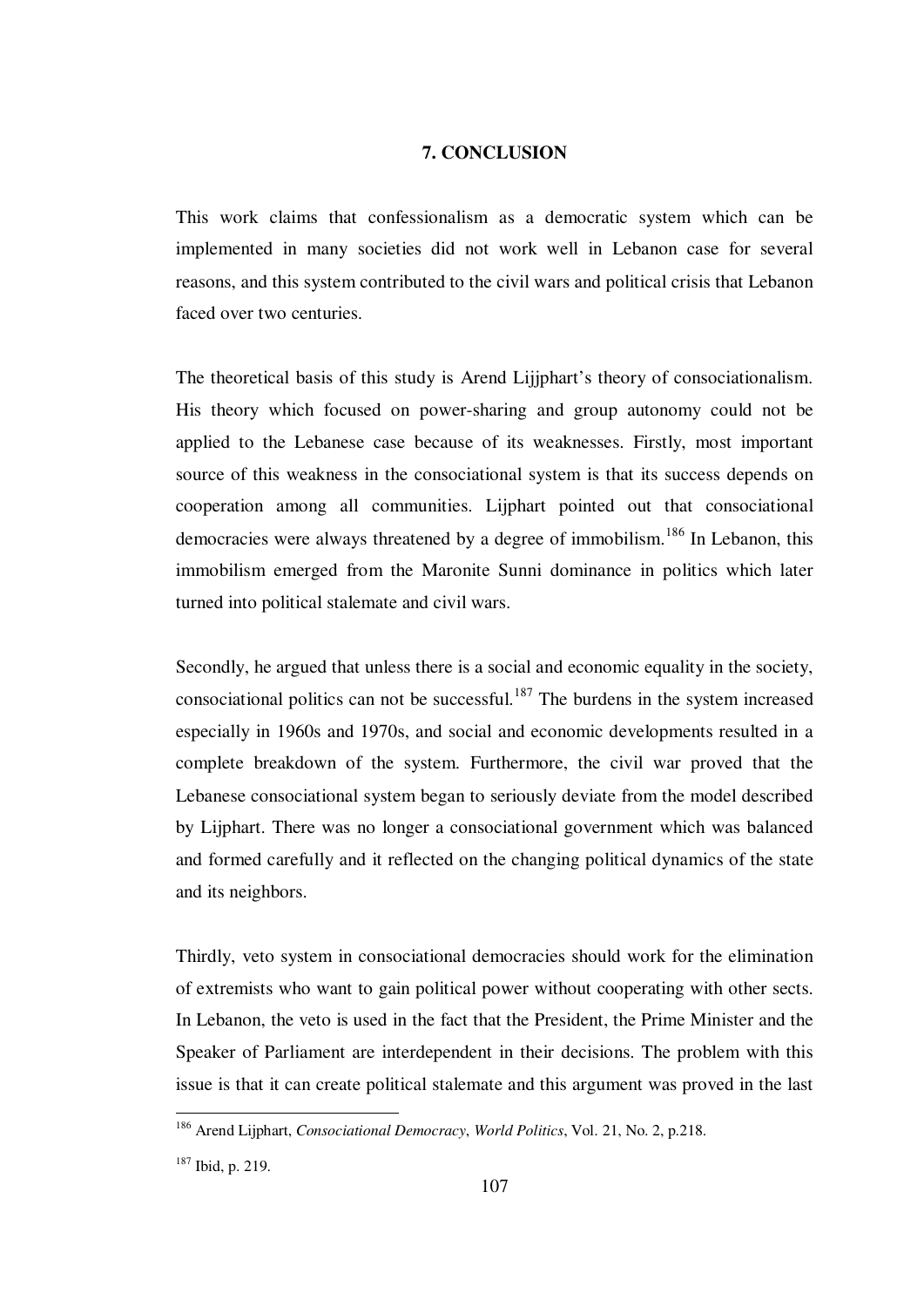political crisis which ended with the execution of Doha Agreement. The veto power was given to Hezbollah in return for the election of the president.

Fourthly, the most important feature of consociational system is the fair share of seats in the parliament. In Lebanon, these seats are equally shared by Muslims and Christians, but it should be underlined that although Christians represent less than the half of Lebanese population, they still get half of the seats and therefore, this distribution is an unproportional representation. Groups that are growing in size demand revision of the existing distribution of political power, whereas groups decreasing in size would resist such demands as they have a fear of losing their position. For this reason, all governments since the mid-1950s have refused to publish any statistics which shows the demography of the religious groups.<sup>188</sup>

The weakness of the Lebanese state and its institutions has originated intently from the complexities of the confessional system of government since Ottoman period. At the time of independence, in an attempt to reconcile the interests of the country's diverse religious and cultural groupings, this system of governance was strengthened by 1926 Constitution, 1932 Census, and 1943 National Pact. The political system has often struggled to adapt to the shifting sectarian population balance, undermining the authority of the central government and creating perception among some groups that the state is either too weak to protect them. Consequently, national institutions have been regarded as serving to the interests of particular population groups, rather than to a broader Lebanese national interest.

While searching for the traces of consociational democracy, historical background of Lebanon's power-sharing system has been analyzed in many respects. Contrary to many studies that found the roots of confessionalism in the state building period, this study has searched for the origins of confessionalism in the Ottoman times. Under Ottoman rule, first signs of confessional system were seen as a result of intrasectarian clashes and of *Réglements* that sought to solve these communal problems.

<sup>188</sup> Muhammad A. Faour, *Religion, Demography, and Politics in Lebanon,*p. 910.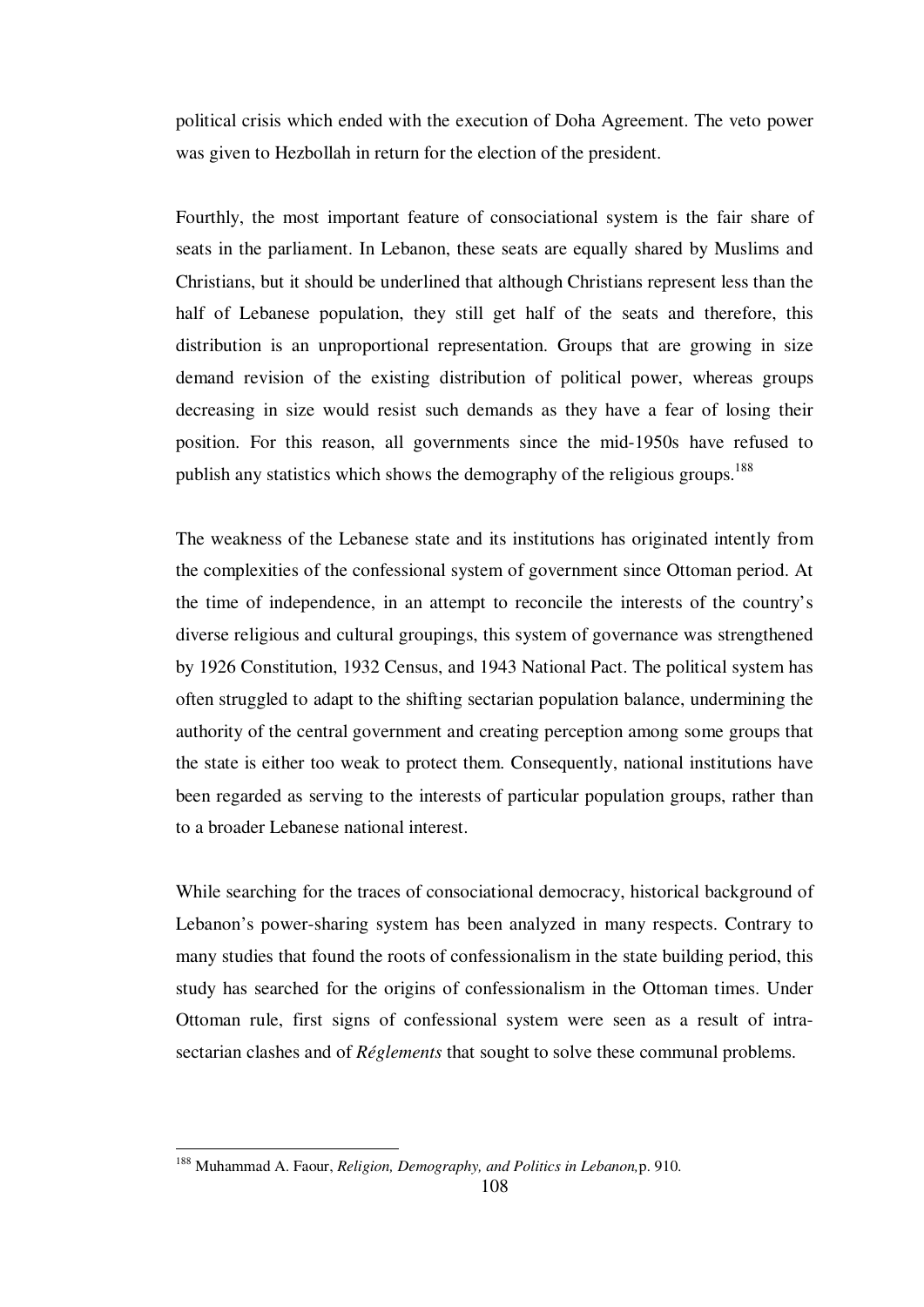Moreover, the Ottoman *millet* system can be seen as the root of the confessional democracy in Lebanon. Religious communities enjoyed a form of self governance under the *millet* system of the Ottoman Empire, in which various religious leaders governed and were responsible for their own sect under the rule of the Sultan. However, while this system aimed at unifying all members of the entire empire, confessional mechanism diverged the religious identities, and marginalized the communal groups by distributing power in respect of their size in the population. But this system resisted a change as the realities of demography favored the most repressed group (Shiite Muslims) and put pressure on the most dominant group (Maronite Christians).

The first European intervention in Lebanese politics was realized by establishing *mutasarrifiyya* regime, as a result of the War of 1860 in Lebanon. In the nineteenth century, Lebanon witnessed deepening divisions between the factions, and increasing demand for regional and international support to resolve inter-communal political disputes.

The establishment of the French mandate in 1920 formed the second foreign intervention period which transformed the Lebanese political system. Although the adopted political system was based on power-sharing among religious communities, it awarded the Christian community a dominant political position. The Lebanese Christians sought French support to maintain an independent nation while assuring their own political power base. On the other hand, Arab nationalism motivated the majority of Muslim community and prevented them from fully engaging in the domestic Lebanese politics. As a result, the Christian Lebanese, who also constituted the majority of Lebanese population at that time, gained a virtual monopoly of political power. The main contributions of the mandate period were the 1926 Constitution which was the sign of an independent state and the 1932 census that placed the proportional representation in all levels of governance.

Lebanese independence produced the National Pact, an unwritten "gentlemen's agreement" that supplemented the formal constitution of the country. This agreement delineated the division of power between the Muslim and the Christian communities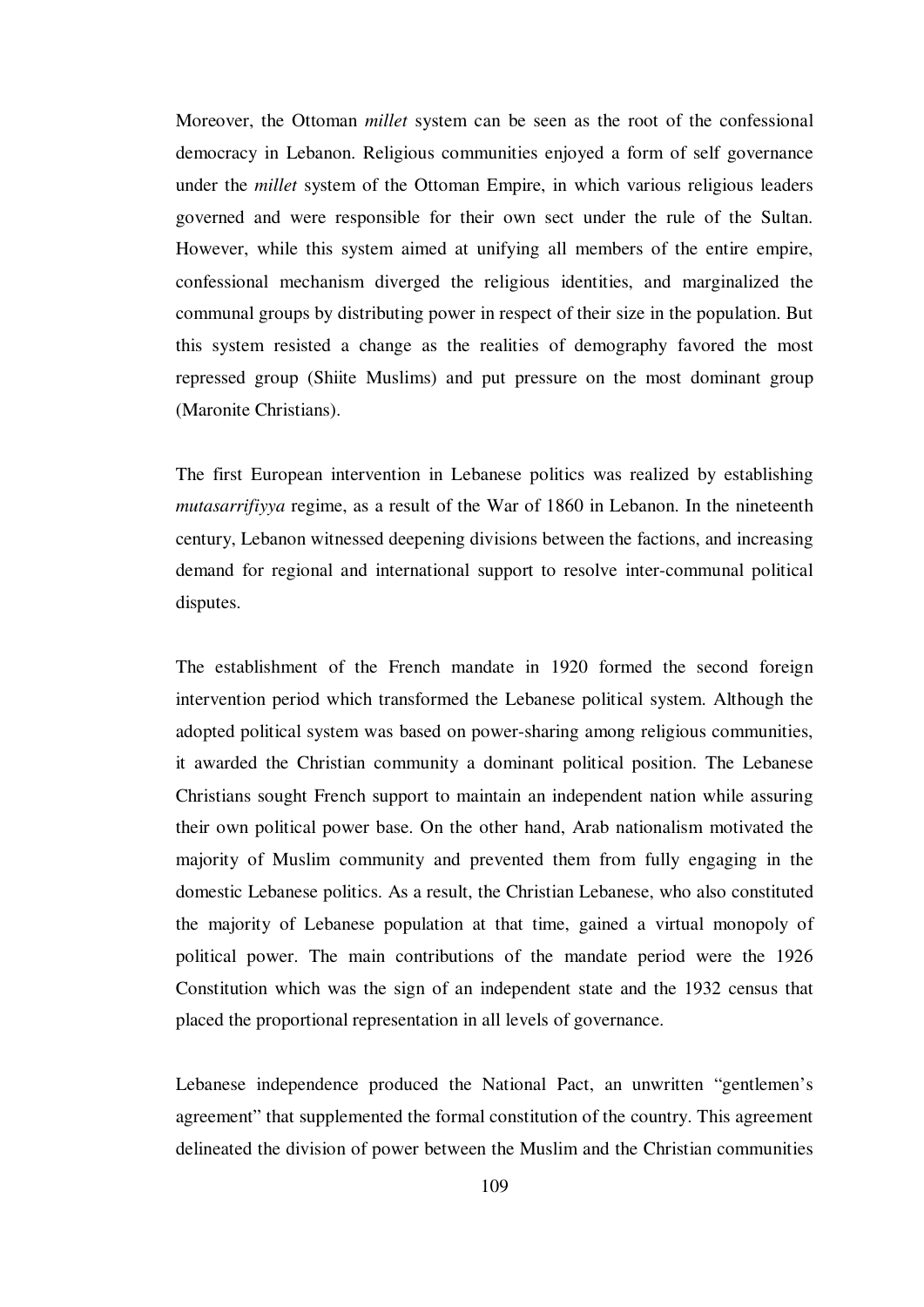in the leading political positions. The Civil Strife of 1958 proved that the National Pact could not exist anymore. President Chamoun's ambitions for extending his term and Lebanon's position between Arab nationalism and Western interventionism deepened the dissidences among religious facts. The civil clashes brought foreign intervention for the third time and this time it was USA. It led the first American military intervention in Lebanon as well as an enactment of the Eisenhower doctrine.

The Lebanese civil war of 1975–90 threatened Lebanese peace and security for over a decade and was a result of deep-rooted conflict between confessional groups. This conflict mainly manifested the dissatisfaction of Lebanese people for accessing economic, social and political rights as well as their struggle for identity. The Arab-Israeli conflict, Palestinian refugee issue, Israeli attacks, and Syrian military intervention resulted in internationalization of the conflict. As other civil war periods pointed out, the Civil War transformed into a power struggle of foreign actors. The end of the civil war period came as an initiative of Arab League, too. Rather than terminating the long civil war period, the Taif Agreement repeated the principles of National Pact, re-institutionalized the confessionalism, and built up Syrian tutelage that would shape the country's next fifteen years.

Legitimizing Syrian military presence in Lebanon and calling for a Syrian military redeployment, Taif expressed the last level of foreign intervention which made permanent effects on Lebanese politics. During and after the civil war, Syria, like many foreign powers before it, used the Lebanese confessional divides to its advantage, shifting alliances with various communities as they successively called on it for help. Thus, Syria became the main power broker, controlling the presidency, the judiciary, and the intelligence and security apparatus, as well as many Lebanese politicians who owed their power and survival to Syrian authorities.

Opposition to Syria escalated after September 2004, when the Syrian government pushed Lebanon's parliament to amend the constitution and extend the presidential term of General Emile Lahoud, who was widely seen as a Syrian puppet and whose term was due to expire in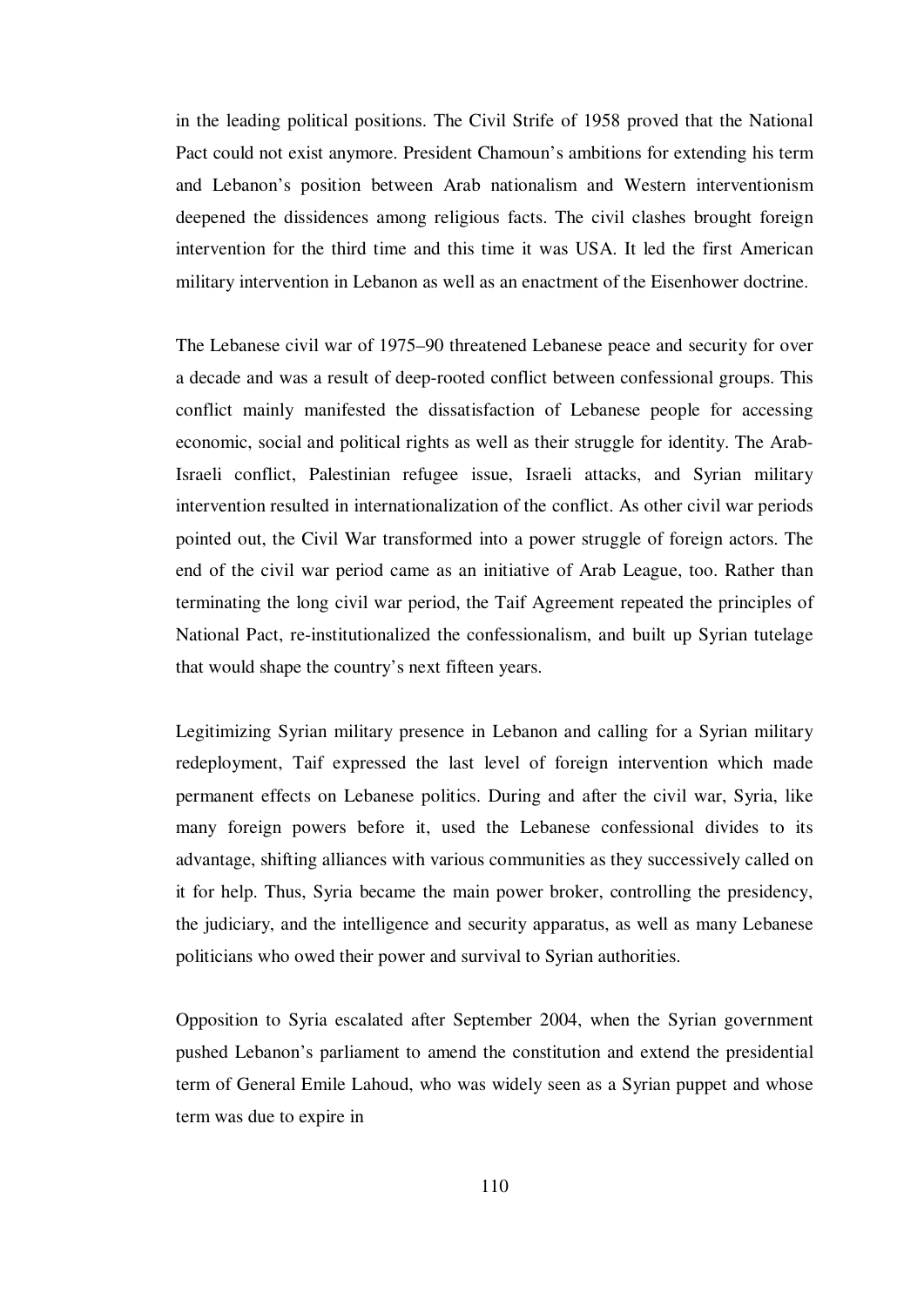November 2004. The assassination of Rafiq Hariri in a bomb blast in Beirut on February 14, 2005, created a clear political demarcation between anti-Syrian forces and Syrian allies. The opposition movement, which, at this point, included prominent Christian, Druze, and Sunni figures, immediately blamed Syria and formed an unprecedented unified front. These events resulted in Syrian withdrawal from Lebanon in 2005.

Israel has been another important player although Taif Agreement forced it to withdraw from Lebanon. The Agreement also provided for the disarmament of all militias. However, Israeli incursions that continued during 1990s led the failure of disbanding Hezbollah as a militia. Hezbollah helped the population during the war period after the Israeli bombing, and other military operations, and built up development programs in education, health and charity fields.

Hezbollah emerged as the winner of conflict and aftermath of the war with Israel in July 2006, and it demanded for a greater representation of its allies in the parliament. This demand which was rejected by the 14 March group reached its top level with the presidential crisis in 2007. Insisting that any presidential election requires twothirds of the majority, Hezbollah blocked the election process and demanded veto right in the cabinet. With another historical agreement, the Doha Agreement, Hezbollah-led opposition got a veto power in a newly formed national unity cabinet in exchange for facilitating the election of General Suleiman to the presidency.

The Doha Agreement signified the breaking point of the confessional system that minimized the Shiite communities' rights with proportional basis. The presidential crisis which gave rise to the constitution of "national unity" government also showed that only consensus and national unity could overcome political crisis. Consequently, rather than seeking group interests, the various factions may bring stability and peace in Lebanon by establishing national interest and identity. Rather than holding tightly the religious identity as a Shiite, Sunni, or Maronite, the various factions should unite over being Lebanese. Contrary to that, the foreign actors intervene in the multireligious fragmented states in favor of their own interests, and as we have witnessed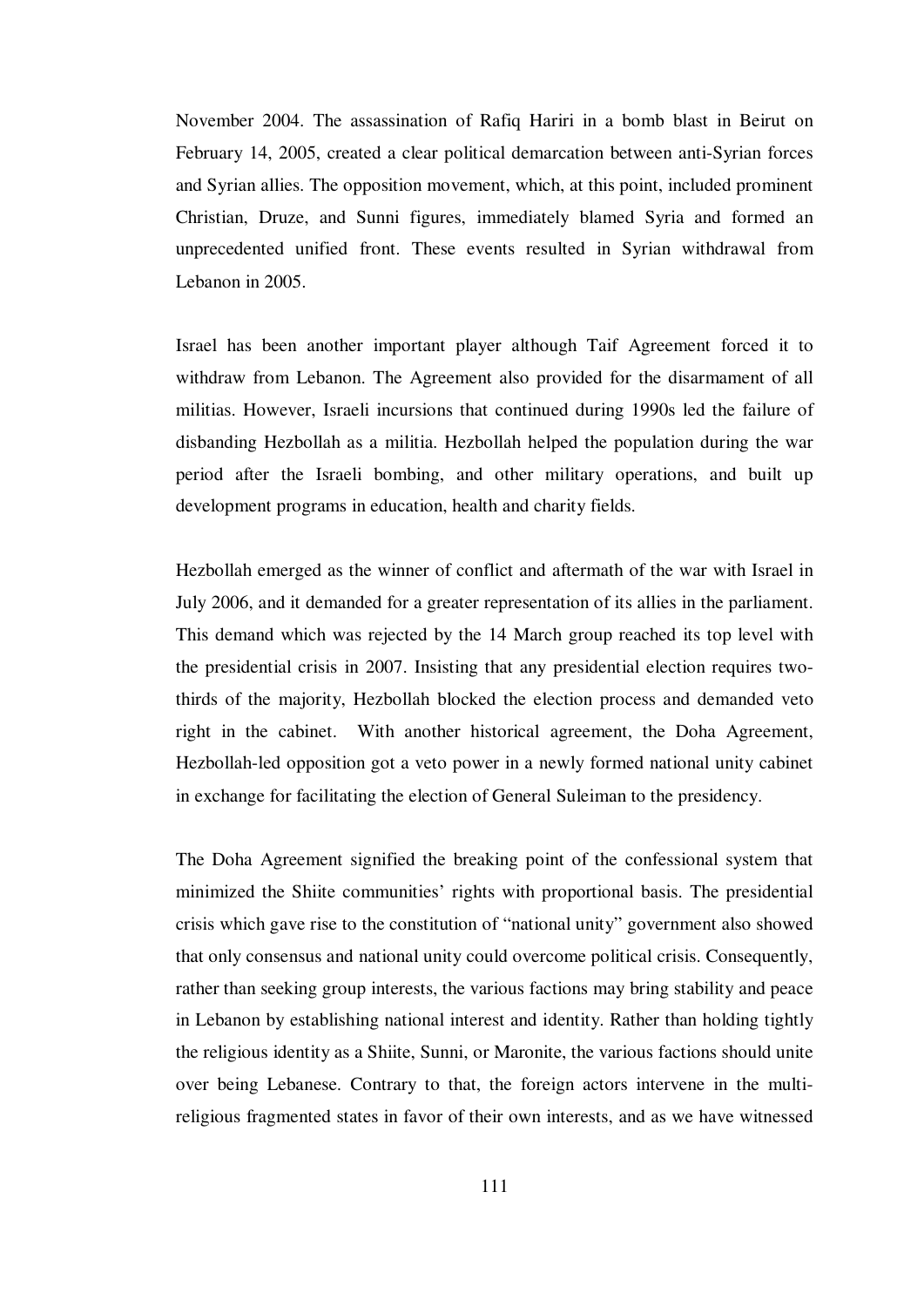also in Iraqi example, these actors have left an unstable and devastated country behind them.

Throughout this thesis, I have tried to analyze the contribution of confessional system to sectarian conflicts and political crisis in Lebanon. As Chapter 2 indicates, the present custom of confessionalism could be traced back to Ottoman rule and Tanzimat reforms, and the external actors had a significant role in institutionalization of confessionalism in Lebanon. The first confessional regulation made by Şekib Efendi and the Western sponsored Réglement Organique are emphasized as the first signs of confessional power-sharing model. Here, it is assessed that the violence between sectarian groups began to rise, as one foreign protector gained power or to withdraw. Power-sharing has brought extended periods of peace to Lebanon, including the fifty years under the *Règlement Organique* (1864-1914).

The third chapter analyzes the level of success of French mandate to create a modern state. The discussion of the first constitution of Lebanon and 1932 census showed that the French mandate did not advise and assist for creating modern Lebanon but failed to fulfill the requirement of preparing the territories for independence. In that sense, Maronites was the most favorable sect who benefited from French presence and secured their interests both in the 1926 Constitution and 1932 Census. As a result, under French mandate, there was not a national-state building and Lebanon was established as a state of *millets* lacking any general sense of nationality.

In the fourth chapter, the National Pact of 1943 and the outbreak of the insurrection in 1958 is analyzed. After independence, Lebanese political leaders sought to strengthen communal integrity through distributing political power among religious communities. They searched for channels that would be useful to establish communication between Lebanon's various segmental groups. The outcome was the Constitution of 1926 and the National Pact which were the products of the cooperation between Maronite and Sunni groups in Lebanon. However, neither the National Pact nor the Constitution provides basis for a strong civic consciousness. Instead, political leaders sought to advance their own interests rather than building a Lebanese identity. This caused unrest and, as a consequence the Muslim community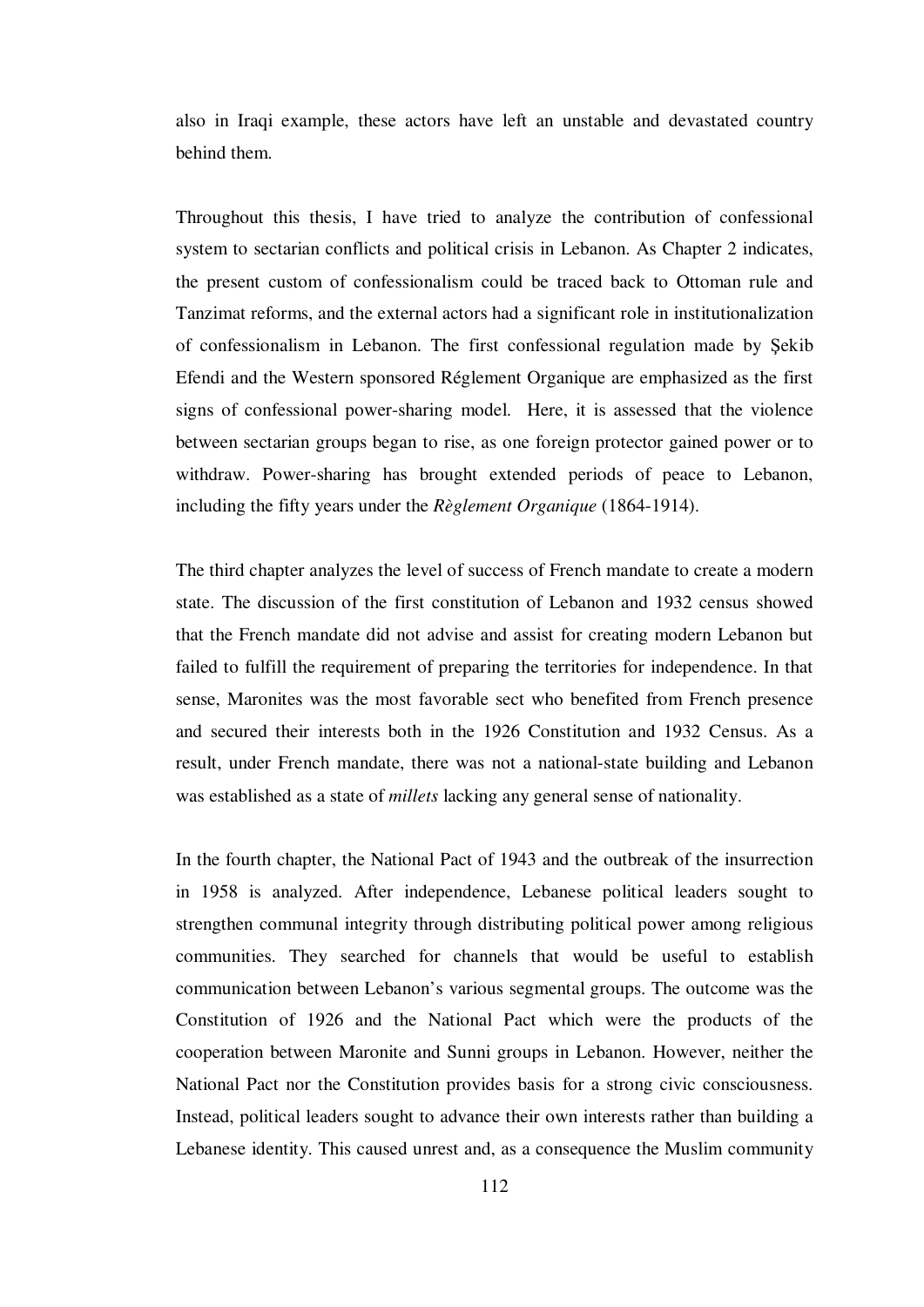increasingly called the National Pact in question in the mid 1950s which finally ended up in the Civil Strife of 1958. In this chapter, the president's role in Lebanese politics and the significance of presidential elections are also underlined. The reelection of the Chief of General Staff election as the President of Lebanon in the country's history indicates that when Lebanese democracy was stuck between presidential election and civil strife, the common choice was electing a soldier. This electoral behavior would demonstrate itself in the forthcoming political crisis.

In the fifth chapter, the causes of the fifteen years' civil war period, external power intervention and importance of the Taif Agreement are discussed. The Palestine-Israel conflict and inter-Arab rivalries challenged with the political system of the Lebanon. The focus here is that the contribution and intervention of foreign factors in the civil war is not a new phenomenon. The Ottoman government and European powers were on the scene in the confessional strives of 1840s and 1860s. Creation of Greater Lebanon was a French initiative. Besides, Crisis of 1958 was the result of adoption of Eisenhower doctrine that divided the country into two factions. This analysis indicates that foreign intervention and internal turmoil have potential to bring new civil wars to Lebanon unless a different political system is applied.

The sixth chapter emphasized the post-Taif period in Lebanon. Power-sharing, Syrian tutelage, Israeli-Hezbollah conflicts, and presidential crisis are evaluated as the parameters of the post-civil war period in Lebanon. The Taif Agreement was nothing but the repetition of the mechanism that the National Pact formed. For that reason, the external actors like Syria, Israel and Iran continued to use the sectarian feature of Lebanon to intervene in internal politics. Coupled with the dissatisfaction of Shiite community about political representation, Hezbollah, a different type of new power base emerged. While the world recognized this organization as a terrorist, the Lebanese Shiites saw Hezbollah as its only legal representative in Lebanese politics and proved their belief by providing them seats in the parliament. Hezbollah, as the most effective opposition group, increased its power and reached a position that could block the election of the president. Consequently, with Doha Agreement by gaining veto right for government's decision, this organization started a new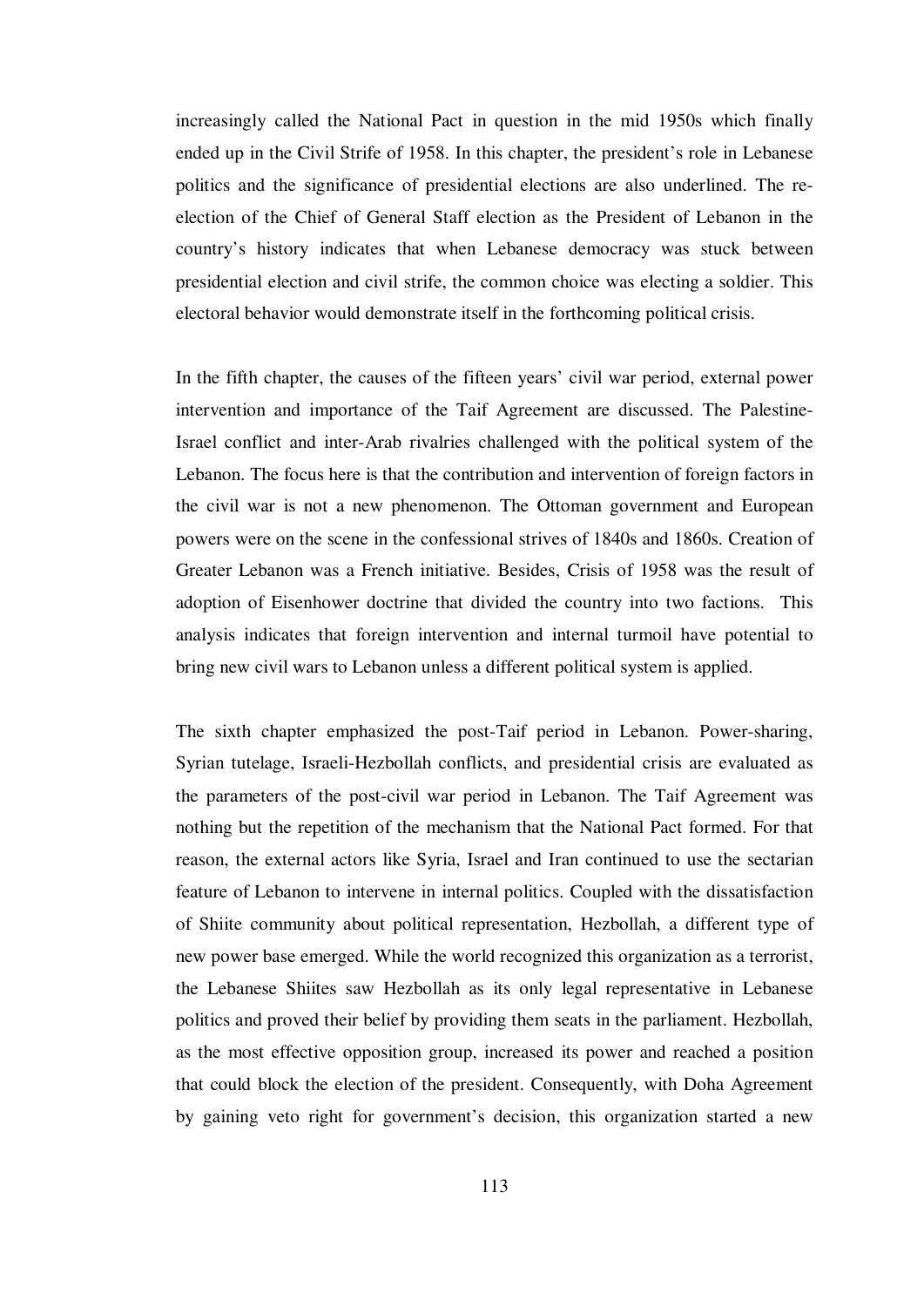phase in Lebanese politics. In other words, the dissolution of National Pact, the Taif Agreement and, the confessional system took place on the agenda of Lebanon.

The history of confessional democracy of Lebanon has shown that confessional mechanism is not enough to solve internal problems of the Lebanese. The distribution of power and the proportional division of three important executive powers among religious groups did not end sectarian strives over two centuries. The Ottoman past and the colonial legacy made regulations for abolishing the sectarian differences, but they could not achieve this goal by disregarding the country's own realities. The definition of 17 sects in a constitution could not unify a state but could prepare it for dissolution and also manipulation of it by external powers. In that respect, the Lebanese have only one choice: building up national citizenship.

People see themselves as a part of factions rather than Lebanese people. The single national identity can guarantee rights of all Lebanese and ensure peace. Lebanon whose citizens are unified around language, culture, and historic roots can be a nation-state in that way. The government should take initiative to reconstruct Lebanese identity and this task should be to get all the other groups in Lebanon to declare themselves as Lebanese. Signs of unity were seen in "Cedar Revolution". They were the Lebanese who were on the streets during the protests of the Hariri murder those days; they were not politicians, but everyday Lebanese people of all factions under the common banner of the Cedar tree.

The national identity of the Lebanese is bound to community identity, the historical Lebanese identity, membership in the Arab world, and Lebanon's contact with the West. The common political culture based on the historical Lebanese identity is necessary for unifying all factions. Building up this identity can be done by recognition of common values, participation in political institutions, and participation in social and economic development. Commitment to an egalitarian ideal and the fight against sectarian policies and regionalism will signify the sharing of identical values by all Lebanese citizens.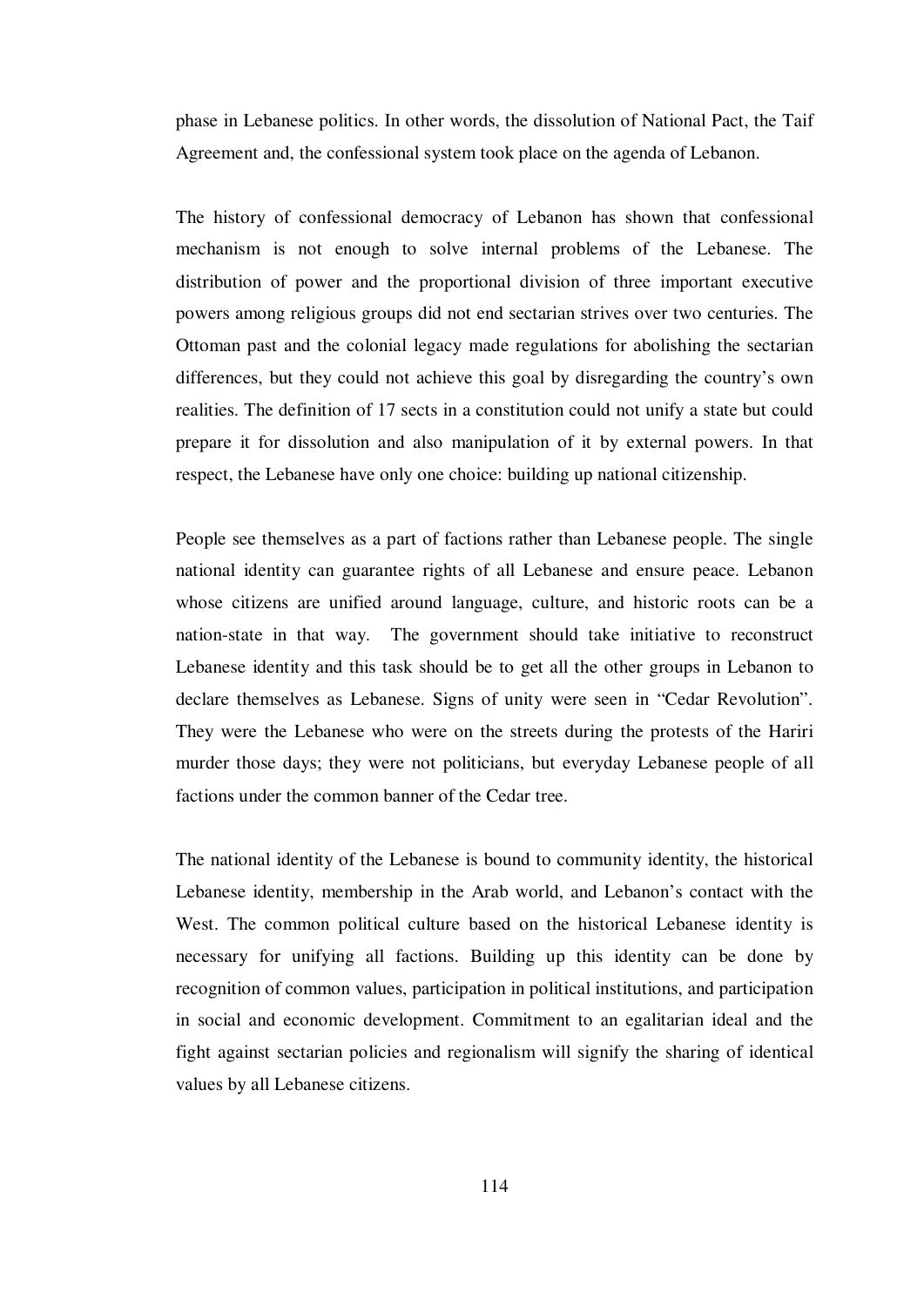These common values led the Lebanese to participate in their own political institutions. In the past, the feudal system dominated the political system, and Lebanese citizens did not show their commitment to any institution, but to the feudal leaders who ruled them. In that way, Lebanese citizens became strangers to the workings of their own political system and they left action to their representatives. But there can be no real democracy without participation. The Lebanese must participate at every level of the decision-making process: in the local authorities, the regional units, and the national institutions. Here, civic education would have an important role.

Finally, there can be no common political culture without participation to national, social and economic developments. The state should provide everyone in every region with the same opportunities and conditions for economic development. Political and social cohesiveness will not be achieved without the feeling of national identity.

The confessional system should be dismantled as it was emphasized in Taif Agreement. Instead of this system, national citizenship should be built and powersharing should be based on nationality, not on religious identity. This form might prevent new civil war periods and political crisis in Lebanon which is the most fragmented country in the world.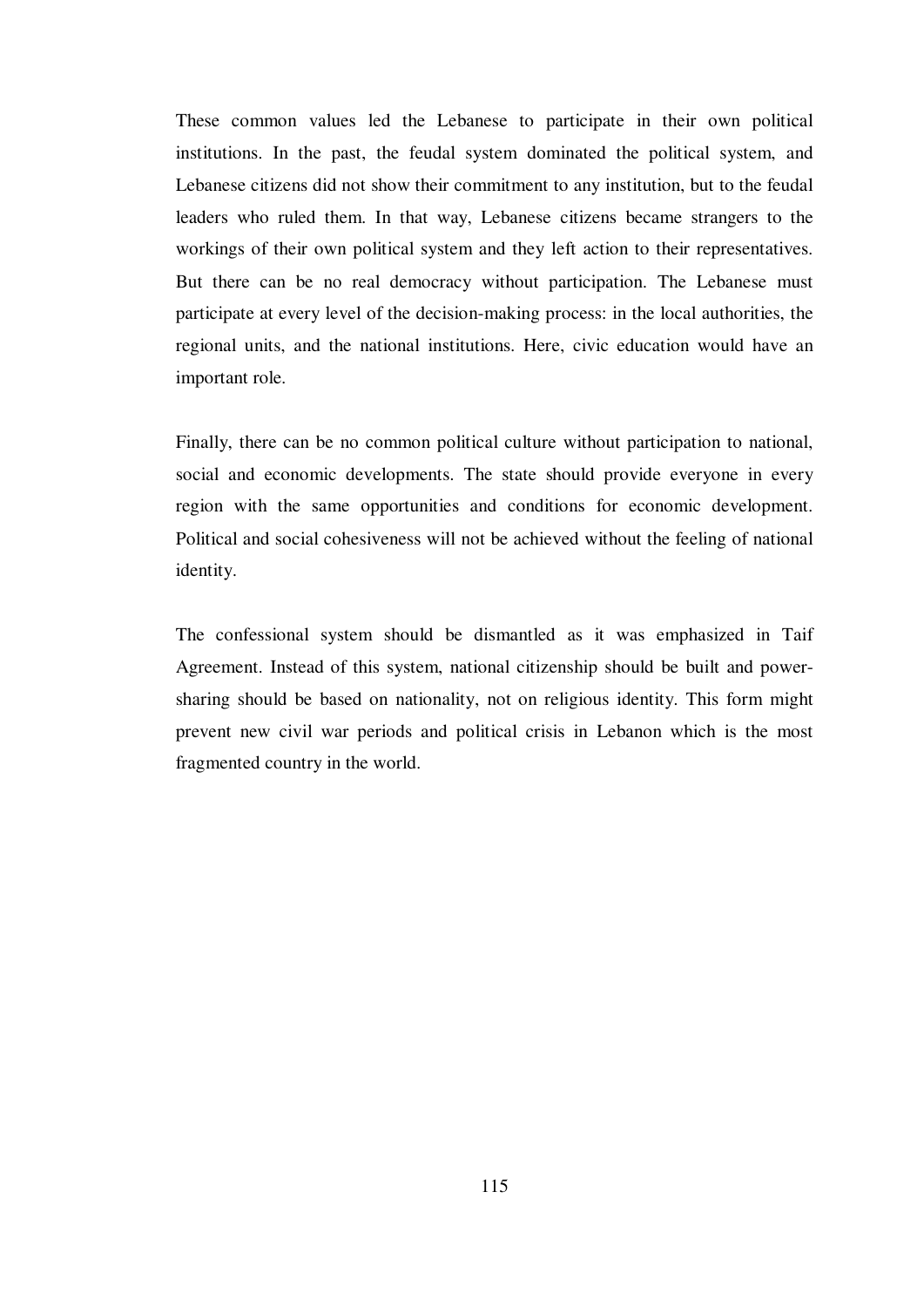#### **REFERENCES**

## **Documents**

"The Article 22 of the Covenant of the League of Nations" (June 28, 1919), http://www.mideastweb.org/leaguemand.htm [last accessed in 9 February 2009].

"The Hussein-McMahon Letters" (October 24, 1915), http://www.lib.byu.edu/~rdh/wwi/1916/mcmahon.html [last accessed on 8 June 2009]

"The Lebanese Constitution", *Arab Law Quarterly*, Vol.12, No: 2, 1997, pp. 224- 261.

"The Taif Agreement", (October 22, 1989), http://www.mideastinfo.com/documents/taif.htm [last accessed on 8 January 2009]

"United Nations Security Council Resolution 1701", (August 11, 2006), http://daccessdds.un.org/doc/UNDOC/GEN/N06/465/03/PDF/N0646503.pdf?OpenE lement, [last accessed on 9 August 2009]

"United Nations Security Council Resolution 1559", (September 2, 2004), http://www.un.org/News/Press/docs/2004/sc8181.doc.htm [last accessed on 4 July 2009].

## **Books and Articles**

Abukhail, Asad, "Determinants and Characteristics of Syrian Policy in Lebanon", In *Peace for Lebanon? From War to Reconstruction*, ed. D. Collings. Boulder, Colo.: Lynne Rienner Publishers, 1994, pp. 123-136.

Abul-Husn, Latif, "The Lebanese Conflict: Looking Inward", London: Lynne Rienner Publishers, 1998.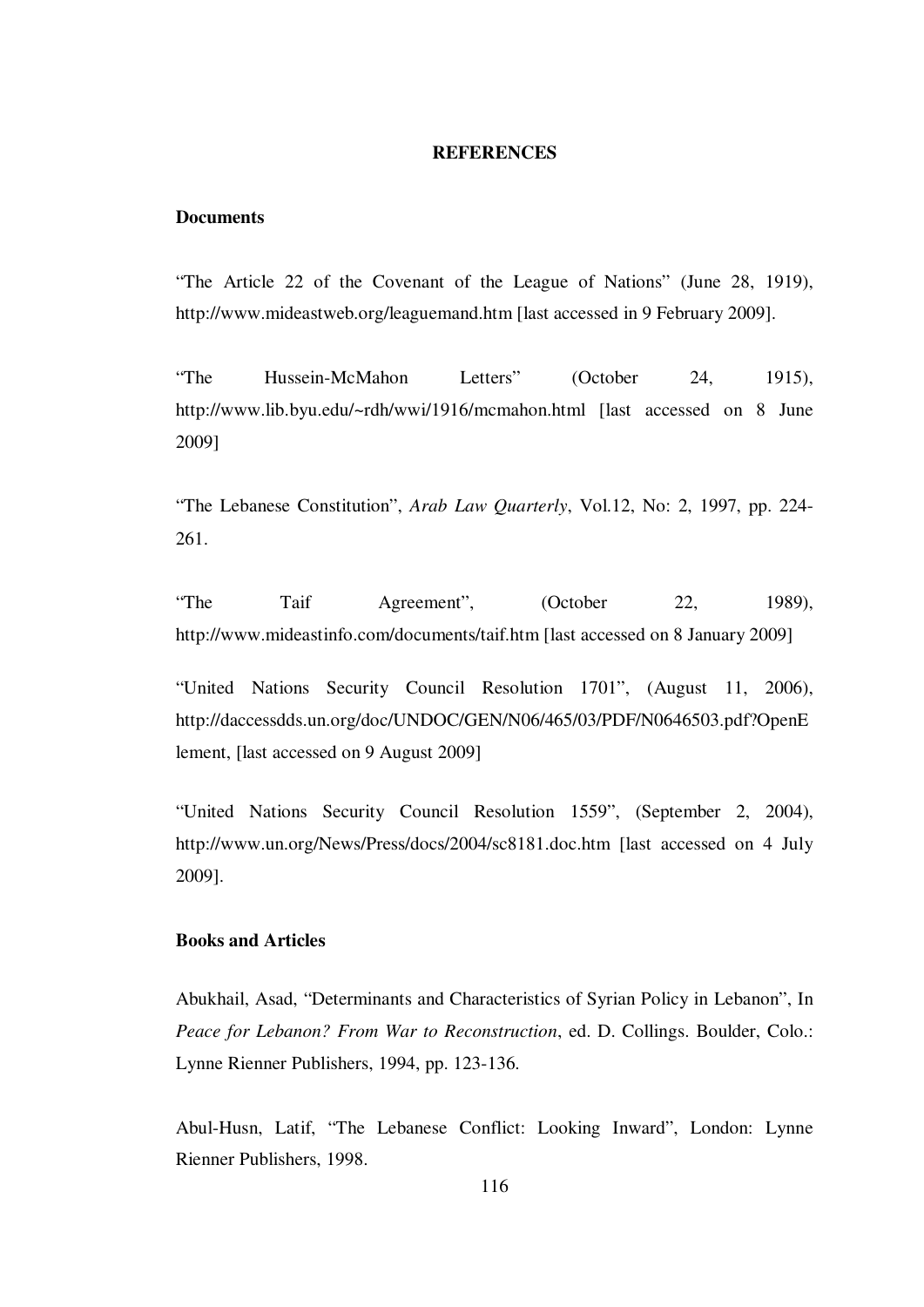Arfi, Badredine, "International Change and Stability of Multi-ethnic States", Bloomington: Indiana University Press, 2005.

Akarlı, Engin, "The Long Peace: Ottoman Lebanon", 1861-1920*,* Berkeley: University of California Press, 1993.

Atlas, Pierre M. and Licklider, Roy, "Conflict Among Former Allies: Sudan, Zimbabwe, Chad, and Lebanon", *Journal of Peace Research*, Vol. 36, No. 1, 1999, pp. 35-54.

Attie, Caroline, "Struggle in the Levant: Lebanon in the 1950s"*,* London: I.B.Tauris &Co Ltd, 2004.

Barak, Oren, "Intra-Communal and Inter-Communal Dimensions of Conflict and Peace in Lebanon", *International Journal of Middle East Studies*, Vol. 34, No. 4, November 2002, pp. 619-644.

Choueiri, Youssef M., "Ottoman Lebanon and Lebanese Patriotism"*,* In *Lebanon: A History of Conflict and Consensus*, ed. Nadim Shehadi and Dana Haffar Mills, London: I. B. Tauris, 1992, pp. 64-78.

Cleveland, William L., "A History of the Modern Middle East", Colorado: Westview Press, 2000.

Crow, Ralph E., "Religious Sectarianism in the Lebanese Political System", *The Journal of Politics*, Vol. 24, No. 3, August 1962, pp. 489-520.

El Khazen, Farid, "The Breakdown of the State in Lebanon: 1967-1976", London: I.B.Tauris, 2000.

El Khazen, Farid, "Ending Conflict in Wartime Lebanon: Reform, Sovereignty and Power, 1976-1988", *Middle Eastern Studies*, Vol.40, No.l, January 2004, pp. 65-84.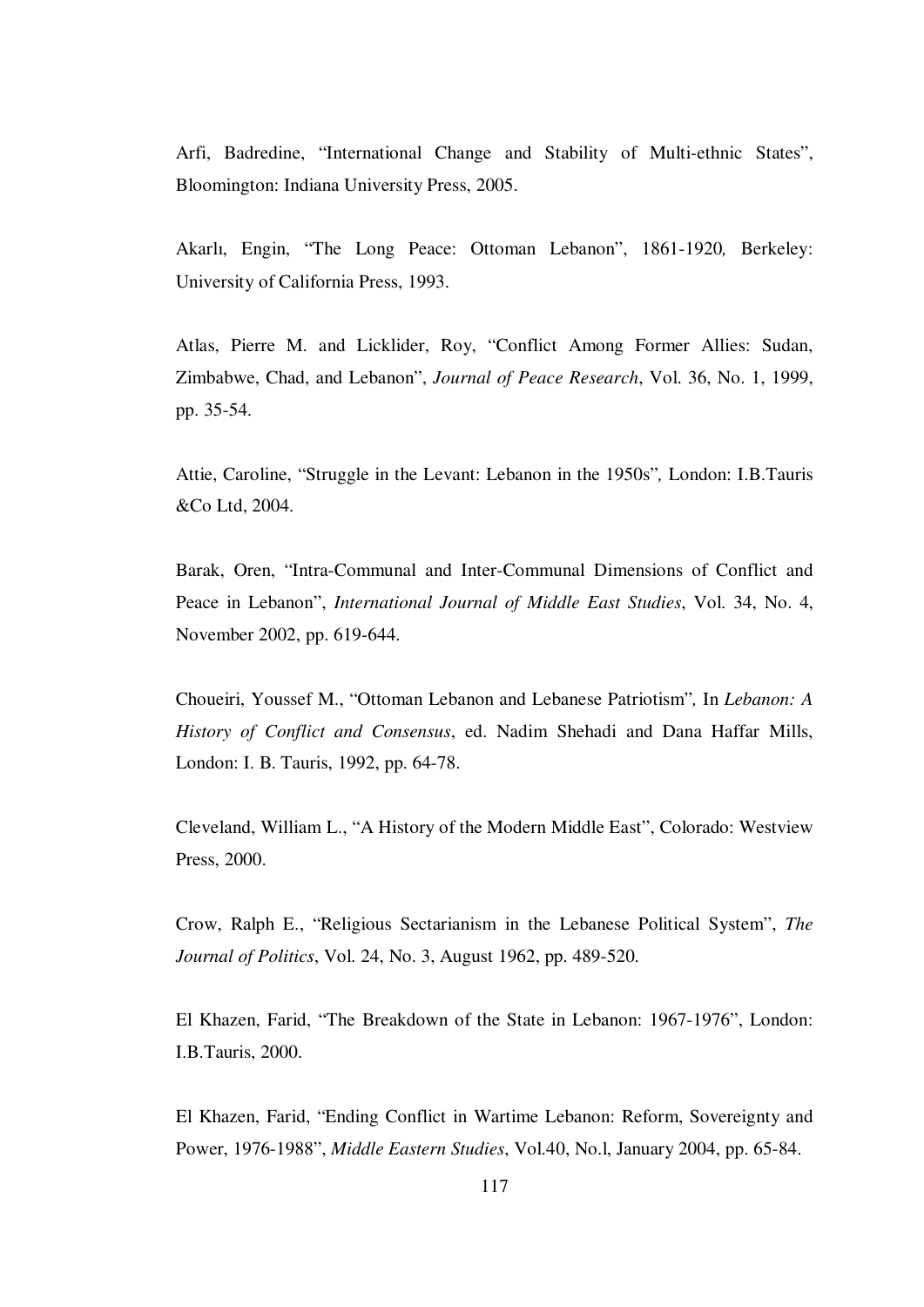Ellis, Kail C., "The Regional Struggle for Lebanon"*,* In Lebanon's Second Republic: Prospects for the Twenty-first Century, ed. Kail C.Ellis, Florida: University Press of Florida, 2002, pp. 25-51.

El Solh, Raghid, "Lebanon and Arabism: National Identity and State Formation", London, New York: I.B.Tauris, 2004.

Entelis, John P., "Ethnic and Religious Diversity in Lebanon", *Society*, March/April 1985, pp. 48-51.

Faour, Muhammad A., "Religion, Demography, and Politics in Lebanon"*, Middle Eastern Studies*, Vol.43, No.6, November 2007, pp. 909-921.

Faris, Hani A., "The Failure of Peacemaking in Lebanon, 1975-1989", In *Peace for Lebanon: From War to Reconstruction*, ed. Deirdre Collings, Boulder: Lynne Rienner Publishers, 1994, pp. 17-30.

Fawaz, Leila Tarazi, "Civil Conflict in Lebanon and Damascus in 1860"*,* Berkeley: University of California Press, 1994.

Fieldhouse, D.K., "Western Imperialism in the Middle East: 1914-1958"*,* New York: Oxford University Press, 2006.

Gaunson, A.B., "The Anglo-French Clash in Lebanon and Syria, 1940-1945", London: Macmillan Press, 1987.

Gendzier, Irene L., "Notes from the Minefield, United States Intervention in Lebanon and the Middle East 1945-1958", New York: Columbia University Press, 1997.

Gendzier, Irene L., "Oil, Politics, and US Intervention" *,* In *A Revolutionary Year*: The Middle East in 1958, ed:Wm.Roger Louis and Roger Owen, London: I. B. Tauris&Woodrow Wilson Center Press, 2002, pp. 101-142.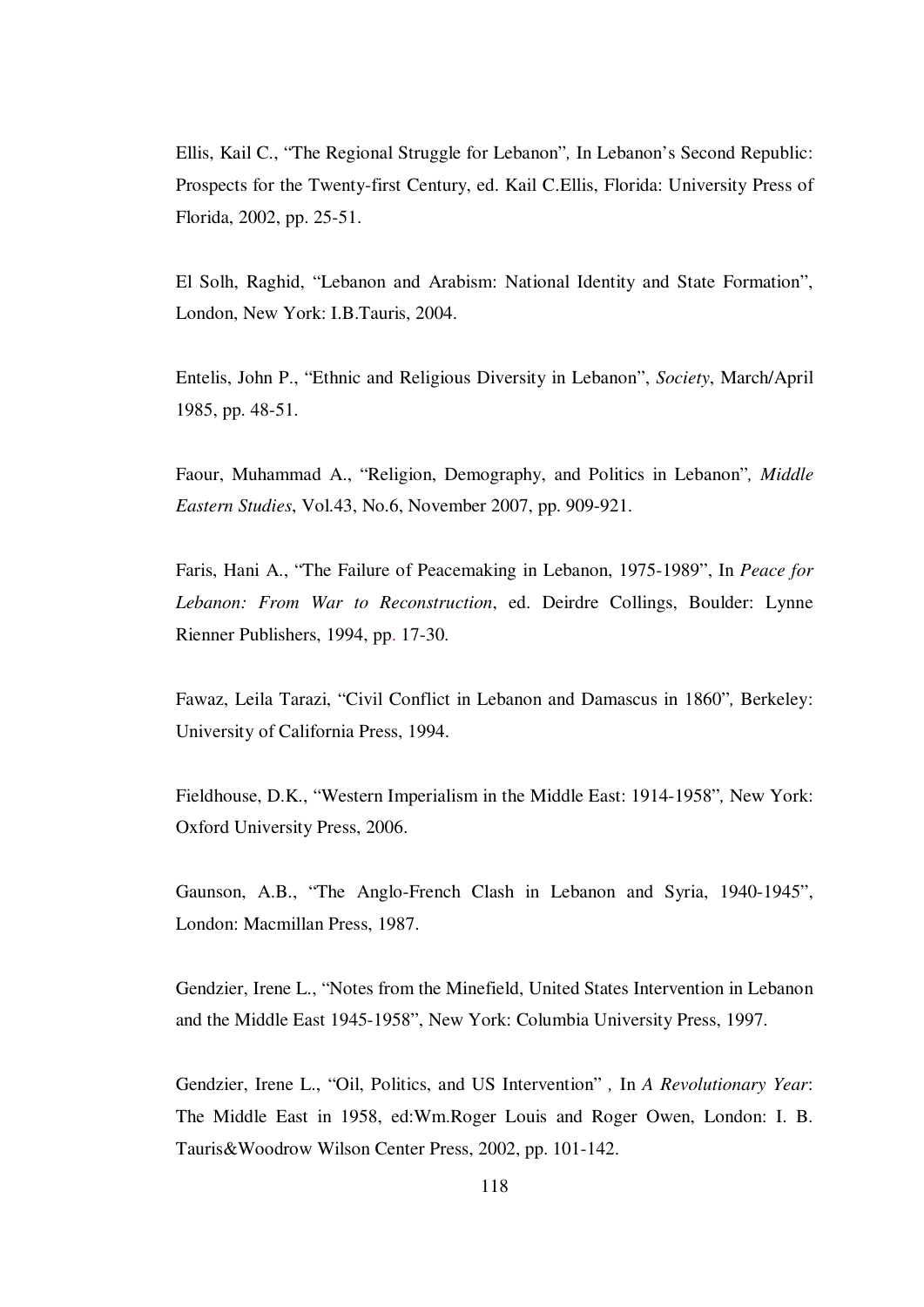Grafton, David D., "The Christians of Lebanon: Political Rights in Islamic Law"*,* London: Tauris Academic Studies, 2003.

Haddad, Simon, "The Relevance of Political Trust in Postwar Lebanon", *Citizenship Studies*, Vol. 6, No. 2, 2002, pp. 201-218.

Hanf, Theodor, "Coexistence in Wartime Lebanon: Death of a State and Birth of a Nation", London: I.B.Tauris&Co Ltd., 1993.

Harris, William W., "The New Face of Lebanon: History's Revenge", Princeton, N.J.: Markus Wiener Publishers, 2006.

Horowitz, Donald L., "Ethnic Groups in Conflict", Berkeley, Los Angeles, and London: University of California Press, 1985.

Hourani, Albert "Syria and Lebanon: A Political Essay"*,* London: Oxford University Press, 1946.

Hourani, Albert "Lebanon from Feudalism to Modern State"*, Middle Eastern Studies*, Vol.2, Issue 3, April 1966, pp. 461-485.

Hudson, Michael, "The Lebanese Crisis: The Limits of Consociational Democracy", *Journal of Palestine Studies*, Vol. 5, No. 3/4, Spring - Summer, 1976, pp. 109-122.

Hudson, Michael, "Precarious Republic: Political Modernization in Lebanon"*,* Boulder: Westview Press, 1985.

Hudson, Michael, "Trying Again: Power-Sharing in Post-Civil War Lebanon", *International Negotiation,* Vol.2, No.1, 1997, pp. 103-122.

Hudson, Michael, "Lebanon after Ta'if: Another Reform Opportunity Lost?", *Arab Studies Quarterly,* Vol. 21, 1999, pp. 27-38.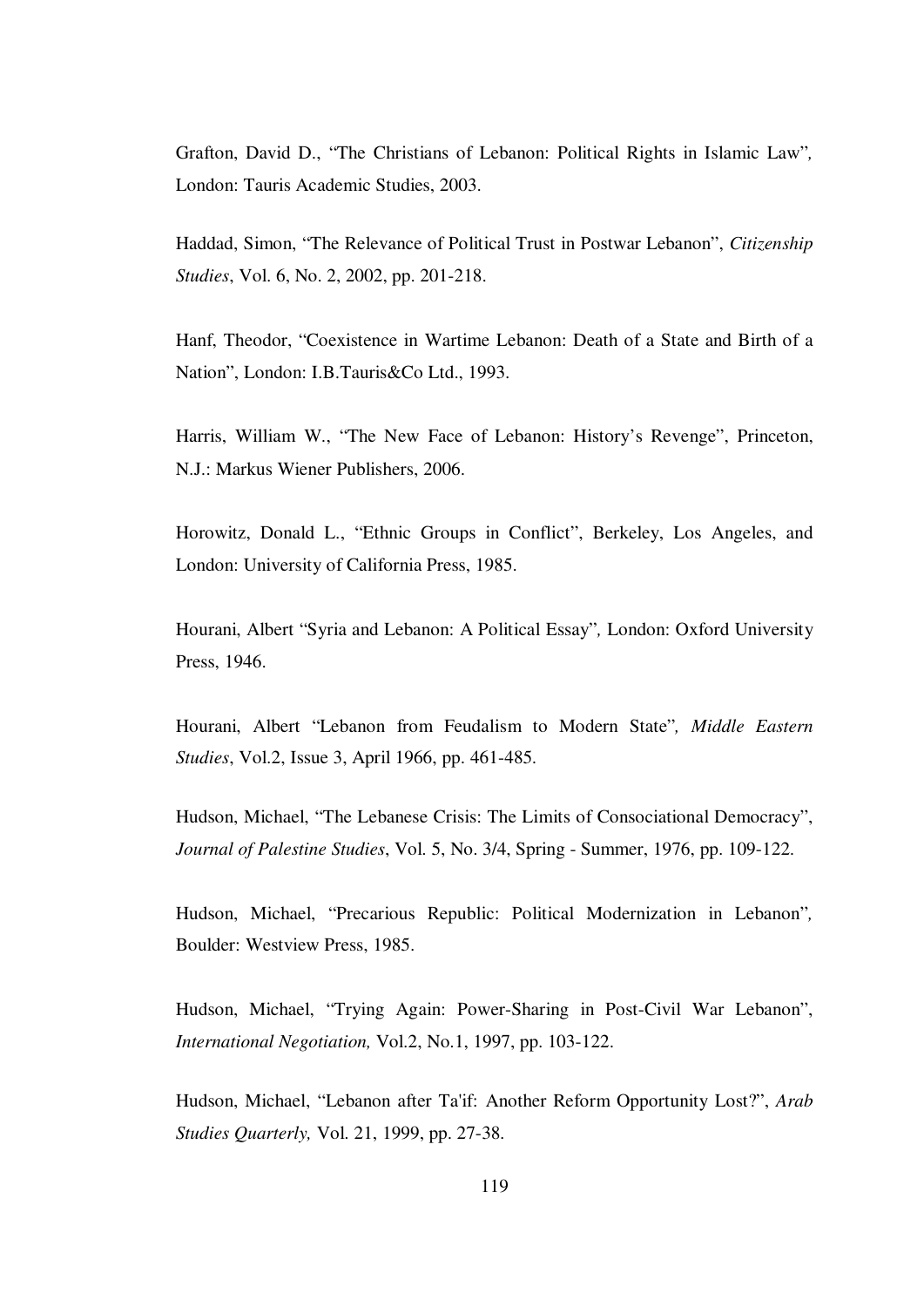Huntington, Samuel P. "Reform and Stability in a Modernizing, Multi-Ethnic Society," *Politikon: South African Journal of Political Studies*, Vol. 8, 1981, pp. 8- 26.

Jabbra, Joseph G. and Jabbra, Nancy W., "Consociational Democracy in Lebanon: A Flawed System of Governance", In *Governance and Developing Countries*, ed. Jamil E. Jireisat, Leiden: Brill, 2002, pp. 71-90.

Karpat, Kemal H., "Studies on Ottoman Social and Political History: Selected Articles and Essays"*,* Leiden: Brill, 2002.

Kerr, Michael, "Imposing Power-Sharing: Conflict and Coexistence in Northern Ireland and Lebanon", Dublin: Irish Academic Press, 2005.

Khalaf, Samir, "Civil and Uncivil Violence in Lebanon"*,* New York: Columbia University Press, 2002.

Khalidi, Walid, "Conflict and Violence in Lebanon: Confrontation in the Middle East", Cambridge: Harvard University Press, 1983.

Knudsen, Are, "Precarious Peacebuilding: Post-war Lebanon, 1990-2005", Working Papers from: Chr. Michelsen Institute, Bergen, 2005.

Krayem, Hassan, "The Lebanese Civil War and the Taif Agreement", In *Conflict Resolution in the Arab World: Selected Essays,* ed. P. Salem, Beirut, American University of Beirut, 1997, pp. 411-436.

Kunz, Diana B., "United States As A Middle Eastern Power", In *A Revolutionary Year*: *The Middle East in 1958,* ed.Wm.Roger Louis and Roger Owen, London: I. B. Tauris&Woodrow Wilson Center Press, 2002, pp. 77-100.

Langohr, Vickie "Experiments in Multi-Ethnic and Multi-Religious Democracy", *Middle East Report*, No. 237, Winter 2005, p. 4-7.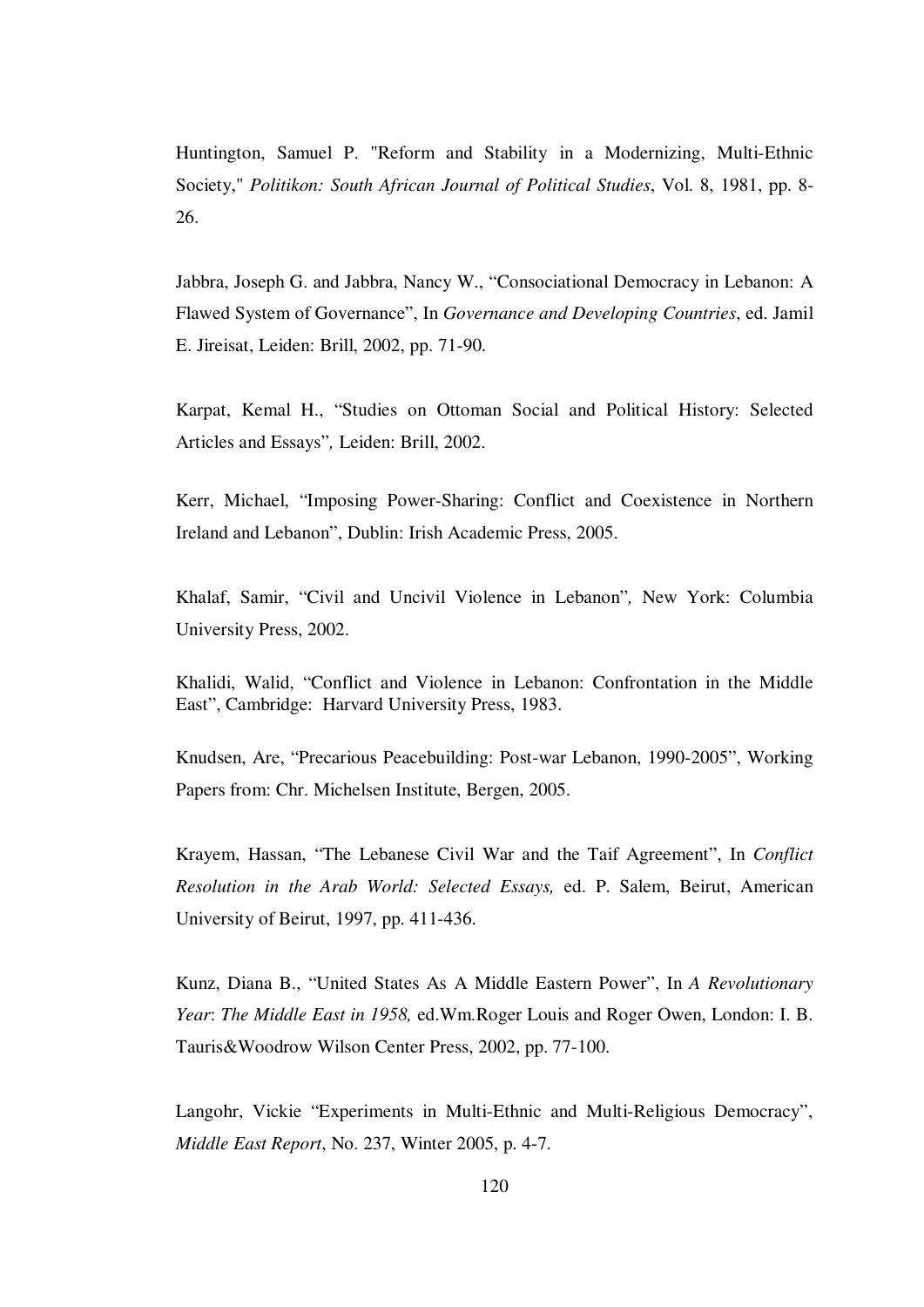"Lebanon's Stop-gap Peace", *Strategic Comments*, Vol.14, No. 5, 2008, pp.1-2.

Lijphart, Arend, "Consociational Democracy", *World Politics*, Vol. 21, No. 2, January 1969, 207-225.

Lijphart, Arend, "Constitutional Design for Divided Societies", *Journal of Democracy*, Vol. 15, No. 2. 2004, pp. 96-109.

Lijphart, Arend, "Democracy in Plural Societies: A Comparative Exploration"*,* New York: Vail Ballou Press, 1977.

Louis, Wm. Roger, "Britain and the Crisis of 1958"*,* In *A Revolutionary Year*: *The Middle East in 1958*, ed. Wm. Roger Louis and Roger Owen, London: I. B. Tauris&Woodrow Wilson Center Press, 2002, pp. 15-76.

Mackey, Sandra, "Lebanon: Death of a Nation", New York: Congdon&Weed, 1989.

Maila, Joseph, "The Document of National Understanding: A Commentary", Oxford: Center for Lebanese Studies, 1992.

Maila, Joseph, "The Taif Accord: An Evaluation", In *Peace for Lebanon: From War to Reconstruction*, ed. Deirdre Collings, Boulder: Lynne Rienner Publishers, 1994, pp. 31-44.

Makdisi, Ussama, "The Culture of Sectarianism: Community, History, and Violence in Nineteenth-Century Ottoman Lebanon", California: University of California Press, 2000.

Maktabi, Rania, "The Lebanese Census of 1932 Revisited: Who Are the Lebanese?", *British Journal of Middle Eastern Studies*, Vol. 26, No. 2, 1999, pp. 219-241.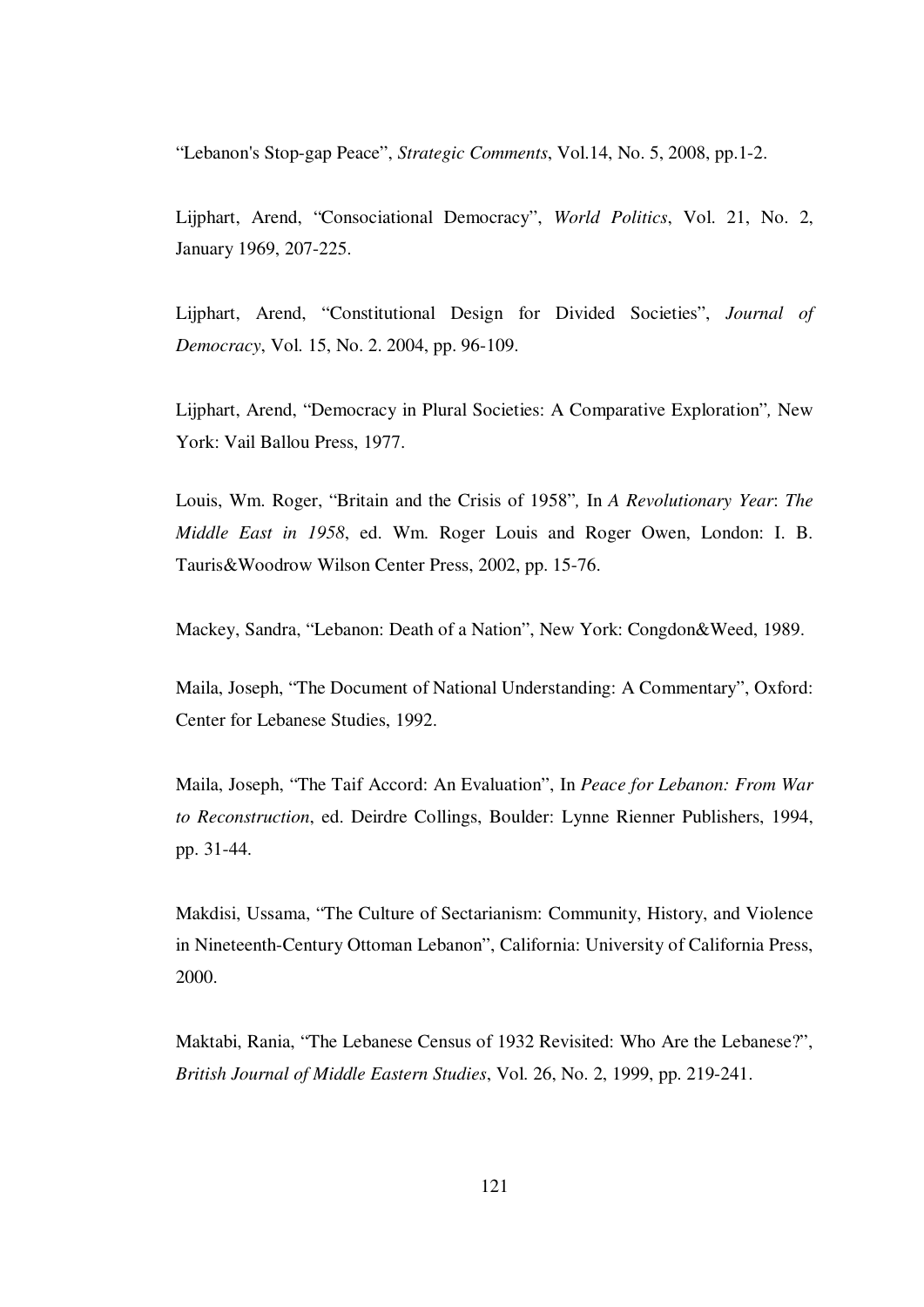Malik, Hafeez, "Overview: Lebanon as an Experiment in Multicultural Interdependence", In *Lebanon's Second Republic: Prospects for the Twenty-first Century*, ed. Kail C.Ellis, Florida: University Press of Florida, 2002, pp. 14-24.

McDowall, David, "Lebanon: A Conflict of Minorities", London: Minority Rights Group Publications, 1983.

Najem, Tom, "The Collapse and Reconstruction of Lebanon", *Durham Middle East Paper 59*, July 1998.

Nobra, Joseph Abou, "L'Evoulution du Système Politique Libanais Dans Le Contexte Des Conflits Régionaux et Locaux (1840-1864)"*,* In *Lebanon: A History of Conflict and Consensus*, ed. Nadim Shehadi and Dana Haffar Mills, London: I. B. Tauris, 1992, pp. 31-48.

Picard, Elizabeth, "Lebanon: A Shattered Country"*,* New York and London: Holmes and Meier, 1996.

Qassem, Naim, "Hizbullah: The Story from Within", Saqi Books, London, 2005

Rabinovich, Itamar, "The Limits of Military Power: Syria's Role", In *Lebanon in Crisis* ed. P.Edward Haley&Lewis W. Sinder, New York: Syracuse University Press, pp.55-73.

Reinkowski, Maurus, "Beyond the Mountain Refuge: Searching for a Wider Perspective on Ottoman Policy in Mount Lebanon"*,* In *From The Syrian Land To The States Of Syria And Lebanon*, ed. Thomas Philipp, Würzburg: Ergon, 2004, pp. 225-237.

Safa, Oussama "Lebanon Springs Forward", *Journal of Democracy*, Vol. 17, No. 1, January 2006, pp. 22-37.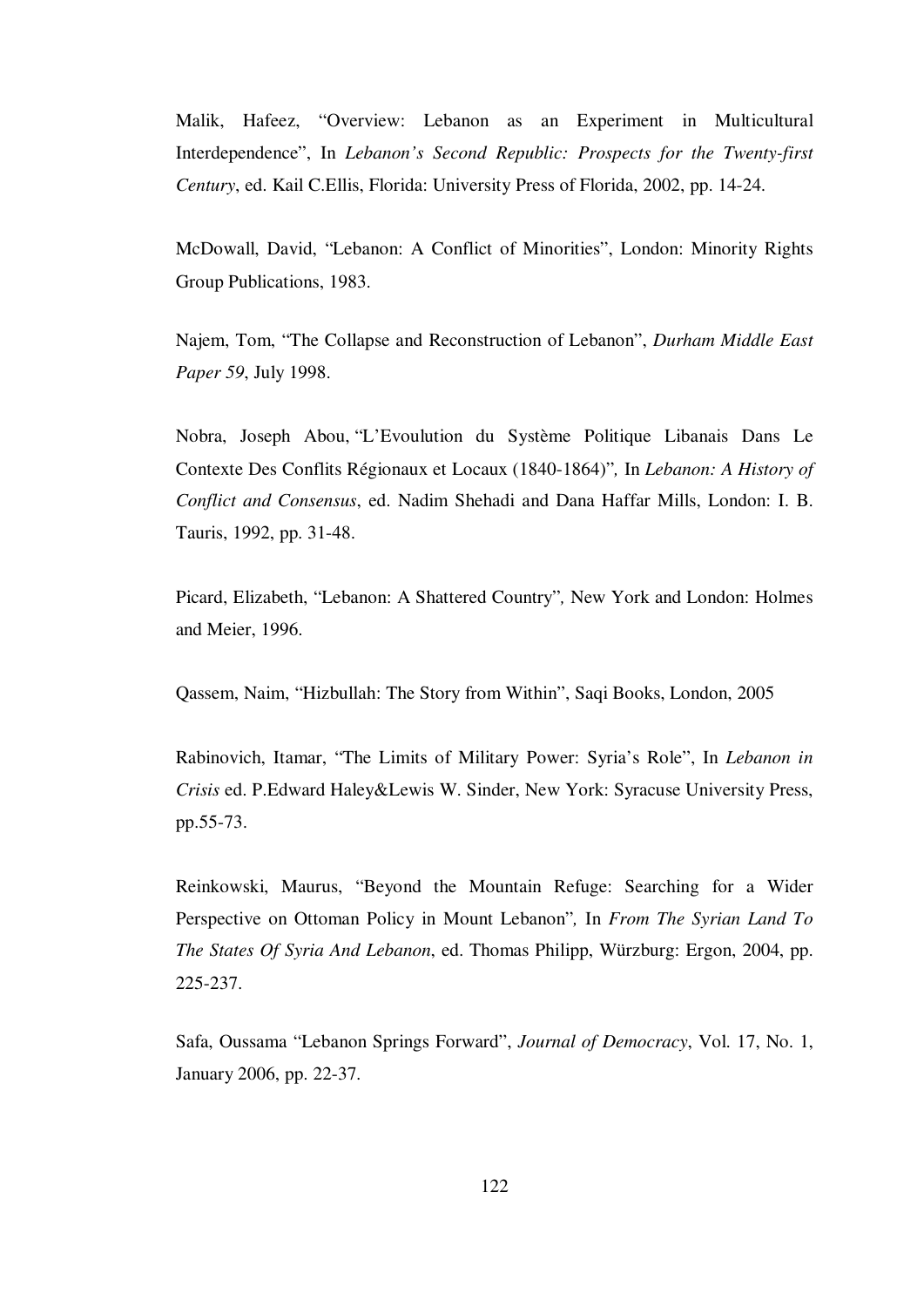Salloukh, Bassel, "Syria and Lebanon: Abrotherhood Tansformed", *Middle East Report 236*, Fall 2005, pp. 14-21.

Vanessa E. Shields, "Political Reform in Lebanon: Has the Cedar Revolution Failed?", *The Journal of Legislative Studies*, Vol.14, No. 4, pp. 474-487.

Thompson, Elizabeth, "Colonial Citizens: Republican Rights, Paternal Privilege, and Gender in French Syria and Lebanon"*,* New York: Columbia University Press, 2000.

Winslow, Charles, "Lebanon: War and Politics in a Fragmented Society"*,* New York: Routledge, 1996.

Van den Berghe, P.L., "Multicultural Democracy: Can It Work"*, Nations&Nationalism*, Oct2002 Supplement, Vol. 8 Issue 4, pp. 433-449.

Zahar, Marie-Joelle, "Power Sharing Regime in Lebanon: Foreign Protectors, Domestic Peace, and Democratic Failure"*,* In *Sustainable Peace: Power and Democracy After Civil Wars*, ed: Philip G. Roeder and Donald S. Rothchild, New York: Columbia University Press, 2005, pp. 219-240.

Zamir, Meier, "The Formation of Modern Lebanon"*,* London: Cornell University Press, 1988.

Zamir, Meier, "Lebanon's Quest: The Road to Statehood 1926-1939"*,* London: I.B.Tauris, 1997.

Ziadeh, Hana, "Sectarianism and Intercommunal Nation Building in Lebanon"*,*  London: Hurst, 2006.

Zisser, Eyal, "Lebanon: The Challenge of Independence"*,* London, New York: I.B.Tauris&Co Ltd., 2000.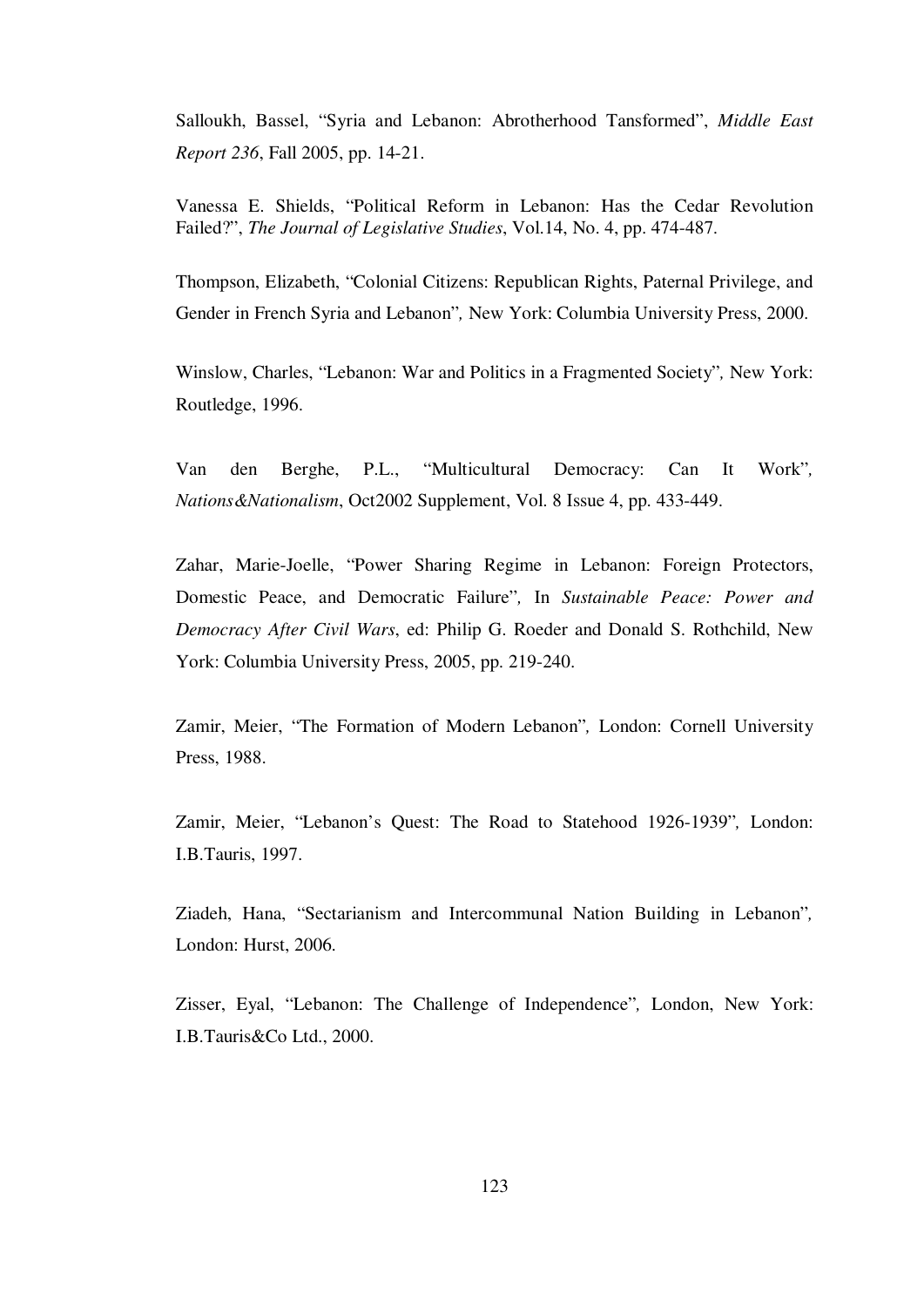## **Internet Resources**

Blanche, Ed "Lebanon: At the Crossroads", *The Middle East*, July 2008, http://findarticles.com/p/articles/mi\_m2742/is\_391/ai\_n28048767/, [last accessed on 30 May 2009]

Hamladji, Noura, "Do Political Dynamics Travel?: Political Liberalization in the Arab World", EUI Working Paper SPS No. 2002/ 11, p. 12, http://cadmus.eui.eu/dspace/bitstream/1814/331/1/sps200211.pdf, [last accessed on 8th June 2009]

International Crisis Group, "Lebanon at a Tripwire", Middle East Briefing, No. 20, December 2006, http://www.crisisgroup.org/home/index.cfm?id=4586, [last accessed on 30 May 2009]

Khouri, Rami G., "New Rules Define the Middle East", *Agence Global*, May 2008, http://www.agenceglobal.com/article.asp?id=1588, [last accessed on 10 August 2009].

Maachar, Andre Bou "Lebanon: Strategic and Political Challenges and Opportunities", http://www.dtic.mil/cgi-bin/GetTRDoc?AD=ADA479599& Location=U2&doc=GetTRDoc. pdf, [last accessed on 31 May 2009]

Masciulli, Luigi, "Hizbullah: Resistance and Representation", http://www.humanrightsobservatory.net/revista5/articulos8/LUIGI%20MASCIULLI.pdf, [last accessed on

8th August 2009].

Mühlbacher, Tamirace Fakhoury, "The July War and Its Effects on Lebanon's Power-Sharing: The Challenge of Pacifying a Divided Society", http://www.peacestudiesjournal.org.uk/docs/Lebanon%20powersharing%20FINAL%20 EDIT.pdf, [last accessed on 30 May 2009].